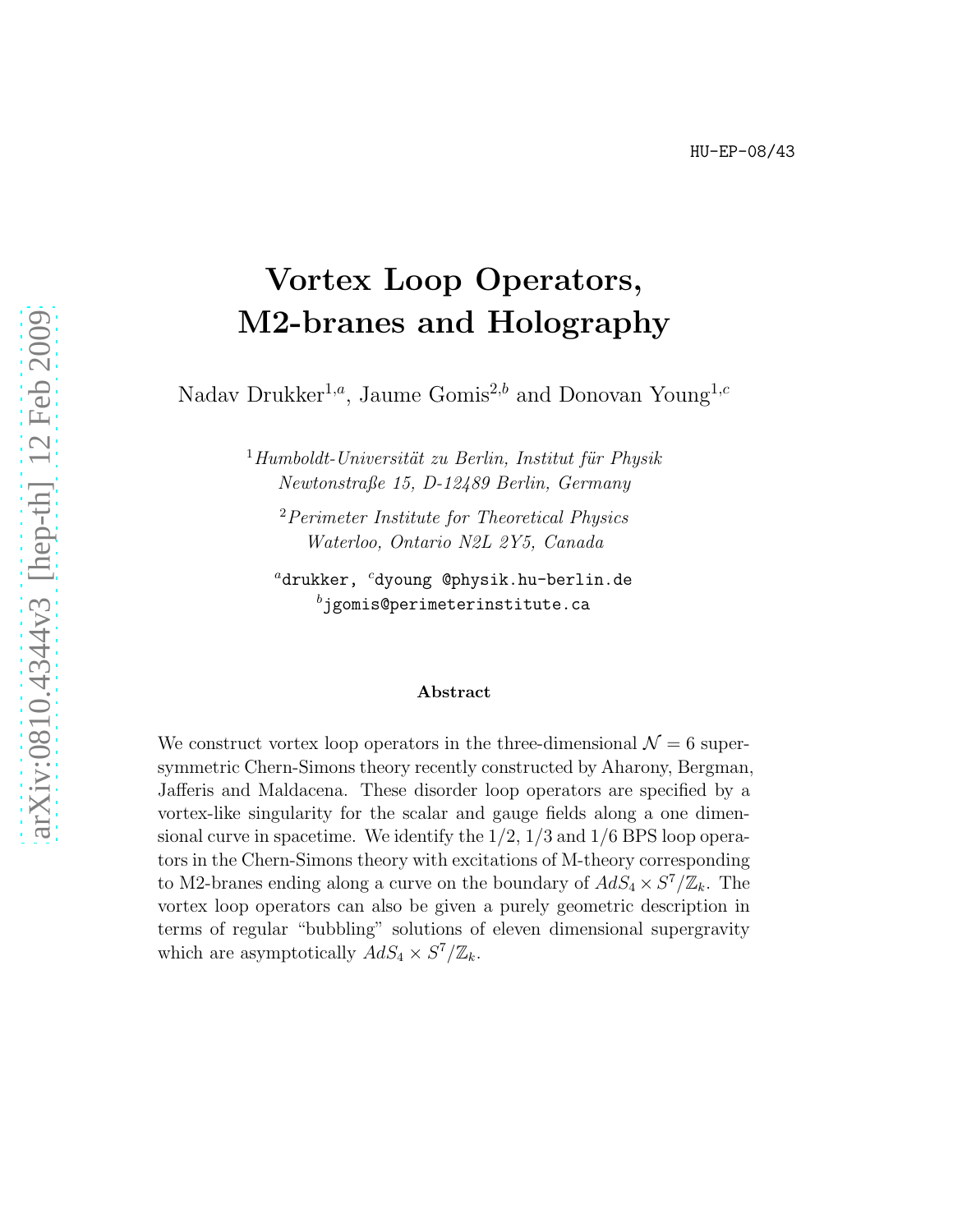# Contents

| $\mathbf{1}$   | Introduction                                                                                                                                                                                                                                                                                  | $\boldsymbol{2}$                                            |
|----------------|-----------------------------------------------------------------------------------------------------------------------------------------------------------------------------------------------------------------------------------------------------------------------------------------------|-------------------------------------------------------------|
| $\overline{2}$ | Vortex Loop Operators in $\mathcal{N}=6$ Chern-Simons Theory<br>Loop Operators in the $U(1) \times U(1)$ Theory<br>2.1<br>2.1.1<br>Loop Operators as Vacua of $\mathcal{N}=6$ Chern-Simons Theory on<br>2.1.2<br>$AdS_2 \times S^1$<br>Loop Operators in the $U(N) \times U(N)$ Theory<br>2.2 | $\overline{\mathbf{4}}$<br>$\overline{5}$<br>12<br>13<br>15 |
|                | 2.3                                                                                                                                                                                                                                                                                           | 20                                                          |
|                | 2.4                                                                                                                                                                                                                                                                                           | 21                                                          |
| 3              | Holographic M-Theory Description                                                                                                                                                                                                                                                              | 25                                                          |
|                | 3.1                                                                                                                                                                                                                                                                                           | 25                                                          |
|                | 3.2                                                                                                                                                                                                                                                                                           | 27                                                          |
|                | Mapping Probe Brane and Gauge Theory Data<br>3.3                                                                                                                                                                                                                                              | 31                                                          |
|                | 3.4                                                                                                                                                                                                                                                                                           | 33                                                          |
|                | 3.5                                                                                                                                                                                                                                                                                           | 37                                                          |
| $\overline{4}$ | <b>Discussion and Summary</b>                                                                                                                                                                                                                                                                 | 41                                                          |
|                | A Superconformal Symmetries                                                                                                                                                                                                                                                                   | 46                                                          |
| B              | <b>Spherical Harmonics and Chiral Primary Operators</b>                                                                                                                                                                                                                                       | 47                                                          |
| $\mathbf C$    | <b>String Theory Description</b>                                                                                                                                                                                                                                                              | 51                                                          |
|                | D Supersymmetry of Brane Solution                                                                                                                                                                                                                                                             | 53                                                          |
|                |                                                                                                                                                                                                                                                                                               | 54                                                          |
|                |                                                                                                                                                                                                                                                                                               | 55                                                          |
|                | <b>E</b> Supergravity Modes on $AdS_4 \times S^7/\mathbb{Z}_k$                                                                                                                                                                                                                                | 57                                                          |
|                |                                                                                                                                                                                                                                                                                               | 59                                                          |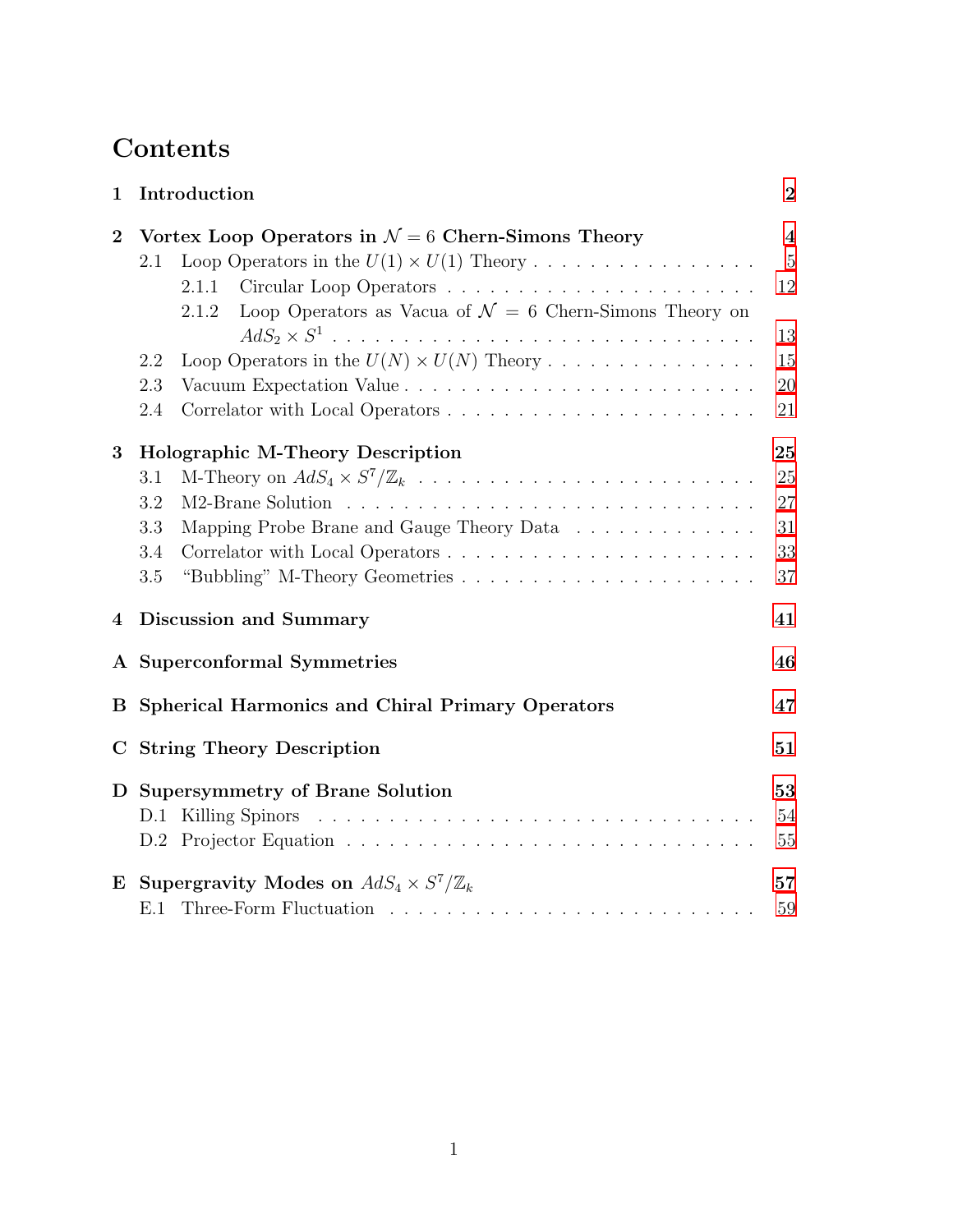## <span id="page-2-0"></span>1 Introduction

Three dimensional Chern-Simons theory is a topological field theory whose only known observables are Wilson loop operators, which are supported on knots and links in the three manifold. Chern-Simons theory coupled to matter — which describes a wealth of physical phenomena — has a much richer set of observables, that can be used to characterize the physical properties of the system.

In this paper we construct a novel class of operators in Chern-Simons theories coupled to matter. We do this in the  $\mathcal{N} = 6$  supersymmetric Chern-Simons theory of Aharony, Bergman, Jafferis and Maldacena [\[1\]](#page-60-0), yet our construction generalizes to any Chern-Simons theory coupled to matter fields, and may find interesting applications elsewhere, and serve as order parameters for new phases in three dimensional theories.

The operators we construct — which we will denote by  $V_C$  — are supported on a curve  $C$  in the three dimensional manifold in which the Chern-Simons-matter theory is defined, and are therefore loop operators. Unlike the more familiar Wilson loop operators,  $V_C$  are disorder loop operators, defined by a path integral with certain singularities for the fields of the theory along the loop C.

These operators are characterized by a vortex-like singularity for the Chern-Simonsmatter fields near the location of the loop  $C$ . Since a vortex in a Chern-Simons-matter theory describes a particle with arbitrary statistics, the insertion of a loop operator  $V_C$  has the effect of creating a probe anyon with a worldline specified by the curve  $C$ , with which the theory is probed. They can also be viewed as singular limits of solitonic vortex solutions that exist in some Chern-Simons theories coupled to matter [\[2,](#page-60-1) [3,](#page-60-2) [4\]](#page-60-3).

We present a family of loop operators  $V_C$  in the  $U(N)_k \times U(N)_{-k}$ ,  $\mathcal{N}=6$  Chern-Simons theory of [\[1\]](#page-60-0) which preserve  $1/2$ ,  $1/3$  or  $1/6$  of the twenty-four supercharges of the vacuum. All these operators will have singularities for some of the gauge fields and some of the scalar fields along the curve C. These operators are labeled by certain parameters which specify the possible supersymmetric, codimension two singularities allowed in the theory. This data is rather rich, giving a high dimensional moduli space. The one-half BPS codimension two singularities we find are reminiscent of the ones corresponding to disorder surface operators in  $\mathcal{N} = 4$  SYM [\[5\]](#page-60-4) (see also [\[6\]](#page-60-5)), whose data parametrizes the moduli space of solutions of the Hitchin equations in the presence of codimension two singularities.

In the second part of the paper, we provide the explicit bulk description of these novel loop operators in  $\mathcal{N} = 6$  Chern-Simons theory by identifying them with excitations of M-theory in  $AdS_4 \times S^7/\mathbb{Z}_k$ , providing strong evidence for the proposal in [\[1\]](#page-60-0) that  $\mathcal{N} = 6$  Chern-Simons theory is the holographic description of M-theory with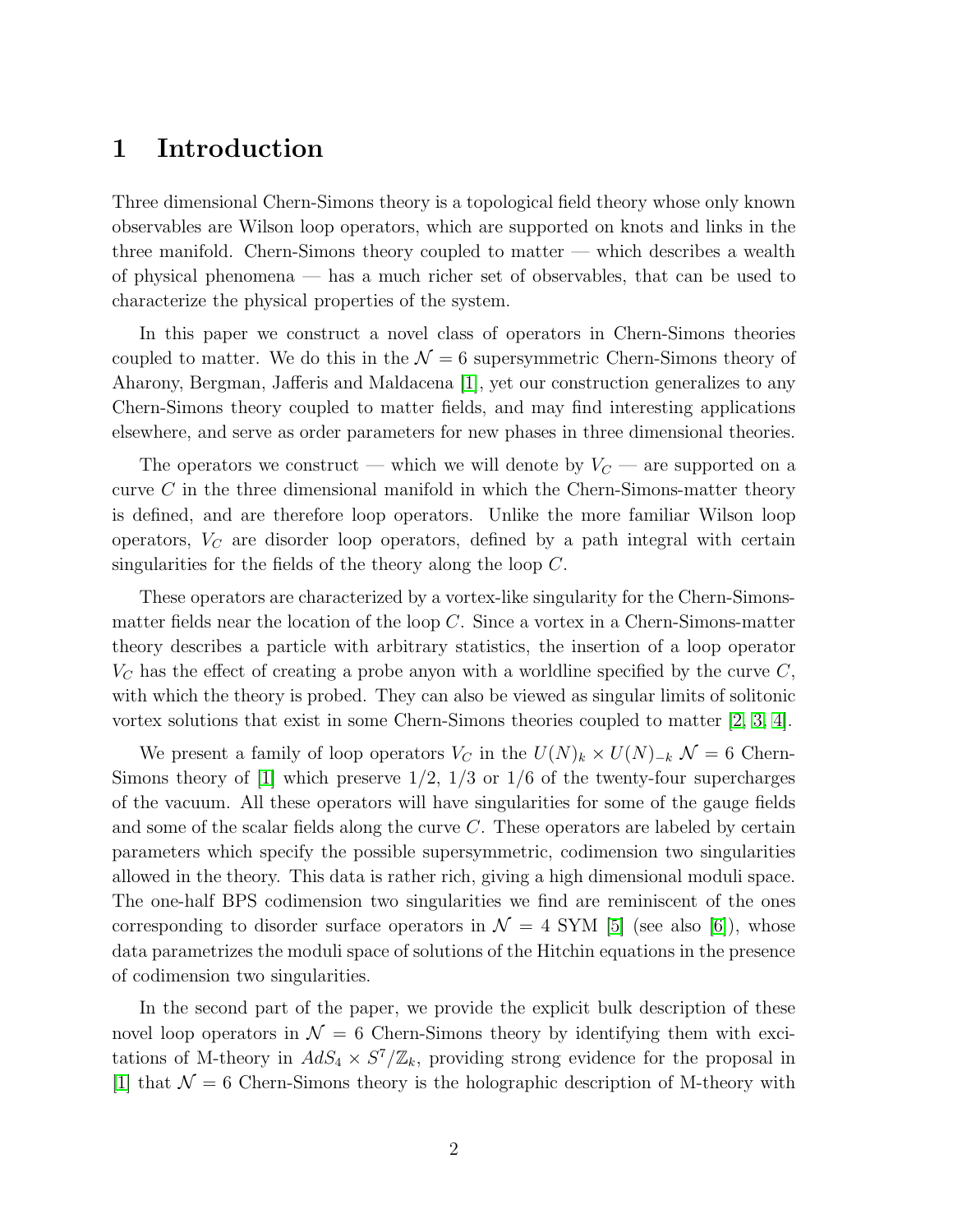$AdS_4 \times S^7/\mathbb{Z}_k$  boundary conditions.

We identify the loop operators  $V_C$  in  $\mathcal{N} = 6$  Chern-Simons theory with configurations of M2-branes in  $AdS_4 \times S^7/\mathbb{Z}_k$  ending on the boundary of  $AdS_4$  along a curve  $C$ , the singular locus of the loop operators. For all these solutions we find an explicit map between the data characterizing the loop operators in the gauge theory and the data characterizing the M2-brane configuration in  $AdS_4 \times S^7/\mathbb{Z}_k$ . We further show that a class of asymptotically  $AdS_4 \times S^7$  solutions constructed by Lunin [\[7\]](#page-61-0) can be appropriately orbifolded to yield the backreacted description of our M2-brane configurations. These non-singular asymptotically  $AdS_4 \times S^7/\mathbb{Z}_k$  "bubbling" solutions of eleven dimensional supergravity provide the purely gravitational description of our 1/2 loop operators  $V_C$ .

At weak 't Hooft coupling we compute — in the semiclassical approximation the expectation value of a loop operator  $V_C$ , the correlator of  $V_C$  with a chiral primary operator as well as as the correlator of  $V_C$  with the stress tensor of  $\mathcal{N} = 6$  Chern-Simons theory. Using the M2-brane description of loop operators, we compute using bulk supergravity methods the loop operator expectation value and the correlator of a loop operator with a chiral primary operator in the strong coupling regime. The remarkable agreement found in the case of  $\mathcal{N} = 4$  SYM between the semiclassical gauge theory computation and the bulk strong coupling computation for the corresponding correlators of surface operators [\[8\]](#page-61-1) does not hold in this case.

The loop operators constructed in this paper together with the Wilson loop operators constructed in [\[9,](#page-61-2) [10,](#page-61-3) [11\]](#page-61-4) (and foretold already in [\[12\]](#page-61-5)) provide a rich set of non-local observables in  $\mathcal{N} = 6$  Chern-Simons theory, which can be used to study the phase structure of these Chern-Simons-matter theories.

The plan of the rest of the paper is as follows. In section [2](#page-4-0) we classify and explicitly construct 1/2, 1/3 and 1/6 BPS loop operators in  $\mathcal{N} = 6$  Chern-Simons theory with Abelian and non-Abelian gauge groups. These operators are constructed in terms of codimension two singularities of the theory on  $\mathbb{R}^3$  as well as vacua of the theory on  $AdS_2 \times S^1$ . We then calculate in the leading semiclassical approximation the expectation value of  $V_C$  and the correlator of  $V_C$  with a chiral primary operator and the stress tensor. Section 3 contains the bulk gravitational description of the loop oper-ators studied in section [2.](#page-4-0) We identify the M2-brane configuration in  $AdS_4 \times S^7/\mathbb{Z}_k$ corresponding to  $V_C$  as well as the "bubbling" supergravity solution description of  $V_C$ . We also calculate using our probe M2-brane description the expectation value of  $V_C$  as well as the correlator of  $V_C$  with a chiral primary operator. A discussion and summary of our results can be found in section 4. Some technical details and computations are relegated to appendices.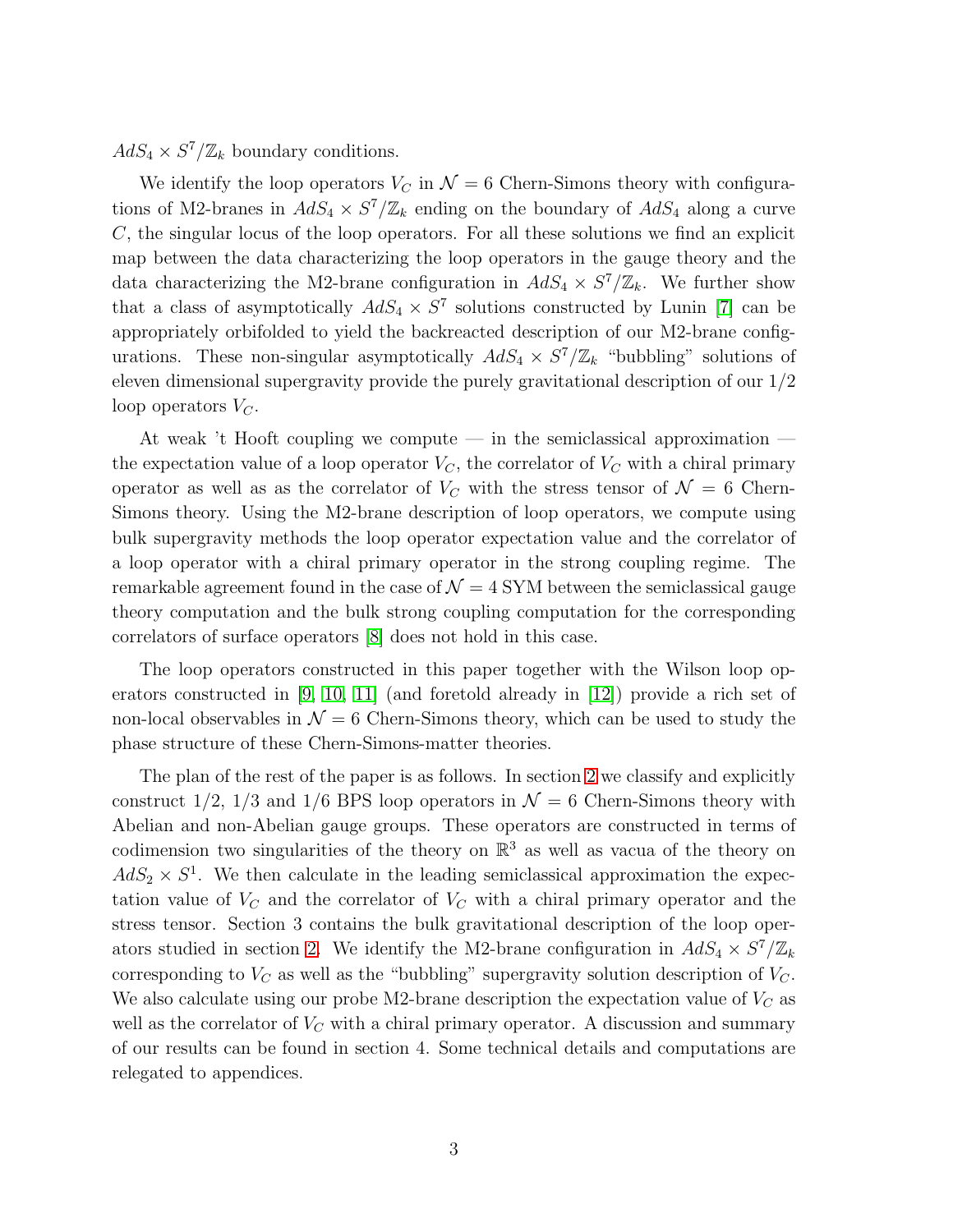# <span id="page-4-0"></span>2 Vortex Loop Operators in  $\mathcal{N}=6$  Chern-Simons Theory

In this section we construct supersymmetric disorder loop operators in  $\mathcal{N} = 6$  supersymmetric Chern-Simons theory. These operators are supported on a curve C in spacetime, and will be denoted by  $V_C$ . Physically, a disorder loop operator  $V_C$  inserts into the system an external particle, with which the theory can be probed. As we shall see, the field configuration near  $V_C$  is that of a vortex, and since a particle described by a vortex in Chern-Simons theory coupled to matter can acquire any statistics, the particle inserted by  $V_C$  is an anyon.

The disorder loop operator  $V_C$  in a three dimensional field theory in  $\mathbb{R}^3$  is constructed by specifying a singularity for the fields in the theory near the curve  $C$  in spacetime. The only restriction is that the singular field configuration solves the equations of motion of the theory in  $\mathbb{R}^{1,2}\backslash C$ . The problem of constructing disorder loop operators gets mapped to the problem of classifying the codimension two singularities for the fields in the theory<sup>[1](#page-4-1)</sup> in  $\mathbb{R}^3$ .

 $\mathcal{N} = 6$  supersymmetric Chern-Simons theory has  $U(N) \times U(N)$  gauge symmetry<sup>[2](#page-4-2)</sup> and the bosonic fields are a pair of gauge fields  $\hat{A}$  and  $\hat{A}$  and four complex scalar fields  $C^{I} = (C^{1}, C^{2}, C^{3}, C^{4})$  transforming in the bifundamental representation of the gauge group. The Lagrangian for these fields is given  $by<sup>3</sup>$  $by<sup>3</sup>$  $by<sup>3</sup>$ 

<span id="page-4-4"></span>
$$
\mathcal{L} = \frac{k}{4\pi} \varepsilon^{\mu\nu\lambda} \text{Tr} \left( A_{\mu} \partial_{\nu} A_{\lambda} + \frac{2i}{3} A_{\mu} A_{\nu} A_{\lambda} - \hat{A}_{\mu} \partial_{\nu} \hat{A}_{\lambda} - \frac{2i}{3} \hat{A}_{\mu} \hat{A}_{\nu} \hat{A}_{\lambda} \right) - k \text{Tr} \, D_{\mu} C_{I}^{\dagger} D^{\mu} C^{I} - V_{pot} \,, \tag{2.1}
$$

where

$$
D_{\mu}C^{I} = \partial_{\mu}C^{I} - iA_{\mu}C^{I} + iC^{I}\hat{A}_{\mu}
$$
\n(2.2)

and  $V_{pot}$  denotes a sextic scalar potential, whose explicit form can be found in [\[1,](#page-60-0) [16\]](#page-61-6). The theory depends on the integer  $k$ , which determines the level of the Chern-Simons interactions. For  $k \gg 1$ , the theory has a weakly coupled expansion controlled by  $1/k$ . One can further define an 't Hooft limit, where  $N \to \infty$ ,  $k \to \infty$  with  $\lambda = N/k$  kept fixed.

<span id="page-4-1"></span><sup>&</sup>lt;sup>1</sup>We write  $\mathbb{R}^3$  even-though the calculation is this section (apart for Subsections [2.1.1](#page-12-0) and [2.1.2\)](#page-13-0) is done in Lorentzian signature. The M-theory dual in Section [3](#page-25-0) is described with Euclidean signature, apart for the supersymmetry calculation in Appendix [D.](#page-53-0)

<sup>&</sup>lt;sup>2</sup>For gauge group  $SU(2) \times SU(2)$  it is equivalent to Bagger-Lambert-Gustavsson theory [\[13,](#page-61-7) [14\]](#page-61-8) where vortex solutions were also recently found [\[15\]](#page-61-9).

<span id="page-4-3"></span><span id="page-4-2"></span><sup>&</sup>lt;sup>3</sup>We have rescaled the matter fields such that  $k$  appears as an overall factor in the Lagrangian.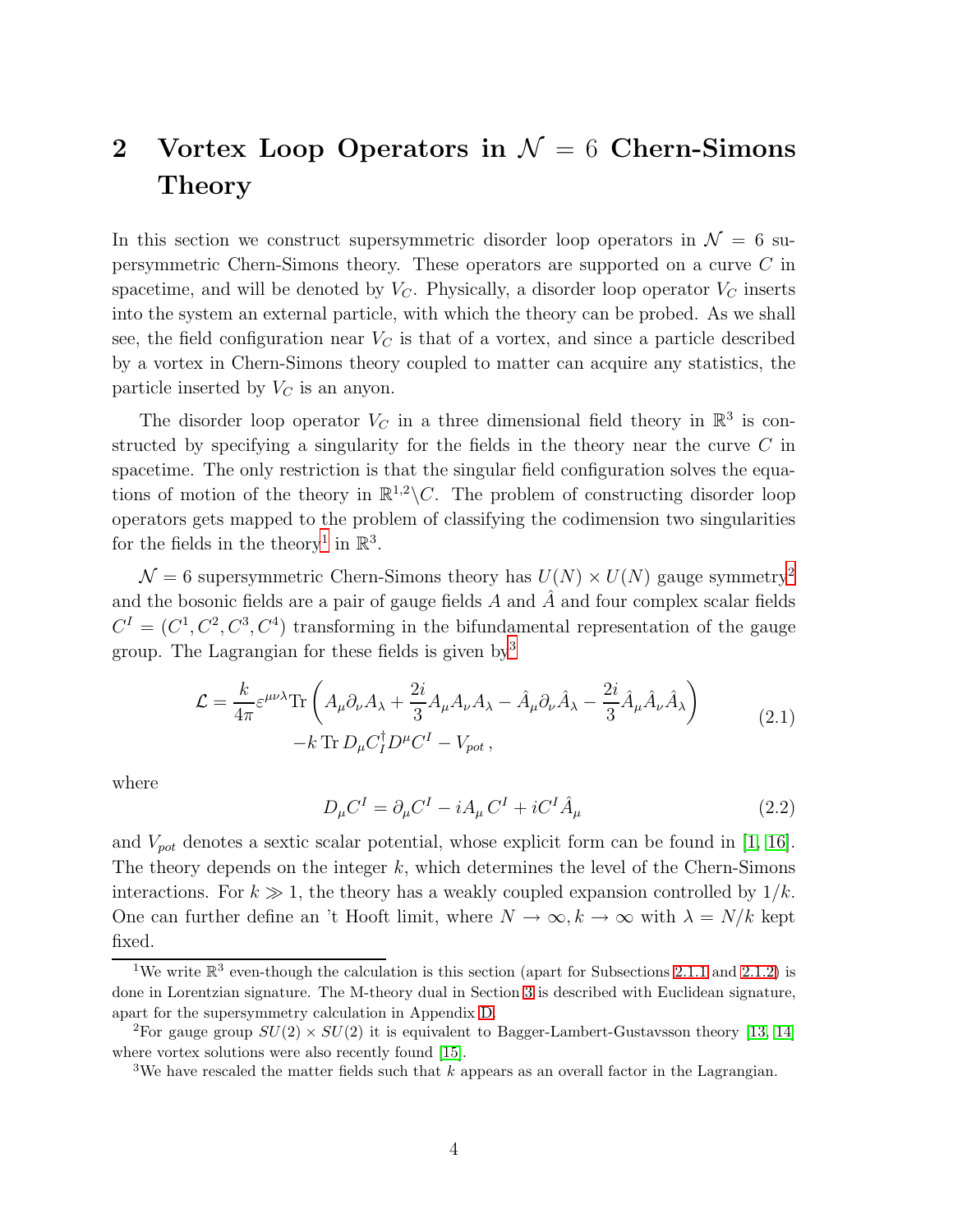The equations of motion for the gauge fields with bosonic sources are

<span id="page-5-1"></span>
$$
\frac{1}{4\pi} \varepsilon^{\mu\nu\lambda} F_{\mu\nu} = iD^{\lambda} C^{I} C_{I}^{\dagger} - iC^{I} D^{\lambda} C_{I}^{\dagger} \n\frac{1}{4\pi} \varepsilon^{\mu\nu\lambda} \hat{F}_{\mu\nu} = iC_{I}^{\dagger} D^{\lambda} C^{I} - iD^{\lambda} C_{I}^{\dagger} C^{I},
$$
\n(2.3)

where

$$
F_{\mu\nu} = \partial_{\mu}A_{\nu} - \partial_{\nu}A_{\mu} + i[A_{\mu}, A_{\nu}] \qquad \hat{F}_{\mu\nu} = \partial_{\mu}\hat{A}_{\nu} - \partial_{\nu}\hat{A}_{\mu} + i[\hat{A}_{\mu}, \hat{A}_{\nu}]. \tag{2.4}
$$

Disorder loop operators in this theory are characterized by the allowed codimension two singularities for  $A$ ,  $\hat{A}$  and  $C^{I}$ .

In this paper we are interested in supersymmetric loop operators, which greatly simplifies the analysis. The Chern-Simons theory in [\[1\]](#page-60-0) is invariant under  $\mathcal{N} = 6$ Poincaré supersymmetries, which we parametrize by three dimensional spinors  $\epsilon_{IJ}$  =  $-\epsilon_{JI}$ , where  $I, J = 1, \dots, 4$ . A disorder loop operator is supersymmetric when the supersymmetry variation of all the fields vanishes in the background it creates. The supersymmetry variation of the bosonic fields is automatically zero, so we need to examine the supersymmetry variation of the fermions, which is given by [\[17,](#page-61-10) [18,](#page-61-11) [19\]](#page-61-12)

<span id="page-5-2"></span>
$$
\delta \psi_I = -\gamma^\mu \epsilon_{IJ} D_\mu C^J + 2\pi \left( -\epsilon_{IJ} (C^K C_K^\dagger C^J - C^J C_K^\dagger C^K) + 2\epsilon_{KL} C^K C_I^\dagger C^L \right). \tag{2.5}
$$

These equations must be supplemented with the equations of motion for the gauge fields [\(2.3\)](#page-5-1).

The theory in [\[1\]](#page-60-0) is also invariant under  $\mathcal{N} = 6$  conformal supersymmetries, which are parametrized by three dimensional spinors  $\eta_{IJ} = -\eta_{JI}$ , where  $I, J = 1, \dots, 4$ . A loop operator invariant under conformal supersymmetries is described by a bosonic field configuration with vanishing [\[19\]](#page-61-12)

<span id="page-5-3"></span>
$$
\delta\psi_I = -\gamma^\mu \gamma^\nu x_\nu \eta_{IJ} D_\mu C^J + 2\pi \gamma^\nu x_\nu \left( -\eta_{IJ} (C^K C_K^\dagger C^J - C^J C_K^\dagger C^K) + 2\eta_{KL} C^K C_I^\dagger C^L \right) - \eta_{IJ} C^J.
$$
\n(2.6)

Altogether, the  $\mathcal{N} = 6$  Chern-Simons theory in [\[1\]](#page-60-0) is invariant under the  $OSp(6|4)$ supergroup. We will now construct families of supersymmetric loop operators that are invariant under various subgroups of  $OSp(6|4)$ .

## <span id="page-5-0"></span>2.1 Loop Operators in the  $U(1) \times U(1)$  Theory

We start by describing the operator  $V_C$  corresponding to inserting a static particle in the theory with  $U(1) \times U(1)$  gauge group. For a static particle the curve C is a straight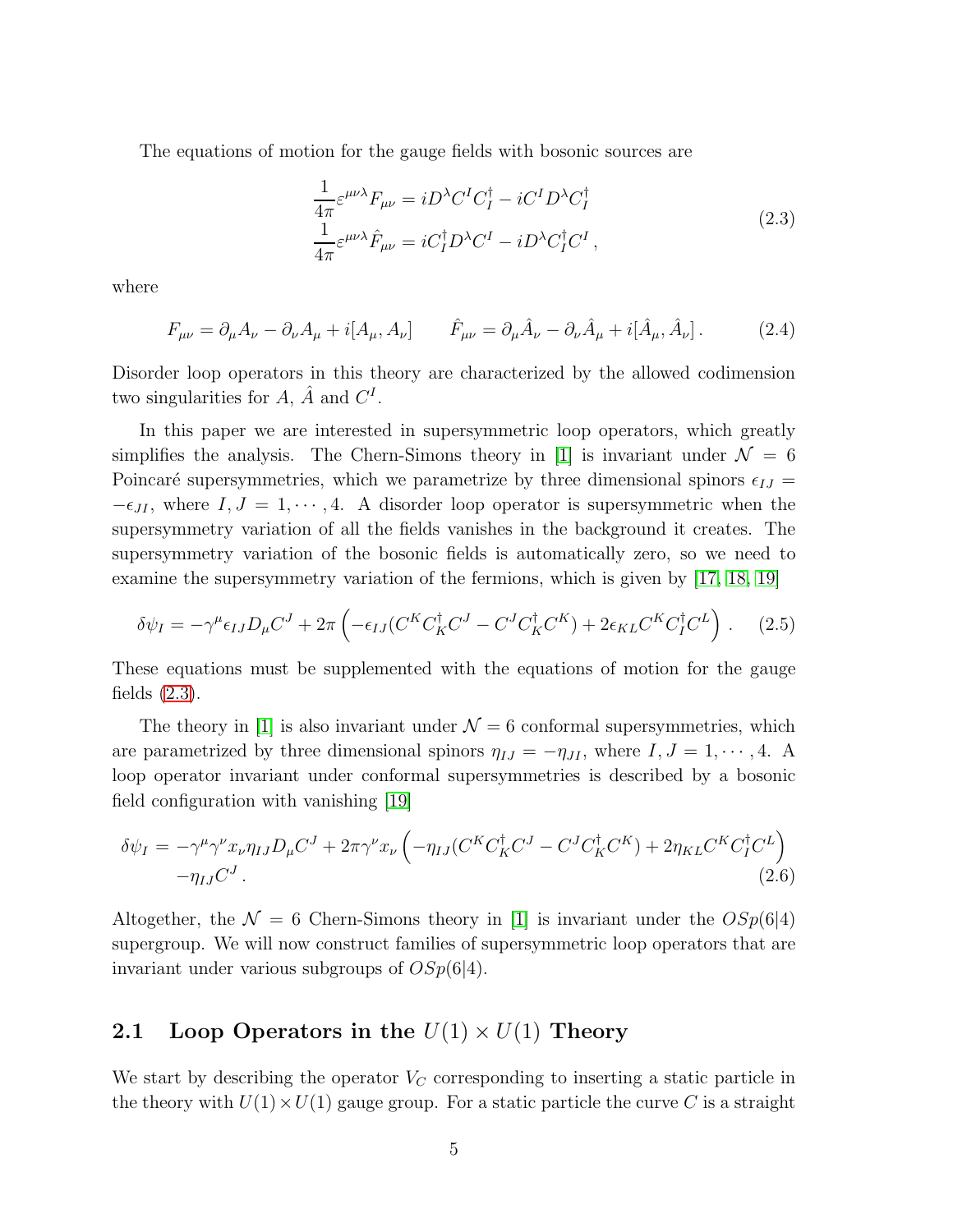line  $C = \mathbb{R} \subset \mathbb{R}^3$ . We choose coordinates  $(t, z, \bar{z})$  such that the line is defined by  $z = 0$ and parametrized by t. The straight line — together with the circle — are the two maximally symmetric curves in  $\mathbb{R}^3$ . They are both invariant under an  $SU(1,1) \times U(1)_l$ subgroup of the three dimensional conformal group  $SO(2,3)$ .

Once the singularity for the straight line is understood, one can then construct the loop operator  $V_C$  for an arbitrary curve  $C \subset \mathbb{R}^3$ , by treating  $(z, \bar{z})$  as local coordinates in the normal bundle of C. For a curve C other than  $\mathbb{R}$  or  $S^1$ , the  $SU(1,1) \times U(1)_l$ symmetry is broken.

### • 1/2 BPS Loop Operators

A maximally supersymmetric loop operator in  $\mathcal{N}=6$  Chern-Simons theory is obtained by allowing a single complex scalar field to acquire a singularity near the curve  $C$ . Exciting multiple scalar fields preserves less supersymmetry. [4](#page-6-0) Therefore, we first consider the following codimension two scalar field singularity<sup>[5](#page-6-1)</sup>

$$
C^1 = f(z, \bar{z}),\tag{2.7}
$$

 $f(z, \overline{z})$  is an arbitrary function that develops a singularity at  $z = 0$ , the location of the operator  $V_C$ . The choice of a complex scalar field breaks the  $SU(4)$  R-symmetry of the theory down to  $SU(3) \times U(1)_R$ .

The operator  $V_C$  is supersymmetric if the field configuration produced by  $V_C$  gives a vanishing supersymmetry variation for the Fermi fields [\(2.5\)](#page-5-2). It is convenient to decompose the supersymmetries according to their helicity in the z-plane, so that  $\epsilon_{IJ} = \epsilon_{IJ}^+ + \epsilon_{IJ}^-$ , where the helicity components satisfy

<span id="page-6-4"></span>
$$
\gamma^z \epsilon_{IJ}^+ = 0 \qquad \qquad \gamma^{\bar{z}} \epsilon_{IJ}^- = 0 \,. \tag{2.8}
$$

Moreover, the spinors satisfy a reality condition, where complex conjugation raises their indices. In our basis it also flips their helicity

<span id="page-6-2"></span>
$$
(\epsilon_{IJ}^{\mp})^* = \epsilon^{IJ \pm} = \frac{1}{2} \epsilon^{IJKL} \epsilon_{KL}^{\pm} . \tag{2.9}
$$

In the Abelian theory only the first term in [\(2.5\)](#page-5-2) is non-vanishing. Imposing that  $V_C$ leaves invariant the three supercharges parametrized by  $\epsilon_{1i}^+$  $_{1I}^+$  gives rise to the following BPS equations

<span id="page-6-3"></span>
$$
D_{\bar{z}}C^1 = 0 \qquad D_t C^1 = 0. \qquad (2.10)
$$

<span id="page-6-0"></span><sup>4</sup>Unless all scalar fields are proportional to each other, in which case they preserve the same supersymmetry as the case of a single scalar.

<span id="page-6-1"></span><sup>&</sup>lt;sup>5</sup>We focus on static configurations in this paper and do not consider any possible time dependence for the fields.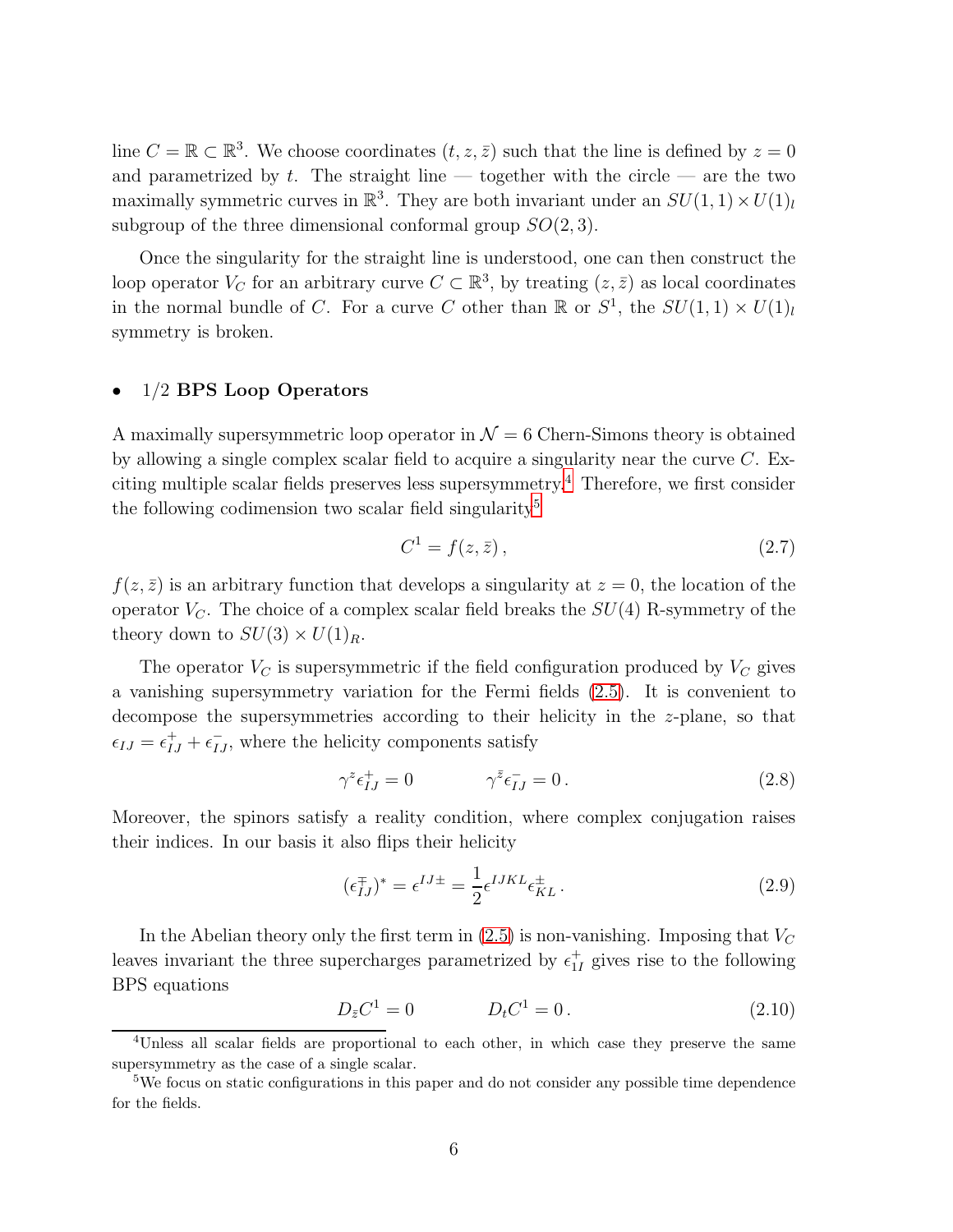The BPS equations restrict the other three scalar fields  $C^2$ ,  $C^3$  and  $C^4$  to be (covariantly) constant.

Due to equation [\(2.9\)](#page-6-2), any solution of these BPS equations is automatically also invariant under three more supersymmetry variations with parameters  $\epsilon^{1JKL}\epsilon_{KL}^-$ , yielding a configuration invariant under six real Poincaré supercharges. Therefore, solutions to  $(2.10)$  preserve one-half of the Poincaré supersymmetries. Explicitly, they are invariant under the supersymmetry transformations labeled by

<span id="page-7-3"></span>
$$
\left\{\epsilon_{12}^+, \epsilon_{13}^+, \epsilon_{14}^+, \epsilon_{23}^-, \epsilon_{24}^-, \epsilon_{34}^-\right\}.
$$
 (2.11)

The BPS equations [\(2.10\)](#page-6-3) must be supplemented with the equations of motion for the gauge fields. In the Abelian theory, the matter fields couple only to a linear combination of the gauge fields through

$$
D_{\mu}C^{I} = \partial_{\mu}C^{I} - iA_{\mu}^{-}C^{I}, \qquad (2.12)
$$

where

$$
A^{+} = A + \hat{A} \qquad A^{-} = A - \hat{A}. \tag{2.13}
$$

The other gauge field,  $A^+$ , appears in the action only in a Chern-Simons term. The equations of motion for the gauge fields [\(2.3\)](#page-5-1) are now

<span id="page-7-1"></span>
$$
\frac{1}{8\pi} \varepsilon^{\mu\nu\lambda} F^{+}_{\mu\nu} = iD^{\lambda} C^{I} C^{{\dagger}}_{I} - iC^{I} D^{\lambda} C^{{\dagger}}_{I}
$$
\n
$$
\varepsilon^{\mu\nu\lambda} F^{-}_{\mu\nu} = 0.
$$
\n(2.14)

The static solutions of the BPS equations [\(2.10\)](#page-6-3) are given by

<span id="page-7-0"></span>
$$
C^1 = f(z) \qquad \qquad A^- = 0 \,, \tag{2.15}
$$

where  $f(z)$  is an arbitrary holomorphic function that develops a singularity at  $z = 0$ . This scalar field singularity [\(2.15\)](#page-7-0) together with the equation of motion for  $A^+$  [\(2.14\)](#page-7-1) requires that we turn on an electric field

$$
F_{tz}^+ = 4\pi f'(z)\bar{f}(\bar{z})\,,\tag{2.16}
$$

so we may take

$$
A_t^+ = -4\pi |f|^2. \tag{2.17}
$$

Note though, that the equations of motion do not restrict the holomorphic component of the  $A^+$  gauge field, allowing it to take the general form

<span id="page-7-2"></span>
$$
A_z^+ = g(z) \,, \tag{2.18}
$$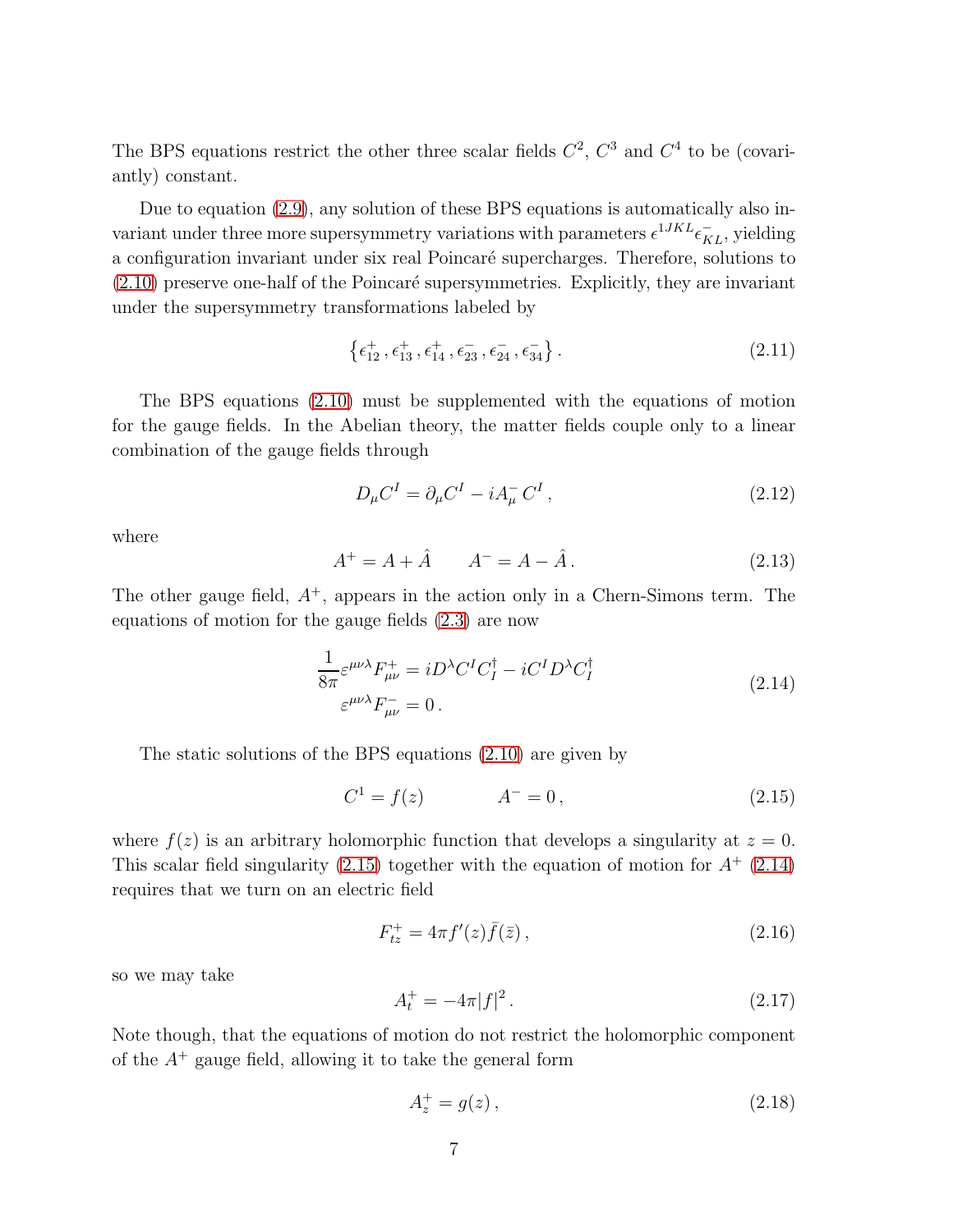where  $g(z)$  is an arbitrary holomorphic function that develops a singularity at  $z = 0$  and the antiholomorphic component is its complex conjugate  $A_{\bar{z}}^{+} = \bar{A}_{z}^{+}$ . Therefore, the most general loop operator  $V_C$  preserving one-half of the twelve Poincaré supersymmetries in  $\mathcal{N} = 6$  Chern-Simons theory is labeled by a pair of holomorphic functions —  $f(z)$ and  $g(z)$  — which are singular at  $z = 0$ .

The straight line is invariant under scale transformations, which raises the possibility that the disorder operator  $V_C$  be also scale invariant. Using the fact that the scalar field and gauge field have scaling dimension 1/2 and 1 respectively, requiring conformal invariance fixes the strength of the singularity characterizing  $V_C$  [\(2.15\)](#page-7-0), [\(2.18\)](#page-7-2) to be<sup>[6](#page-8-0)</sup>

<span id="page-8-1"></span>
$$
C^1 = \frac{\beta}{\sqrt{z}} \qquad A_z^+ = -i \frac{\alpha}{2kz} \,. \tag{2.19}
$$

Therefore, this operator is labeled by two parameters  $(\alpha, \beta)$ .  $\beta$  is a positive real number, as the phase of  $C^1$  can be eliminated by a  $U(1)$  gauge transformation. Likewise, the imaginary part of  $\alpha$ , which corresponds to a radial gauge field, can be removed, so  $\alpha$ is also real, and gives the holonomy around the vortex. Since the theory is invariant under large gauge transformations,  $\alpha$  is an angular variable. The allowed large gauge transformations depend on the level  $k$ , so that with the factor of  $2k$  in the denominator of  $(2.19)$ ,  $\alpha$  has unit period [\[1\]](#page-60-0).

We note from  $(2.19)$  that the scalar field  $C<sup>1</sup>$  is not single-valued, as it changes sign upon encircling  $V_C$ . Such discontinuities may seem puzzling at first, but they are rather ubiquitous in theories with disorder operators, such as the discontinuity induced on a scalar field by a  $\mathbb{Z}_2$  twist field in two dimensional conformal field theory. This discontinuity is consistent as long as the correlation functions of physical operators are well defined. As we shall explain more fully in Section [2.4,](#page-21-0) this discontinuity does not lead to any pathologies for even k. The situation for odd  $k$  is more complicated, as in this case there are gauge invariant operators in  $\mathcal{N} = 6$  Chern-Simons theory that are not single valued when encircling  $V_C$ , which would lead one to conclude that the vortex loop operators are unphysical for odd  $k$ . As we explain in Section [2.2,](#page-15-0) in the non-Abelian theory it is possible to have vortices also for odd  $k$ .

With the specific form of the singularity [\(2.19\)](#page-8-1), the bosonic symmetry preserved by  $V_C$  is  $SU(1,1) \times U(1)_d \times SU(3)$ , where  $U(1)_d$  is a diagonal combination of a spacetime and  $R$ -symmetry.<sup>[7](#page-8-2)</sup> Furthermore, invariance under supersymmetry and conformal symmetry implies that the operators  $V_C$  preserve one-half of the twelve conformal supersymmetries of the theory. Therefore the singularity [\(2.19\)](#page-8-1) is invariant under the

<sup>&</sup>lt;sup>6</sup>It also imposes  $C^2 = C^3 = C^4 = 0$ .

<span id="page-8-2"></span><span id="page-8-0"></span><sup>&</sup>lt;sup>7</sup>It is the diagonal sum of  $U(1)_l \subset SO(2,3)$  and  $U(1)_R \subset SU(4)$ .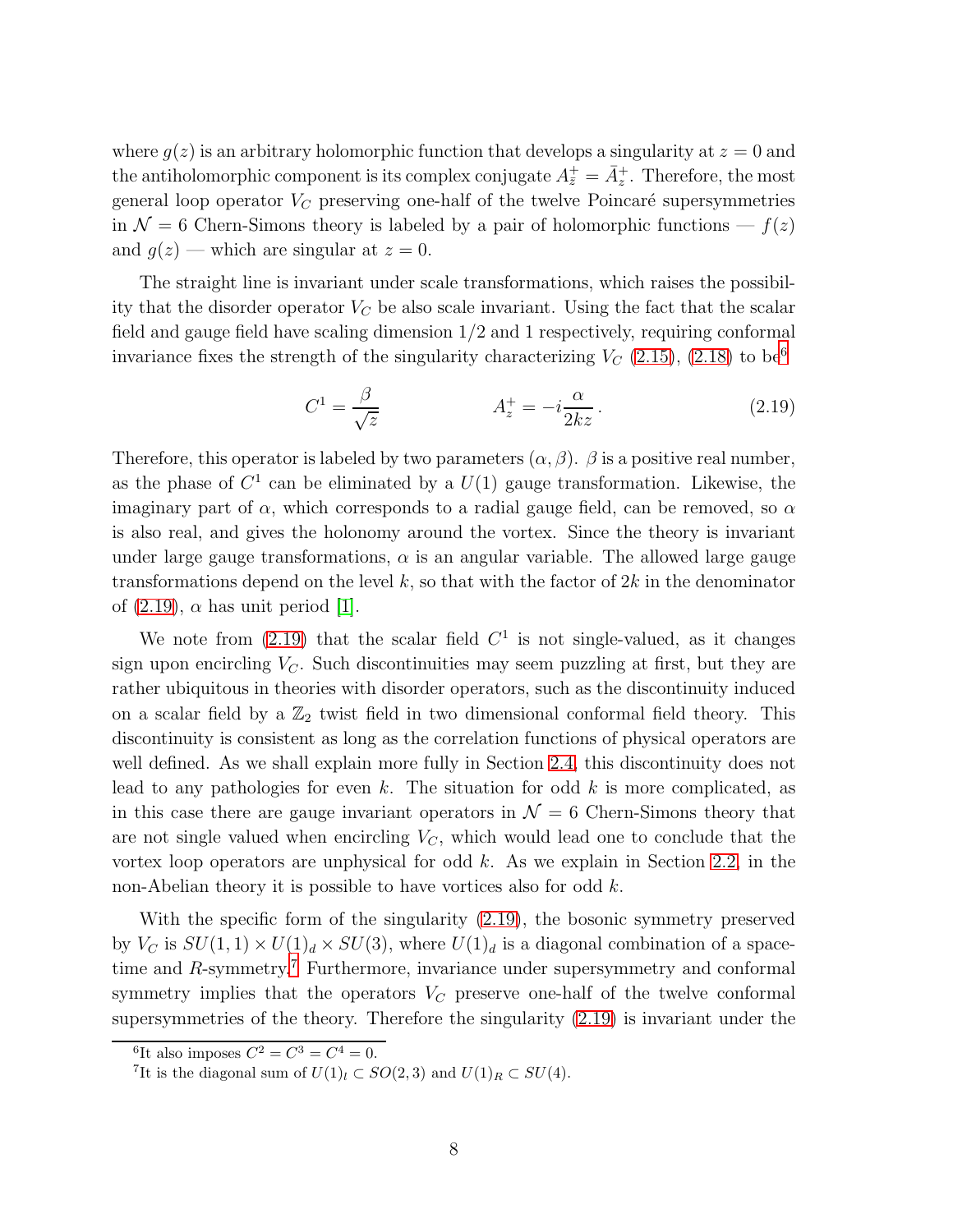six superconformal transformations with parameters

$$
\{\eta_{12}^+, \eta_{13}^+, \eta_{14}^+, \eta_{23}^-, \eta_{24}^-, \eta_{34}^-\}.
$$
 (2.20)

This is verified directly in Appendix [A](#page-46-0) using the conformal supersymmetry transformations  $(2.6)$ .

Thus, we have constructed  $1/2$  BPS loop operators  $V_C$  for the theory with gauge group  $U(1) \times U(1)$ . They are described by the singularity [\(2.19\)](#page-8-1), and are invariant under an  $SU(1,1|3)$  subgroup of the  $OSp(6|4)$  symmetry of the theory. The 1/2 BPS loop operators  $V_C$  are labeled by two real parameters  $(\alpha, \beta)$ .

### • 1/3 BPS Loop Operators

Other interesting operators  $V_C$  preserving less than one-half of the Poincaré supersymmetries can be constructed by exciting more than a single scalar field.

Imposing that the operator  $V_C$  leaves invariant the two supersymmetry transfomations with parameters  $\epsilon_{13}^+$  and  $\epsilon_{14}^+$  gives rise to the following BPS equations<sup>[8](#page-9-0)</sup>

<span id="page-9-1"></span>
$$
D_{\bar{z}}C^1 = D_z C^2 = 0 \qquad D_t C^1 = D_t C^2 = 0. \qquad (2.21)
$$

Due to equation [\(2.9\)](#page-6-2), any solution of the BPS equations is automatically also invariant under two more supersymmetry transformations labeled by  $\epsilon_{23}^-$  and  $\epsilon_{24}^-$ , yielding a configuration invariant under four real Poincaré supercharges. Therefore, solutions to  $(2.21)$  preserve one-third of the Poincaré supersymmetries. Explicitly, they are parametrized by

<span id="page-9-2"></span>
$$
\{\epsilon_{13}^+, \epsilon_{14}^+, \epsilon_{23}^-, \epsilon_{24}^-\}.
$$
\n(2.22)

As before, we should also solve the equations of motion for the gauge fields [\(2.3\)](#page-5-1).

The static solutions of the BPS equations [\(2.21\)](#page-9-1) are given by

$$
C1 = f1(z) \t C2 = f2(\bar{z}) \t A+ = g(z) \t A- = 0, \t (2.23)
$$

where  $f_1(z)$  and  $g(z)$  are arbitrary holomorphic functions and  $f_2(\overline{z})$  is an antiholomorphic function all of which have singularities at  $z = 0$ . An electric field for  $A^+$  must also be turned on, which can be represented by the gauge potential

$$
A_t^+ = -4\pi \left( |f_1|^2 - |f_2|^2 \right) \,. \tag{2.24}
$$

<span id="page-9-0"></span><sup>&</sup>lt;sup>8</sup>The supersymmetry conditions allow the scalars  $C^3$  and  $C^4$  to be arbitrary constants, but we will set them to zero, which is also the only conformally invariant constant.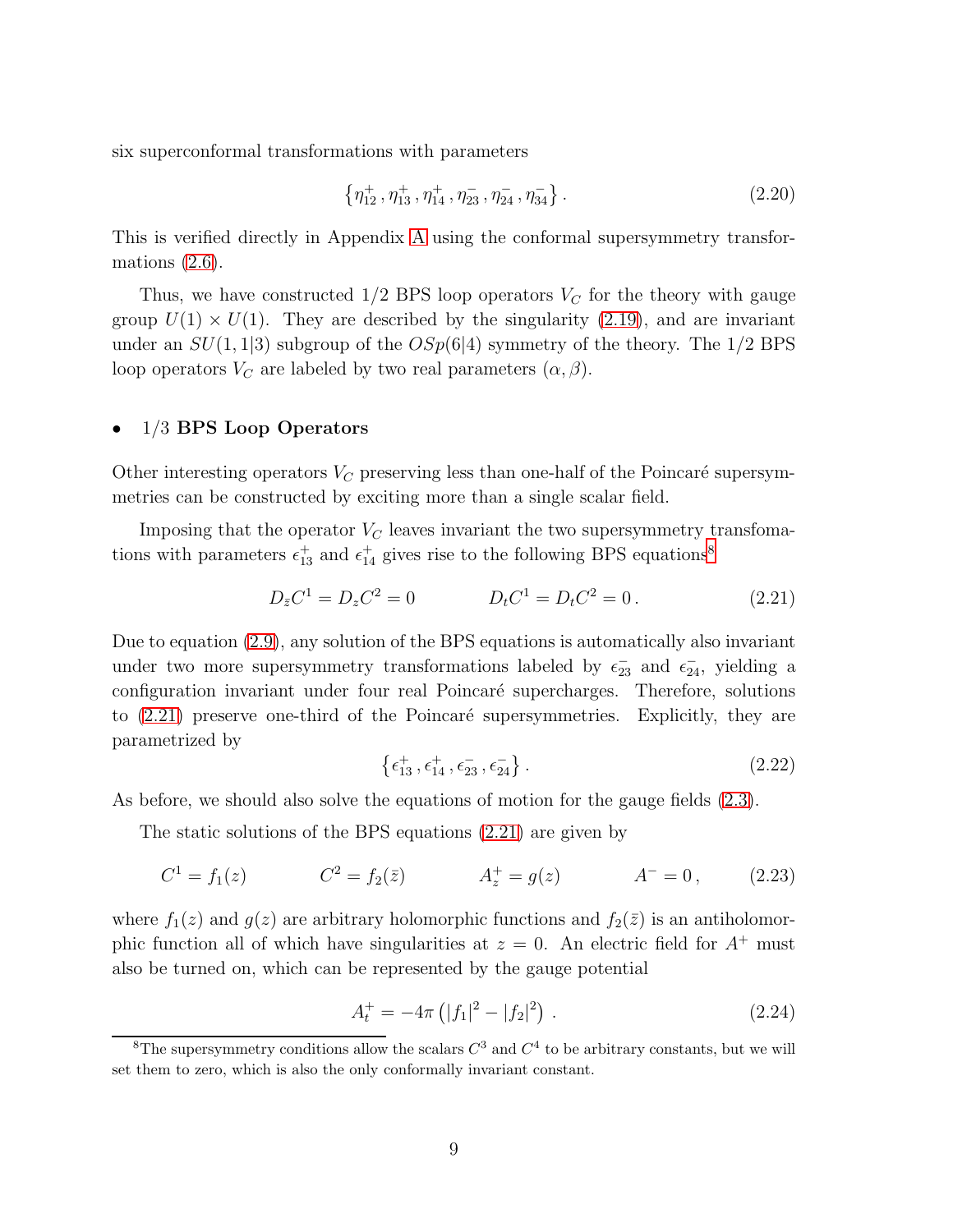If we further demand that the singularity produced by  $V_C$  is scale invariant, then the form of the singularity is fixed to be

<span id="page-10-1"></span>
$$
C^1 = \frac{\beta_1}{\sqrt{z}} \qquad C^2 = \frac{\beta_2}{\sqrt{\bar{z}}} \qquad A_z^+ = -i\frac{\alpha}{2kz} \,. \tag{2.25}
$$

Only the relative phase of the two complex parameters  $\beta_1$  and  $\beta_2$  is physical, as a  $U(1)$ gauge transformation leads to the identification  $(\beta_1, \beta_2) \simeq e^{i\theta}(\beta_1, \beta_2)$ . Therefore, these operators are labeled by  $(\alpha, \beta_1, \beta_2)/U(1)$ , where the  $U(1)$  acts by shifting the phase of  $\beta_1$ ,  $\beta_2$  and leaves  $\alpha$  invariant.

The bosonic symmetry preserved by these operators is  $SU(1,1) \times SU(2) \times U(1)_{d'}$ , where  $U(1)_{d'}$  is a diagonal combination of a space-time and R-symmetry.<sup>[9](#page-10-0)</sup> The singularity [\(2.25\)](#page-10-1) preserves one-third of the conformal supersymmetries. From equation [\(2.6\)](#page-5-3) it follows that the singularity [\(2.25\)](#page-10-1) is invariant under the four conformal supercharges labeled by

$$
\{\eta_{13}^+, \eta_{14}^+, \eta_{23}^-, \eta_{24}^-\} \ . \tag{2.26}
$$

Thus, we have constructed  $1/3$  BPS loop operators  $V_C$ , described by the singularity  $(2.25)$ , which are invariant under an  $SU(1, 1|2)$  subgroup of the  $OSp(6|4)$  symmetry of the theory. The 1/3 BPS loop operators  $V_C$  when the gauge group is  $U(1) \times U(1)$  are labeled by  $(\alpha, \beta_1, \beta_2)/U(1)$ .

Our discussion throughout this paper is for the theory with general  $k$ , but we would like to point out that for  $k = 1, 2$  the theory is expected to have enhanced supersymmetry —  $\mathcal{N} = 8$  — with a total of thirty-two real supercharges instead of twenty-four [\[1\]](#page-60-0). The  $1/2$  BPS vortex loop operators remain  $1/2$  BPS also for  $k = 1$  and 2, preserving sixteen of the thirty-two supercharges (i.e. four out of the eight extra supercharges). In the Abelian theory, we expect the  $1/3$  BPS vortex loop operators, which preserve eight supercharges, to be invariant under *all* the extra eight supercharges that exist for  $k = 1, 2$ , and to become 1/2 BPS. This can be motivated by the fact that with  $\mathcal{N} = 8$  supersymmetry the holomorphic and anti-holomorphic fields  $C^{I}$  and  $C_I^\dagger$ If are in the same multiplet of the  $SO(8)$  R-symmetry group. The  $1/3$  BPS scale invariant loop operator [\(2.25\)](#page-10-1) is such that the anti-holomorphic field

<span id="page-10-2"></span>
$$
C_2^{\dagger} = \frac{\bar{\beta}_2}{\sqrt{z}} \propto C^1. \tag{2.27}
$$

With the extra R-symmetry generators the field  $C_2^{\dagger}$  $C_2^{\dagger}$  can be rotated then into  $C_1^{\dagger}$  and we end up with the same configuration as the 1/2 BPS operator.

<span id="page-10-0"></span><sup>&</sup>lt;sup>9</sup>It is the diagonal sum of  $U(1)_l \subset SO(2,3)$  and a  $U(1)_{R'} \subset SU(4)$  under which  $C^1$  and  $C^2$  have charges  $(+1, -1)$  respectively.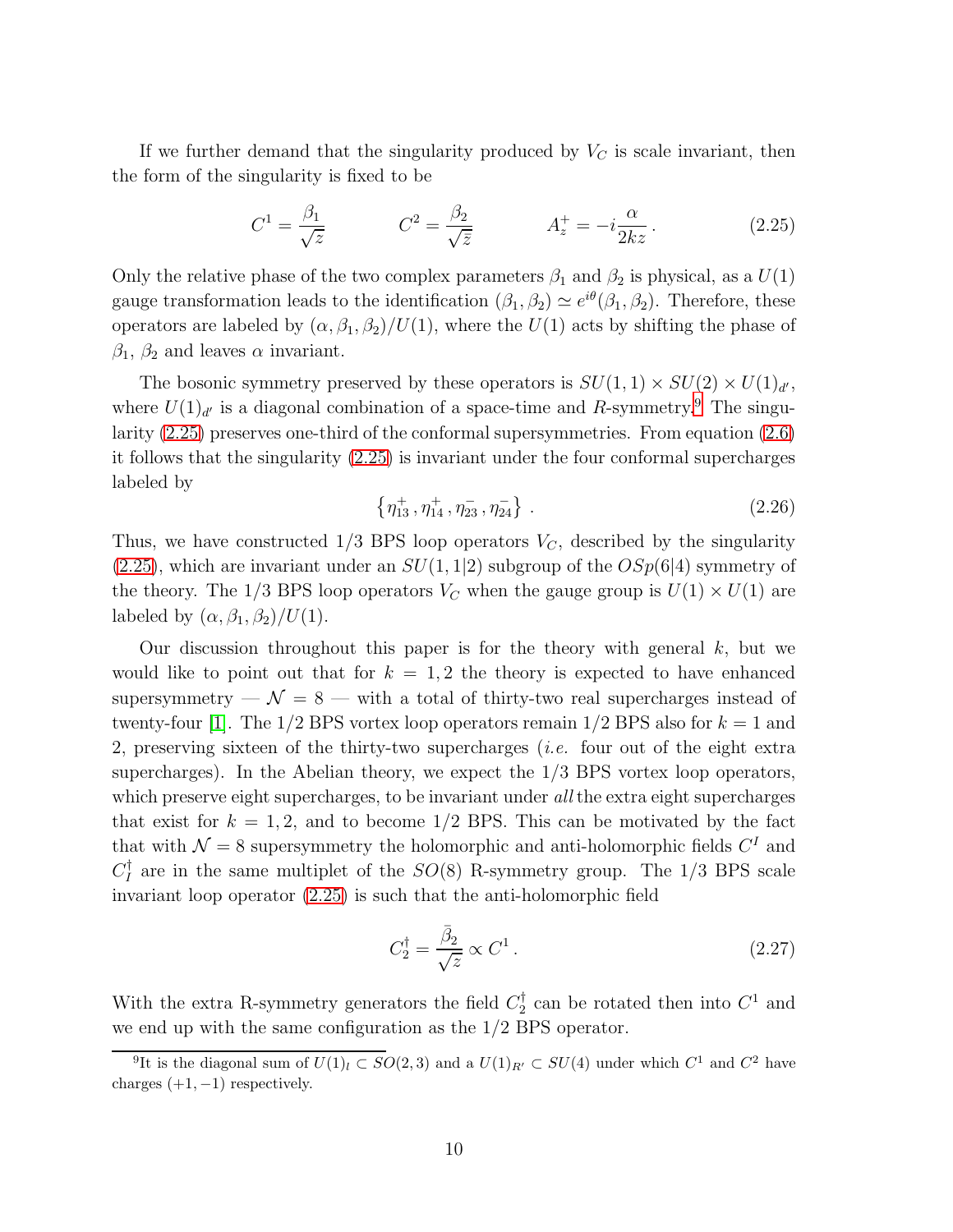As we point out below, in the non-Abelian theory there will be cases when the 1/3 BPS vortex loop operators will have enhanced supersymmetry for  $k = 1, 2$  (when all the vortices are proportional to each-other), and other cases when they do not and they preserve only eight supercharges, which is 1/4 of the total thirty-two.

#### • 1/6 BPS Loop Operators

Imposing that the operator  $V_C$  leaves invariant only one of the chiral Poincaré supersymmetry transformations — that with label  $\epsilon_{12}^+$  (and by equation [\(2.9\)](#page-6-2) also the anti-chiral one  $\epsilon_{34}^-$ ) gives rise to the following BPS equations

$$
D_{\bar{z}}C^1 = D_{\bar{z}}C^2 = D_zC^3 = D_zC^4 = 0, \qquad D_t C^1 = D_t C^2 = D_t C^3 = D_t C^4 = 0. \tag{2.28}
$$

The static solutions of these equations are characterized by three holomorphic functions  $f_1(z)$ ,  $f_2(z)$ ,  $g(z)$  and two antiholomorphic ones  $f_3(\overline{z})$ ,  $f_4(\overline{z})$  all with singularities at  $z=0$ 

$$
C1 = f1(z) \t C2 = f2(z) \t C3 = f3(\bar{z}) \t C4 = f4(\bar{z}) \t A+z = g(z) \t A- = 0.
$$
\t(2.29)

Moreover, by the equation of motion for the gauge fields  $(2.3)$ , an electric field for  $A^+$ must be turned on

$$
A_t^+ = -4\pi \left( |f_1|^2 + |f_2|^2 - |f_3|^2 - |f_4|^2 \right). \tag{2.30}
$$

If we further demand that the singularity produced by  $V_C$  is scale invariant, which means it will also preserve the superconformal transformations labeled by  $\eta_{12}^+$  and  $\eta_{34}^-$ , then the form of the singularity is fixed to be

<span id="page-11-1"></span>
$$
C^{1} = \frac{\beta_{1}}{\sqrt{z}} \qquad C^{2} = \frac{\beta_{2}}{\sqrt{z}} \qquad C^{3} = \frac{\beta_{3}}{\sqrt{\bar{z}}} \qquad C^{4} = \frac{\beta_{4}}{\sqrt{\bar{z}}} \qquad A_{z}^{+} = -i \frac{\alpha}{2kz} \,. \tag{2.31}
$$

The bosonic symmetries preserved by the 1/6 BPS operators are  $SU(1,1) \times U(1)<sub>d</sub>$ , where  $U(1)<sub>\hat{d}</sub>$  is a diagonal combination of a space-time and R-symmetry.<sup>[10](#page-11-0)</sup>

In the Abelian theory, however, the singularity given by [\(2.31\)](#page-11-1) has enhanced symmetry, as  $C^1$  and  $C^2$  are proportional to each-other, as are  $C^3$  and  $C^4$ . Therefore [\(2.31\)](#page-11-1) can be transformed into  $(2.25)$  by an  $SU(4)$  transformation and is thus  $1/3$  BPS. But as we shall see in the analysis for the  $U(N) \times U(N)$  theory, in that case it is possible to take  $C^1 \not\propto C^2$  and  $C^3 \not\propto C^4$  and the operators are genuinely 1/6 BPS, and are invariant under an  $SU(1, 1|1)$  subgroup of the  $OSp(6|4)$  symmetry of the theory.

<span id="page-11-0"></span><sup>&</sup>lt;sup>10</sup>It is the diagonal sum of  $U(1)_l \subset SO(2,3)$  and a  $U(1)_{\hat{R}} \subset SU(4)$  under which  $C^I$  have charges  $(1, 1, -1, -1).$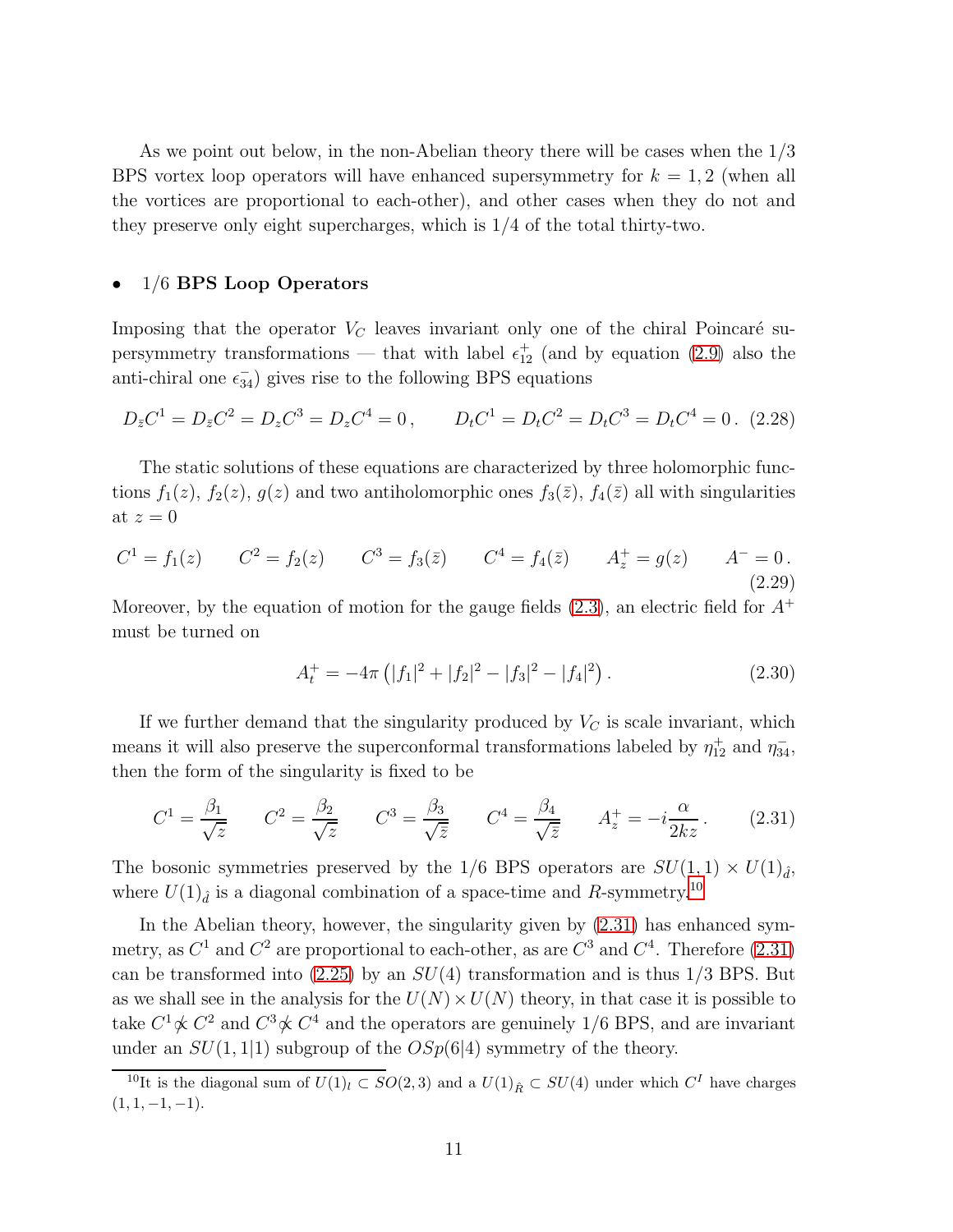#### <span id="page-12-0"></span>2.1.1 Circular Loop Operators

The codimension two singularities we have found as solutions to the BPS equations for the case when the loop operator  $V_C$  is supported on a line  $C = \mathbb{R} \subset \mathbb{R}^3$  can be used to construct supersymmetric loop operators  $V_C$  supported on an arbitrary curve  $C \subset \mathbb{R}^3$ . Such a loop operator will be described locally by singularities similar to those we have found for the straight line, but where now the coordinates  $(z, \bar{z})$  are interpreted as local coordinates on the normal bundle of C. In this paper we focus on supersymmetric loop operators preserving some conformal symmetries.

The only curves in  $\mathbb{R}^3$ , other than straight lines, invariant under conformal transformations are circles. Therefore there exist supersymmetric loop operators  $V_C$  supported on a circle  $C = S^1 \subset \mathbb{R}^3$  which preserve the same superalgebra as the loop operator  $V_C$ supported on a line  $C = \mathbb{R} \subset \mathbb{R}^3$ . Since an  $S^1$  is related by a global conformal transformation to the line R, the two curves are  $SU(1,1) \times U(1)$  invariant. The operator  $V_C$  for  $C = S<sup>1</sup>$  also preserves the same number of supercharges as the corresponding operator for the straight line, but in the case of the circle, it is not invariant separately under the Poincaré and conformal supercharges, rather under linear combinations of the two.

To construct  $V_{S^1}$  explicitly, we consider an  $S^1 \subset \mathbb{R}^3$  of radius a located at  $t =$  $0, |z|^2 = a^2$  in the coordinate system

$$
ds^2 = dt^2 + dr^2 + r^2 d\psi^2,
$$
\n(2.32)

then the singularities produced for the scale invariant  $1/2$ ,  $1/3$  and  $1/6$  BPS circular loop operators can be obtained from the singularities of the corresponding BPS line operators  $(2.19)$ ,  $(2.25)$ ,  $(2.31)$  by making the following replacement<sup>[11](#page-12-1)</sup>

<span id="page-12-2"></span>
$$
z \to \tilde{r}e^{i\phi} \qquad \bar{z} \to \tilde{r}e^{-i\phi}, \tag{2.33}
$$

where

<span id="page-12-3"></span>
$$
\tilde{r}^2 = \frac{(r^2 + t^2 - a^2)^2 + 4a^2t^2}{4a^2} \tag{2.34}
$$

is the conformal invariant distance from the circle and  $\phi$  is the angular coordinate defined by

$$
\sin \phi = \frac{t}{\tilde{r}}.
$$
\n(2.35)

<span id="page-12-1"></span><sup>&</sup>lt;sup>11</sup>This is most easily derived by a Weyl transformation from  $\mathbb{R}^3$  to  $AdS_2 \times S^1$ , which we discuss below, see  $(2.44)$ .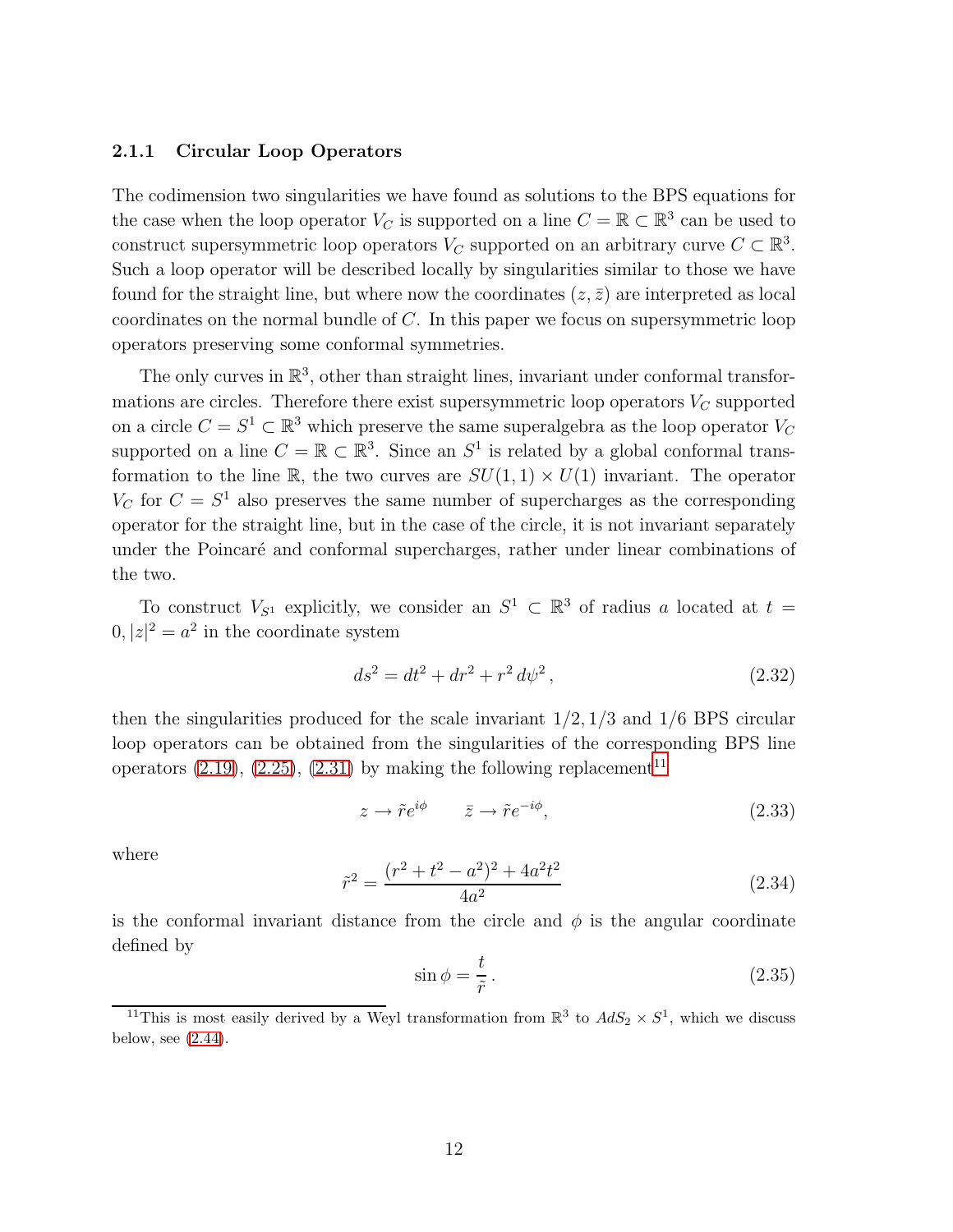## <span id="page-13-0"></span>2.1.2 Loop Operators as Vacua of  $\mathcal{N}=6$  Chern-Simons Theory on  $AdS_2\times S^1$

An alternative way to study loop operators  $V_C$  for  $C = \mathbb{R}$  and  $C = S^1$  is to study the gauge theory on  $AdS_2 \times S^1$  instead of  $\mathbb{R}^3$ . The analysis in  $AdS_2 \times S^1$  has the advantage that the symmetries of the scale invariant operators are realized as isometries of  $AdS_2 \times S^1$ , and not as conformal symmetries. When the gauge theory is studied in  $AdS_2 \times S^1$ , the symmetries of  $V_C$  are made manifest.

The only modification to the bosonic Lagrangian of the theory [\(2.1\)](#page-4-4) beyond replacing the flat metric by the  $AdS_2 \times S^1$  metric is the addition of a conformal coupling for the scalars

$$
\mathcal{L}_{\text{conf}} = -k \frac{R^{(3)}}{8} \text{Tr} C_I^{\dagger} C^I , \qquad (2.36)
$$

where  $R^{(3)}$  is the scalar curvature of the background metric, which for unit-radius  $AdS_2 \times S^1$  is  $R^{(3)} = -2$ .

In this formulation, loop operators  $V_C$  are given by  $SU(1, 1)$  invariant vacua of the theory. The equation that needs to be solved for each scalar is<sup>[12](#page-13-1)</sup>

<span id="page-13-2"></span>
$$
D_{\phi}C^{I} \mp \frac{i}{2}C^{I} = 0 \qquad \Longrightarrow \qquad C^{I} = \beta_{I}e^{\pm \frac{i}{2}\phi}, \tag{2.37}
$$

where  $\phi$  is the coordinate parametrizing the  $S^1$  in  $AdS_2 \times S^1$  and  $\beta_I$  are constants. The choice of sign in the phase is related to the choice of a holomorphic or antiholomorphic field in  $\mathbb{R}^3$ . Similarly to the analysis in  $\mathbb{R}^3$ , the equation of motion for the gauge field forces that we turn on an electric field proportional to the volume form of  $AdS_2$ 

$$
F^+ \propto \Omega_{AdS_2} \,. \tag{2.38}
$$

As in the flat-space formulation, the equations of motion allow us to turn on an extra gauge field

$$
A_{\phi}^{+} = \frac{\alpha}{k} \,. \tag{2.39}
$$

In the  $AdS_2 \times S^1$  formulation, the operator  $V_C$  is supported at the conformal boundary of  $AdS_2 \times S^1$ . For the case of  $C = \mathbb{R}$  we must consider  $AdS_2$  in Poincaré coordinates while for  $C = S^1$  we must consider  $AdS_2$  in global coordinates. In this language, loop operators  $V_C$  are determined by smooth boundary conditions at asymptotic infinity of  $AdS_2 \times S^1$  instead of as singularities in the interior of  $\mathbb{R}^3$ .

<span id="page-13-1"></span> $12$ Note that there is an alternative formulation of these solutions (also in the flat-space description), where the phase of  $C^I$  is absorbed by a singular gauge transformation with  $A_{\phi}^- = \pm \frac{1}{2}$ . After this transformation the scalar fields are single-valued, but there is a non-integer holonomy around the  $\phi$ circle.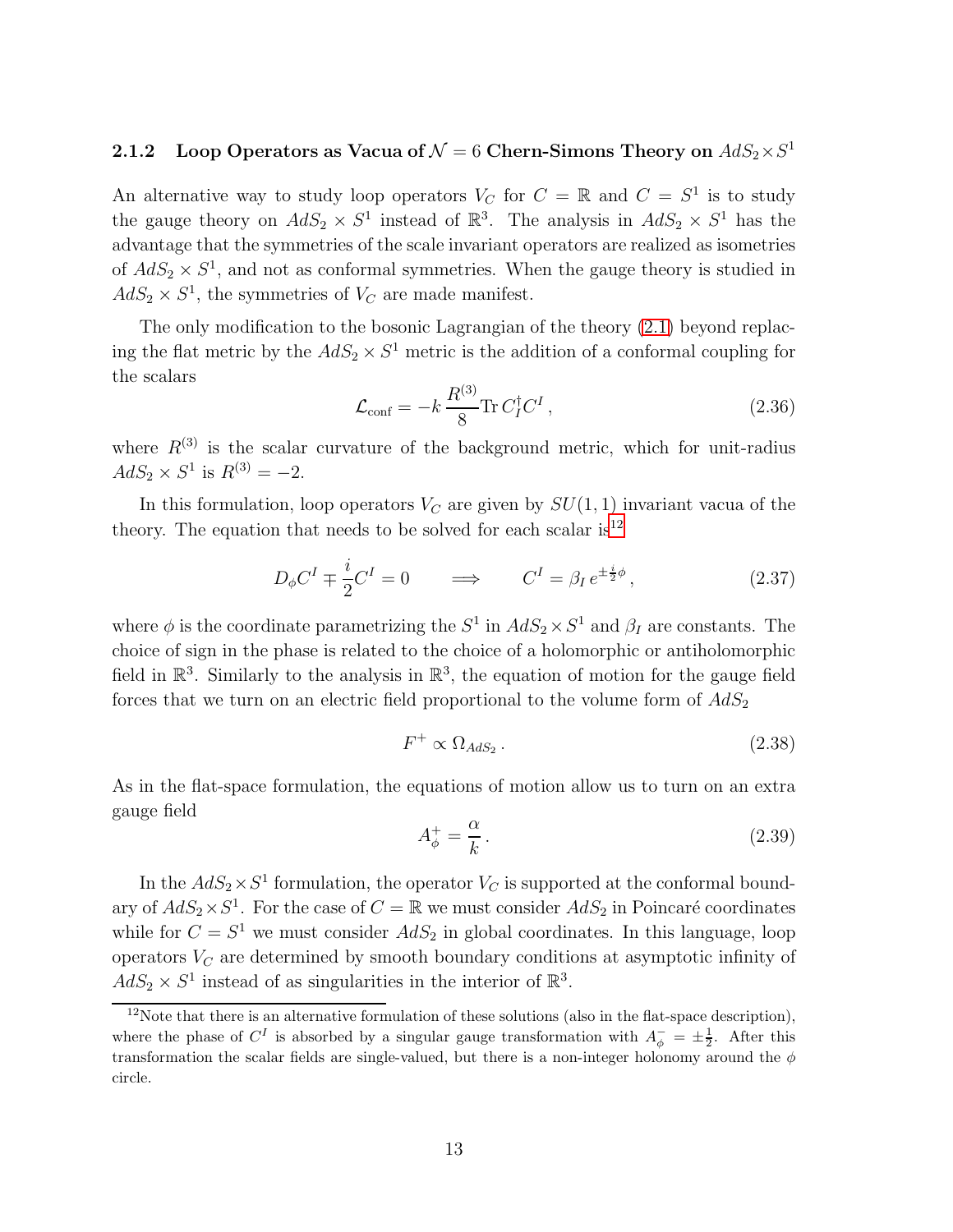To see the relation to the vortex loop operators on  $\mathbb{R}^3$  we write the metric on  $\mathbb{R}^3$ as a Weyl transformation of the metric on  $AdS_2 \times S^1$ 

$$
ds_{\mathbb{R}^3}^2 = \omega^2 ds_{AdS_2 \times S^1}^2.
$$
\n(2.40)

The conformal factor in the transformation between the two metrics,  $\omega$ , will give the scalars and the gauge field in  $\mathbb{R}^3$  the requisite singularity

$$
C^{I}|_{\mathbb{R}^{3}} = \frac{C^{I}|_{AdS_{2} \times S^{1}}}{\sqrt{\omega}} \qquad A^{\pm}|_{\mathbb{R}^{3}} = A^{\pm}|_{AdS_{2} \times S^{1}}, \tag{2.41}
$$

as  $C<sup>I</sup>$  has Weyl weight one-half and  $A<sup>\pm</sup>$  (in form notation) has weight zero.

In the case of the line in  $\mathbb{R}^3$ , it is located at  $r=0$  in the coordinate system

$$
ds_{\mathbb{R}^3} = dt^2 + dr^2 + r^2 d\phi^2 = r^2 \left[ \frac{dt^2 + dr^2}{r^2} + d\phi^2 \right],
$$
 (2.42)

where  $[\cdots]$  is the  $AdS_2 \times S^1$  metric in Poincaré coordinates and  $\omega = r$ . Combining this Weyl factor and the  $AdS_2 \times S^1$  vacuum configuration [\(2.37\)](#page-13-2), we identify  $z = re^{i\phi}$ and recover the singularities produced by  $V_C$  in  $\mathbb{R}^3$  for  $C = \mathbb{R}$  [\(2.19\)](#page-8-1).

The circle in  $\mathbb{R}^3$  is located at  $r = a$  and  $t = 0$  in

$$
ds_{\mathbb{R}^3} = dt^2 + dr^2 + r^2 d\psi^2 = \tilde{r}^2 \left[ d\rho^2 + \sinh^2 \rho \, d\psi^2 + d\phi^2 \right] \tag{2.43}
$$

where  $[\cdots]$  is the  $AdS_2 \times S^1$  metric in global coordinates and  $\omega = \tilde{r}$ , where

<span id="page-14-0"></span>
$$
\tilde{r}^2 = \frac{(r^2 + t^2 - a^2)^2 + 4a^2t^2}{4a^2} = \frac{a^2}{(\cosh \rho - \cos \phi)^2}
$$
\n
$$
r = \tilde{r} \sinh \rho \qquad t = \tilde{r} \sin \phi. \tag{2.44}
$$

Combining this Weyl factor and the  $AdS_2 \times S^1$  vacuum configuration [\(2.37\)](#page-13-2), we get the singularities produced by  $V_C$  in  $\mathbb{R}^3$  for  $C = S^1$  [\(2.33\)](#page-12-2).

The  $AdS_2 \times S^1$  formulation of  $V_C$  makes manifest that the singularities we constructed in  $\mathbb{R}^3$  are  $SU(1,1)$  invariant, since in this formulation the scalar fields have no dependence on the  $AdS_2$  coordinates and the required electric field is proportional to the  $AdS_2$  volume form.

The  $AdS_2 \times S^1$  formulation of  $V_C$  is also useful in finding the bulk, holographic description of these operators in  $AdS_4 \times S^7/\mathbb{Z}_k$ . In Section [3](#page-25-0) we choose to work in a coordinate system where the  $AdS_4$  metric is foliated by  $AdS_2 \times S^1$  slices, and in this foliation the boundary  $\mathcal{N} = 6$  Chern-Simons theory is defined on  $AdS_2 \times S^1$ .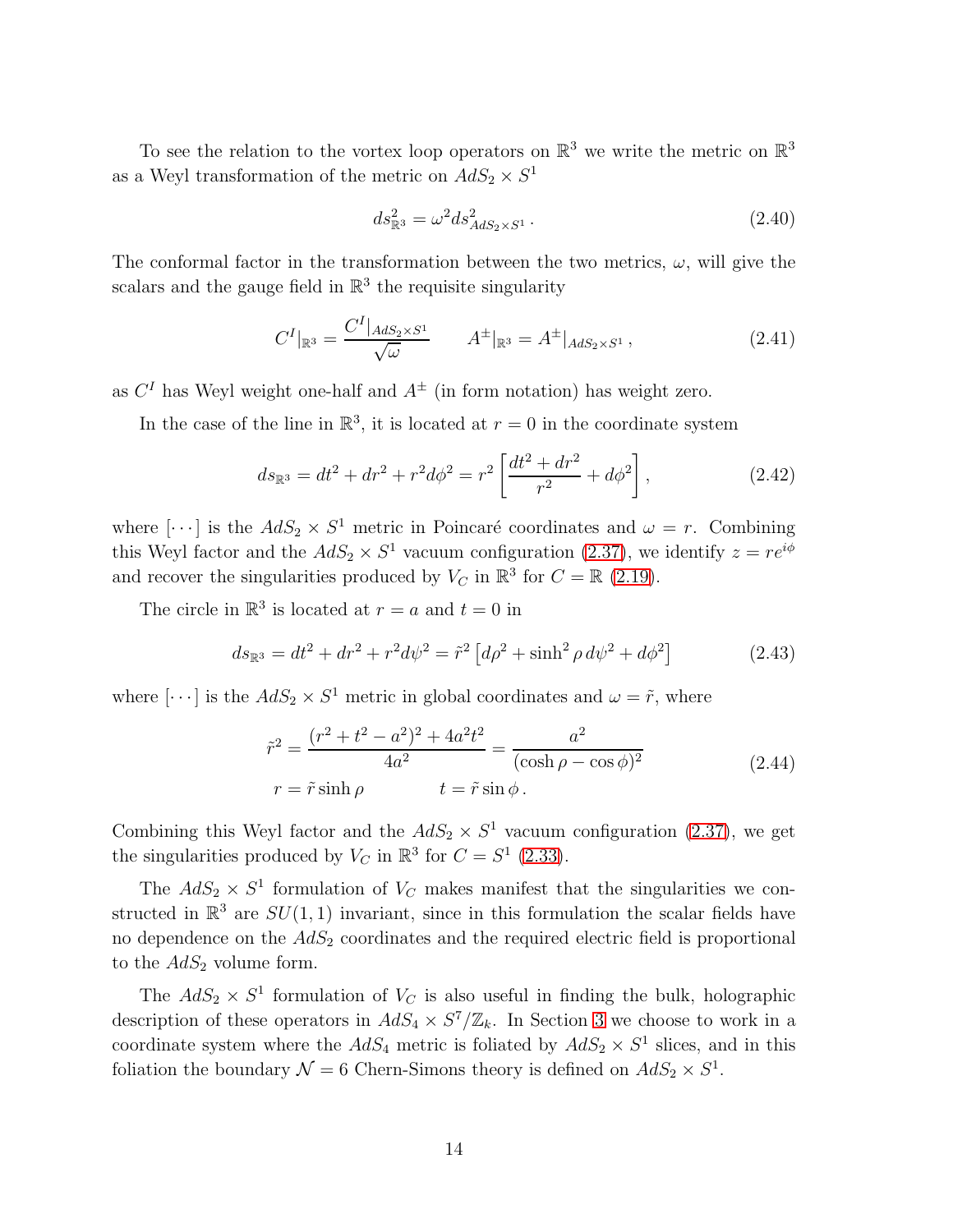## <span id="page-15-0"></span>2.2 Loop Operators in the  $U(N) \times U(N)$  Theory

We now extend the construction of supersymmetric loop operators  $V_C$  to the non-Abelian theory. For simplicity, we will focus on the operators that are scale invariant, that is operators defined by a scale invariant codimension two singularity. Moreover, we will write explicitly the singularity for the case when  $C = \mathbb{R}$ . One can then construct the singularity when  $C = S<sup>1</sup>$  by using the transformation [\(2.33\)](#page-12-2). The corresponding description of the loop operators when the theory is on  $AdS_2 \times S^1$  proceeds in exactly in the same manner as in Section [2.1.2.](#page-13-0)

The loop operator  $V_C$  in the  $U(N) \times U(N)$  theory will have a specified singularity for one or more of the scalar fields along the curve  $C$ . This singularity will in general break the  $U(N) \times U(N)$  gauge symmetry in the vicinity of the loop operator  $V_C$  to the subgroup

<span id="page-15-1"></span>
$$
L = U(N_0) \times U(N_0) \times U(N_1) \times \cdots \times U(N_M), \qquad (2.45)
$$

where  $\sum_{l=0}^{M} N_l = N$ . Therefore, the first piece of data that must be specified is a collection of integers  $(N_0, \dots, N_M)$  that form a partition of N. Note that for the first number —  $N_0$  — there are two factors of  $U(N_0)$ , while for all the others just one. The reason is that in this first block none of the scalar fields will get a VEV and the gauge symmetry is not broken to the diagonal subgroup.

The precise definition of the loop operator  $V_C$  is as follows. First we specify the unbroken gauge symmetry as in  $(2.45)$  and an L-invariant singularity produced by  $V_C$ , on which we elaborate below. Then the operator  $V_C$  is defined by the path integral over all smooth field configurations with the same L-invariant singularity near C. In performing the path integral, one must mod out by the gauge transformations that take values in  $L \subset U(N) \times U(N)$  when restricted to C.

We now consider the various BPS loop operators in the  $U(N) \times U(N)$  theory.

### • 1/2 BPS Loop Operators

In the non-Abelian theory, the BPS equations describing a  $1/2$  BPS loop operator  $V_C$ preserving the supercharges parameterized by [\(2.11\)](#page-7-3) are still given by

$$
D_{\bar{z}}C^1 = 0 \t D_t C^1 = 0, \t (2.46)
$$

where now

$$
DC^{1} = dC^{1} - i(AC^{1} - C^{1}\hat{A}), \qquad (2.47)
$$

and  $C^2$ ,  $C^3$  and  $C^4$  are constants. These equations must be supplemented with the equations of motion for the gauge fields [\(2.3\)](#page-5-1).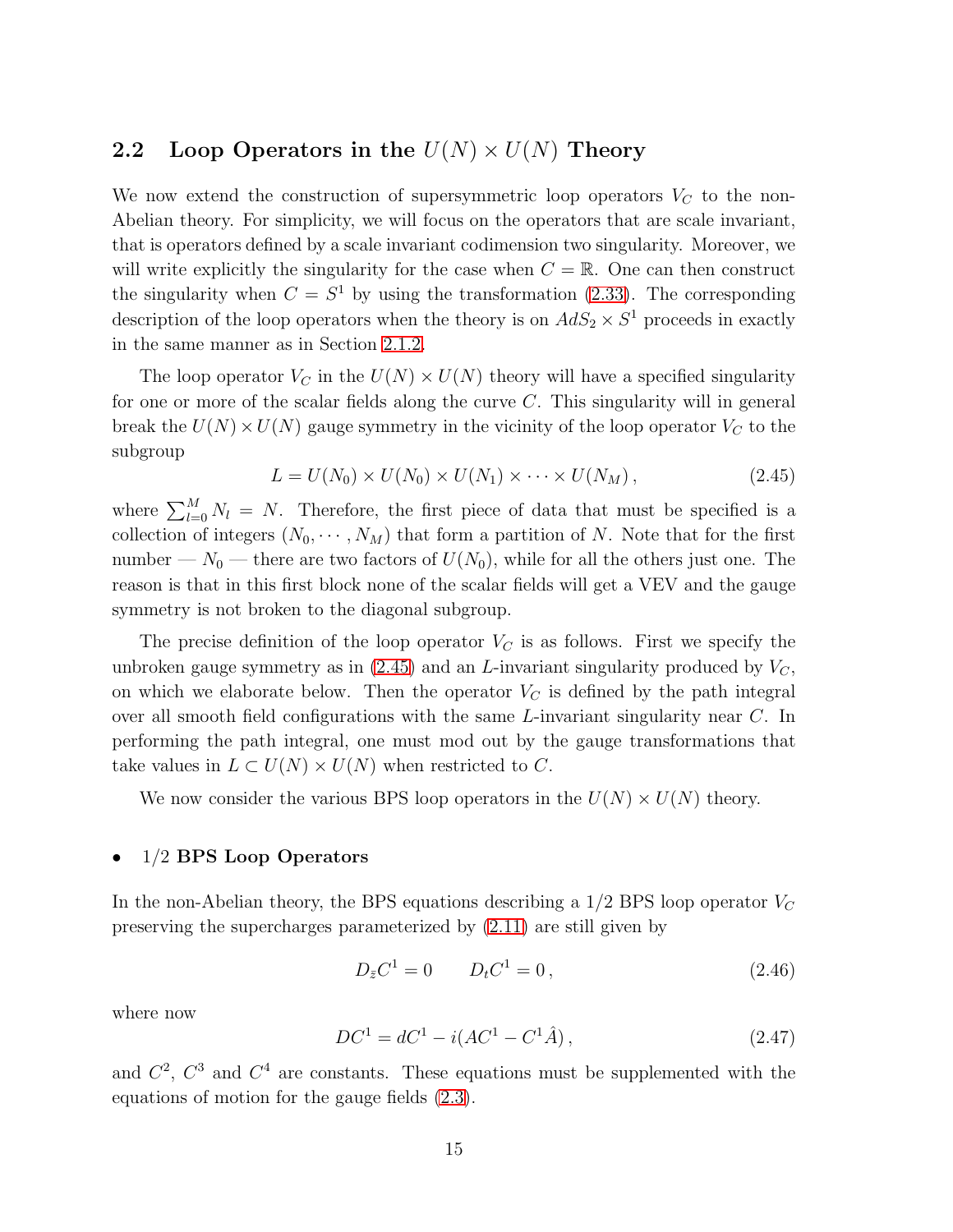Any static solution of this equation can be diagonalized by a  $U(N) \times U(N)$  transformation. Focusing on the conformally invariant solutions,  $C^2 = C^3 = C^4 = 0$  and the singularity of the complex scalar field  $C<sup>1</sup>$  is then given by

<span id="page-16-0"></span>
$$
C^{1} = \frac{1}{\sqrt{z}} \begin{pmatrix} 0 & \otimes 1_{N_{0}} & 0 & \cdots & 0 \\ 0 & \beta^{(1)} \otimes 1_{N_{1}} & \cdots & 0 \\ \vdots & \vdots & \ddots & \vdots \\ 0 & 0 & \cdots & \beta^{(M)} \otimes 1_{N_{M}} \end{pmatrix}.
$$
 (2.48)

The scalar field acquires a  $U(N_0)^2 \times U(N_1) \times \cdots \times U(N_M)$  invariant singularity, labeled by M real positive parameters  $(\beta^{(1)}, \cdots, \beta^{(M)})$ , where we have removed the phases of all the  $\beta^{(l)}$  by perfoming a  $U(1)^M$  gauge transformation.

As in the  $U(1) \times U(1)$  theory, we consider solutions to the BPS equations where

$$
A = \hat{A} \tag{2.49}
$$

We can therefore identify the gauge indices of the two gauge groups and define again  $A^+ = A + \hat{A}$  (and  $A^- = 0$ ). The first BPS equation, together with [\(2.48\)](#page-16-0) implies that

$$
[C, A_z^+] = 0. \t\t(2.50)
$$

Therefore,  $A_z^+$  is given by an arbitrary diagonal matrix. For a  $U(N_0)^2 \times U(N_1) \times$  $\cdots U(N_M)$  invariant singularity, the diagonal gauge field produced by  $V_C$  takes the following form

<span id="page-16-1"></span>
$$
A_z^+ = -\frac{i}{2kz} \begin{pmatrix} 0 & 0 & 0 & \cdots & 0 \\ 0 & \alpha^{(1)} \otimes 1_{N_1} & \cdots & 0 \\ \vdots & \vdots & \ddots & \vdots \\ 0 & 0 & \cdots & \alpha^{(M)} \otimes 1_{N_M} \end{pmatrix} .
$$
 (2.51)

The parameters  $\alpha_l$  are defined with unit period. The equation of motion for the gauge fields requires that we turn on an electric field for the  $A^+$  gauge field, which in complete analogy with the Abelian case can be represented by the vector potential

$$
A_t^+ = -4\pi C^1 C_1^\dagger. \tag{2.52}
$$

In summary, a 1/2 BPS loop operator  $V_C$  with  $L = U(N_0)^2 \times U(N_1) \times \cdots U(N_M)$ is labeled by 2*M* parameters  $(\alpha^{(l)}, \beta^{(l)})$ , where  $l = 1, \dots, M$ .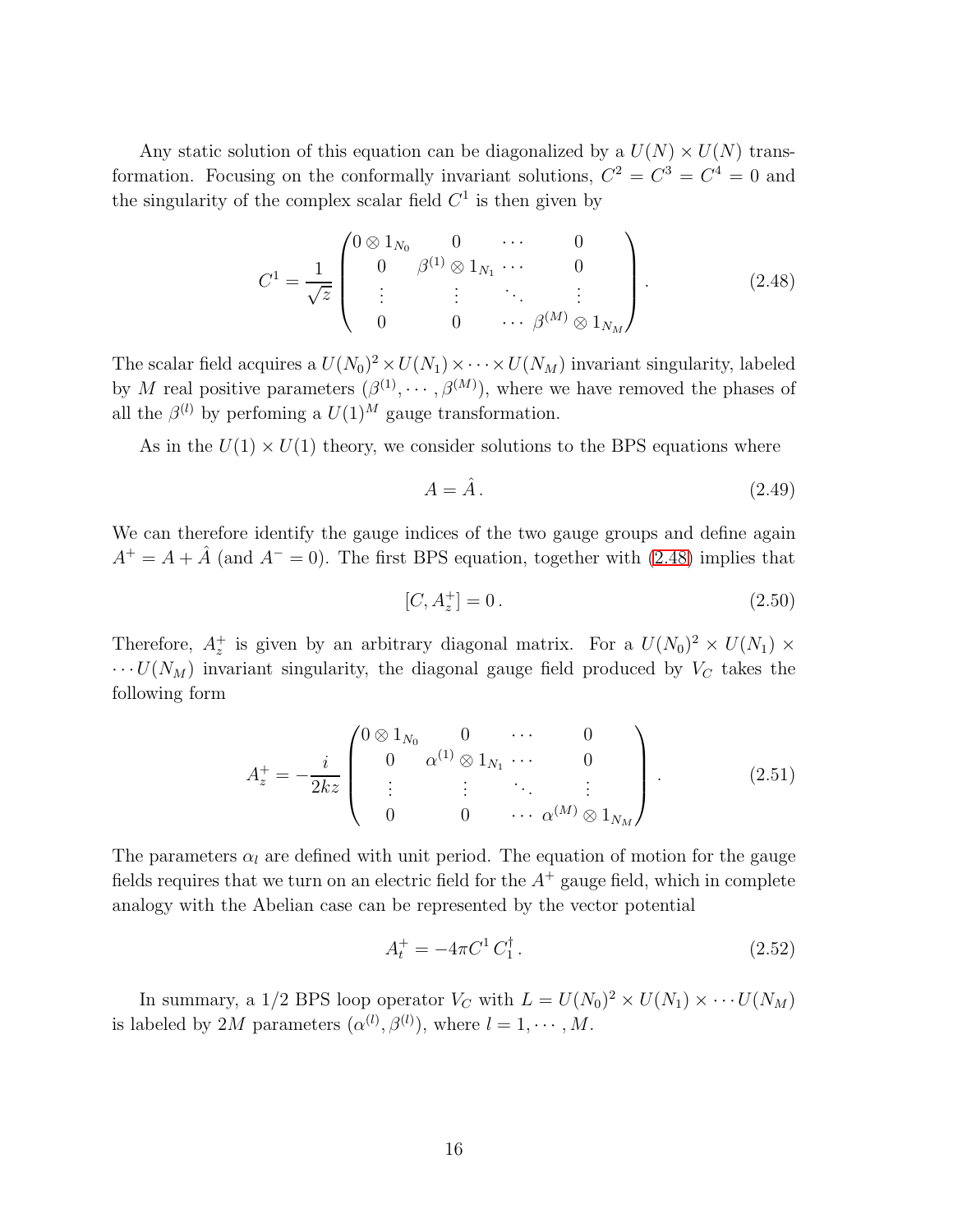#### $1/3$  BPS Loop Operators

In the non-Abelian theory, the BPS equations describing the 1/3 BPS loop operators  $V_C$  preserving the supercharges parametrized by  $(2.22)$  are given by

<span id="page-17-0"></span>
$$
D_{\bar{z}}C^1 = D_zC^2 = 0, \quad D_tC^1 = D_tC^2 = 0, \quad C^1C_1^{\dagger}C_2 = C_2C_1^{\dagger}C^1, \quad C^2C_2^{\dagger}C_1 = C_1C_2^{\dagger}C^2,
$$
\n(2.53)

with constant  $C^3$  and  $C^4$ . In addition we have to impose the equations of motion for the gauge fields [\(2.3\)](#page-5-1).

As in the 1/2 BPS case, taking the conformally invariant case,  $C^3 = C^4 = 0$  and we can diagonalize  $C^1$  by a  $U(N) \times U(N)$  transformation

<span id="page-17-1"></span>
$$
C^{1} = \frac{1}{\sqrt{z}} \begin{pmatrix} 0 & \otimes 1_{N_{0}} & 0 & \cdots & 0 \\ 0 & \beta_{1}^{(1)} \otimes 1_{N_{1}} & \cdots & 0 \\ \vdots & \vdots & \ddots & \vdots \\ 0 & 0 & \cdots & \beta_{1}^{(M)} \otimes 1_{N_{M}} \end{pmatrix} .
$$
 (2.54)

The last two equations in [\(2.53\)](#page-17-0) further imply that the matrix  $C^2$  can be simultaneously diagonalized so the second scalar field develops the following singularity

<span id="page-17-2"></span>
$$
C^{2} = \frac{1}{\sqrt{\bar{z}}} \begin{pmatrix} 0 & 0 & 0 & \cdots & 0 \\ 0 & \beta_{2}^{(1)} \otimes 1_{N_{1}} & \cdots & 0 \\ \vdots & \vdots & \ddots & \vdots \\ 0 & 0 & \cdots & \beta_{2}^{(M)} \otimes 1_{N_{M}} \end{pmatrix} .
$$
 (2.55)

The singularities arising from the scalars are labeled by  $2M$  complex parameters  $(\beta_1^{(l)}$  $(0,1<sup>(l)</sup>, \beta_2<sup>(l)</sup>)$  subject to the relation  $(\beta_1<sup>(l)</sup>)$  $\beta_1^{(l)}, \beta_2^{(l)} \rangle \simeq e^{i\theta_l} (\beta_1^{(l)}$  $(1^{(l)}, \beta_2^{(l)})$  for  $l = 1, \cdots M$ , thus resulting in 3M real parameters.

The singularity for the gauge field is unmodified from the 1/2 BPS case and is given by  $(2.51)$ . As in the Abelian case an electric field for  $A^+$  must also be turned on and is completely determined by  $C^1$  and  $C^2$ 

$$
A_t = -4\pi \left( C^1 C_1^\dagger - C^2 C_2^\dagger \right). \tag{2.56}
$$

We mentioned for the theory with  $U(1) \times U(1)$  gauge symmetry that in the case of  $k = 1, 2$ , where the theory is expected to have enhanced  $\mathcal{N} = 8$  supersymmetry, the supersymmetry of the 1/3 BPS vortex is enlarged by eight more supercharges to a total of sixteen, so it becomes 1/2 BPS. Does the same happen for the non-Abelian vortex?

The argument from the  $U(1) \times U(1)$  theory can be carried over to our discussion here, only that while there equation [\(2.27\)](#page-10-2) was automatically satisfied, now it will have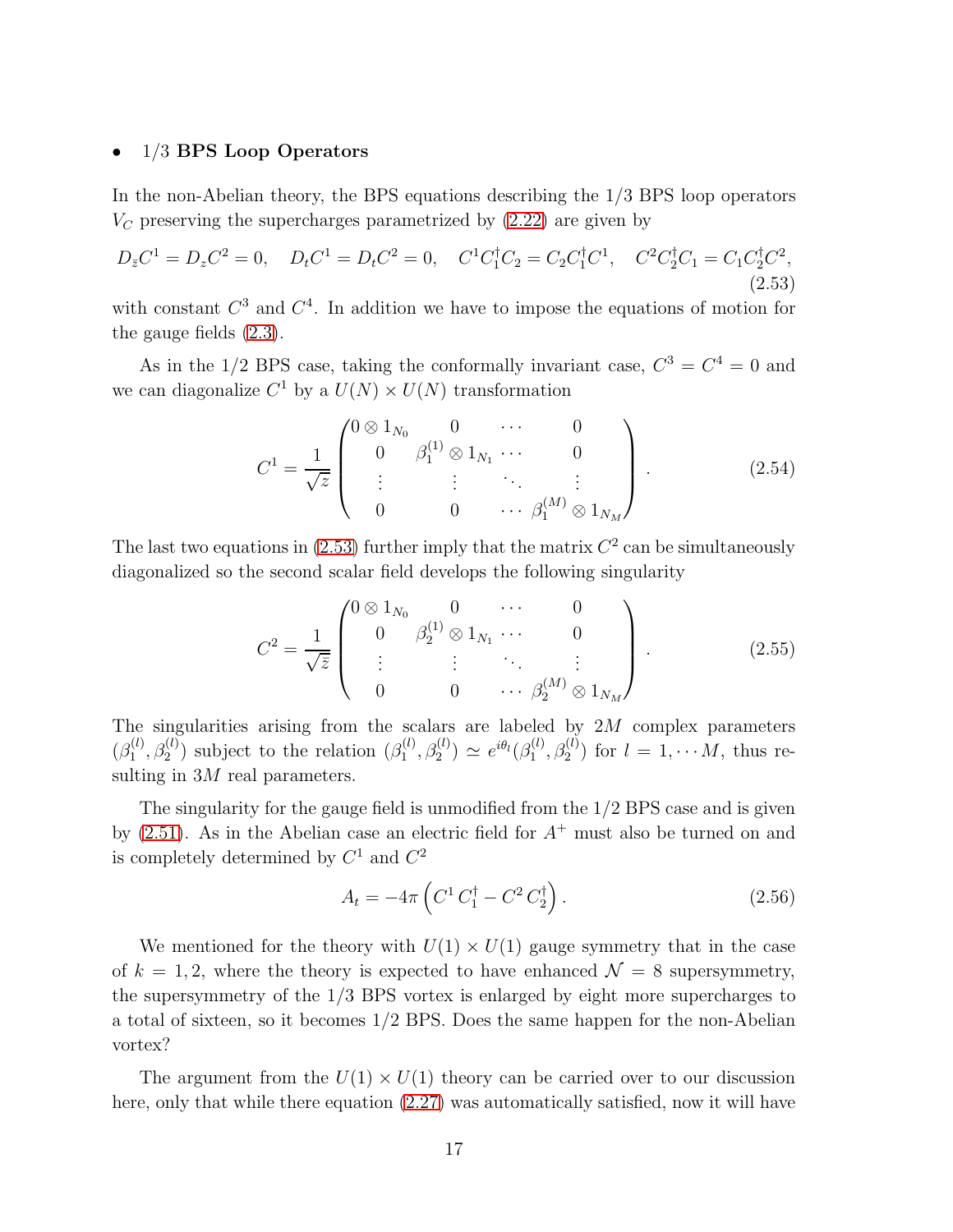to be imposed as an extra constraint. Therefore the 1/3 BPS vortex will have enhanced supersymmetry for  $k = 1, 2$  if and only if the parameters  $\beta_1^{(l)}$  $\beta_1^{(l)}$  and  $\beta_2^{(l)}$  $2^{(1)}$  are such that the matrices  $C^1$  and  $C_2^{\dagger}$  are proportional to each-other.

In summary, a 1/3 BPS loop operator  $V_C$  with  $L = U(N_0)^2 \times U(N_1) \times \cdots U(N_M)$  is labeled by 4M real parameters  $(\alpha^{(l)}, \beta_1^{(l)}, \beta_2^{(l)})/U(1)^M$ , where  $l = 1, \dots, M$ . The ones that are 1/2 BPS for  $k = 1, 2$  are labeled by  $2M + 2$  real parameters,  $(\alpha^{(l)}, |\beta_1^{(l)})$  $\binom{u}{1}$  and the constant ratio between  $C^1$  and  $C_2^{\dagger}$  $\frac{1}{2}$ .

### • 1/6 BPS Loop Operators

In the non-Abelian theory, the BPS equations describing the 1/6 BPS loop operators  $V_C$  invariant under the supersymmetry transformations with parameters  $\epsilon_{12}^+$  and  $\epsilon_{34}^$ are given by

<span id="page-18-0"></span>
$$
D_{\bar{z}}C^1 = D_{\bar{z}}C^2 = D_zC^3 = D_zC^4 = 0, \qquad D_t C^1 = D_t C^2 = D_t C^3 = D_t C^4 = 0. \tag{2.57}
$$

The scalars fields  $C^{I}$  must also satisfy certain matrix constraints analogous to those in [\(2.53\)](#page-17-0), which are solved when all four matrices are diagonal. These equations must be supplemented with the equations of motion for the gauge fields  $(2.3)$ .

The solutions to [\(2.57\)](#page-18-0) preserving conformal invariance are of the form [\(2.54\)](#page-17-1) for the scalars  $C^1$  and  $C^2$  and  $(2.55)$  for  $C^3$  and  $C^4$ . Taking the indices  $(\tilde{I}, \hat{I})$  to label  $C^1$ ,  $C^2$  and  $C^3$ ,  $C^4$  respectively, the singularities induced on the scalar fields by the 1/6 BPS loop operators  $V_C$  are given by

<span id="page-18-1"></span>
$$
C^{\tilde{I}} = \frac{1}{\sqrt{z}} \begin{pmatrix} 0 & \otimes 1_{N_0} & 0 & \cdots & 0 \\ 0 & \beta_{\tilde{I}}^{(1)} \otimes 1_{N_1} & \cdots & 0 \\ \vdots & \vdots & \ddots & \vdots \\ 0 & 0 & \cdots & \beta_{\tilde{I}}^{(M)} \otimes 1_{N_M} \end{pmatrix}
$$
(2.58)

and

<span id="page-18-2"></span>
$$
C^{\hat{I}} = \frac{1}{\sqrt{\bar{z}}} \begin{pmatrix} 0 & \otimes 1_{N_0} & 0 & \cdots & 0 \\ 0 & \beta_{\hat{I}}^{(1)} \otimes 1_{N_1} & \cdots & 0 \\ \vdots & \vdots & \ddots & \vdots \\ 0 & 0 & \cdots & \beta_{\hat{I}}^{(M)} \otimes 1_{N_M} \end{pmatrix} .
$$
 (2.59)

The singularities arising from the scalars are labeled by  $4M$  complex parameters  $\beta_I^{(l)}$ I subject to the relation  $(\beta_I^{(l)})$  $e^{i\theta_l}(\beta_I^{(l)}) \simeq e^{i\theta_l}(\beta_I^{(l)})$  $I_I^{(l)}$  for  $l = 1, \dots, M$  and  $I = 1, \dots, 4$ , thus resulting in 7M real parameters.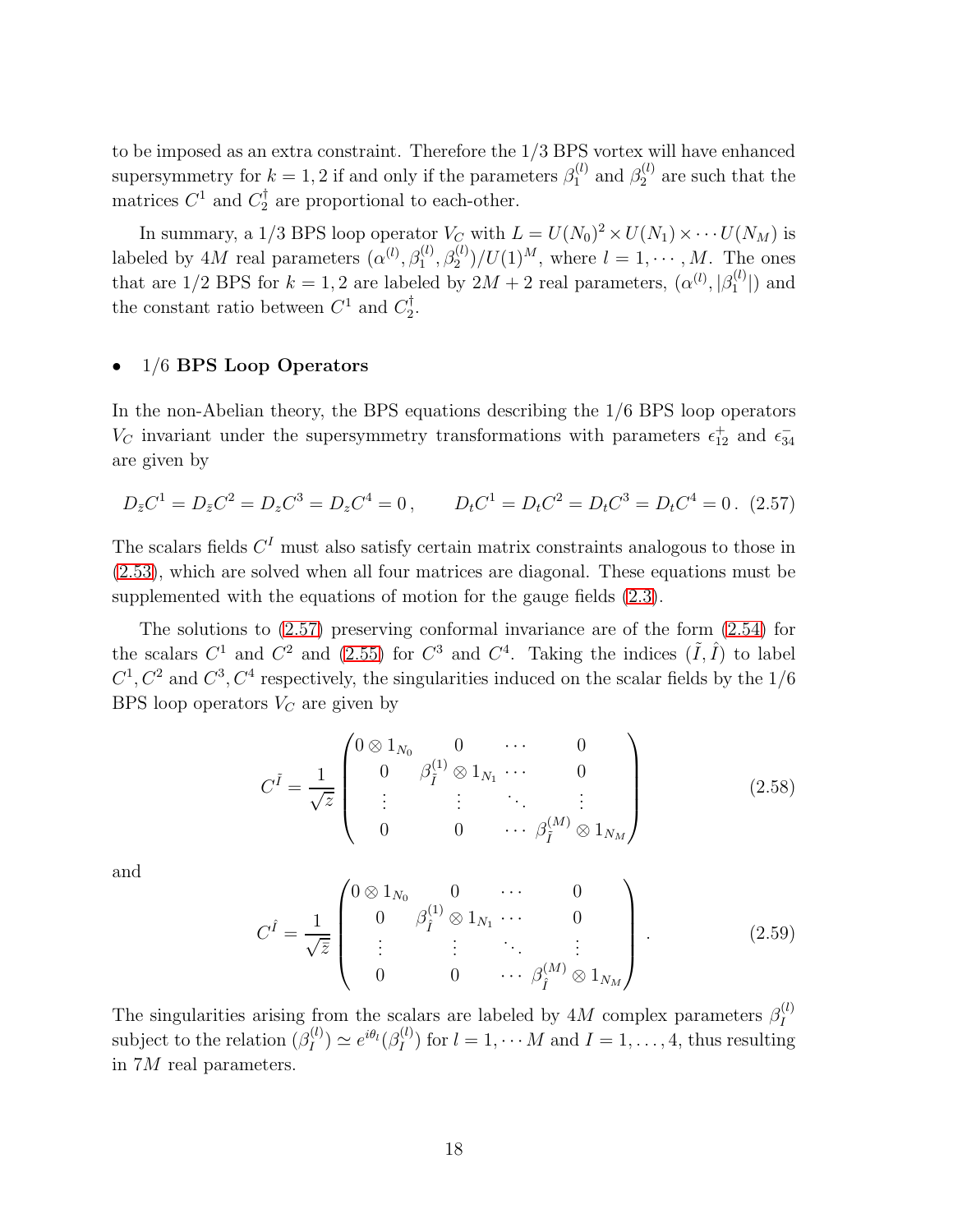As in the 1/3 BPS case, the singularity for the gauge field is unmodified from the  $1/2$  BPS case and is given by [\(2.51\)](#page-16-1). An electric field for  $A^+$  must also be excited

$$
A_t = -4\pi \left( C^1 C_1^{\dagger} + C^2 C_2^{\dagger} - C^3 C_3^{\dagger} - C^4 C_4^{\dagger} \right). \tag{2.60}
$$

In summary, a 1/6 BPS loop operator  $V_C$  with  $L = U(N_0)^2 \times U(N_1) \times \cdots U(N_M)$ is labeled by 8*M* parameters  $(\alpha^{(l)}, \beta^{(l)}_a, \beta^{(l)}_{a'})/U(1)^M$ , where  $l = 1, \dots, M$ . Some degenerate cases will preserve more than four supercharges (for example when  $M = 1$ ), or have enhanced supersymmetry when  $k = 1, 2$ .

#### • Vortices at odd level  $k$

As mentioned above, in the case of the theory with  $U(1) \times U(1)$  gauge symmetry, the vortices are a good gauge theory background only for the theory with even level k. For odd level there are gauge-invariant local observables which are not single-valued when encircling these vortices. The same is true for the construction we presented here in the non-Abelian theory. We would like to comment here about a modification of this construction which applies also for odd  $k$ , inspired by a similar construction for surface operators in  $\mathcal{N} = 4$  SYM in four dimensions of Koh and Yamaguchi [\[20\]](#page-61-13).

For this modification one needs to take all the integers  $N_l$  with  $1 < l \leq M$  to be even and then break every  $N_l \times N_l$  block in two. The singularity of the scalar field [\(2.48\)](#page-16-0) is then modified such that half of the eigenvalues in each block have the opposite sign

$$
C^{1} = \frac{1}{\sqrt{z}} \begin{pmatrix} 0 & 0 & 0 & \cdots & 0 \\ 0 & \begin{pmatrix} \beta^{(1)} & 0 \\ 0 & -\beta^{(1)} \end{pmatrix} \otimes 1_{N_{1}/2} & \cdots & 0 \\ \vdots & \vdots & \ddots & \vdots \\ 0 & 0 & \cdots & \begin{pmatrix} \beta^{(M)} & 0 \\ 0 & -\beta^{(M)} \end{pmatrix} \otimes 1_{N_{M}/2} \end{pmatrix}, \quad (2.61)
$$

which can also be written as

<span id="page-19-0"></span>
$$
C^{1} = \frac{1}{\sqrt{z}} \begin{pmatrix} 0 & \otimes 1_{N_{0}} & 0 & \cdots & 0 \\ 0 & \beta^{(1)} \sigma_{3} \otimes 1_{N_{1}/2} & \cdots & 0 \\ \vdots & \vdots & \ddots & \vdots \\ 0 & 0 & \cdots & \beta^{(M)} \sigma_{3} \otimes 1_{N_{M}/2} \end{pmatrix},
$$
(2.62)

with  $\sigma_3$  a Pauli matrix.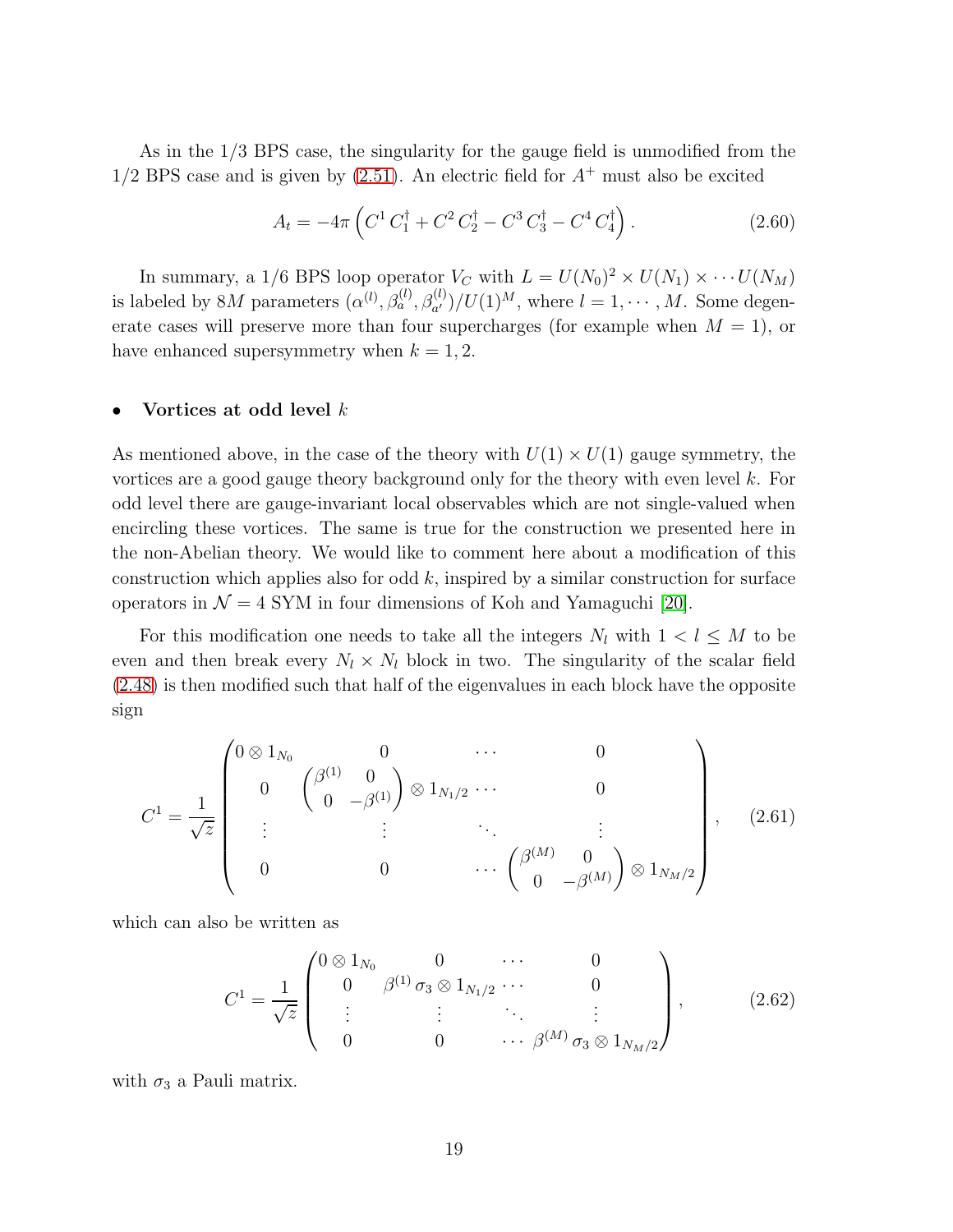So far it seems like a vortex with gauge symmetry broken to  $L = U(N_0)^2 \times$  $U(N_1/2)^2 \times \cdots U(N_M/2)^2$ , but the novel feature proposed in [\[20\]](#page-61-13) is to add a nontrivial gauge twist around the vortex, which breaks the symmetry to  $L = U(N_0)^2 \times$  $U(N_1/2) \times \cdots U(N_M/2)$ . Instead of [\(2.51\)](#page-16-1) we take the holonomy to be

<span id="page-20-1"></span>
$$
\exp i \oint A_z^+ \, dz = \begin{pmatrix} 1_{N_0} & 0 & \cdots & 0 \\ 0 & e^{i \pi \alpha^{(1)}/k} \, \sigma_1 \otimes 1_{N_1/2} & \cdots & 0 \\ \vdots & \vdots & \ddots & \vdots \\ 0 & 0 & \cdots & e^{i \pi \alpha^{(M)}/k} \, \sigma_1 \otimes 1_{N_M/2} \end{pmatrix} . \tag{2.63}
$$

Then, when going around the vortex, the Pauli matrices  $\sigma_1$  permute the pairs of eigenvalues in  $(2.62)$ , so as opposed to the general case  $(2.48)$ , this construction is in fact single-valued around the vortex. Such configurations are perfectly good backgrounds for the gauge theory also for odd  $k$ , even in the presence of operators of the form  $C^k$ .

To summarize, for odd k the general  $1/2$  BPS vortex loop operators has unbroken gauge symmetry  $L = U(N_0)^2 \times U(N_1/2) \times \cdots U(N_M/2)$  and is labeled by 2M parameters  $(\alpha^{(l)}, \beta^{(l)})$ , where  $l = 1, \dots, M$ . Similar constructions apply also for 1/3 BPS and 1/6 BPS vortex loops.

### <span id="page-20-0"></span>2.3 Vacuum Expectation Value

Conformal invariance implies that the one point function of a local operator must vanish. This need not be the case for non-local operators, and the expectation value of non-local operators have played an important role as order parameters of phases of gauge theories.

Our first task will be to compute, in the semiclassical approximation, the expectation value of the BPS disorder loop operators that we have constructed. This is achieved by evaluating the classical Euclidean action of  $\mathcal{N} = 6$  Chern-Simons theory on the field configuration produced by the operator  $V_C$ 

$$
\langle V_C \rangle = \exp(-S_{\text{class.}}) \tag{2.64}
$$

This computation is easily performed by considering the description of a loop operator as a vacuum state of the theory on  $AdS_2 \times S^1$ . The relevant part of the Euclidean Lagrangian is

$$
\mathcal{L} = k \operatorname{Tr} \left( D_{\mu} C_{I}^{\dagger} D^{\mu} C^{I} + \frac{R^{(3)}}{8} C_{I}^{\dagger} C^{I} \right) , \qquad (2.65)
$$

where as mentioned earlier  $R^{(3)} = -2$  for  $AdS_2 \times S^1$ . We have not included the Chern-Simons terms for the gauge fields as they trivially vanish when evaluated on the gauge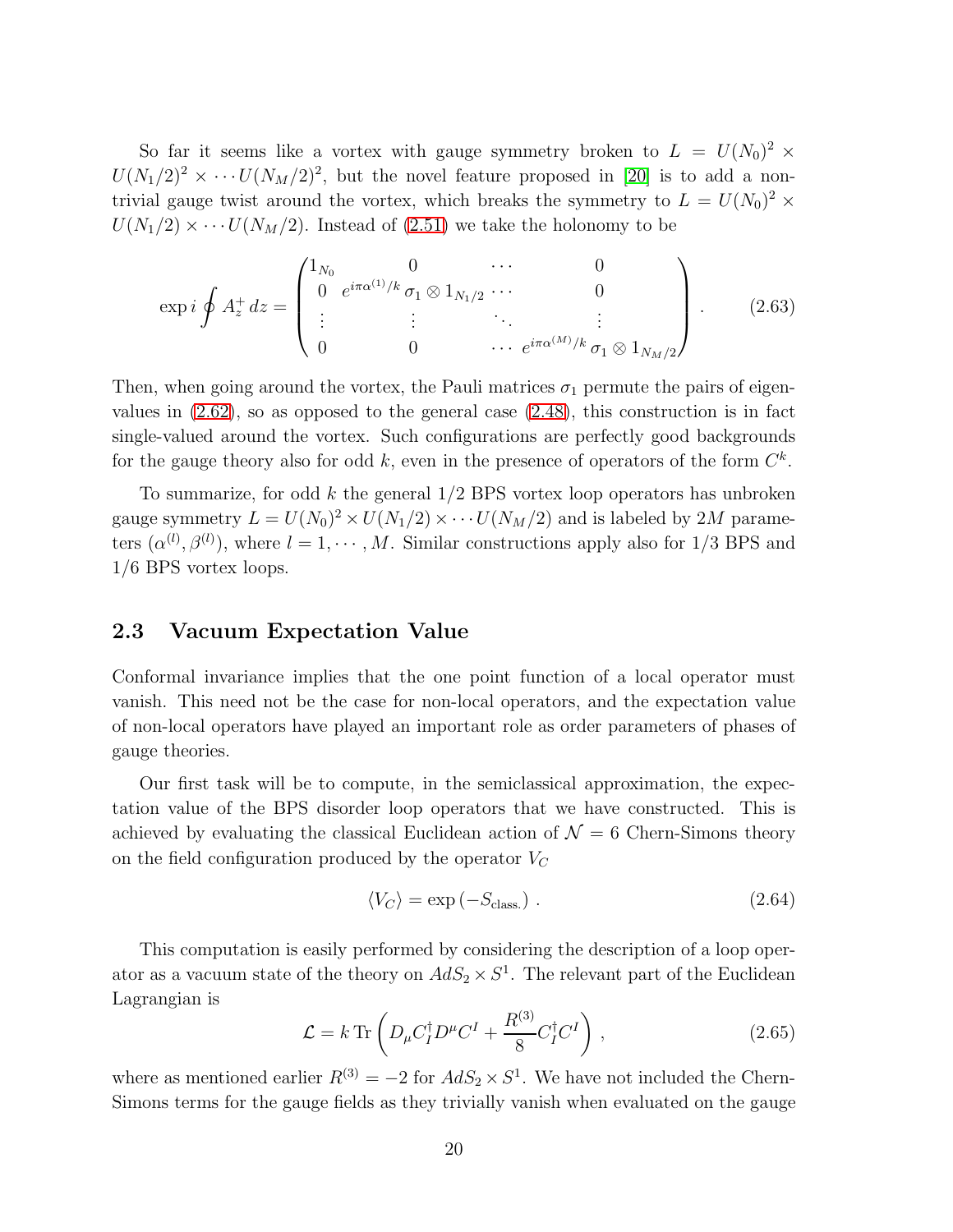field configuration excited by  $V_C$ . Since  $C^I = C_0^I e^{\pm \frac{i}{2}\phi}$ , where  $C_0^I$  is a constant diagonal matrix made of the parameters  $\beta_I^{(l)}$  $I_I^{(l)}$ , we have that  $|DC^I|^2 = |dC^I|^2 = \frac{1}{4}$  $\frac{1}{4}|C^I|^2$ , which cancels the conformal coupling of the scalars. Therefore the on-shell action vanishes and

$$
\langle V_C \rangle = 1 \tag{2.66}
$$

in the semiclassical approximation. We note that  $\langle V_C \rangle = 1$  both for  $C = \mathbb{R}$  and  $C = S^1$ as the vanishing of the on-shell action holds for both Poincaré and global  $AdS_2$ .

The same conclusion can be reached by evaluating the on-shell action for the singularity produced by  $V_C$  in  $\mathbb{R}^3$ . Care must be taken, however, to ensure that the action has a well defined variational principle and that the boundary action vanishes when evaluated on the singularity.<sup>[13](#page-21-1)</sup> This requires adding a boundary term to the action in [\(2.1\)](#page-4-4), whose net effect is to cancel the bulk term when evaluated on-shell.

## <span id="page-21-0"></span>2.4 Correlator with Local Operators

In this section we calculate various correlators involving the BPS loop operators we found in the previous section. We calculate the correlator of a BPS loop operator with chiral primary operators and the stress tensor in  $\mathcal{N} = 6$  Chern-Simons theory. See [\[8\]](#page-61-1) for a closely related discussion in the context of disorder surface operators in four dimensional  $\mathcal{N} = 4$  SYM.

In the semiclassical approximation, the correlation function of a loop operator  $V_C$ and a local operator  $\mathcal O$  in  $\mathcal N = 6$  Chern-Simons theory in  $\mathbb R^3$  is found by evaluating the operator  $\mathcal O$  in the background field that the loop operator produces

$$
\frac{\langle V_C \cdot \mathcal{O} \rangle}{\langle V_C \rangle} = \mathcal{O}|_{\text{loop}}.
$$
\n(2.67)

Conformal Ward identities constrain the form of the correlator of  $V_C$  with a local operator  $\mathcal{O}$ . When  $C = \mathbb{R}$  the dependence of the correlator with a dimension  $\Delta$  scalar operator on the distance  $r$  is given by

$$
\frac{\langle V_C \cdot \mathcal{O} \rangle}{\langle V_C \rangle} = \frac{c_{\mathcal{O}}}{r^{\Delta}}.
$$
\n(2.68)

The correlator is captured by the coefficient  $c_{\mathcal{O}}$ , which depends on the charges of the operator, the 't Hooft coupling  $\lambda$  and N. When  $C = S<sup>1</sup>$  the correlator is given by

$$
\frac{\langle V_C \cdot \mathcal{O} \rangle}{\langle V_C \rangle} = \frac{c_{\mathcal{O}}}{\tilde{r}^{\Delta}},\tag{2.69}
$$

<span id="page-21-1"></span><sup>&</sup>lt;sup>13</sup>See [\[8\]](#page-61-1) for the corresponding analysis of the on-shell action for surface operators in  $\mathcal{N} = 4$  SYM.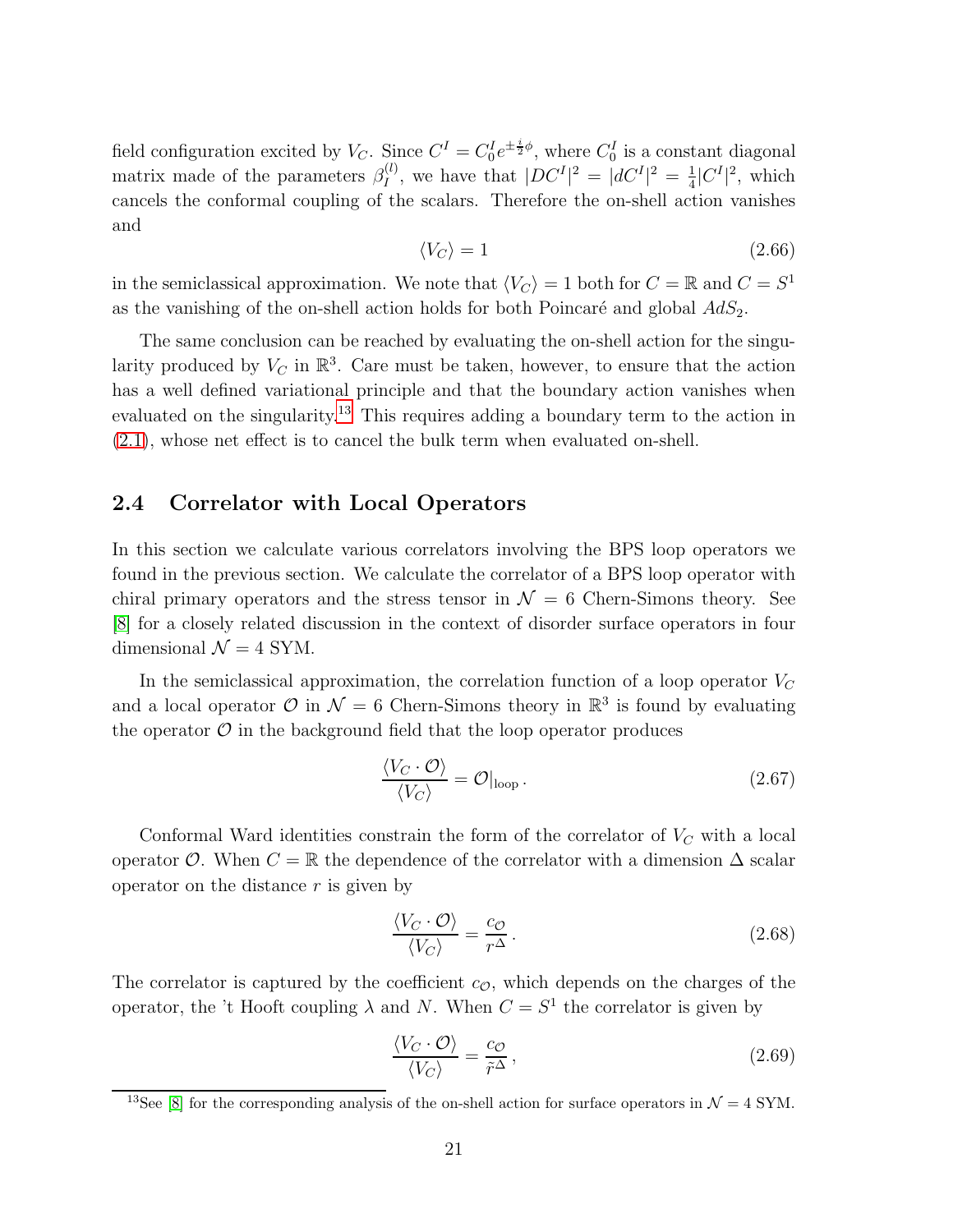where  $\tilde{r}$  is defined in [\(2.34\)](#page-12-3). In the calculation below we determine the value of  $c_{\mathcal{O}}$  in the semiclassical approximation.

We now proceed to compute — in the semiclassical approximation — the correlator between a 1/2 BPS loop operator  $V_C$  and the simplest chiral primary operators in  $\mathcal{N} =$ 6 Chern-Simons theory. The operators we consider here,  $\mathcal{O}_{\Delta}^A$  of conformal dimension  $\Delta$ , transform in the [ $\Delta$ , 0,  $\Delta$ ] representation of the  $SU(4)$  R-symmetry group [\[1\]](#page-60-0).<sup>[14](#page-22-0)</sup> The expression for the unit normalized chiral primary operators in the planar approximation is given by

<span id="page-22-3"></span>
$$
\mathcal{O}_{\Delta}^{A} = \frac{(4\pi)^{\Delta}}{\lambda^{\Delta}\sqrt{\Delta}} C^{(A)}{}_{I_{1}\cdots I_{\Delta}}^{J_{1}\cdots J_{\Delta}} \operatorname{Tr} \left( C^{I_{1}} C^{\dagger}_{J_{1}} \cdots C^{I_{\Delta}} C^{ \dagger}_{J_{\Delta}} \right) , \qquad (2.70)
$$

where  $C^{(A)}{}_{I_1\cdots I_A}^{J_1\cdots J_{\Delta}}$  $I_1 \cdots I_{\Delta}$  is a totally symmetric tensor in  $I_1 \cdots I_{\Delta}$  and  $J_1 \cdots J_{\Delta}$  which vanishes when the trace is taken between any I and J index. The tensor  $C^{(A)}_{I_1...I_A}$  $I_1 \cdots I_{\Delta}$  is normalized by

$$
C^{(A)}{}_{I_1\cdots I_{\Delta}}^{J_1\cdots J_{\Delta}} \bar{C}^{(B)}{}_{J_1\cdots J_{\Delta}}^{I_1\cdots I_{\Delta}} = \delta^{AB} \,. \tag{2.71}
$$

This guarantees that the operator  $\mathcal{O}$ , is unit normalized as<sup>[15](#page-22-1)</sup>

<span id="page-22-4"></span>
$$
\langle \mathcal{O}(x)\bar{\mathcal{O}}(y)\rangle = \frac{1}{|x-y|^{2\Delta}}.\tag{2.72}
$$

Since the  $1/2$  BPS loop operators  $V_C$  are  $SU(3)$  invariant, the chiral primary operators that have a non-vanishing correlator with  $V_C$  are the  $SU(3)$  invariant ones. In the decomposition of the  $[\Delta, 0, \Delta]$  representation of  $SU(4)$  under the maximal  $SU(3) \times U(1)_R$  subgroup, there is a unique operator for each  $\Delta$  which is an  $SU(3)$ singlet and which has a non-trivial correlator with  $V_C$ . We label this operator  $\mathcal{O}_{\Delta,0}$ .<sup>[16](#page-22-2)</sup> For a detailed discussion see Appendix [B.](#page-47-0)

The  $SU(3)$  invariant chiral primary operators in  $(2.70)$  are related to the spherical harmonics on  $S^7$  by [\(B.2\)](#page-47-1), [\(B.14\)](#page-49-0)

$$
C^{\Delta J_1 \cdots J_\Delta}_{I_1 \cdots I_\Delta} w^{I_1} \cdots w^{I_\Delta} \bar{w}_{J_1} \cdots \bar{w}_{J_\Delta} = \frac{\sqrt{2} \,\Delta!}{\sqrt{(2\Delta+2)!}} P^{(0,2)}_{\Delta}(\cos\vartheta_1) ,\tag{2.73}
$$

where  $P_n^{(\alpha,\beta)}$  is a Jacobi polynomial and  $w^I$  are coordinates in  $\mathbb{C}^4$  defined in [\(3.6\)](#page-26-0), which get identified with the fields  $C<sup>I</sup>$ . The argument of the polynomial is given by  $\cos \vartheta_1 = 1 - 2|w^1|^2.$ 

<span id="page-22-0"></span><sup>15</sup>The propagator for the scalar fields is given by  $\left\langle C^{I}{}_{\hat{i}}^{i}(x)C^{{\dagger}}_{Jj}(y)\right\rangle =\frac{1}{4\pi k}\frac{1}{|x-y|}\delta^{I}_{J}\delta^{i}_{j}\delta^{j}_{\hat{i}}$  $\frac{j}{i}$ .

<sup>&</sup>lt;sup>14</sup>These operators carry zero  $U(1)_B$  "baryonic" charge and have an equal number of C and C<sup>†</sup> fields. We comment below on the more general operators.

<span id="page-22-2"></span><span id="page-22-1"></span><sup>&</sup>lt;sup>16</sup>The subscript 0 is used to indicate that these operators have vanishing "baryonic" charge.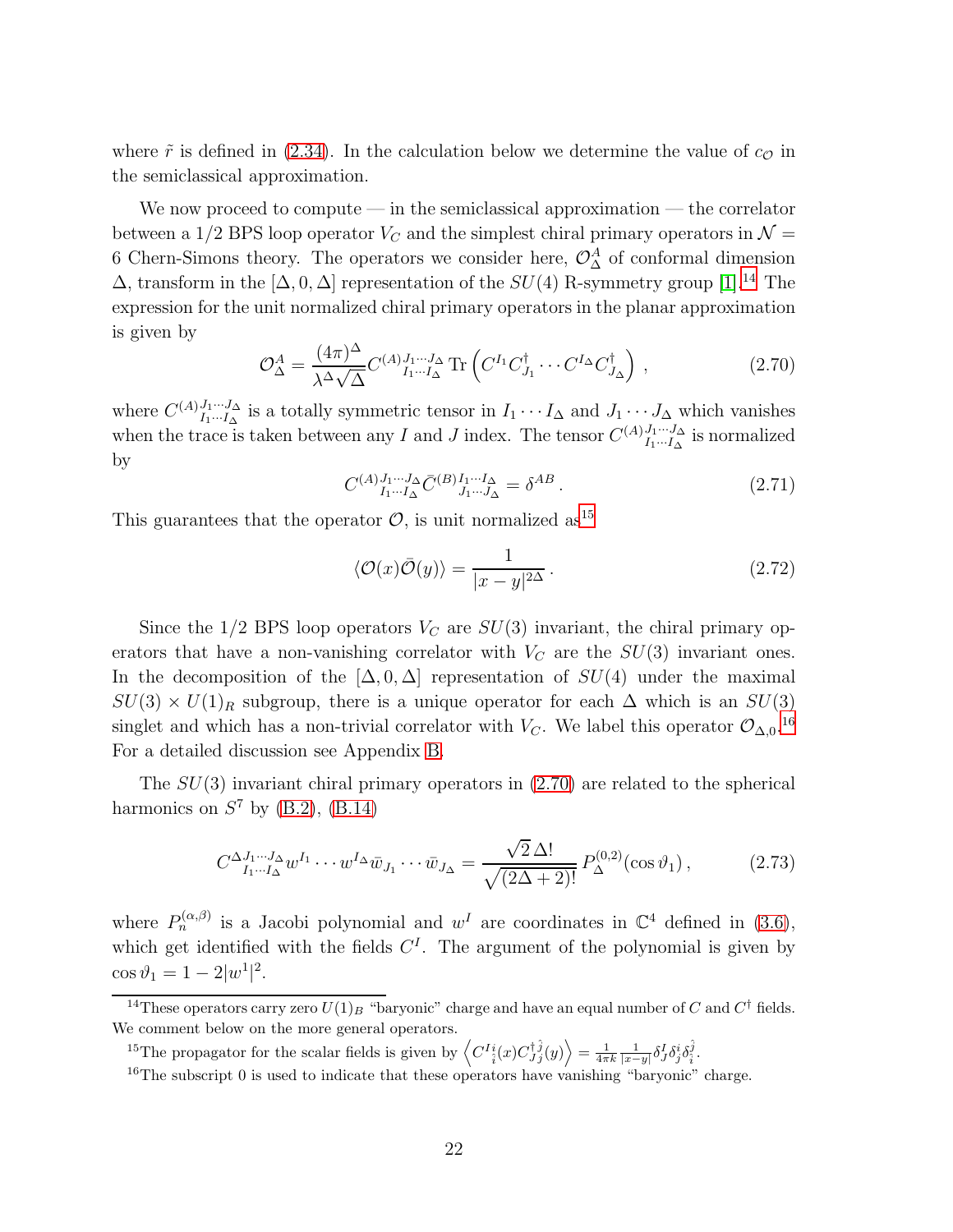The explicit form of the low dimension operators are given by [\(B.17\)](#page-50-0)

$$
\mathcal{O}_{1,0} = \frac{2\pi}{\sqrt{3}\lambda} \text{Tr} \left[ C^{I}C_{I}^{\dagger} - 4C^{1}C_{1}^{\dagger} \right],
$$
\n
$$
\mathcal{O}_{2,0} = \frac{8\pi^{2}}{3\sqrt{5}\lambda^{2}} \text{Tr} \left[ (C^{I}C_{I}^{\dagger})^{2} - 10C^{I}C_{I}^{\dagger}C^{1}C_{1}^{\dagger} + 15(C^{1}C_{1}^{\dagger})^{2} \right],
$$
\n
$$
\mathcal{O}_{3,0} = \frac{16\pi^{3}}{\sqrt{105}\lambda^{3}} \text{Tr} \left[ (C^{I}C_{I}^{\dagger})^{3} - 18(C^{I}C_{I}^{\dagger})^{2} (C^{1}C_{1}^{\dagger}) + 63(C^{I}C_{I}^{\dagger}) (C^{1}C_{1}^{\dagger})^{2} - 56(C^{1}C_{1}^{\dagger})^{3} \right].
$$
\n(2.74)

Note that all products of fields should be symmetrized and the index  $I$  is summed from 1 to 4.

Evaluating semiclassically the expectation value of these local operators in the 1/2 BPS vortex loop operator background amounts to inserting [\(2.48\)](#page-16-0) in the expression for the chiral primary operator. Since on-shell  $C^2 = C^3 = C^4 = 0$ , the operator is proportional to  $(C^1C_1^{\dagger})$  $j_1^{\dagger}$ <sup>1</sup>. Then we plug into the spherical harmonic  $\vartheta_1 = \pi$  (*i.e.*  $w^1 = 1$ ) which gives

$$
P_{\Delta}^{(0,2)}(-1) = (-1)^{\Delta} \frac{(\Delta+1)(\Delta+2)}{2}.
$$
 (2.75)

From this we find that the correlator between a unit normalized chiral primary operator and a 1/2 BPS vortex loop operator is given by

<span id="page-23-1"></span>
$$
\frac{\langle V_C \cdot \mathcal{O}_{\Delta,0} \rangle}{\langle V_C \rangle} = \frac{(-1)^{\Delta}}{|z|^{\Delta}} \left(\frac{4\pi}{\lambda}\right)^{\Delta} \frac{(\Delta+2)!}{\sqrt{2\Delta(2\Delta+2)!}} \sum_{l=1}^{M} N_l |\beta^{(l)}|^{2\Delta}.
$$
 (2.76)

This far we have focused on the chiral primary operators with equal number of C and  $C^{\dagger}$  fields. There are other chiral primary operators in the theory that are  $SU(3)$ invariant and which carry  $U(1)_B$  "baryonic" charge, measuring the difference in the number of C and  $C^{\dagger}$  fields. Gauge invariance in  $\mathcal{N}=6$  Chern-Simons theory at level k restricts the charge of these operators to be  $pk$ , where  $p$  is an integer. The chiral primary operators of this type transform in the  $[\Delta \pm \frac{pk}{2}]$  $\frac{pk}{2}, 0, \Delta \mp \frac{pk}{2}$  $\frac{2}{2}$  representation of  $SU(4)$  (where  $\Delta \ge |pk/2|$ ). The simplest ones — those with  $\Delta = |pk/2|$  — can be schematically written (taking  $p > 0$ ) as

<span id="page-23-0"></span>
$$
\mathcal{O}_{\frac{pk}{2},p} \sim \frac{1}{\lambda^{pk/2}} (C^I)^{pk}, \qquad \mathcal{O}_{\frac{pk}{2},-p} \sim \frac{1}{\lambda^{pk/2}} (C^{\dagger}_I)^{pk}.
$$
 (2.77)

Gauge invariance requires that  $\pm p$  units of flux are threaded through the  $S^2$  surrounding the point where the operator is inserted [\[1\]](#page-60-0). As before, the correlator of such a chiral primary operator with a vortex loop operator  $V_C$  can be computed by inserting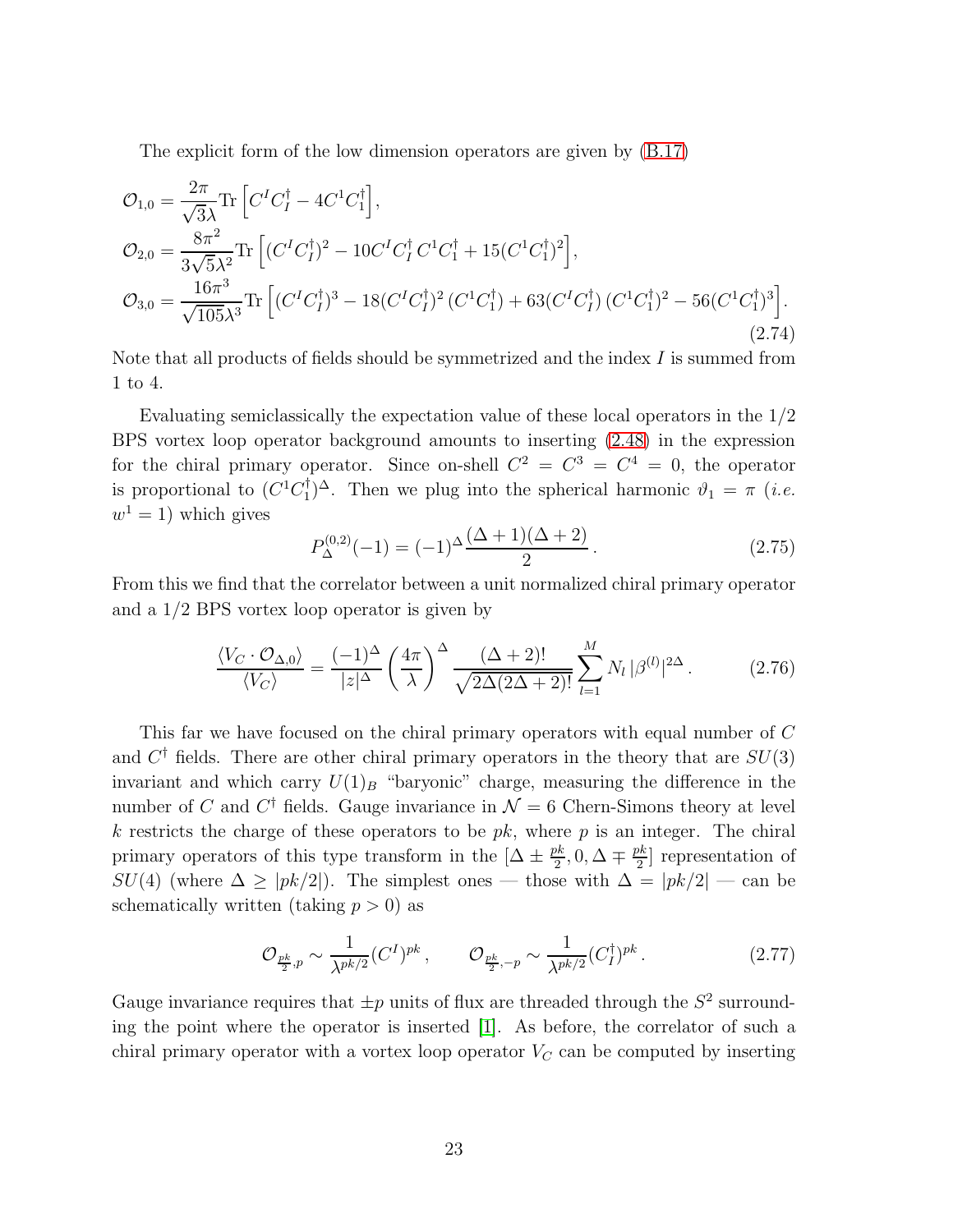the field produced by  $V_C$  in [\(2.77\)](#page-23-0). This yields<sup>[17](#page-24-0)</sup>

<span id="page-24-1"></span>
$$
\frac{\langle V_C \cdot \mathcal{O}_{\frac{pk}{2},p} \rangle}{\langle V_C \rangle} \sim \frac{1}{\lambda^{pk/2}} \frac{1}{z^{pk/2}}, \qquad \frac{\langle V_C \cdot \mathcal{O}_{\frac{pk}{2},-p} \rangle}{\langle V_C \rangle} \sim \frac{1}{\lambda^{pk/2}} \frac{1}{\bar{z}^{|p|k/2}}.
$$
 (2.78)

As mentioned in Section [2.1,](#page-5-0) some of the scalar fields  $C<sup>I</sup>$  are not single-valued when taken around a loop operator  $V_C$ . Such discontinuities in the fields of the Lagrangian are not problematic as long as all the gauge invariant operators of the theory are single valued when encircling  $V_c$ . The chiral primary operators with  $p = 0$  [\(2.70\)](#page-22-3) are indeed single valued around  $V_C$ . On the other hand, it follows from  $(2.78)$  that chiral primary operators with non-vanishing "baryonic" charge [\(2.77\)](#page-23-0) pick up the phase

<span id="page-24-2"></span>
$$
(-1)^{pk} \tag{2.79}
$$

upon encircling  $V_C$ . For even level k, the operators are single valued, and therefore loop operators are physical. For odd  $k$ , however, this simplistic analysis suggests that operators with odd  $p$  change sign. This implies that the generic vortex loop operators are unphysical for odd k, as they do not give rise to a consistent operator algebra. An exception is the construction at the end of Section [2.2,](#page-15-0) where all the integers  $N_l$ with  $l = 1, \dots M$  parametrizing the unbroken gauge group [\(2.45\)](#page-15-1) are even. Then the construction in [\(2.62\)](#page-19-0) and [\(2.63\)](#page-20-1) interchanges the the eigenvalues  $\pm \beta^{(l)}$  upon encircling the vortex, which compensates for the phase [\(2.79\)](#page-24-2). In Section [3.2,](#page-27-0) we will find a bulk counterpart of this statement, where the candidate M2-brane describing a vortex loop operator exists for odd k only when all the integers  $N_l$  are even.

### Scaling Weight

The stress tensor in a CFT plays an important role as it generates conformal transformations. For non-local operators, one may define the analog of the familiar conformal weight of a local operator from the correlator of the non-local operator with the stress tensor (see e.g [\[21,](#page-61-14) [8,](#page-61-1) [22\]](#page-61-15)). The form of the correlator of  $V_C$  with the stress tensor  $T_{\mu\nu}$ when  $C = \mathbb{R}$  is given by

$$
\frac{\langle T_{00} \cdot V_C \rangle}{\langle V_C \rangle} = \frac{h}{r^3}, \qquad \frac{\langle T_{ij} \cdot V_C \rangle}{\langle V_C \rangle} = \frac{h}{r^3} \left[ 3n_i n_j - 2\delta_{ij} \right], \qquad \langle T_{0i} \cdot V_C \rangle = 0. \tag{2.80}
$$

Here  $x^{\mu} = (x^0, x^i)$ , where  $x^0$  is the coordinate along  $C = \mathbb{R}$  and  $n^i = x^i/r$  is the unit normal vector to the straight line. The correlator is completely determined up to the

<span id="page-24-0"></span><sup>&</sup>lt;sup>17</sup>Though it is natural to guess that they will scale like  $(\beta^{(l)})^{pk}$ , the incomplete understanding of these operators prevents us from determining the proper normalization as well as the detailed dependence on  $\beta^{(l)}$ .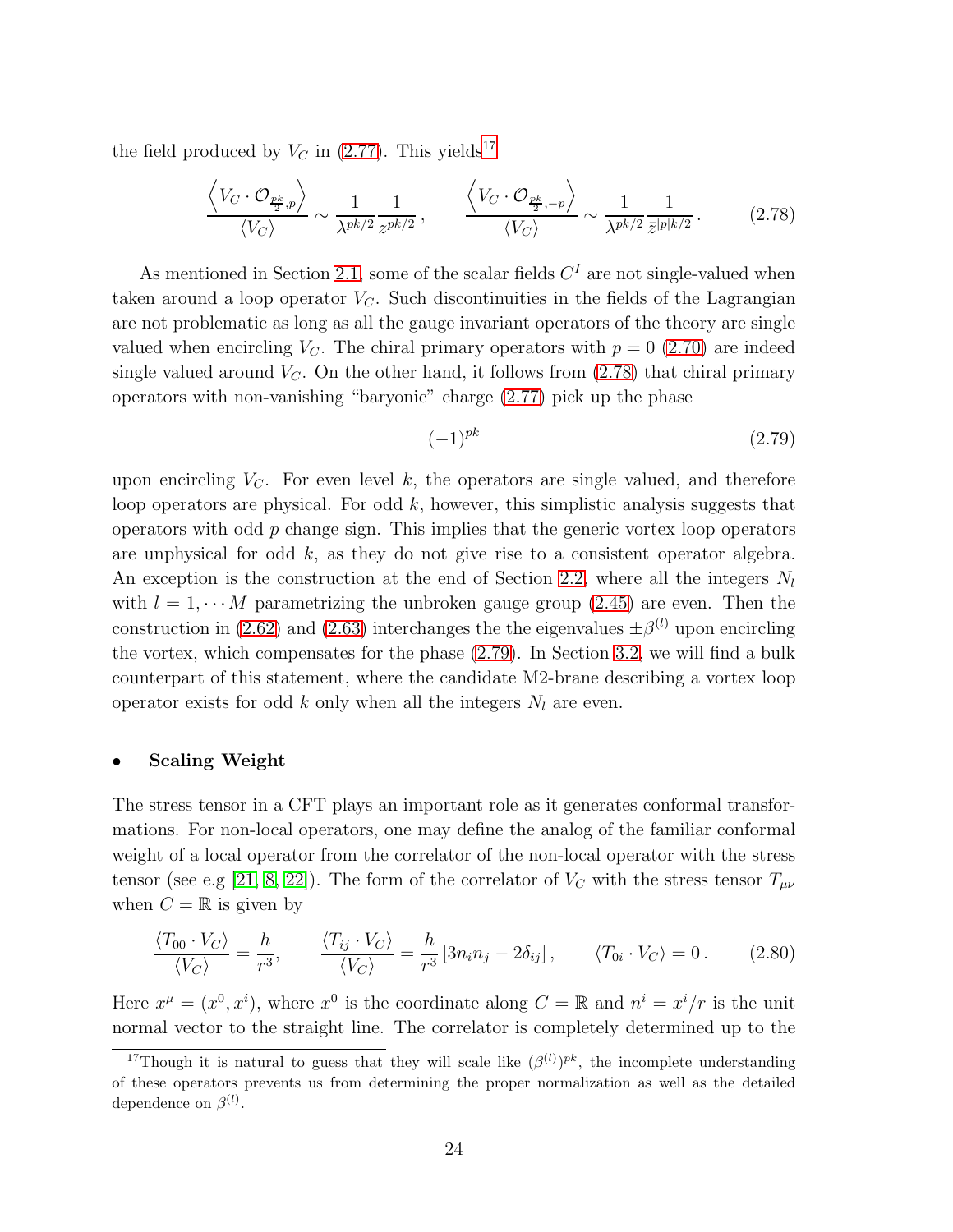function  $h$  — the scaling weight — which generalizes the notion of conformal dimension of local operators to non-local operators.

The bosonic contribution to the stress tensor of  $\mathcal{N} = 6$  Chern-Simons theory is given by

$$
T_{\mu\nu} = \frac{2}{\sqrt{g}} \frac{\delta \mathcal{L}}{\delta g^{\mu\nu}} = k \operatorname{Tr} \left( D_{\mu} C_{I}^{\dagger} D_{\nu} C^{I} + D_{\mu} C^{I} D_{\nu} C_{I}^{\dagger} - g_{\mu\nu} D_{\lambda} C_{I}^{\dagger} D^{\lambda} C^{I} \right)
$$

$$
+ \frac{1}{4} R_{\mu\nu}^{(3)} C_{I}^{\dagger} C^{I} + \frac{1}{4} (g_{\mu\nu} D^{2} - D_{\mu} D_{\nu}) C_{I}^{\dagger} C^{I} - \frac{R^{(3)}}{8} g_{\mu\nu} C_{I}^{\dagger} C^{I} - g_{\mu\nu} V_{pot} \right), \qquad (2.81)
$$

where  $R^{(3)}$ ,  $R^{(3)}_{\mu\nu}$  denote the scalar curvature and the Ricci tensor of the background on which the gauge theory is defined.

The semiclassical scaling weight for a  $1/2$ ,  $1/3$  and  $1/6$  BPS loop operator  $V_C$  can be computed semiclassically by evaluating the stress tensor in the background produced by the corresponding loop operator, which yields

$$
h = -\frac{k}{4} \sum_{I=1}^{4} \sum_{l=1}^{M} N_l |\beta_I^{(l)}|^2.
$$
 (2.82)

This expression is written for the most general 1/6 BPS vortex loop operator. In the other cases with more supersymmetries, some of the  $\beta_I^{(l)}$  $I_I^{(l)}$ 's have to be set to zero.

Since the stress tensor is in the same supermultiplet as the  $\Delta = 1$  chiral primary operator, the correlator of a vortex loop operator with  $T_{\mu\nu}$  and with  $\mathcal{O}_{1,0}$  are related by superconformal Ward identities [\[22\]](#page-61-15). It would be interesting to study the supercurrent multiplet for  $\mathcal{N} = 6$  Chern-Simons theory.

## <span id="page-25-1"></span><span id="page-25-0"></span>3 Holographic M-Theory Description

# **3.1** M-Theory on  $AdS_4 \times S^7/\mathbb{Z}_k$

The  $\mathcal{N} = 6$  Chern-Simons theory with  $U(N)_k \times U(N)_{-k}$  gauge group we have been studying is conjectured [\[1\]](#page-60-0) to describe the low energy limit of the dynamics of N M2-branes on a  $\mathbb{Z}_k$  orbifold of  $\mathbb{R}^8$ . Therefore, this theory is expected to provide the holographic description of M-theory with  $AdS_4 \times S^7/\mathbb{Z}_k$  boundary conditions. The M-theory background is given by the following metric and four-form

<span id="page-25-2"></span>
$$
ds^{2} = \frac{R^{2}}{4} ds^{2}_{AdS_{4}} + R^{2} ds^{2}_{S^{7}/\mathbb{Z}_{k}},
$$
  
\n
$$
F_{4} = \frac{3}{8} R^{3} \Omega_{AdS_{4}},
$$
\n(3.1)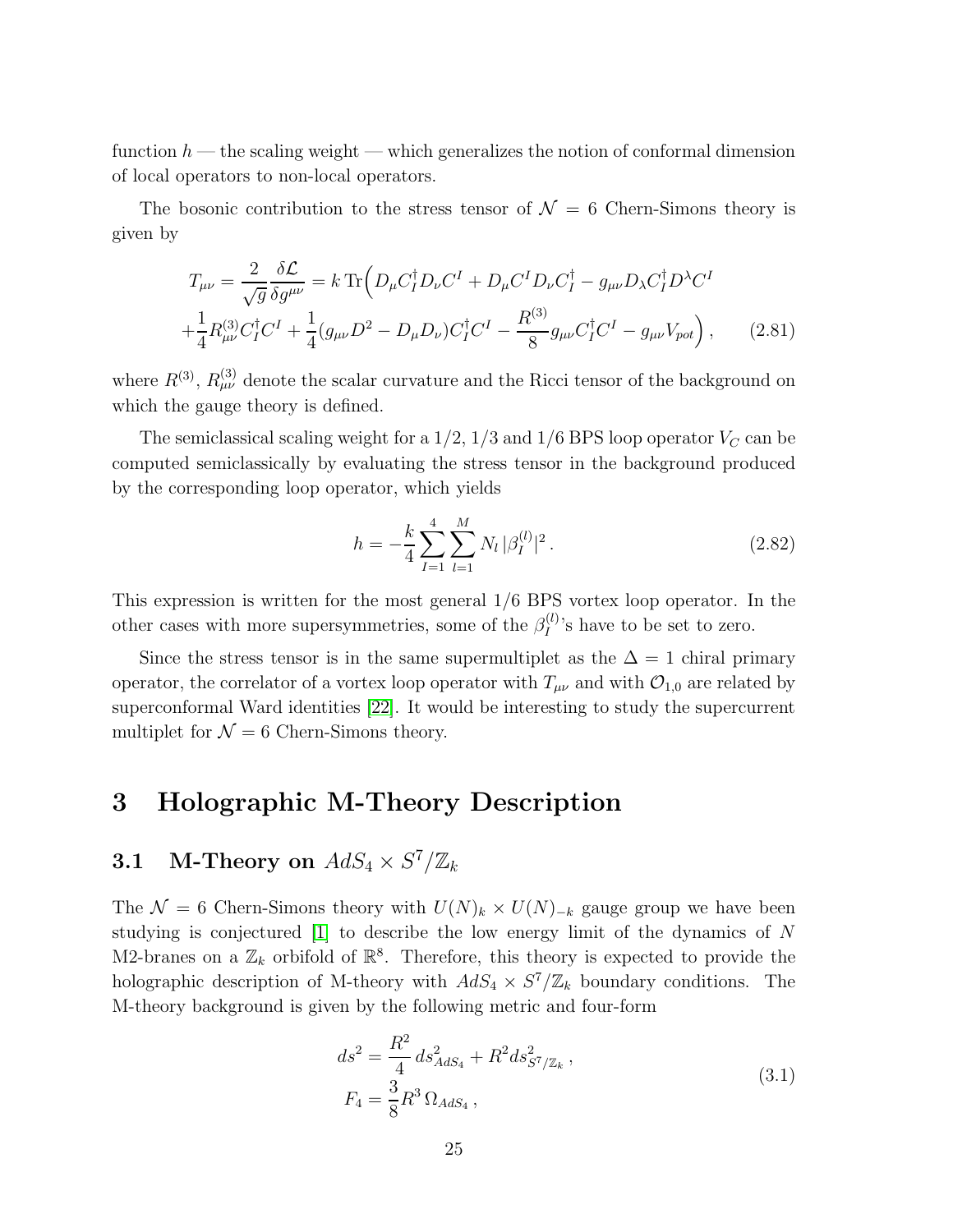where  $\Omega_{AdS_4}$  is the volume-form on  $AdS_4$ .

In order to identify the bulk description of the vortex loop operators  $V_C$  found in the previous section, it is convenient to foliate the bulk  $AdS_4$  metric by  $AdS_2 \times S^1$  slices, as this makes manifest the symmetries of the dual loop operators. In this foliation of  $AdS_4$ , the metric in the conformal boundary is that of  $AdS_2 \times S^1$ , where vortex loop operators have a particularly simple description.

In this foliation the  $AdS_4$  metric is given by

<span id="page-26-2"></span>
$$
ds_{AdS_4}^2 = du^2 + \cosh^2 u \, ds_{AdS_2}^2 + \sinh^2 u \, d\phi^2 \,,\tag{3.2}
$$

where  $ds_{AdS_2}^2$  is the metric of  $AdS_2$ . We can then choose the metric of  $AdS_2$  in either Poincaré or global coordinates

<span id="page-26-3"></span>
$$
ds_{AdS_2}^2 = \frac{dt^2 + dz^2}{z^2},\tag{3.3}
$$

<span id="page-26-4"></span>
$$
ds_{AdS_2}^2 = d\rho^2 + \sinh^2 \rho \, d\psi^2 \,. \tag{3.4}
$$

The Poincaré coordinates are suitable for describing loop operators supported on  $C = \mathbb{R}$ while global coordinates are suitable when the loop operators are supported on  $C = S^1$ , mirroring the discussion in Section [2.1.2.](#page-13-0) The brane constructions we write down below apply to both choices of  $AdS_2$  coordinates.

To write down the M2-brane action in this background we need also the gauge potential for the four-form  $F_4$  [\(3.1\)](#page-25-2). We take

$$
C_3 = \frac{1}{8}R^3 \cosh^3 u \ \Omega_{AdS_2} \wedge d\phi \,,\tag{3.5}
$$

where  $\Omega_{AdS_2}$  is the volume form of  $AdS_2$ . In principle  $C_3$  is defined only up to a gauge choice, but since we will couple it to branes that approach the boundary of spacetime, one should impose a proper asymptotic behavior on it. The analog of choosing Fefferman-Graham coordinates [\[23\]](#page-61-16) near the boundary is to take the threeform to not have any component in the du direction. Such a prescription indeed gave the correct result in  $\mathcal{N} = 4$  SYM in four dimensions [\[24\]](#page-61-17).<sup>[18](#page-26-1)</sup>

We choose a set of coordinates for  $S^7/\mathbb{Z}_k$  defined by the embedding of the unit 7-sphere in  $\mathbb{C}^4$  given by

<span id="page-26-0"></span>
$$
w^{1} = \sin \frac{\vartheta_{1}}{2} e^{i\xi_{1}}, \qquad w^{3} = \cos \frac{\vartheta_{1}}{2} \cos \frac{\vartheta_{2}}{2} \sin \frac{\vartheta_{3}}{2} e^{i\xi_{3}},
$$
  

$$
w^{2} = \cos \frac{\vartheta_{1}}{2} \sin \frac{\vartheta_{2}}{2} e^{i\xi_{2}}, \qquad w^{4} = \cos \frac{\vartheta_{1}}{2} \cos \frac{\vartheta_{2}}{2} \cos \frac{\vartheta_{3}}{2} e^{i\xi_{4}}.
$$
 (3.6)

<span id="page-26-1"></span><sup>18</sup>See a more detailed discussion in [\[8\]](#page-61-1).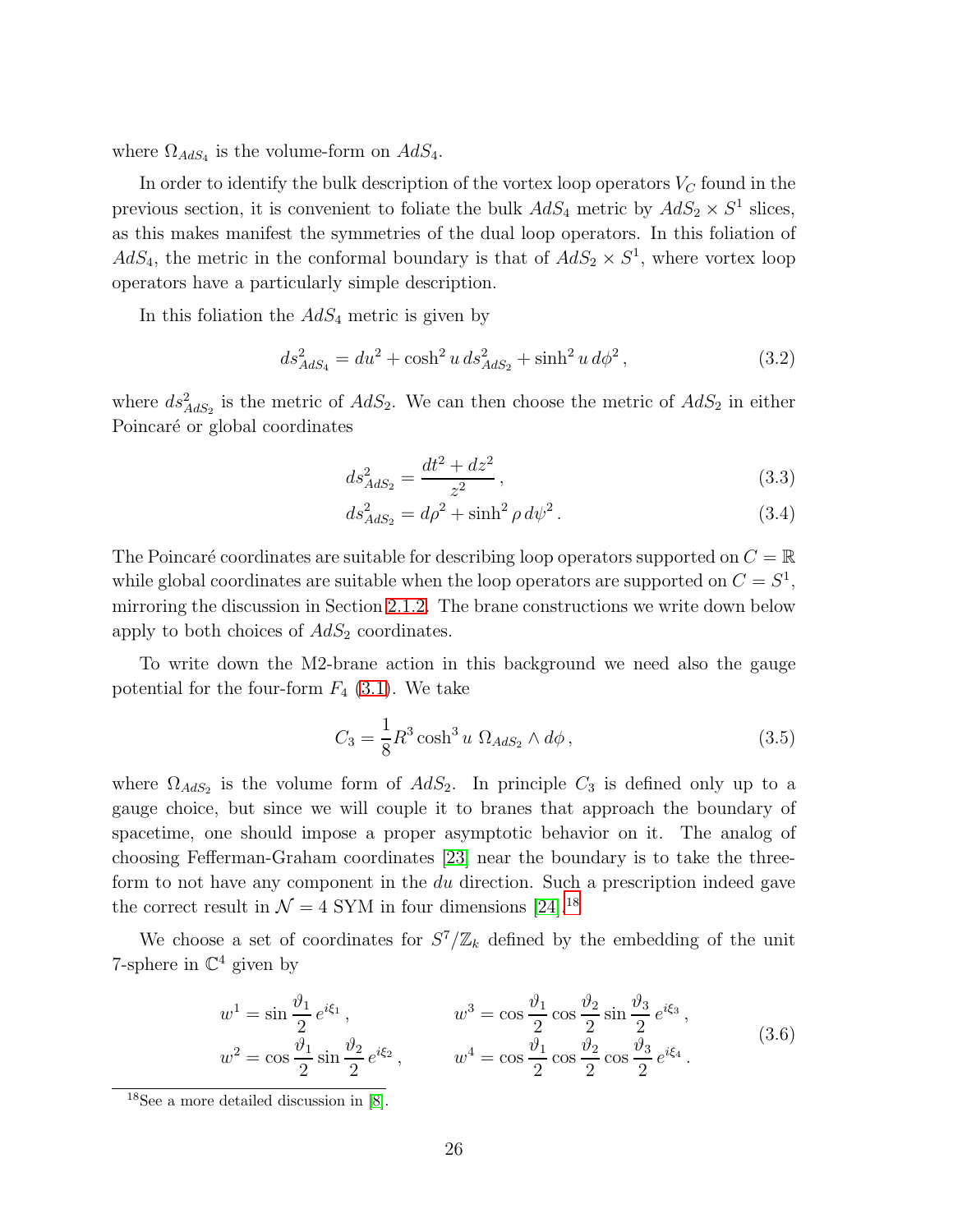The angles  $\vartheta_1$ ,  $\vartheta_2$  and  $\vartheta_3$  all range from 0 to  $\pi$ . The angles  $\xi_1$ ,  $\xi_2$ ,  $\xi_3$  and  $\xi_4$  have period  $2\pi$  but are subject to the  $\mathbb{Z}_k$  orbifold action

$$
\xi_I \to \xi_I + 2\pi/k \,,\tag{3.7}
$$

identifying  $w^I \to e^{2\pi i/k} w^I$ . In this coordinate system the metric on  $S^7/\mathbb{Z}_k$  is given by

<span id="page-27-1"></span>
$$
ds_{S^7/\mathbb{Z}^k}^2 = \frac{1}{4} \left[ d\vartheta_1^2 + 4\sin^2\frac{\vartheta_1}{2} d\xi_1^2 + \cos^2\frac{\vartheta_1}{2} \left( d\vartheta_2^2 + 4\sin^2\frac{\vartheta_2}{2} d\xi_2^2 + \cos^2\frac{\vartheta_2}{2} \left( d\vartheta_3^2 + 4\sin^2\frac{\vartheta_3}{2} d\xi_3^2 + 4\cos^2\frac{\vartheta_3}{2} d\xi_4^2 \right) \right) \right].
$$
\n(3.8)

The relation between the parameters of the M-theory background and of the Chern-Simons field theory are

$$
\frac{R^3}{4k} = \pi \sqrt{\frac{2N}{k}} = \pi \sqrt{2\lambda} \,. \tag{3.9}
$$

M-theory should provide a good description of Chern-Simons theory in the (strong) 't Hooft coupling limit and in the regime  $\lambda^{5/2} \gg N^2$ . For larger k, when  $N^2 \gg \lambda^{5/2}$ , the perturbative bulk description is given by Type IIA supergravity on  $AdS_4 \times CP^3$  [\[1\]](#page-60-0). Next we present the holographic duals of the vortex loop operators in M-theory. We repeat the analysis in the string theory language in Appendix [C.](#page-51-0)

### <span id="page-27-0"></span>3.2 M2-Brane Solution

In this section we give the bulk description of the  $1/2$  and  $1/3$  BPS vortex loop operators in the probe approximation. Since the field theory operators are supported on a curve, the object dual to them in the bulk must end on the boundary of  $AdS_4$  along that curve. We find that the appropriate object is an array of M2-branes in the bulk. A single M2-brane in the bulk corresponds to the case when the vortex loop operator has a non-trivial behavior only in a single  $U(1)$  factor. The bulk description when the broken symmetry of the loop is  $L = U(N_0) \times U(N_0) \times U(N_1) \times \cdots \times U(N_M)$  corresponds to an array of M separated M2-branes.

Recall from the gauge theory analysis that for gauge group  $U(1) \times U(1)$  the conformal vortex loop operators were either  $1/2$  BPS or  $1/3$  BPS, while the  $1/6$  BPS example had automatically enhanced supersymmetry. Indeed we find that a single M2-brane is 1/2 BPS or 1/3 BPS. To find 1/6 BPS configurations, one should consider a general non-Abelian gauge group and a collection of multiple M2-branes in the bulk.

The  $SU(1,1) \simeq SL(2,R)$  symmetry of the loop operators implies that the brane must span  $AdS_2 \subset AdS_4$ . As explained in the previous section, the  $U(1)_l \subset SO(2,3)$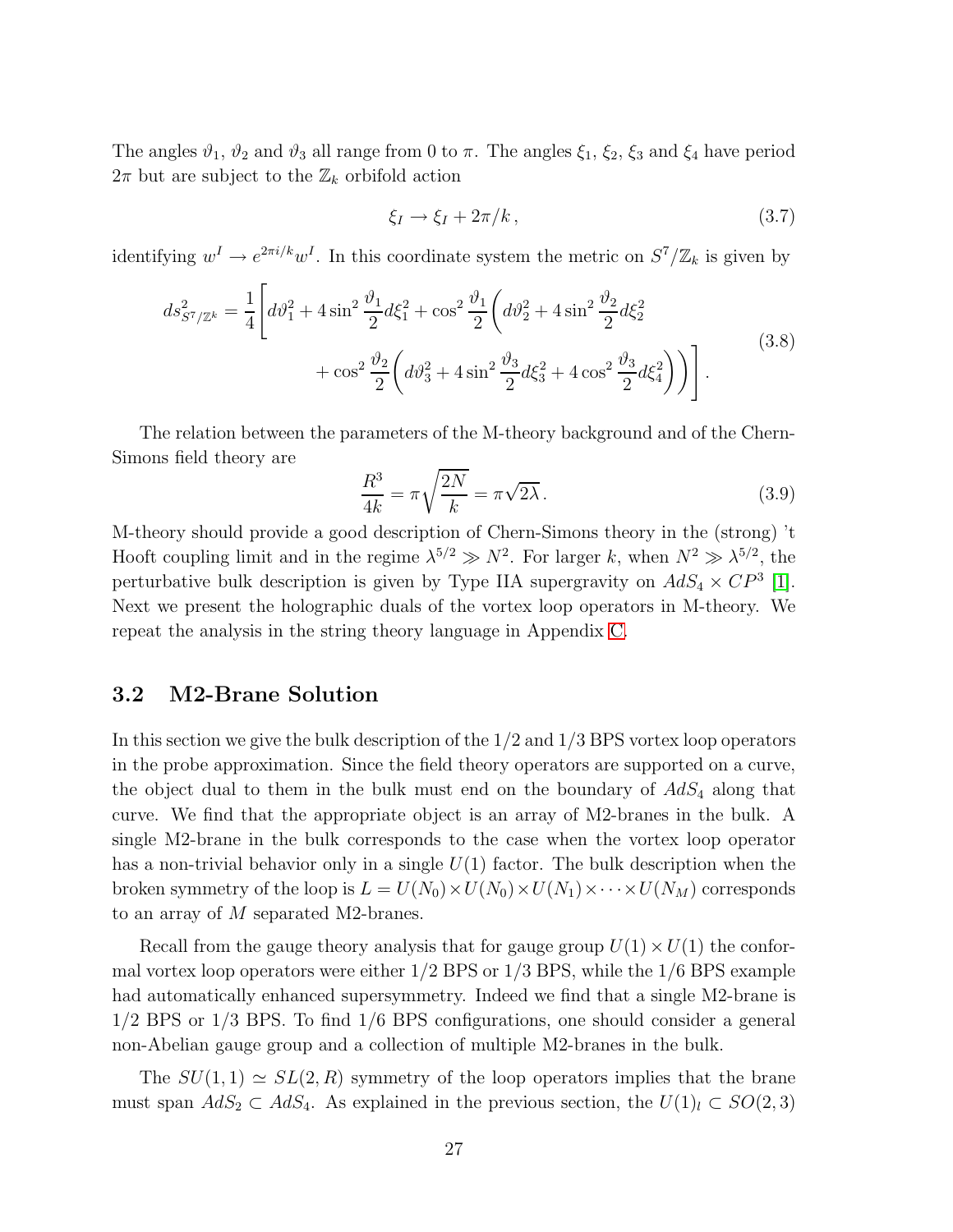symmetry that leaves the straight line or the circle invariant is broken by the field configuration produced by a BPS loop operator. Therefore, the symmetry corresponding to shifts in the angle  $\phi$  in the bulk metric [\(3.2\)](#page-26-2) must be broken by the M2-brane embedding. Nevertheless, the 1/2 BPS operators are invariant under a diagonal combination of  $U(1)_l$  and an  $U(1)_R$  symmetry, which corresponds to an isometry of  $S^7/\mathbb{Z}_k$ . Therefore, the M2-brane embeddings dual the BPS loop operators wrap  $AdS_2 \times S^1 \subset AdS_4$ and have a non-trivial profile on  $S^7/\mathbb{Z}_k$ , which depends on the  $S^1 \subset AdS_4$  coordinate  $\phi$ .

The  $1/2$  BPS loop operators excite a single complex scalar field  $C<sup>1</sup>$ , while the  $1/3$ BPS loop operators excite two complex scalar fields  $C<sup>1</sup>$  and  $C<sup>2</sup>$ . In the bulk, we can describe both types of operators by considering M2-branes with  $w^1 \neq 0$ ,  $w^2 \neq 0$  and  $w^3 = w^4 = 0$  in [\(3.6\)](#page-26-0), so we set  $\vartheta_2 = \pi$ . The relevant part of the metric on the compact manifold — corresponding to an  $S^3/\mathbb{Z}_k$  — is then given by

<span id="page-28-2"></span>
$$
ds_{S^3/\mathbb{Z}_k}^2 = \frac{R^2}{4} \left[ d\vartheta_1^2 + \sin^2 \vartheta_1 \, d\varphi^2 + \left( \frac{2}{k} \, d\zeta + \cos \vartheta_1 \, d\varphi \right)^2 \right],\tag{3.10}
$$

where we have defined new angles

<span id="page-28-0"></span>
$$
\xi_1 = -\frac{\varphi}{2} + \frac{\zeta}{k}, \qquad \xi_2 = \frac{\varphi}{2} + \frac{\zeta}{k}.
$$
\n(3.11)

Both  $\zeta$  and  $\varphi$  range between 0 and  $2\pi$ .

We describe the M2-brane embedding corresponding to the  $1/2$  and  $1/3$  BPS loop operators by choosing the static gauge along  $AdS_2 \times S^1 \subset AdS_4$  and considering a periodic motion on  $S^3/\mathbb{Z}_k$ 

$$
\zeta = \zeta(\phi), \qquad \varphi = \varphi(\phi). \tag{3.12}
$$

The 1/2 BPS M2-brane embedding for the case of  $k = 1$  was found in [\[7\]](#page-61-0), and orbifolding it gives both the 1/2 BPS and the 1/3 BPS solutions we present below. For completeness, we rederive the solution here. The corresponding D2-brane solution in Type IIA string theory is described in Appendix [C.](#page-51-0)

With this ansatz, the M2-brane action is given by

<span id="page-28-1"></span>
$$
S_{\text{M2}} = \frac{T_{\text{M2}}R^3}{8} \int \Omega_{AdS_2} d\phi \cosh^2 u
$$

$$
\left[ \sqrt{\sinh^2 u + \left( \frac{2\dot{\zeta}}{k} + \cos \vartheta_1 \dot{\varphi} \right)^2 + \dot{\varphi}^2 \sin^2 \vartheta_1 - \cosh u} \right]
$$
(3.13)

with a dot representing differentiation with respect to  $\phi$ . The last term is the contribution from the background three-form gauge potential and  $T_{\rm M2} = 1/4\pi^2$  is the M2-brane tension.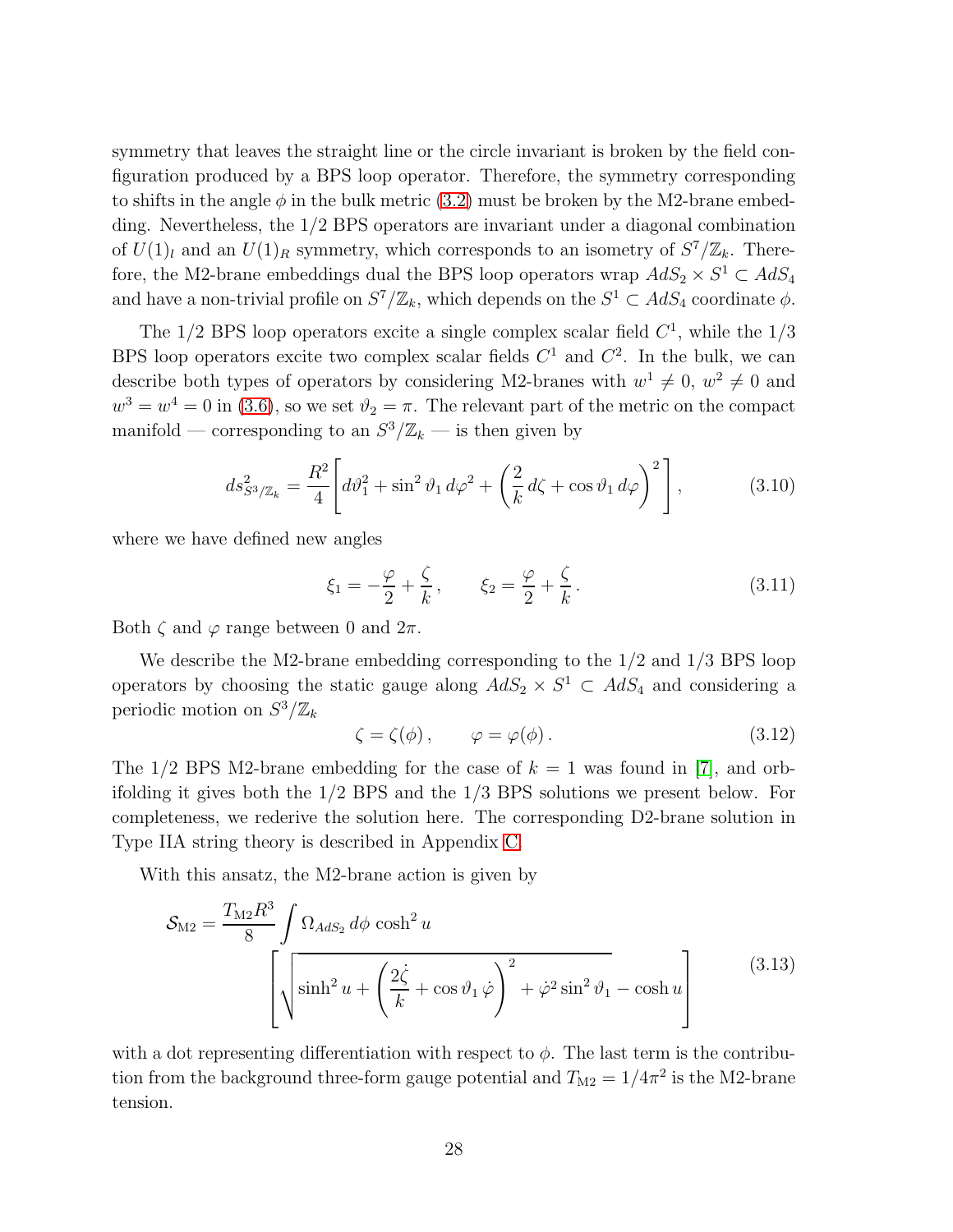The equation of motion for u has two solutions. The BPS solution corresponding to BPS vortex loop operators is

<span id="page-29-0"></span>
$$
\cosh u = \sqrt{\sinh^2 u + \left(\frac{2\dot{\zeta}}{k} + \dot{\varphi}\cos\vartheta_1\right)^2 + \dot{\varphi}^2 \sin^2\vartheta_1}.
$$
 (3.14)

The second solution is similar, with an overall factor of 2 multiplying the right-hand side. We will not discuss the other solution here.

The equation of motion for  $\vartheta_1$  gives the constraint

<span id="page-29-1"></span>
$$
\dot{\zeta}\dot{\varphi}\sin\vartheta_1 = 0.\tag{3.15}
$$

Seemingly there are four different solutions, with  $\dot{\zeta} = 0$ , with  $\dot{\varphi} = 0$ , with  $\vartheta_1 = 0$  and  $\vartheta_1 = \pi$ . The last three cases may, however, be grouped together. Note that when  $\sin \vartheta_1 = 0$ , either the angle  $\xi_1$  or the angle  $\xi_2$  is ill defined. Therefore  $\zeta$  and  $\varphi$  are not independent variables [\(3.11\)](#page-28-0). We therefore choose in these cases to take  $\varphi = 0$  and end up with two cases which should be studied separately. Using [\(3.14\)](#page-29-0) the two cases are

1. 
$$
\dot{\varphi} = 0
$$
,  $\dot{\zeta} = \pm \frac{k}{2}$ , (3.16)

<span id="page-29-3"></span>2. 
$$
\dot{\zeta} = 0
$$
,  $\dot{\varphi} = \pm 1$ . (3.17)

In the first case  $(3.16)$  we have using  $(3.6)$ ,  $(3.11)$ 

<span id="page-29-2"></span>
$$
w^{1} = \sin \frac{\vartheta_{1}}{2} e^{i \left(\pm \frac{\phi}{2} + \xi_{1}^{0}\right)}, \qquad w^{2} = \cos \frac{\vartheta_{1}}{2} e^{i \left(\pm \frac{\phi}{2} + \xi_{2}^{0}\right)}, \qquad w^{3} = w^{4} = 0,
$$
 (3.18)

where  $\phi$  is the world-volume coordinate parameterizing the motion around  $S^1 \subset AdS_4$ and  $\xi_1^0$  and  $\xi_2^0$  are arbitrary constants. The choice of sign in [\(3.18\)](#page-29-2) corresponds to the choice we have in making a 1/2 BPS loop operator from either a holomorphic or antiholomorphic field configuration in the gauge theory.

For this brane embedding,  $w_1$  and  $w_2$  are proportional to each-other and by an  $SU(4)$  rotation we can go to the case with  $\vartheta_1 = \pi$ , where  $w_2 = 0$ . This solution is dual to the  $1/2$  BPS vortex with only  $C<sup>1</sup>$  turned on  $(2.19)$ . The supersymmetry analysis of this M2-brane embedding is performed in Appendix [D,](#page-53-0) where we prove that this M2-brane is  $1/2$  BPS, in agreement with the gauge theory.

In the second case  $(3.17)$  we have using  $(3.6)$ ,  $(3.11)$ 

<span id="page-29-4"></span>
$$
w^{1} = \sin \frac{\vartheta_{1}}{2} e^{i(\mp \frac{\phi}{2} + \xi_{1}^{0})}, \qquad w^{2} = \cos \frac{\vartheta_{1}}{2} e^{i(\pm \frac{\phi}{2} + \xi_{2}^{0})}, \qquad w^{3} = w^{4} = 0.
$$
 (3.19)

Note that now  $w_1$  and  $w_2$  are not proportional to each-other, as their  $\phi$  dependence has the opposite sign. This solution corresponds to the  $1/3$  BPS vortex with both  $C<sup>1</sup>$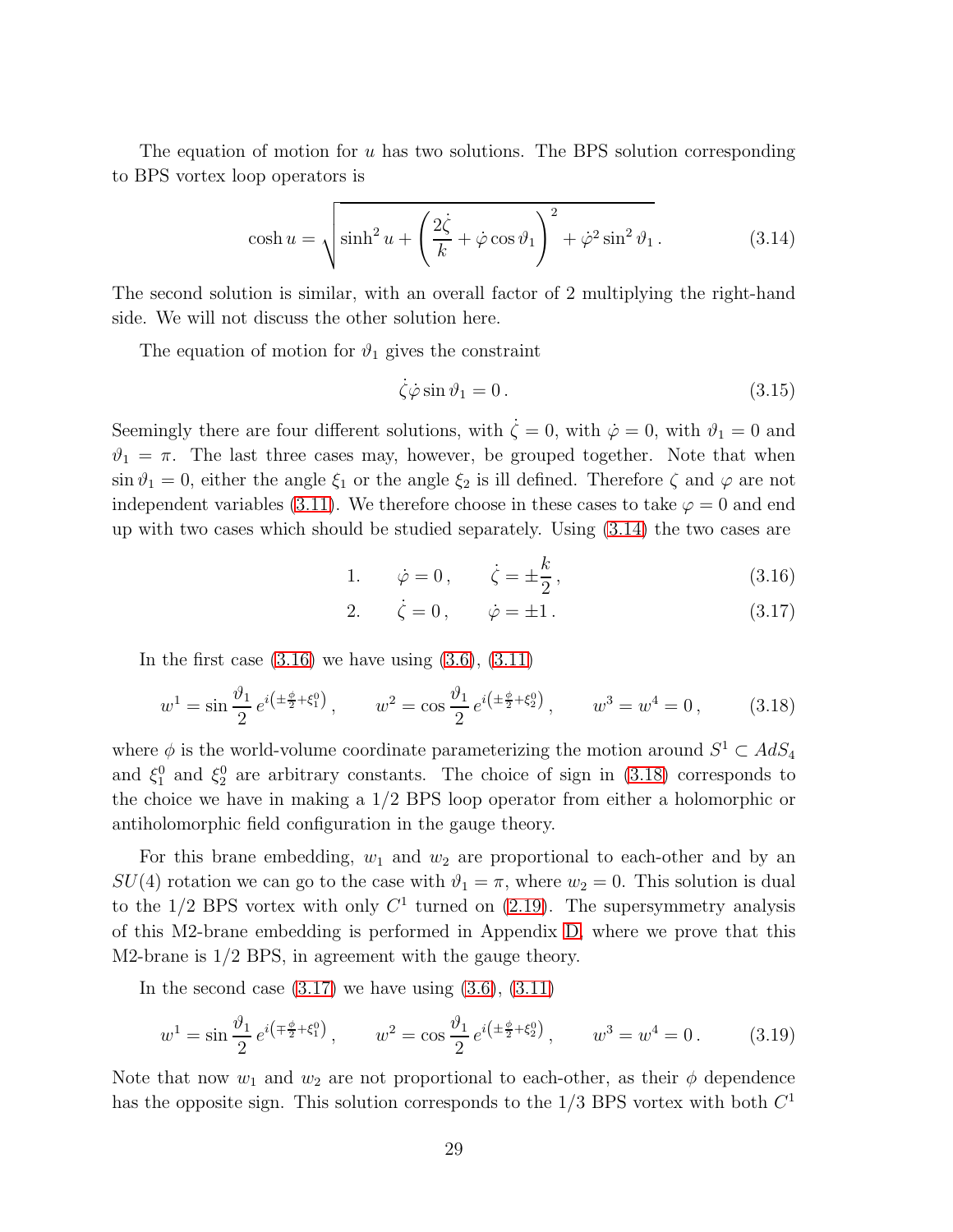and  $C<sup>2</sup>$  turned on  $(2.25)$ , where one field is holomorphic and the other one antiholomorphic. We show in Appendix [D](#page-53-0) that in this case the M2-brane solution is 1/3 BPS, in agreement with the gauge theory. Furthermore we show that for  $k = 1, 2$ , where the M-theory background preserves thirty-two supercharges, this solution becomes 1/2 BPS.

The representation of the solutions in [\(3.18\)](#page-29-2) and [\(3.19\)](#page-29-4) obscures one detail, which is the action of the  $\mathbb{Z}_k$  orbifold.  $w^1$  and  $w^2$  are single valued complex numbers only in the universal covering space  $S^7$ . In that case both solutions correspond to great circles. Therefore it is also not surprising that for  $k = 1, 2$  both solutions preserve the same number of supersymmetries. The distinction between the solutions comes when considering the orbifold, which acts also along great circles of  $S<sup>7</sup>$ . The orbifold acts by shifts on the Hopf fiber. In the 1/2 BPS case [\(3.18\)](#page-29-2) the two circles are completely aligned, as the M2-brane wraps the Hopf-fiber  $k/2$  times. In the  $1/3$  BPS case the angle between the circle that the M2-brane wraps and the circle on which the orbifold acts is  $\vartheta_1$ .

In all of the solutions above the phases of  $w<sup>I</sup>$  behave like  $\pm \phi/2$ , which is directly related to the square-root dependence in the vortex loop operator field configuration. For a single vortex we would take the M2-brane to wrap the  $\phi$  circle inside  $AdS_4$  once, which would require to identify  $w^I \simeq -w^I$ . This indeed is the case for even k, since the orbifold action identifies  $w^I \to e^{2\pi i/k} w^I$ . For odd k, however, we find that there is no single M2-brane solution, as in this case the M2-brane does not close. This is the bulk realization of a similar phenomenon we found on the gauge theory side, where for odd k the theory with a single vortex was ill defined.

Having established the M2-brane solutions dual to the 1/2 BPS and 1/3 BPS vortex loop operators we calculate now the expectation value of the loop operators  $V_C$ , with  $C = \mathbb{R}$  or  $C = S^1$ , in the supergravity regime. The expectation value is determined by the on-shell action of the corresponding M2-brane

$$
\langle V_C \rangle = \exp(-\mathcal{S}_{\text{M2}}). \tag{3.20}
$$

Indeed, for either choice of curve  $-$  a line or a circle  $-$  plugging in the classical solution into the M2-brane action [\(3.13\)](#page-28-1) yields a vanishing answer. This shows that the expectation value of a BPS loop operator at strong coupling is

$$
\langle V_C \rangle = 1, \tag{3.21}
$$

coinciding with the weakly coupled, semiclassical gauge theory analysis of Section [2.3.](#page-20-0)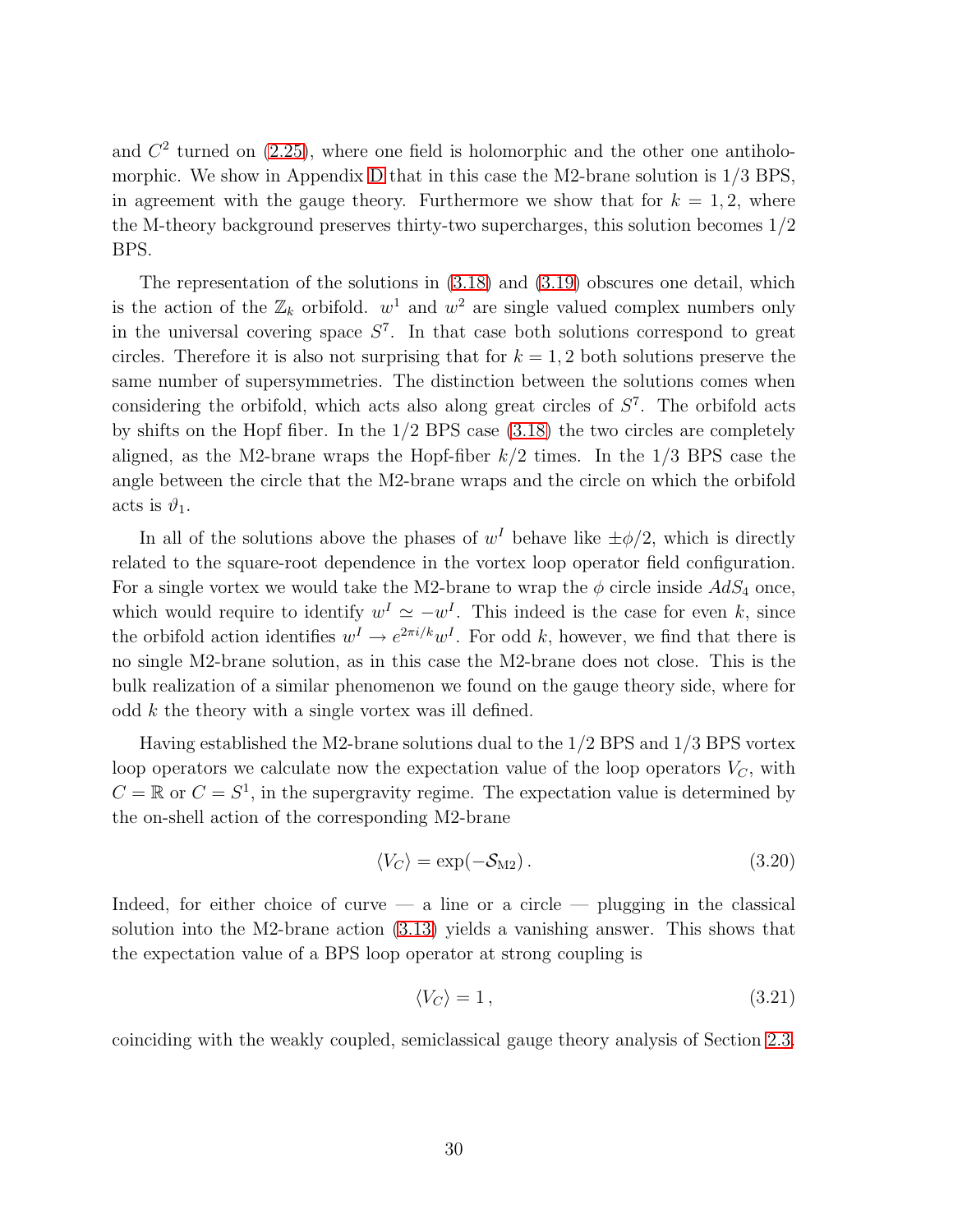### <span id="page-31-0"></span>3.3 Mapping Probe Brane and Gauge Theory Data

We now proceed to identify the parameters describing the loop operators we constructed in the gauge theory with the parameters of the corresponding M2-branes in  $AdS_4 \times$  $S^7/\mathbb{Z}_k$ .

The M2-brane solutions we wrote down, with a single brane winding once around the  $\phi$  circle correspond to vortex loop operators where only a  $1 \times 1$  block of the scalar fields  $C<sup>I</sup>$  is turned on. This means that in equation [\(2.45\)](#page-15-1)  $N_0 = N - 1$  and  $N_1 = 1$ , so the unbroken gauge symmetry is  $L = U(N-1)^2 \times U(1)$ . This case is therefore very similar to the loop operators in the  $U(1) \times U(1)$  theory in Section [2.1,](#page-5-0) to which we now compare.

The 1/2 BPS vortex loop operator [\(2.19\)](#page-8-1) depends on two parameters, a real positive number  $|\beta|$  and angular variable  $\alpha$ . Likewise the M2-brane solution [\(3.18\)](#page-29-2) (after setting  $\vartheta_1 = \pi$  by an  $SU(4)$  rotation) depends on two parameters: u, which determines the radius of curvature of the  $AdS_2 \times S^1$  worldvolume metric and an angular variable  $\xi_1^0$ , which gives the relative phase between the circle in  $AdS_4$  and the Hopf fiber in  $S^7/\mathbb{Z}_k$ . We propose to identify

<span id="page-31-2"></span>
$$
\sinh u = \frac{1}{\pi \sqrt{2\lambda}} |\beta|, \qquad \qquad \xi_1^0 = \frac{2\pi \alpha}{k}. \tag{3.22}
$$

This mapping of parameters is determined by the symmetries that the solutions preserve and those they break, up to constants, which are guessed from the analogy with the surface operators in  $\mathcal{N} = 4$  SYM [\[8\]](#page-61-1).

The 1/3 BPS vortex loop operator in the Abelian theory [\(2.25\)](#page-10-1) depends on four real parameters: A pair of complex numbers  $(\beta_1, \beta_2)$  subject to the identification  $(\beta_1, \beta_2) \simeq$  $e^{i\theta}(\beta_1, \beta_2)$  and an angular variable  $\alpha$ . The associated M2-brane [\(3.19\)](#page-29-4) depends, as in the 1/2 BPS case, on u, but now the solution depends also on the angle  $\vartheta_1$  measuring the angle between the circle that the M2 wraps and the circle on which the  $\mathbb{Z}_k$  orbifold acts. In addition, the brane embedding depends on two phases  $\xi_1^0$  and  $\xi_2^0$ , which can be also rearranged, as in [\(3.11\)](#page-28-0) into

<span id="page-31-1"></span>
$$
\varphi_0 = \xi_2^0 - \xi_1^0, \qquad \zeta_0 = \frac{k}{2} \left( \xi_1^0 + \xi_2^0 \right). \tag{3.23}
$$

To find the map between the gauge theory parameters and the parameters of our M2-brane solution [\(3.17\)](#page-29-3), we recall that the two homogeneous coordinates  $w^1$  and  $w^2$ defined in [\(3.6\)](#page-26-0) correspond to the fields  $C^1$  and  $C^2$  in the gauge theory. The vortex singularity has the following form [\(2.25\)](#page-10-1)

$$
C^1 = \frac{\beta_1}{\sqrt{z}}, \qquad C^2 = \frac{\beta_2}{\sqrt{\overline{z}}}.
$$
\n(3.24)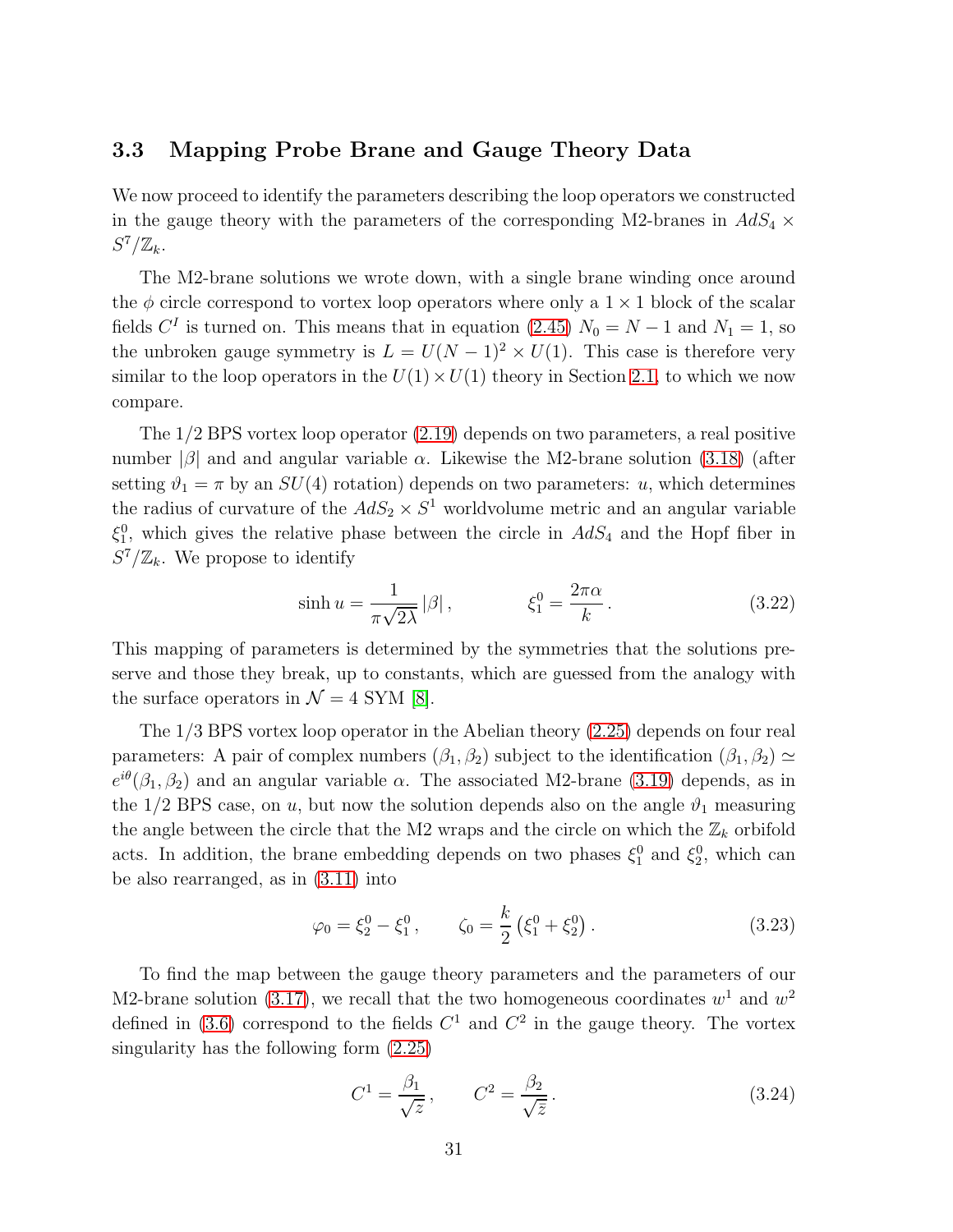Using the map  $C^1 \to w^1$  and  $C^2 \to w^2$ , we find that

$$
\tan\frac{\vartheta_1}{2}e^{-i\varphi} = \frac{w^1}{w^2} = \frac{C^1}{C^2} = \frac{\beta_1}{\beta_2}\sqrt{\frac{z}{z}} = \frac{\beta_1}{\beta_2}e^{-i\phi}.
$$
 (3.25)

Comparing with the M2-brane solution we see that this loop operator corresponds to the choice of positive sign in equation [\(3.17\)](#page-29-3), the choice of negative sign corresponding to a vortex loop operator where the role of holomorphic fields is replaced by antiholo-morphic fields. Using [\(3.19\)](#page-29-4) and [\(3.23\)](#page-31-1) and the fact that on the solution  $\varphi = \phi + \varphi_0$ , we find that

$$
\tan\frac{\vartheta_1}{2}e^{-i\varphi_0} = \frac{\beta_1}{\beta_2}.
$$
\n(3.26)

The remaining two parameters on the M-theory side are identified in a similar way to the 1/2 BPS case. Explicitly, the proposed identification of parameters of the 1/3 BPS loop operator and of the 1/3 BPS M2-brane is given by

<span id="page-32-0"></span>
$$
\sinh u = \frac{1}{\pi \sqrt{2\lambda}} \sqrt{|\beta_1|^2 + |\beta_2|^2}, \qquad \tan \frac{\vartheta_1}{2} = \left| \frac{\beta_1}{\beta_2} \right|,
$$
  

$$
\varphi_0 = \arg \frac{\beta_2}{\beta_1}, \qquad \zeta_0 = 2\pi \alpha.
$$
 (3.27)

The 1/2 BPS case is recovered by taking  $\vartheta_1 \to \pi$ . As we saw, our choice of holomorphic fields corresponds to the choice of positive sign in [\(3.17\)](#page-29-3). Because  $\zeta$  and  $\varphi$  appear with opposite signs in [\(3.11\)](#page-28-0), we conclude that in the 1/2 BPS case we should take the negative sign in [\(3.16\)](#page-29-1) to match with the holomorphic vortex loops in the gauge theory. The positive sign corresponds to antiholomorphic vortex loop operators.

Turning to the non-Abelian case, all the BPS vortex loop operators constructed in Section [2.2](#page-15-0) are described by block-diagonal matrices, where in each block there is a copy of a 1/3 BPS vortex of the Abelian theory (possibly rotated). This is mirrored in the M-theory dual, where each block in the matrix should be represented by a single M2-brane.

Specifically, the general BPS vortex in the non-Abelian theory depends on M integers  $N_1, \dots N_M$  and has an unbroken gauge symmetry  $U(N_0)^2 \times U(N_1) \times \dots \times U(N_M)$ , where  $N_0 = N - \sum_{l=1}^{M} N_l$ . The natural identification is to represent in M-theory each block by a single M2-brane wrapped  $N_l$  times around the  $\phi$  circle in  $AdS_4$ . The rest of the data in the classification of the vortex loop  $V_C$  are the collection of numbers  $(\beta_I^{(l)}$  $I_I^{(l)}$ ,  $\alpha^{(l)}$ ). They are related to the M2-brane parameters as in [\(3.27\)](#page-32-0), with the only extra new information being that in the 1/6 BPS case [\(2.58\)](#page-18-1), [\(2.59\)](#page-18-2) in each block the vortex may have different ratios of  $\beta_1^{(l)}$  $\beta_1^{(l)}$  and  $\beta_2^{(l)}$  $\beta_2^{(l)}$  and of  $\beta_3^{(l)}$  $\beta_3^{(l)}$  and  $\beta_4^{(l)}$  $\mathcal{A}^{(t)}_4$ , which translates in an obvious way to a choice of  $S^3/\mathbb{Z}_k$  in which the M2-brane is embedded.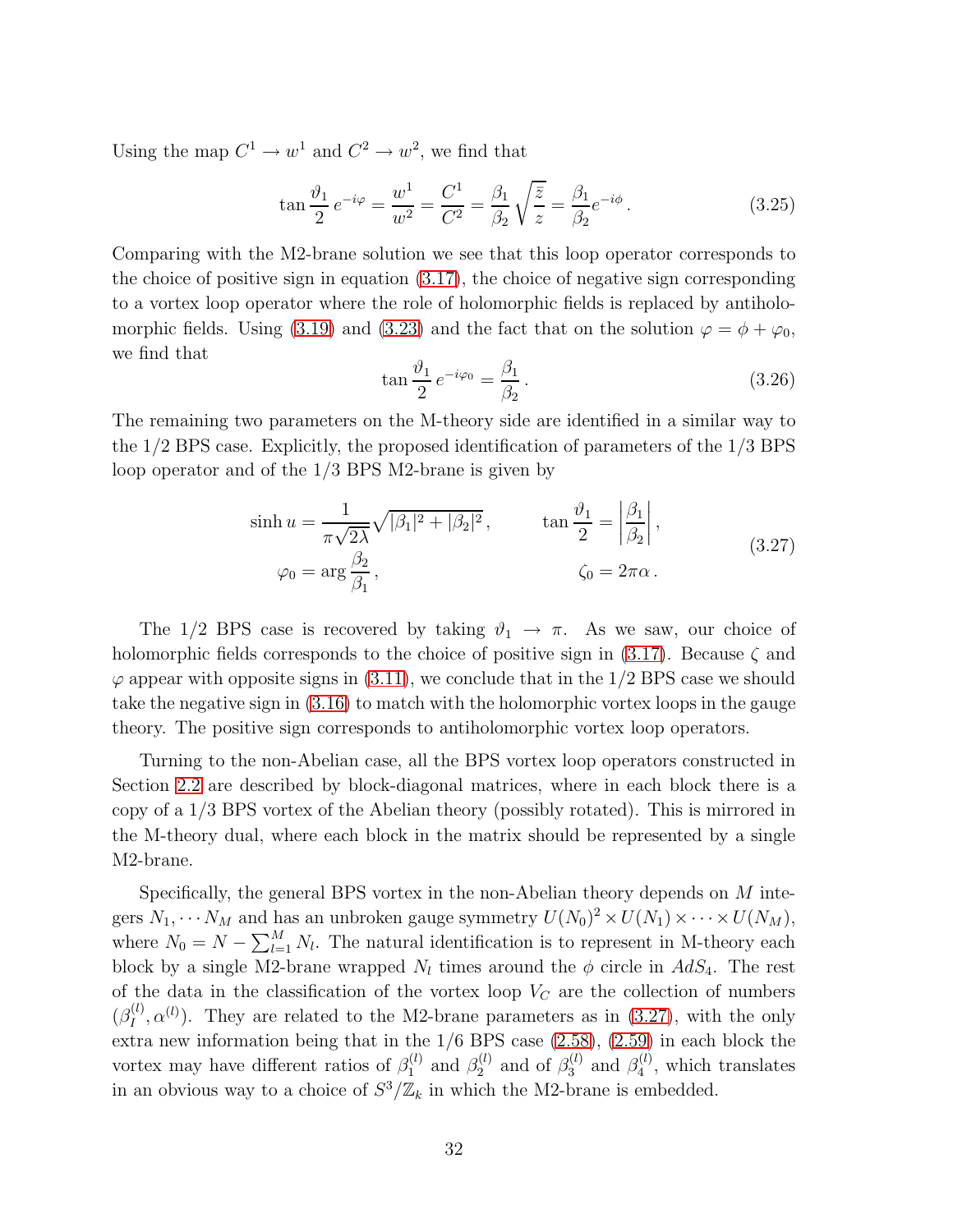As noted before, for odd k the single M2-brane configuration is inconsistent, as it does not close onto itself. This is the M-theory manifestation of the fact that some operators in the gauge theory are not single valued in the presence of vortex loop operators for odd k. This problem is avoided, though, when all M2-branes are wrapped an even number of times around the  $\phi$  circle. According to the preceding prescription, this happens when the integers  $N_l$  with  $l = 1, \cdots M$  parameterizing the unbroken gauge group are all even. Indeed we saw also on the gauge theory side that to construct consistent vortices at odd k requires all  $N_l$  to be even and that it involves a non-Abelian twist [\(2.62\)](#page-19-0) and [\(2.63\)](#page-20-1).

### <span id="page-33-0"></span>3.4 Correlator with Local Operators

We want to calculate, using the preceding probe M2-brane description, the correlator of a vortex loop operator  $V_C$  with a chiral primary operator. This is the bulk M-theory analog of the calculation performed in the gauge theory in Section [2.4.](#page-21-0) We will perform this computation for the 1/2 BPS solution [\(3.16\)](#page-29-1). The necessary harmonic analysis on  $AdS_4 \times S^7/\mathbb{Z}_k$  and the analysis of supergravity fluctuations needed for this computation are detailed in Appendices [B](#page-47-0) and [E,](#page-57-0) based on [\[25,](#page-62-0) [26,](#page-62-1) [27\]](#page-62-2). Similar calculations have been performed in the context of  $AdS_7 \times S^4$  in [\[28,](#page-62-3) [29\]](#page-62-4) and in the context of  $AdS_5 \times S^5$ in [\[30,](#page-62-5) [31,](#page-62-6) [32,](#page-62-7) [33,](#page-62-8) [8\]](#page-61-1).

A chiral primary operator in  $\mathcal{N} = 6$  Chern-Simons theory  $\mathcal{O}^A$  corresponds in the dual supergravity description to a four dimensional scalar field  $s^A$  propagating in  $AdS_4$ . The correlator of a vortex loop operator  $V_C$  and a chiral primary operator is determined by the normalizable mode of  $s^A$  produced by the probe M2-brane. Therefore, we must first compute the linearized coupling of the M2-brane to the supergravity field  $s^A$ . This is found by varying the membrane action with respect to the spacetime metric and three-form field

<span id="page-33-1"></span>
$$
\delta S_{\rm M2} = \frac{T_{\rm M2} R^3}{8} \int d^3 \sigma \left[ \frac{1}{2} \sqrt{\det g_{ab}} \, g^{ab} \, \partial_a X^M \partial_b X^N \, h_{MN} - P[\delta C_3] \right] \,. \tag{3.28}
$$

Here  $g_{ab}$  is the induced metric on the brane, which is that of  $AdS_2 \times S^1$  with radius cosh u.  $h_{MN}$  and  $\delta C_3$  are the fluctuations of the metric and three-form field and the indices  $M$  and  $N$  go over all eleven dimensions.

Since we are interested in the correlator with a chiral primary operator, which is dual to the bulk field  $s^A$ , we must relate the fluctuations of the metric and three-form in  $(3.28)$  to  $s<sup>A</sup>$ . To linear order, the harmonic expansion of the metric and three-form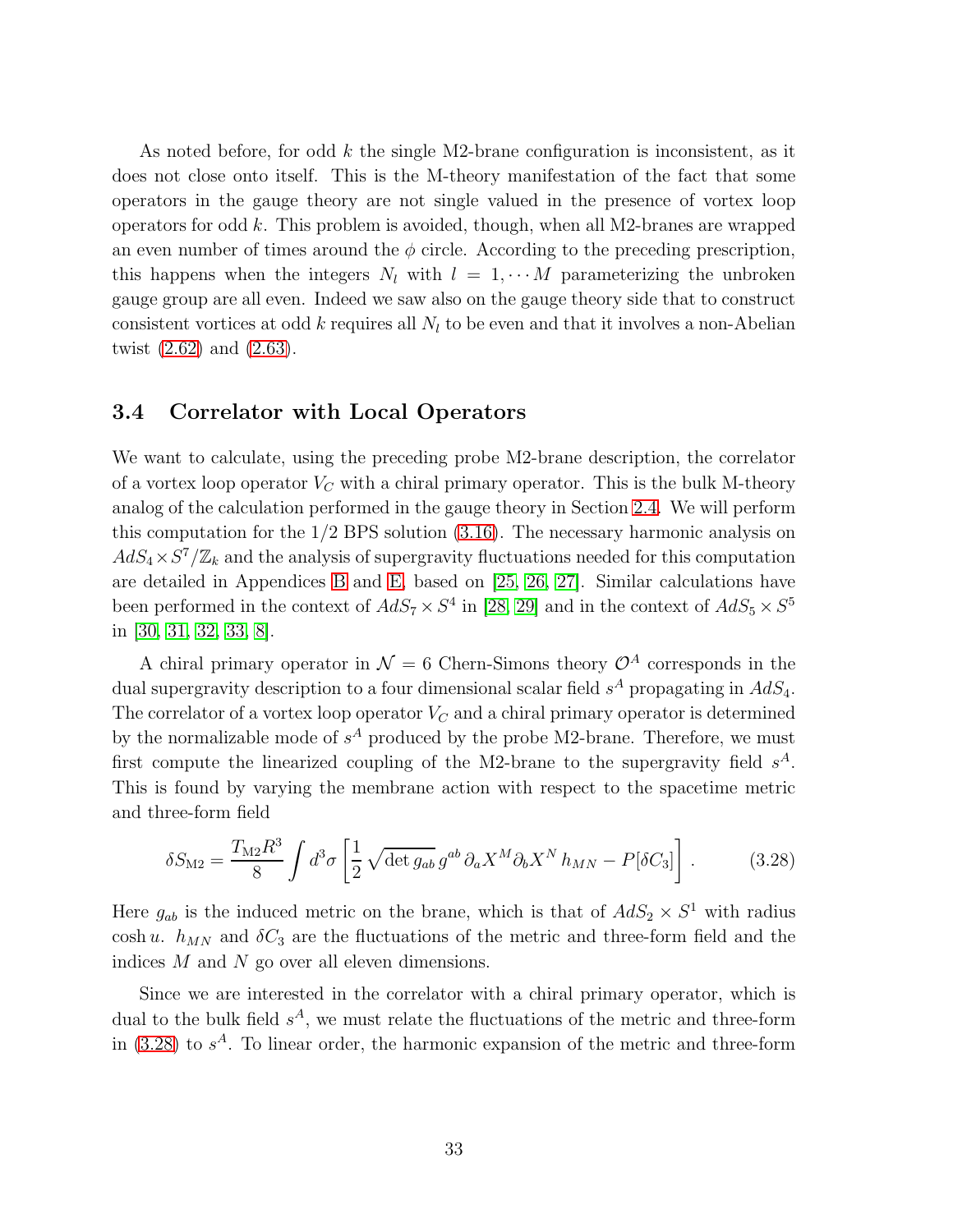fluctuations are given by  $(E.1)$ ,  $(E.5)$ 

$$
h_{\mu\nu}^{A} = \frac{4}{(J+2)} \left[ \nabla_{\mu} \nabla_{\nu} + \frac{J(J+6)}{8} g_{\mu\nu} \right] s^{A} - \frac{7J}{6} g_{\mu\nu} s^{A}
$$
  
\n
$$
h_{\alpha\beta}^{A} = \frac{J}{3} g_{\alpha\beta} s^{A},
$$
  
\n
$$
\delta C_{\mu\nu\rho}^{A} = 2 \varepsilon_{\mu\nu\rho\lambda} \nabla^{\lambda} s^{A},
$$
\n(3.29)

where  $\mu, \nu, \cdots$  are indices along  $AdS_4$  and  $\alpha, \beta, \cdots$  are indices along  $S^7/\mathbb{Z}_k$ . The integer J determines the eigenvalue of the Laplacian on  $S^7/\mathbb{Z}_k$  of the corresponding spherical harmonic and is equal to twice the conformal dimension  $\Delta$  of the dual operator (see Appendix [B\)](#page-47-0).

Using the coordinate system [\(3.2\)](#page-26-2), [\(3.3\)](#page-26-3), and the metric in [\(3.10\)](#page-28-2), the relevant part of the bulk metric is given by

$$
ds^{2} = \frac{\cosh^{2} u}{z^{2}} \left(dt^{2} + dz^{2}\right) + du^{2} + \sinh^{2} u \, d\phi^{2} + ds^{2}_{S^{3}/\mathbb{Z}_{k}}.
$$
 (3.30)

On the 1/2 BPS solution [\(3.16\)](#page-29-1), where the worldvolume coordinates are  $t'$ ,  $z'$  and  $\phi'$ and where  $\vartheta_1 = \pi$  and  $\dot{\zeta} = k/2$ , we find that the induced metric on the M2-brane is given by

$$
g^{ab} = \frac{1}{\cosh^2 u} \text{diag}\left(z^2, z^2, 1\right). \tag{3.31}
$$

The various fluctuations appearing in [\(3.28\)](#page-33-1) are given by

$$
\partial_a X^M \partial_b X^N h_{MN}^A = \text{diag}\left(h_{tt}^A, h_{zz}^A, h_{\phi\phi}^A + \frac{J}{3} s^A\right)
$$
  

$$
P[\delta C_3^A] = 2 \frac{\cosh^2 u \sinh u}{z^2} \partial_u s^A.
$$
 (3.32)

We then find that the linearized coupling of the bulk field  $s<sup>A</sup>$  to the M2-brane worldvolume is given by

$$
\delta S_{\text{M2}} = \frac{T_{\text{M2}} R^3}{8} \int dz \, dt \, d\phi \frac{\cosh u}{2(J+2)} \left[ 4 \left( \partial_z^2 + \partial_t^2 + \frac{1}{z^2} \partial_{\phi}^2 - \frac{J-1}{z^2} \cosh u \sinh u \, \partial_u \right) \right. \\
\left. - \frac{2J(J-1)}{3} \frac{(3 \cosh^2 u - 1)}{z^2} + \frac{J(J+2)}{3z^2} \right] s^A Y^A \,, \tag{3.33}
$$

where  $Y^A$  are  $S^7/\mathbb{Z}_k$  spherical harmonics.

We now consider the insertion of the local chiral primary operator corresponding to  $s^A$  at the  $AdS_2 \times S^1$  boundary point labeled by  $(t, z, \phi)$ . The expression for  $s^A$  at a point  $(t', z', \phi', u)$  along the brane once a source  $s_0^A(t, z, \phi)$  is specified on the boundary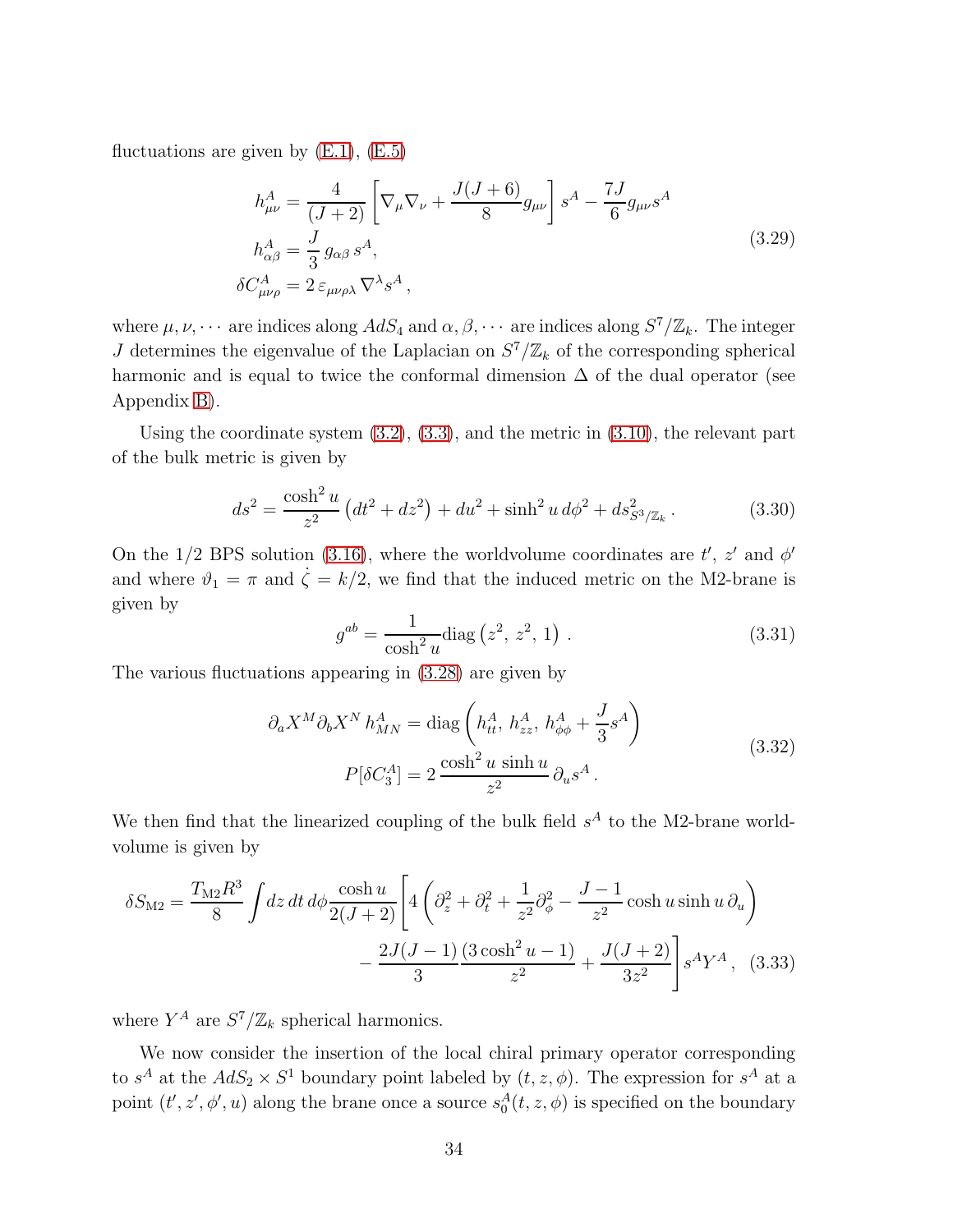is given by integrating the bulk-to-boundary propagator from the point at the boundary to a point in the brane. The bulk-to-boundary propagator in our coordinate system is given  $by^{19}$  $by^{19}$  $by^{19}$ 

<span id="page-35-1"></span>
$$
G(u, z', t', \phi') = c_J \frac{z'^{\Delta}}{\cosh^{\Delta} u \, D^{\Delta}},
$$
\n(3.34)

where

$$
D \equiv (t'-t)^2 + z'^2 + z^2 - 2z'z \tanh u \cos(\phi' - \phi), \qquad (3.35)
$$

and  $c_J$  is a normalization constant given by  $(E.12)$ , which guarantees that the bulk computation of the two-point function of the corresponding chiral primary operator is unit normalized as in [\(2.72\)](#page-22-4). Acting with the derivatives on the propagator and simplifying we find that the correlator of the vortex loop operator with the chiral primary operator dual to  $s^A$  is

$$
\frac{\langle V_C \cdot \mathcal{O}^A \rangle}{\langle V_C \rangle} = -\frac{T_{M2} R^3}{8} \int_{-\infty}^{\infty} dt' \int_0^{\infty} dz' \int_0^{2\pi} d\phi' \frac{2\Delta c_J}{\cosh^{\Delta+1} u} \frac{2z'^{\Delta} z^2}{D^{\Delta+2}} Y^A
$$
  
= 
$$
-\frac{T_{M2} R^3}{8} \frac{4c_J \Delta \sqrt{\pi} z^2}{\cosh^{\Delta+1} u} \frac{\Gamma(\Delta+3/2)}{(\Delta+1)!} \int_0^{2\pi} d\phi' Y^A \int_0^{\infty} dz' \frac{z'^{\Delta}}{\hat{D}^{\Delta+3/2}},
$$
(3.36)

where  $\hat{D} \equiv z'^2 + z^2 - 2z'z \tanh u \cos(\phi' - \phi)$ .

The  $z'$  integration yields (first scaling  $z$  out)

$$
\int_0^\infty dz' \frac{z'^{\Delta}}{\hat{D}^{\Delta+3/2}} = \frac{1}{z^{\Delta+2}} \int_0^\infty dz' \frac{z'^{\Delta}}{(1+z'^2 - 2z'\tanh u \cos \hat{\phi})^{\Delta+3/2}} = \frac{1}{z^{\Delta+2}} \frac{\sqrt{\pi}}{2^{\Delta+1}} \frac{\Delta!}{\Gamma(\Delta+3/2)} \frac{1}{(1-\tanh u \cos \hat{\phi})^{\Delta+1}},
$$
(3.37)

where  $\hat{\phi} = \phi' - \phi$ .

Lastly we perform the  $\phi'$  integration. Here we need the explicit form of the spherical harmonics from Appendix [B.](#page-47-0) For the 1/2 BPS M2-brane solution we have  $\vartheta_1 = \pi$  and  $\xi_1 = \xi_1^0 - \phi'/2$ . Using that  $P_n^{\alpha,\beta}(-1) = (-1)^n \binom{n+\beta}{n}$  $\binom{+\beta}{n}$  we get from [\(B.14\)](#page-49-0)

$$
Y_{\Delta,p}(\vartheta_1 = \pi) = (-1)^{\Delta_-} \sqrt{\frac{(\Delta_+ + 2)!(\Delta_- + 2)!}{2(2\Delta + 2)!}} e^{ipk(\xi_1^0 - \phi'/2)}, \qquad (3.38)
$$

where  $\Delta_{\pm} = \Delta \pm \frac{pk}{2}$  $\frac{2}{2}$ . Therefore the last integral is of the form

$$
\frac{1}{\cosh^{\Delta+1} u} \int_0^{2\pi} d\hat{\phi} \frac{e^{ipk\hat{\phi}/2}}{(1 - \tanh u \cos \hat{\phi})^{\Delta+1}} = 2\pi \frac{\Delta_-!}{\Delta!} P_{\Delta}^{pk/2}(\cosh u),\tag{3.39}
$$

<span id="page-35-0"></span><sup>19</sup>We recall that  $\Delta = J/2$ .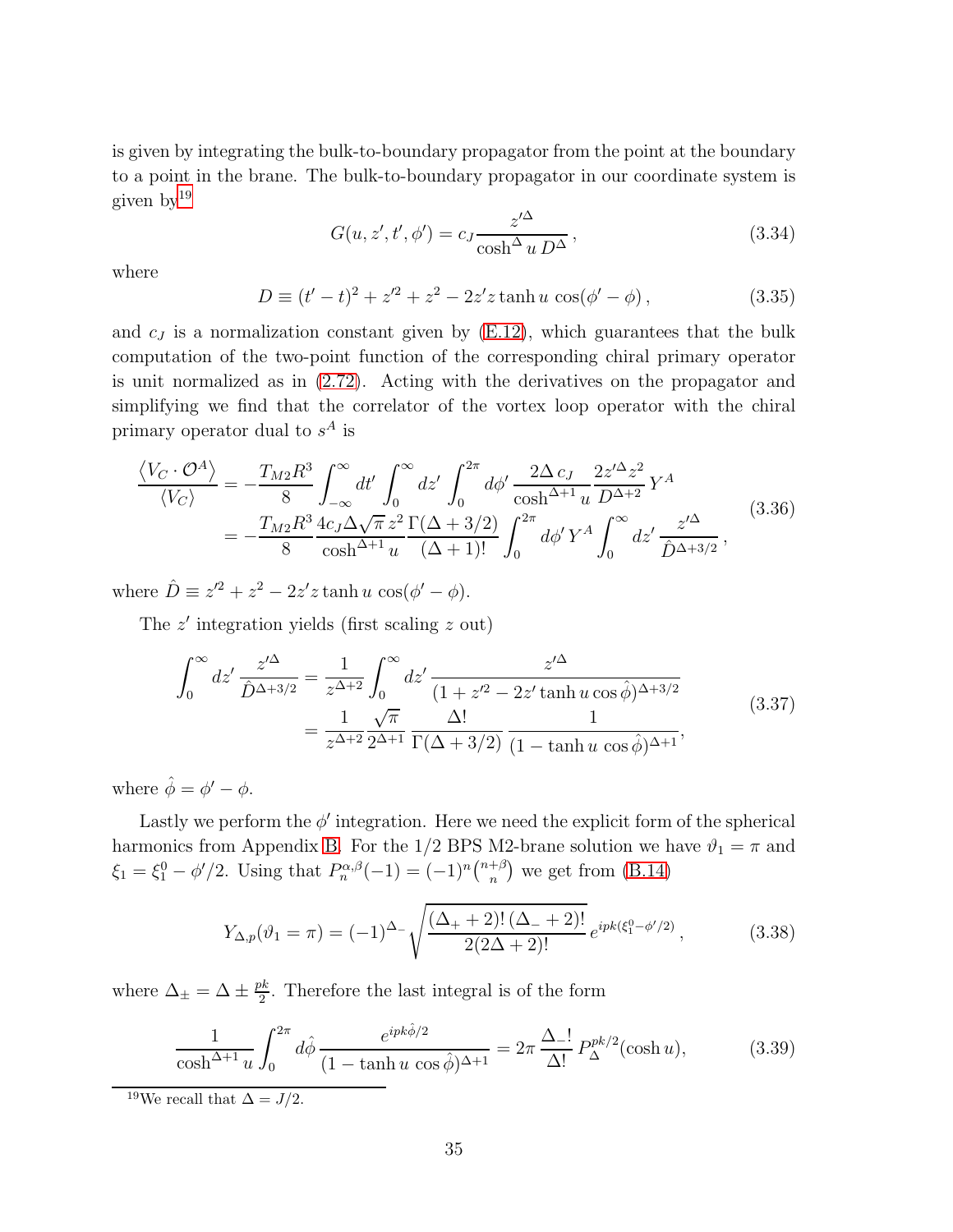where  $P_n^m(x)$  is an associated Legendre function.

Assembling everything together, we find

$$
\frac{\langle V_C \cdot \mathcal{O}_{\Delta, p} \rangle}{\langle V_C \rangle} = \frac{(-1)^{\Delta_- + 1}}{(2\pi^2 \lambda)^{1/4}} \frac{\pi}{2\sqrt{2}} \Delta_-! \sqrt{\frac{(\Delta_+ + 1)(\Delta_+ + 2)(\Delta_- + 1)(\Delta_- + 2)}{(2\Delta)! (\Delta + 1)}}
$$
  
 
$$
\times \frac{e^{ipk(\xi_1^0 - \phi/2)}}{z^{\Delta}} P_{\Delta}^{pk/2}(\cosh u), \qquad (3.40)
$$

where  $\mathcal{O}_{\Delta,p}$  are the  $SU(3)$  invariant chiral primary operators. For the first few values of  $\Delta$ , we find

<span id="page-36-0"></span>
$$
\frac{\langle V_C \cdot \mathcal{O}_{1,0} \rangle}{\langle V_C \rangle} = \frac{1}{(2\pi^2 \lambda)^{1/4}} \frac{3\sqrt{2}\pi \cosh u}{4} ,
$$
\n
$$
\frac{\langle V_C \cdot \mathcal{O}_{2,0} \rangle}{\langle V_C \rangle} = -\frac{1}{(2\pi^2 \lambda)^{1/4}} \frac{\pi}{2} \frac{3\cosh^2 u - 1}{z^2} ,
$$
\n
$$
\frac{\langle V_C \cdot \mathcal{O}_{3,0} \rangle}{\langle V_C \rangle} = \frac{1}{(2\pi^2 \lambda)^{1/4}} \frac{\sqrt{10}\pi}{8} \frac{5\cosh^3 u - 3\cosh u}{z^3} .
$$
\n(3.41)

Using that the leading power in the Legendre polynomials is  $P_n^0(x) = \binom{2n}{n}$  $\binom{2n}{n}\frac{x^n}{2^n}+\cdots$  we can write the leading term for operators with arbitrary  $\Delta$  as

$$
\frac{\langle V_C \cdot \mathcal{O}_{\Delta,0} \rangle}{\langle V_C \rangle} = \frac{1}{(2\pi^2 \lambda)^{1/4}} \frac{\pi(\Delta + 2)}{2\sqrt{2}} \sqrt{\frac{(2\Delta - 1)!! (\Delta + 1)}{(2\Delta)!!}} \cosh^{\Delta} u + \cdots \tag{3.42}
$$

Also using  $P_n^n(x) = (-1)^n (2n-1)!!(1-x^2)^{n/2}$  we have for the case of  $pk = 2\Delta$  that

$$
\frac{\left\langle V_C \cdot \mathcal{O}_{\frac{pk}{2},p} \right\rangle}{\left\langle V_C \right\rangle} = -\frac{(-i)^{\Delta}}{(2\pi^2 \lambda)^{1/4}} \frac{\pi}{\sqrt{2}} \sqrt{\frac{(2\Delta + 1)!!}{(2\Delta)!!}} \left( \frac{e^{i(2\xi_1^0 - \phi)}}{z} \right)^{\Delta} \sinh^{\Delta} u. \tag{3.43}
$$

#### • Comparison to Semiclassical Calculation

It is interesting to try to compare our results here to those we found by semiclassical techniques in  $\mathcal{N} = 6$  Chern-Simons theory in Section [2.4.](#page-21-0) The expectation value of the vortex loop operator  $V_C$  is unity in both regimes, so it seems not to get renormalized. The correlation function of a loop operator with a chiral primary operator does, however, get non-trivial quantum corrections to all orders in the 't Hooft coupling. This is in contrast to the analog computation with surface operators in  $\mathcal{N}=4$  SYM, whose correlators with local operators seem to get quantum corrections only to a finite loop order [\[8\]](#page-61-1).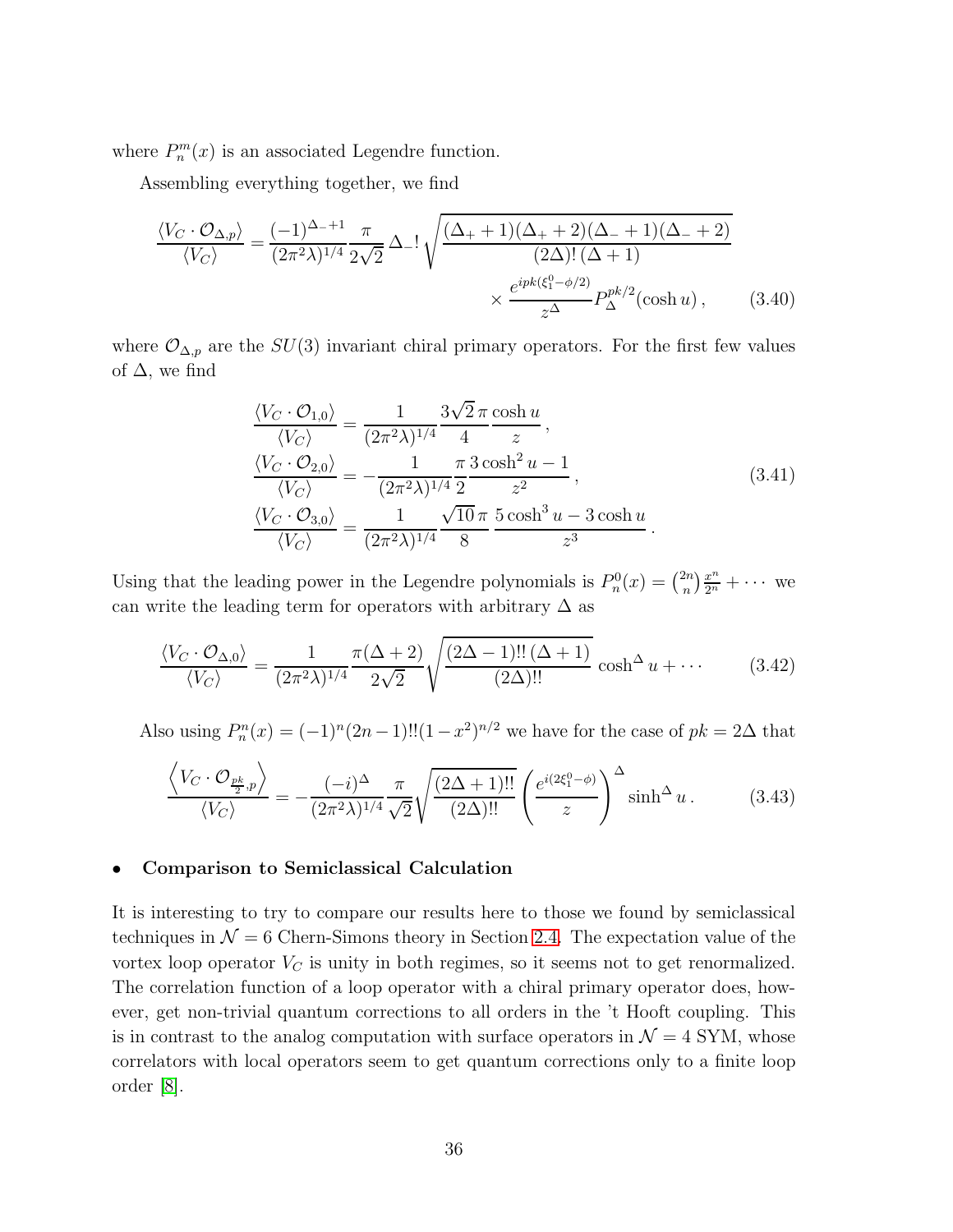Using [\(3.27\)](#page-32-0) we can represent the result of our calculation performed at strong coupling [\(3.40\)](#page-36-0) in terms of the gauge theory variables

$$
\frac{\langle V_C \cdot \mathcal{O}_{\Delta, p} \rangle}{\langle V_C \rangle} \sim \frac{1}{(2\pi^2 \lambda)^{1/4}} \frac{e^{4\pi i p \alpha}}{\sqrt{z^{\Delta_+} \bar{z}^{\Delta_-}}} P_{\Delta}^{pk/2} \left( \sqrt{1 + \frac{|\beta|^2}{2\pi^2 \lambda}} \right). \tag{3.44}
$$

We omitted all numerical factors in this expression. Also we replaced  $ze^{i\phi} \rightarrow z$ , which is the holomorphic coordinate in the plane transverse to the loop that we used in the gauge theory calculation.

There are some general features we would like to point out in this expression. First, the dependence on the holomorphic and anti-holomorphic coordinates z and  $\bar{z}$ is as would be expected for a field of dimension  $\Delta$  and  $U(1)_B$  charge pk. A feature that might seem surprising at first is the appearance of  $\alpha$ , the holonomy of the gauge field, in the correlator of a scalar operator. This happens only in the case of non-zero p, when the chiral primary operator is not made purely of scalar fields, but also carries a monopole charge, and hence the dependence also on the holonomy of the gauge field.

In the gauge theory calculation in the semiclassical approximation we found that for  $p = 0$  [\(2.76\)](#page-23-1)

$$
\frac{\langle V_C \cdot \mathcal{O}_{\Delta,0} \rangle}{\langle V_C \rangle} \sim \frac{1}{|z|^{\Delta}} \left( \frac{4\pi}{\lambda} \right)^{\Delta} |\beta|^{2\Delta}.
$$
 (3.45)

This semiclassical result will receive quantum corrections. A simple class of quantum corrections involves self-contractions of the scalar fields in the operator  $\mathcal{O}_{\Delta,0}$ . Since a pair of scalars  $CC^{\dagger}$  have to be contracted with another pair, this class of graphs give quantum corrections in  $\lambda^2/|\beta|^4$  only to a finite loop order,  $\Delta_{-}$ .

The numerical coefficients appearing in the correlators seem to get renormalized between weak and strong coupling as well as the form of the expansions in  $\beta$  and  $\lambda$ , where

$$
\frac{|\beta|^2}{\lambda} \to \frac{|\beta|}{\sqrt{\lambda}},\tag{3.46}
$$

which is a generalization of the scaling of the coupling from weak to strong coupling that appears in other calculations in this theory. In addition we find that the correlators in M-theory get an extra factor of  $\lambda^{-1/4}$ . The only thing that seems to match is the fact that the calculation involves also a polynomial of degree  $\Delta_-\,$  in the respective expansion parameters at weak coupling and strong coupling.

## <span id="page-37-0"></span>3.5 "Bubbling" M-Theory Geometries

In Section [3.2](#page-27-0) we found the description of a vortex loop operator in terms of probe branes embedded in  $AdS_4 \times S^7/\mathbb{Z}_k$ . The probe brane description of a vortex loop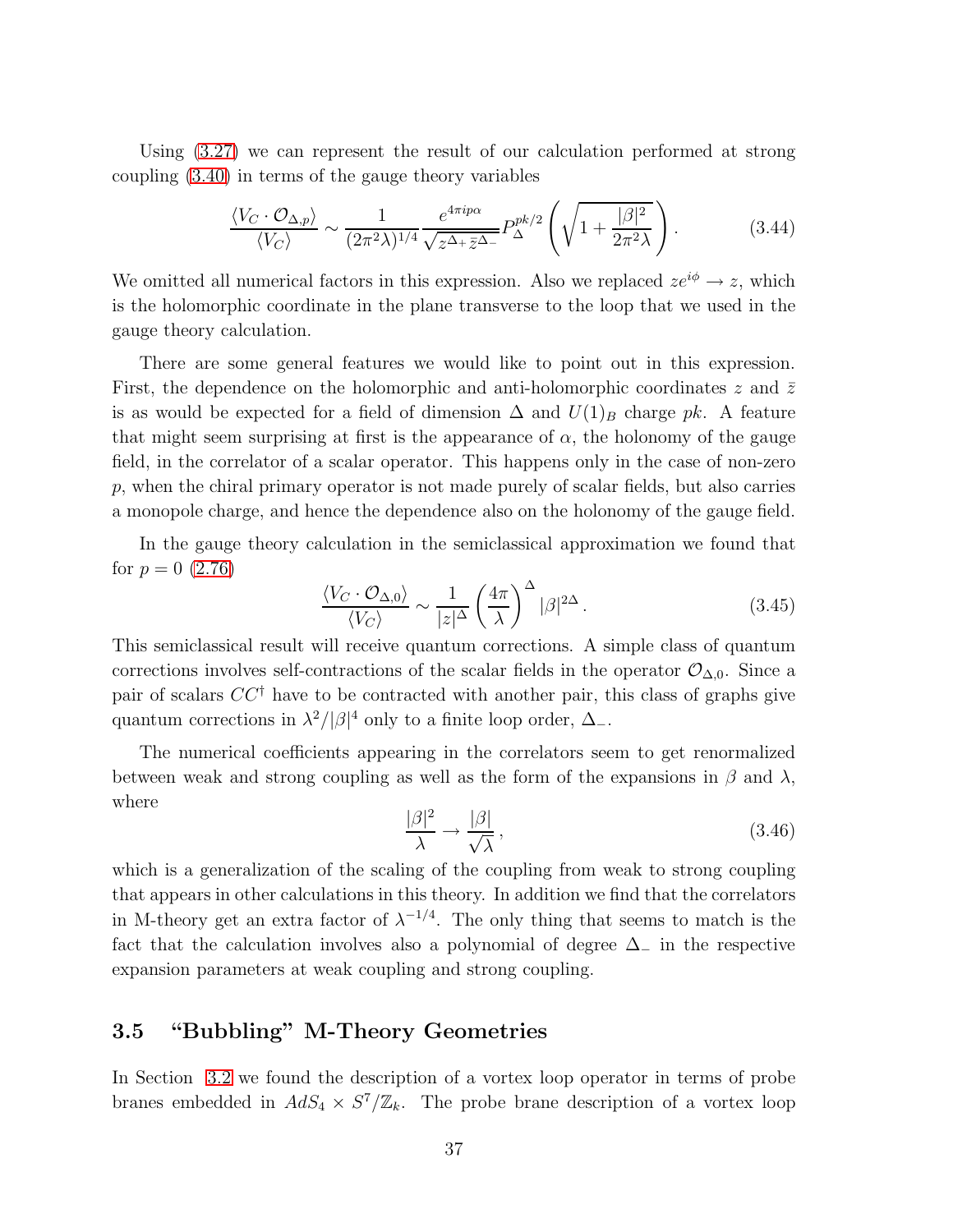operator is valid as long as the number of  $M2$ -branes is much smaller than N. The operators for which the probe approximation is valid have  $N_0 \sim N$  in [\(2.45\)](#page-15-1). When the number of branes describing the operator is of order  $N$ , the gravitational backreaction of the M2-branes cannot be neglected, and the proper dual description of the operator is in terms of "bubbling geometries" [\[34\]](#page-62-9).

The supergravity solutions capturing the backreaction of the 1/2 BPS M2-brane solutions of Section [3.2](#page-27-0) can be written down by a simple modification of a class of bubbling supergravity solutions found by Lunin in [\[7\]](#page-61-0). The supergravity solutions constructed by Lunin posses an  $SL(2, R) \times SO(6)$  symmetry and can be obtained by a double Wick-rotation of the bubbling solutions describing giant gravitons in  $AdS_4 \times S^7$ [\[34\]](#page-62-9). By appropriately orbifolding, we find solutions where the symmetry is generically broken to  $SL(2, R) \times SU(3)$ .

The metric ansatz studied in [\[7\]](#page-61-0) (before orbifolding) has factors of  $AdS_2$  and  $S^5$ which make explicit the desired  $SL(2, R) \times SO(6)$  symmetries. The metrics can be written as

<span id="page-38-0"></span>
$$
ds^{2} = e^{2\omega} (y^{2} e^{-6\omega} - 1)(d\chi + V_{i} dx^{i})^{2} + \frac{e^{-4\omega}}{4(y^{2} e^{-6\omega} - 1)} (dy^{2} + e^{D} (dx_{1}^{2} + dx_{2}^{2}))
$$
  
+  $e^{2\omega} ds_{S^{5}}^{2} + \frac{1}{4} y^{2} e^{-4\omega} ds_{AdS_{2}}^{2}$ . (3.47)

The supergravity solutions are completely determined by a function  $D$ , which satisfies a 3-dimensional Toda equation in the coordinates  $x_1, x_2$  and y. The warp factor  $\omega$  and the vector field  $V_i$  are given in terms of  $D$  by

$$
e^{-6\omega} = \frac{\partial_y D}{y(1 - y\partial_y D)}, \qquad V_i = \frac{1}{2} \varepsilon_{ij} \partial_i D. \qquad (3.48)
$$

These solutions also have a four-form field strength turned on. It is given by  $(\star_3$  is the Hodge-duality operator on the base manifold parametrized by  $x_1, x_2$  and  $y$ ).

$$
F_4 = \left(d\left[-4y^3e^{-6\omega}(d\chi + V)\right] + 2\star_3\left[e^{-D}y^2\left(\partial_y\frac{1}{y}\partial_y e^D\right) + y\partial_i\partial_y Ddx^i\right]\right) \wedge \Omega_{AdS_2}.
$$
\n(3.49)

As already mentioned, the solution is completely determined by the function D, which solves the equation

$$
(\partial_1^2 + \partial_2^2)D + \partial_y^2 e^D = 0.
$$
\n(3.50)

One needs to analyze this equation and the allowed boundary conditions and singularities that give rise to smooth geometries.

In [\[7\]](#page-61-0) two classes of solutions were considered, of which the second class is the relevant one for us. For these solutions the y coordinate extends from 0 to infinity. At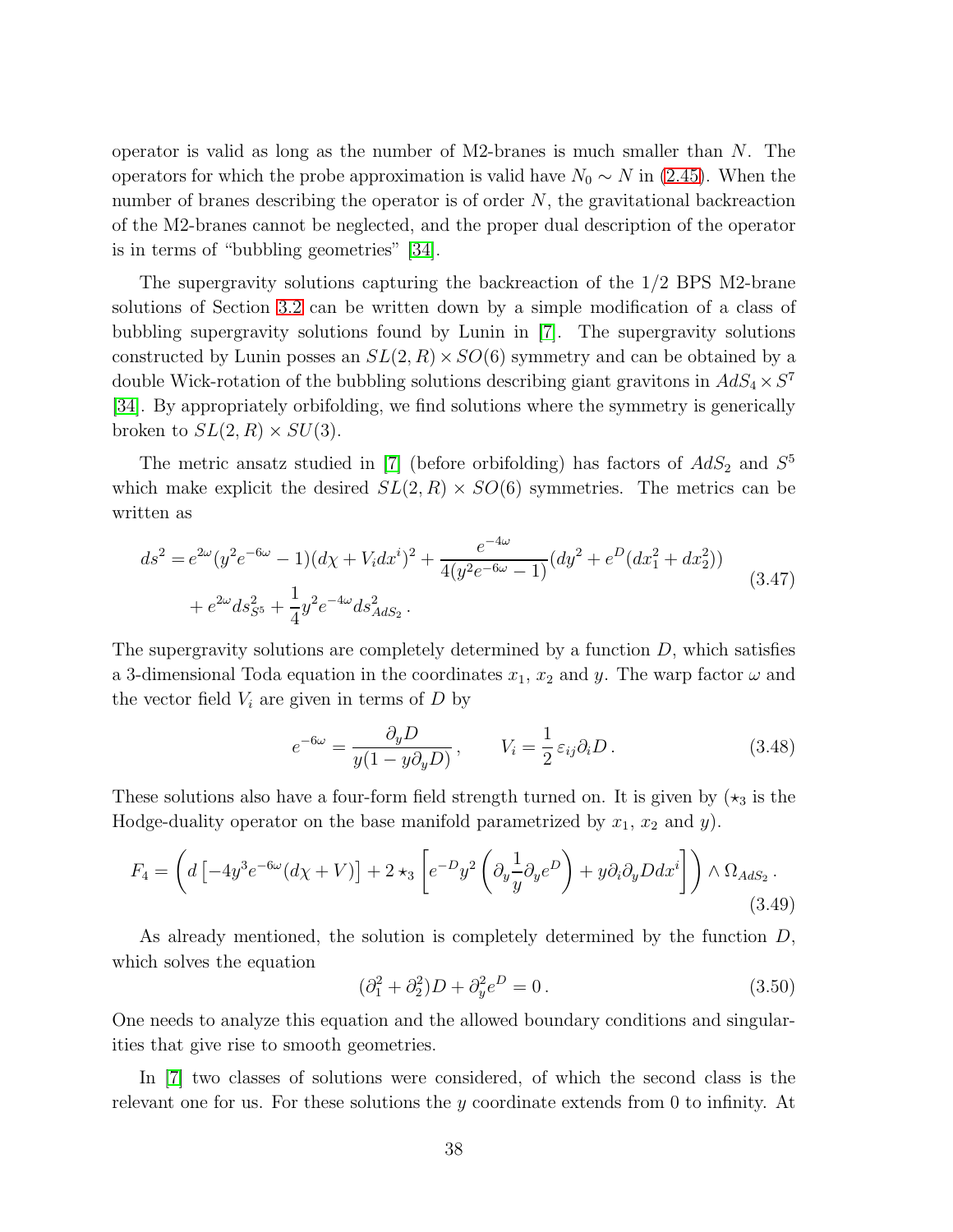$y = 0$  the function D develops a singularity,  $D \sim \log y$ , where the radius of the  $S^5$ shrinks to zero size, but the full metric remains regular.

The other allowed singularities for the function  $D$  occur along semi-infinite rays extended in the y direction, with  $y \ge y^{(l)}$  at fixed  $x_i^{(l)}$ <sup>(*l*</sup>). Near the rays  $D \sim -\log |x - x^{(l)}|$ and at the tip of each ray the circle parametrized by  $\chi$  in [\(3.47\)](#page-38-0) shrinks to zero size, but again in a regular fashion.<sup>[20](#page-39-0)</sup> A bubbling supergravity solution is completely determined by specifying the ray structure, which is characterized by the position of the ends of the rays  $(x_i^{(l)})$  $i^{(l)}, y^{(l)}$ , for  $l = 0, ..., M$ .

To adapt these solutions to the problem at hand, we need to perform a  $\mathbb{Z}_k$  orbifold of some circle in the ten dimensional geometry. The geometries in  $(3.47)$  have a  $U(1)$ isometry, which acts by shifts on the coordinate  $\chi$  spanning the circle. In addition to the manifest circle, there is the  $S^5$  which can be written as a circle fibration over  $\mathbb{CP}^2$ . If we set  $w^1 = 0$  in [\(3.6\)](#page-26-0) we can write the  $S^5$  metric in the form

$$
ds_{S^5}^2 = ds_{\mathbb{CP}^2}^2 + (d\zeta' + \tilde{\omega})^2, \qquad \zeta' = \frac{\xi_2 + \xi_3 + \xi_4}{3}.
$$
 (3.51)

We take the  $\mathbb{Z}_k$  orbifold to act on the angle

<span id="page-39-1"></span>
$$
\zeta = \frac{\chi + 3\zeta'}{4}.\tag{3.52}
$$

As we show below, for the  $AdS_4 \times S^7$  solution indeed  $\zeta = (\xi_1 + \xi_2 + \xi_3 + \xi_4)/4$ , which is the desired orbifold direction.

This orbifold action is singular at any point in the geometry where the  $\zeta$  circle shrinks to zero size. Since there are no mixed metric components for the coordinates  $\chi$  and  $\zeta'$ , this happens only at the locus where both circles shrink to zero size. The  $\zeta'$  circle shrinks when the radius of  $S^5$  goes to zero, which as we reviewed occurs at  $y = 0$ . The  $\chi$  circle, on the other hand, shrinks to zero at the tip of each of the rays at  $(x_i, y) = (x_i^{(l)})$  $i_j^{(l)}$ ,  $y^{(l)}$ ). Since regular solutions have  $y^{(l)} > 0$ , these two conditions never coincide, and consequently the orbifold action has no fixed points. Therefore, we can orbifold the solutions in [\[7\]](#page-61-0) and obtain completely regular backgrounds.

In order to understand the relation between the orbifolded bubbling geometries and probe M2-branes it is illuminating to describe the  $AdS_4 \times S^7$  solution in this form. This solution corresponds to a single ray located at  $x_i^{(0)} = 0$  with  $y^{(0)} = R^3$ . It can be

<span id="page-39-0"></span><sup>&</sup>lt;sup>20</sup>There is an alternative description of these solutions where the rays are replaced by finite rods with  $0 \leq y \leq y^{(l)}$ , but the mapping between it and the probe brane picture is more complicated. Note, though, that in our description the  $x$  plane is double valued.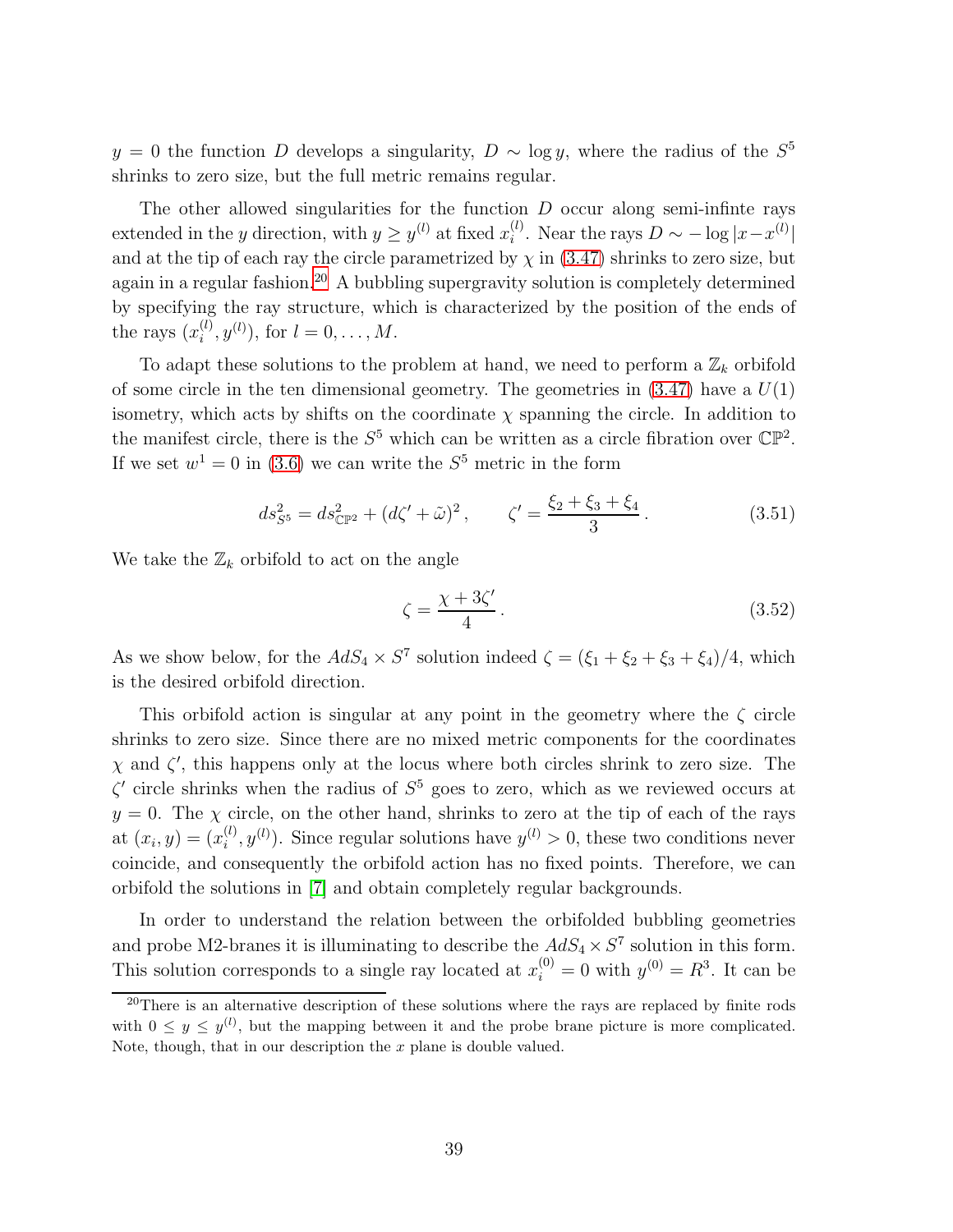expressed as [\[7\]](#page-61-0)

<span id="page-40-0"></span>
$$
x_1 + ix_2 = x e^{i\psi}, \t x = R^3 \sinh u \sin^2 \frac{\vartheta_1}{2}, \t y = R^3 \cosh u \cos^2 \frac{\vartheta_1}{2},
$$
  

$$
e^{2\omega} = R^2 \cos^2 \frac{\vartheta_1}{2}, \t e^D = \cot^2 \frac{\vartheta_1}{2}, \t V = -\frac{\sinh^2 u}{2(\sinh^2 u + \sin^2 \frac{\vartheta_1}{2})} d\psi.
$$
 (3.53)

This completely matches the metrics [\(3.2\)](#page-26-2), [\(3.4\)](#page-26-4), [\(3.8\)](#page-27-1) once the following identification of angles is made

$$
\chi = \xi_1, \qquad \psi - 2\chi = \phi. \tag{3.54}
$$

The remaining angles  $\vartheta_2$ ,  $\vartheta_3$ ,  $\xi_2$ ,  $\xi_3$  and  $\xi_4$  parametrize  $S^5$ . Orbifolding the  $\zeta$  circle [\(3.52\)](#page-39-1) indeed gives the metric on  $AdS_4 \times S^7/\mathbb{Z}_k$ .

It is easy to identify the probe brane solution [\(3.16\)](#page-29-1) of Section [3.2](#page-27-0) in this construction. It corresponds to two rays, one at  $x_i^{(0)} = 0$  and  $y \ge y^{(0)} = R^3$ , which generates the  $AdS_4 \times S^7/\mathbb{Z}_k$  geometry [\(3.53\)](#page-40-0) and another at a point  $x_i^{(1)}$  with very small  $y^{(1)}$ . This second singularity represents an M2-brane at  $\vartheta_1 = \pi$ , sinh  $u = |x^{(1)}|/R^3$  and  $\xi_1^0 = \psi^{(1)}/2$ . The number of coincident M2-branes (or their wrapping number) is related to the value of  $y^{(1)}$  by a rather complicated integral given in [\[7\]](#page-61-0).

Before orbifolding, the geometries found in [\[7\]](#page-61-0) preserve sixteen supercharges. We expect that orbifolding the  $\zeta$  circle by  $\zeta \simeq \zeta + 2\pi/k$  will break the supersymmetry down to twelve supercharges. These orbifolded geometries provide the dual gravitational description of the  $1/2$  BPS vortex loop operators  $V_C$  in the supergravity regime, when the probe approximation breaks down, corresponding to the case when the number of probe M2-branes is of order N. The parameters of the solutions indeed match those of the 1/2 BPS vortex loop operators. The vortex loop operator with gauge group broken down to  $L = U(N_0)^2 \times U(N_1) \times \cdots U(N_M)$  gets identified with the bubbling geometry consisting of  $M + 1$  rays. One of the rays is at  $x_i^{(0)} = 0$  while the remaining M others are at positions<sup>[21](#page-40-1)</sup>

$$
x_1^{(l)} + ix_2^{(l)} = 4k|\beta^{(l)}|e^{4\pi i \alpha^{(l)}},\tag{3.55}
$$

where  $\alpha^{(l)}$  and  $\beta^{(l)}$  are the parameters characterizing the vortex loop operator [\(2.48\)](#page-16-0), [\(2.51\)](#page-16-1). The integers  $N_l$  correspond to the length of the rays  $y^{(l)}$ .

The "bubbling" geometry has weak curvature everywhere when  $\lambda$  is large and all rays are well seperated and the values of  $y^{(l)}$  are all comparable (as mentioned above  $y^{(l)} \sim 0$  corresponds to a probe brane). In this regime eleven dimensional supergravity on this background provides the most reliable description of the vortex loop operators we have constructed in this paper.

<span id="page-40-1"></span><sup>&</sup>lt;sup>21</sup> we use [\(3.22\)](#page-31-2) and  $R^3/4k = \pi \sqrt{2\lambda}$ .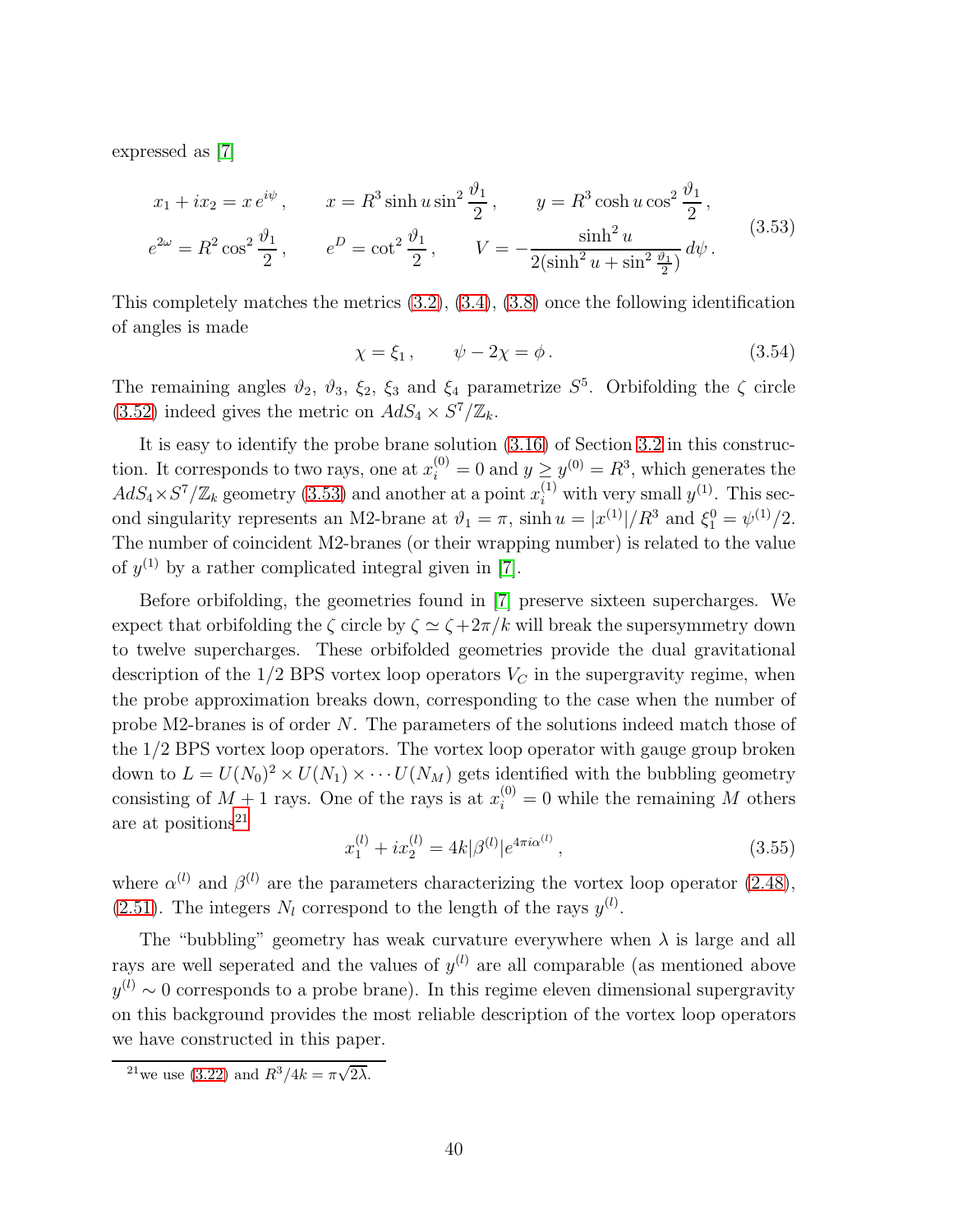As discussed earlier, some of the 1/3 BPS vortex loop operators have the special property that they become  $1/2$  BPS for  $k = 1, 2$ . In the probe approximation all the M2-branes wrap the same great circle on the covering space  $S^7$ , but this circle is not aligned with the direction of the orbifold. In these cases the 1/3 BPS vortices can also be described by an orbifold of the  $1/2$  BPS geometries above, by letting  $\mathbb{Z}_k$  act on a different angle than  $\zeta$  [\(3.52\)](#page-39-1). It would be interesting to understand the details of this as well as to find the most general geometry preserving eight supercharges, and representing the most general 1/3 BPS vortex loop operator.

It is possible to calculate the correlation function of the vortex loop operators with chiral primary local operators, as we did in the gauge theory in Section [2.4](#page-21-0) and in the probe approximation in Section [3.4,](#page-33-0) also in the bubbling geometry description. This was carried out for the case of surface operators in  $\mathcal{N} = 4$  SYM in [\[8\]](#page-61-1) using techniques from [\[35\]](#page-62-10). It would be interesting to work out the details of the formalism in this case too and have another set of results to compare with the gauge theory [\(2.76\)](#page-23-1) and with the probe [\(3.40\)](#page-36-0) calculations.

## <span id="page-41-0"></span>4 Discussion and Summary

The  $\mathcal{N}=6$  supersymmetric Chern-Simons theory of Aharony, Bergman, Jafferis and Maldacena [\[1\]](#page-60-0) provides a concrete duality between a three dimensional interacting conformal field theory and quantum gravity on spaces with  $AdS_4 \times S^7/\mathbb{Z}_k$  asymptotics. The gravitational description of three dimensional field theories provides us with new tools to study the behaviour of these theories at strong coupling, which may lead to new insights on the behaviour of strongly coupled three dimensional theories describing various physical systems.

In this paper we have constructed novel disorder operators in Chern-Simons-matter theories. These operators, apart from providing a new tool to study holography, may find applications in other Chern-Simons-matter theories, known to describe some physical systems. In particular, these operators have a singularity along a curve in spacetime for the matter fields and gauge fields in the theory. These are codimension two vortex field configurations, not unlike the vortices in superconductors or other physical systems. These operators may serve as order parameters for new phases in these theories.

The codimension two singularities characterizing these loop operators in Chern-Simons-matter theories are similar to the codimension two singularities describing surface operators in  $\mathcal{N} = 4$  SYM [\[5\]](#page-60-4) (see also [\[6\]](#page-60-5)). Recently [\[8\]](#page-61-1), these surface operators have been used to perform precision calculations across the different coupling regimes: Weakly coupled semiclassical gauge theory, D-branes in  $AdS_5 \times S^5$  and "bubbling"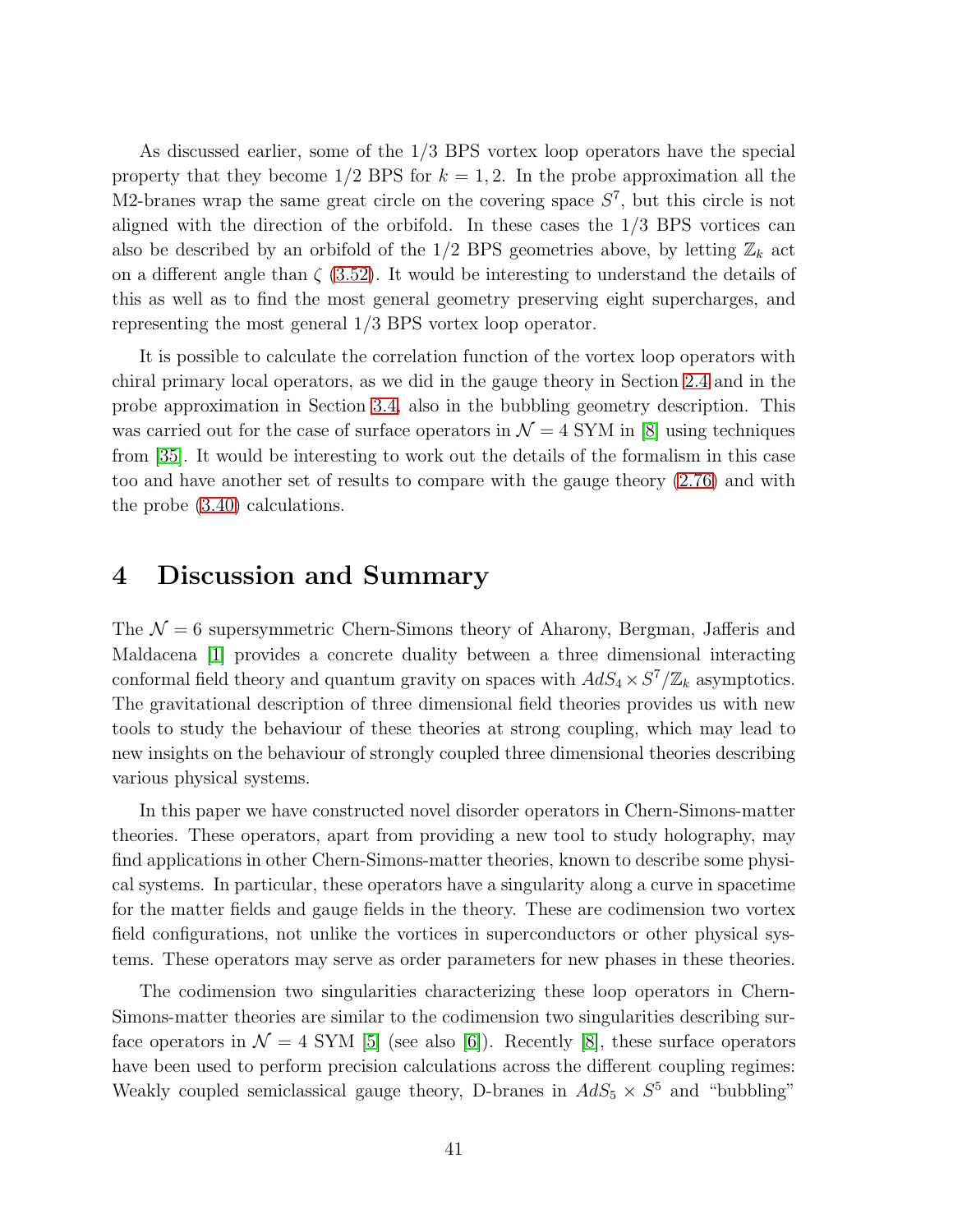supergravity solutions. For all the calculations in that theory there seems to be remarkable agreement between the various regimes. For the most detailed calculation, the correlator between a surface operator and a chiral primary operator, the supergravity result can be rewritten in the gauge theory language to yield the precise semiclassical answer plus a finite series of quantum corrections, providing strong evidence that these operators only receive a small subset of the possible quantum corrections. Similar calculations across the various different regimes of coupling have been performed in [\[36,](#page-62-11) [37,](#page-62-12) [32,](#page-62-7) [22\]](#page-61-15) for Wilson loops in  $\mathcal{N}=4$  SYM.

While the calculations performed in this paper are indeed similar to those in [\[8\]](#page-61-1), just like in other corners of the  $AdS_4/\text{CFT}_3$  duality, the agreement is not as clean as in the case of  $AdS_5/\text{CFT}_4$ . Yet, since the agreement in the case of surface operators in the four dimensional CFT is so clean, we hope that understanding vortex loop operators in the three dimensional CFT will help us learn how to perform precision calculations in the  $AdS_4/\text{CFT}_3$  duality.

We gave a rather detailed exposition on disorder vortex loop operators — both from the gauge theory point of view and from M-theory — which we hope will be a useful starting point for a more detailed study of these objects. But for the benefit of the casual reader we provide now a summary of our results organized in a different way than the main text — intertwining results from the gauge theory and M-theory pictures.

The most symmetric object we have described is the 1/2 BPS vortex loop operator. It turns on only one of the four complex scalar fields and to preserve conformal symmetry it has a singularity along a line or a circle in space-time [\(2.19\)](#page-8-1). In the M-theory dual it is described by an M2-brane occupying a hypersurface  $AdS_2 \times S^1 \subset AdS_4$ . Going around the  $S^1$ , the brane also wraps  $k/2$  times the orbifolded circle on  $S^7/\mathbb{Z}_k$ . Consequently, a single abelian vortex loop is well defined only for the theory with even k. At odd k one needs to compensate for this by "doubling" the vortex, so in the M-theory picture it wraps the orbifold circle  $k$  times. We have pointed out throughout the text the subtleties that arise when trying to define the vortex loops at odd  $k$  and explained how they are resolved.

This vortex loop preserves twelve out of the twenty-four supercharges of the theory. In the case of the line, where it is a holomorphic function in the transverse plane, it preserves six super-Poincar´e generators and six superconformal ones (for the circle it is linear combinations of both). In fact, the only other known operators preserving six Poincaré supercharges are the "baryonic" local operators  $(C)^{pk}$ . Other chiral primary local operators preserve only four of the Poincaré supercharges (of course, all chiral primaries preserve also all the super-conformal generators, a property not shared by non-local operators).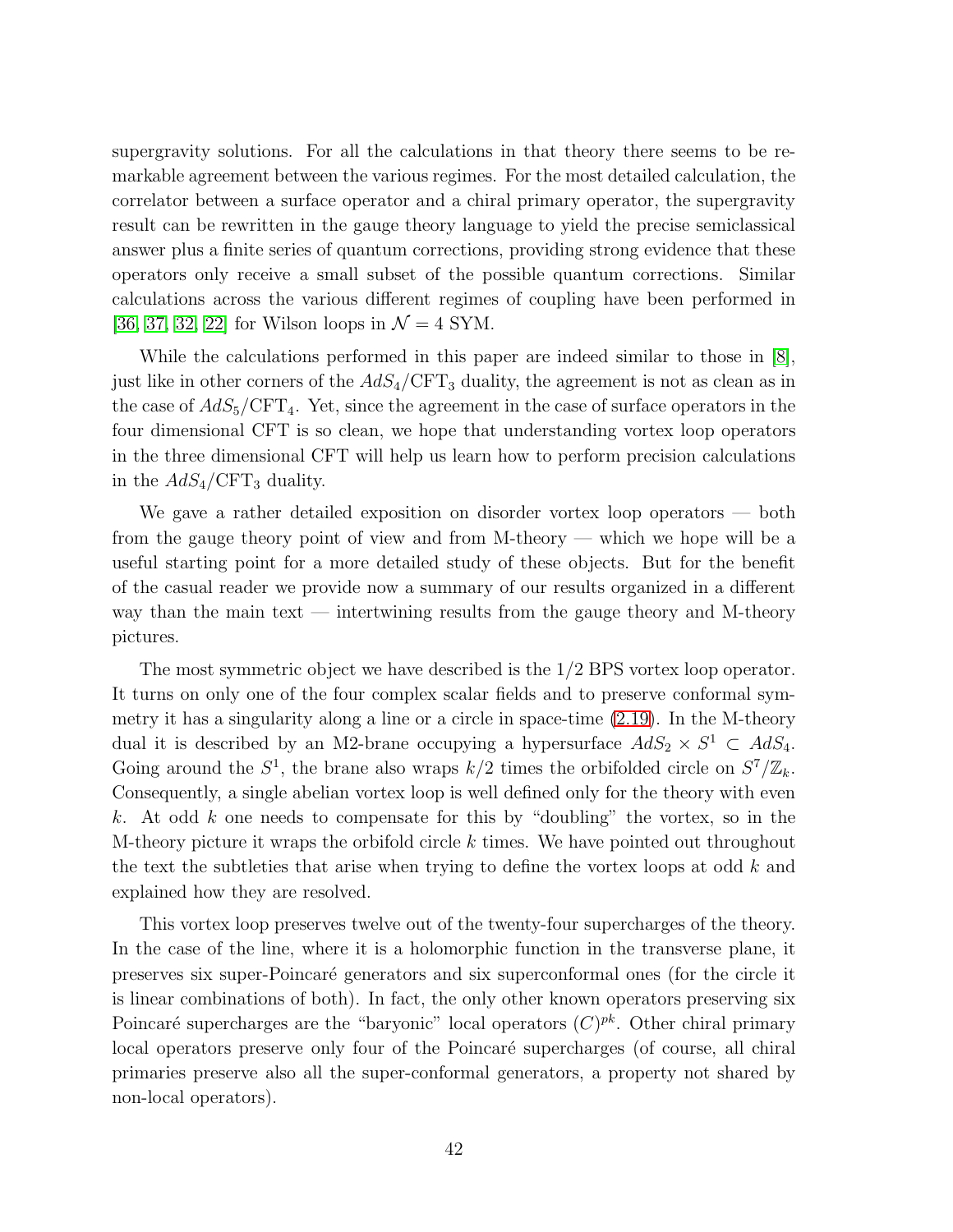The  $1/2$  BPS vortices have a close cousin which is  $1/3$  BPS. On the gauge theory side it corresponds to turning on a second scalar field and giving it an anti-holomorphic dependence in the transverse space. In M-theory it is described by a similar M2-brane occupying the same hypersurface inside  $AdS_4$ , only that now the motion on  $S^7/\mathbb{Z}_k$  is on another circle, at arbitrary angle with respect to the direction of the orbifold.

These vortex loops preserve eight of the twenty-four supercharges of the vacuum, and in the case of the line four of the twelve super-Poincaré generators. In fact, there is a close analogy to the spectrum of chiral primary operators, where after the orbifold projection some of the  $1/2$  BPS operators retain six super-Poincaré generators while all the others retain only four. The most symmetric ones,  $(C)^{pk}$  are the ones whose momentum is aligned with the orbifold direction. Likewise the same M2-brane solution on  $S<sup>7</sup>$  is the dual of the 1/2 BPS vortex loop and the 1/3 BPS vortex loop, depending on the direction of the orbifold action.

The discussion so far applied in most generality only to the Abelian theory with gauge group  $U(1) \times U(1)$ . In the non-Abelian case the situation is considerably richer: There are still the 1/2 BPS vortices involving only a single scalar field. Using a gauge transformation it can still be diagonalized and is characterized by 2M real numbers  $(M \leq N)$ , the strength of the singularity for this scalar and for the gauge field in M different sub-blocks of  $N \times N$  matrices. The M-theory dual is a collection of M2-branes all with the same orientation on  $S^7/\mathbb{Z}_k$  but occupying different  $AdS_2 \times S^1$  subspaces of  $AdS_4$ .

The same configuration, where all M2-branes are still oriented the same way, but not along the direction of the Hopf-fiber, is dual to a class of 1/3 BPS vortices. In the gauge theory description a second scalar field is turned on and is antiholomorphic. The fact that all the M2-branes are aligned is manifested in a constraint on the ratio of the two scalars.

If this constraint is relaxed, we find a more general family of 1/3 BPS vortices, with 4M parameters. Their dual in M-theory is a collection of M2-branes which are not wrapping the same circle on  $S^7/\mathbb{Z}_k$ , yet still they are all within an  $S^3/\mathbb{Z}_k$  subspace. It is possible to turn on the two remaining scalars in a way that corresponds to quite general M2-branes on all of  $S^7/\mathbb{Z}_k$ , still preserving four supercharges (1/6 BPS).

In cases where there is a large number of M2-branes, it is no longer possible to ignore their backreaction and the proper dual description of the vortex loop operator is as a "bubbling geometry". The metrics describing the case of the 1/2 BPS vortex loops are given by orbifolding a known solution [\[7\]](#page-61-0). A similar analysis should apply also to the 1/3 BPS ones which have a 1/2 BPS origin. It would be very interesting to find the more general 1/3 BPS geometries, those with 4M parameters.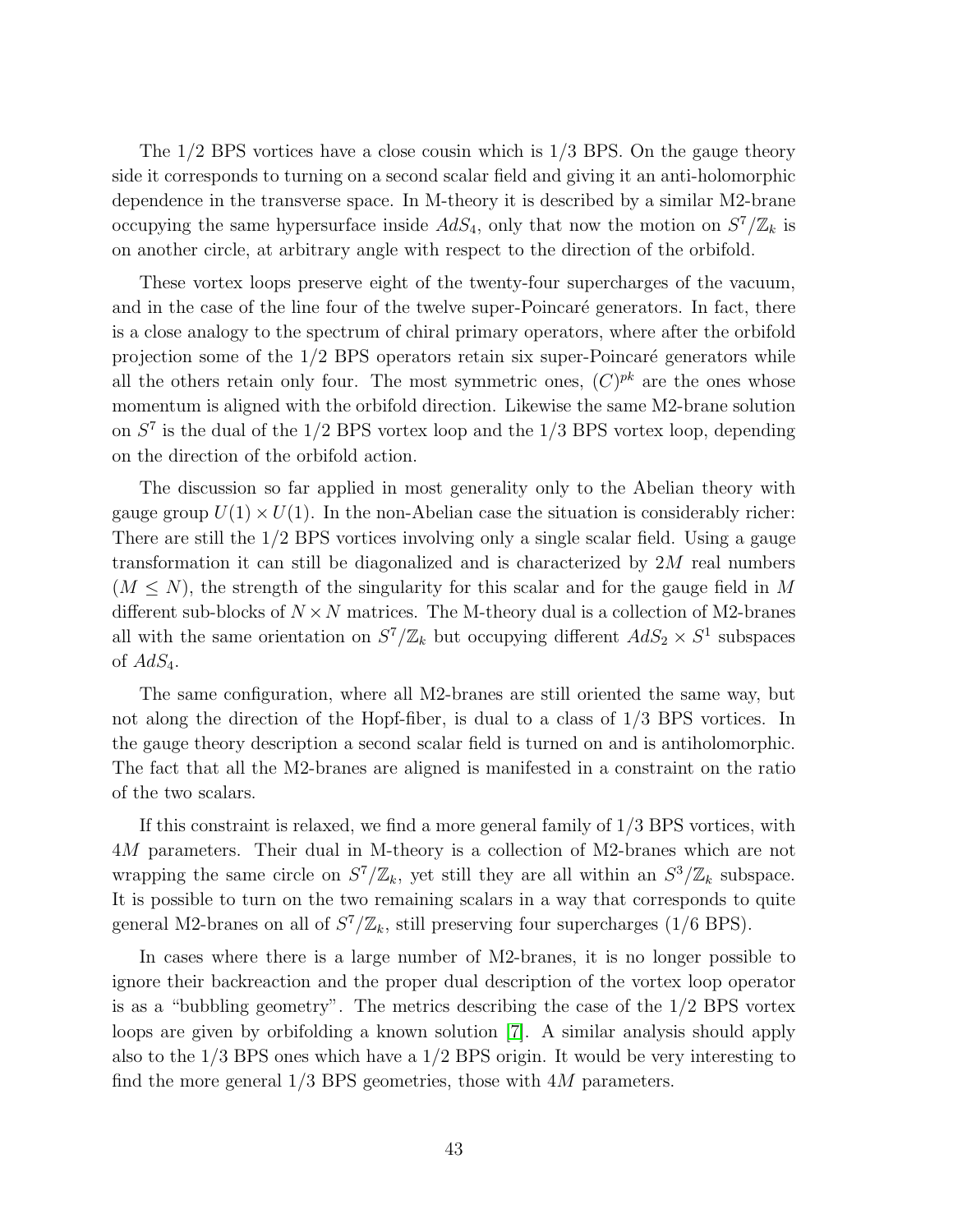One result that we have found for all our vortex loops regardless of the amount of supersymmetry they preserve is that their expectation value is trivial

$$
\langle V_C \rangle = 1. \tag{4.1}
$$

The same result was obtained from M-theory too. We expect that other vortex loop operators, with more complicated geometry, will have finite expectation values. We leave this for future exploration.

To get a better handle on these operators we proceeded to calculate their correlation functions with chiral primary local operators. As mentioned above, the similar calculation for the surface operators in  $\mathcal{N} = 4$  SYM [\[8\]](#page-61-1) suggested the precise agreement between supergravity and a finite series of quantum corrections to the classical gauge theory results.

In the case of the  $\mathcal{N} = 6$  Chern-Simons theory, the results were much more complicated. The correlator has non-trivial dependence on the gauge coupling as well as the parameters of the vortex loop operator which do not agree between weak and strong coupling, meaning that they get renormalized. One feature that can be traced from weak to strong coupling, though, is that in both cases the correlator contains a polynomial of the same degree in the respective couplings.

We would like to point out that this Chern-Simons theory has other loop operators — Wilson loops. These are order-operators, which can be expressed by the insertion of fundamental fields into the path integral. While the operators presented here have some distinct features that we could compare between the different regimes and they seem quite different from those of the Wilson loops of [\[9,](#page-61-2) [10,](#page-61-3) [11\]](#page-61-4), we cannot be sure that these operators do not mix with each-other.

To conclude, the program of identifying the bulk gravitational description of nonlocal operators in  $\mathcal{N} = 6$  Chern-Simons theory is the three dimensional counterpart of the analogous program for  $\mathcal{N} = 4$  SYM. There, supersymmetric Wilson loops can be described in a variety of ways, perturbatively in  $\mathcal{N} = 4$  SYM [\[38,](#page-62-13) [39\]](#page-62-14), as strings in  $AdS_5$  [\[40,](#page-62-15) [41,](#page-62-16) [42,](#page-63-0) [30\]](#page-62-5), as a configuration of D3-branes [\[24,](#page-61-17) [43,](#page-63-1) [44\]](#page-63-2) or as a configuration of D5-branes [\[45,](#page-63-3) [43\]](#page-63-1), and finally as asymptotically  $AdS_5 \times S^5$  "bubbling" supergravity backgrounds [\[46,](#page-63-4) [47,](#page-63-5) [48\]](#page-63-6). Likewise disorder surface operators can be given a probe D3-brane description [\[5,](#page-60-4) [6\]](#page-60-5) as a well as a "bubbling" supergravity description [\[6\]](#page-60-5), while order surface operators can be given a probe D7-brane description as well as "bubbling" supergravity description [\[49,](#page-63-7) [50\]](#page-63-8).

In the context of the  $AdS_4/\text{CFT}_3$  duality, apart from the dictionary proposed already in [\[1\]](#page-60-0), and the bulk identification of the disorder loop operators found in this paper, the D2 and D6 probe brane description of a family of Wilson loops was found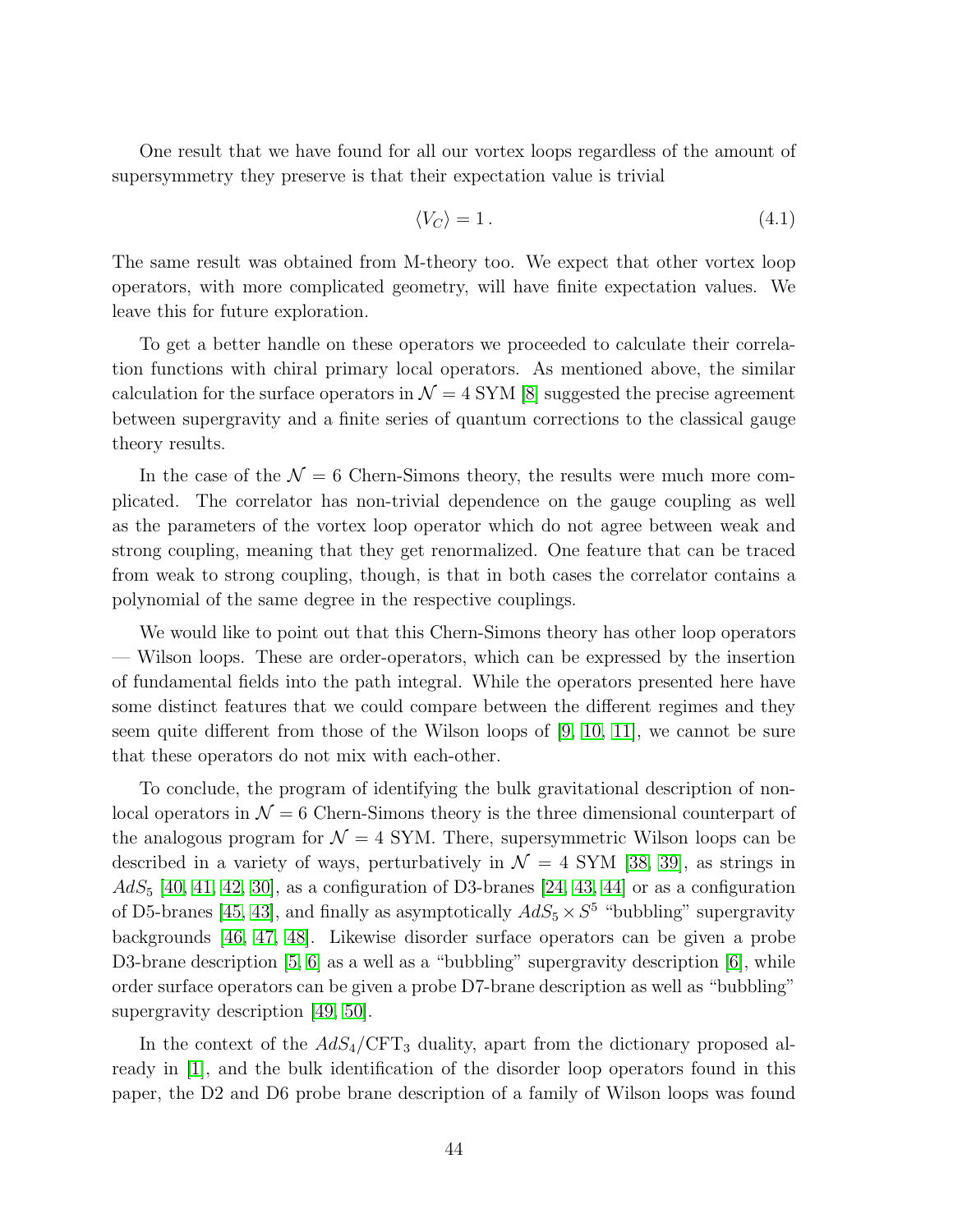in [\[9\]](#page-61-2) (see also [\[51\]](#page-63-9)), while the M2-brane giant graviton description of chiral primary operators has appeared in [\[52,](#page-63-10) [53\]](#page-63-11). In [\[54\]](#page-63-12) (see also [\[18,](#page-61-11) [55\]](#page-63-13)) the  $\mathcal{N}=6$  Chern-Simons theory description of multiple M5-branes was proposed. These probe branes, and others which may still be found, promise to be useful and interesting tools to understand the strong coupling dynamics of three-dimensional conformal field theories.

## Acknowledgments

N.D. would like to thank Ofer Aharony, Rajesh Gopakumar, Oleg Lunin, Juan Maldacena, Shiraz Minwalla, Constantinos Papageorgakis, Jan Plefka, David Tong, Spenta Wadia, Xi Yin and all the participants of the Monsoon Workshop for stimulating discussion. J.G. would like to thank Shunji Matsuura and Filippo Passerini for discussions and collaboration regarding non-local operators in Chern-Simons-matter theories. N.D. acknowledges the welcome hospitality of the Tata Institute for Fundamental Research and the ICTS, Mumbai during the course of this work. Research at Perimeter Institute for Theoretical Physics is supported in part by the Government of Canada through NSERC and by the Province of Ontario through MRI. J.G. also acknowledges further support from an NSERC Discovery Grant. D.Y. acknowledges the support of the National Sciences and Engineering Research Council of Canada (NSERC) in the form of a Postdoctoral Fellowship, and also support by the Volkswagen Foundation.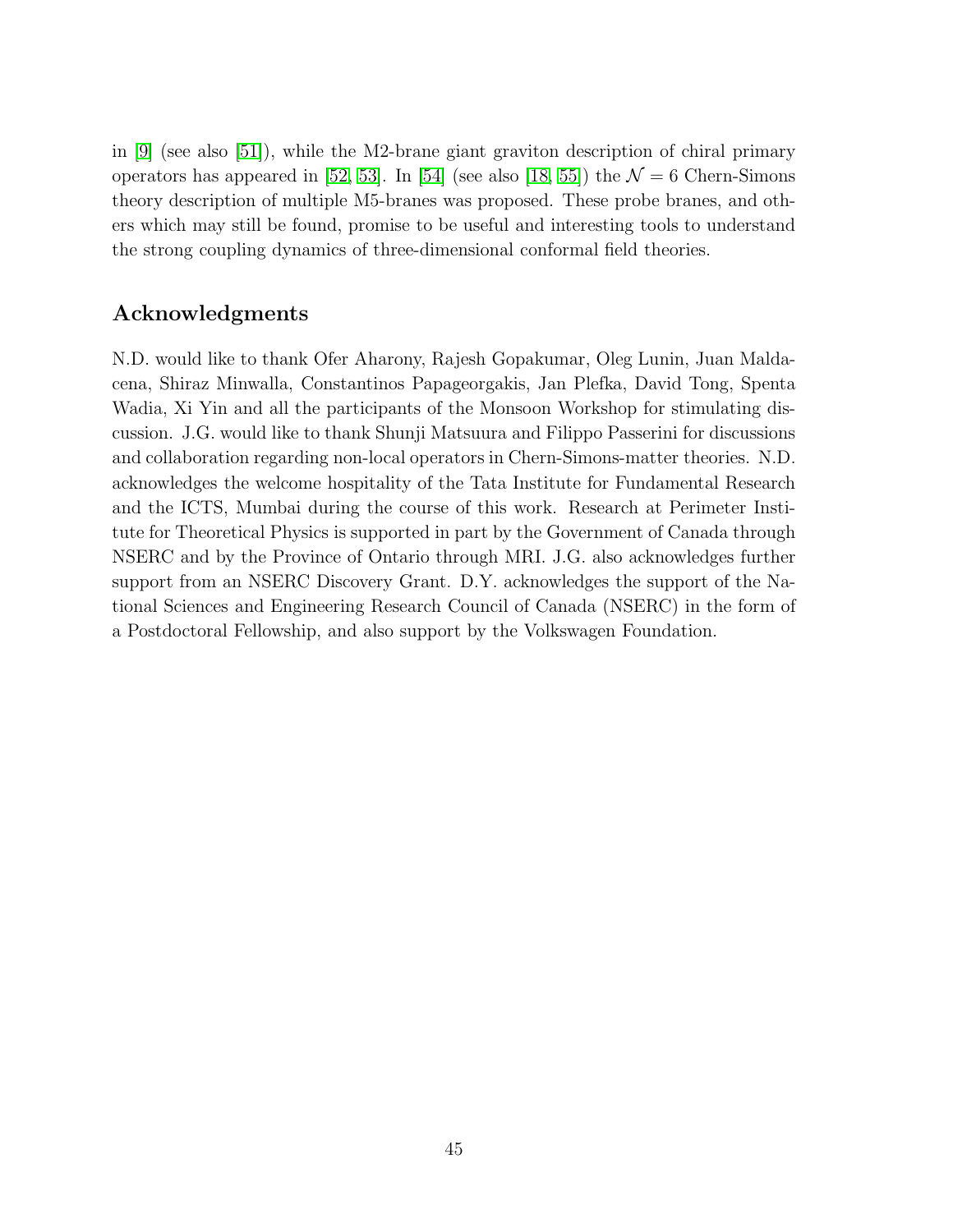# <span id="page-46-0"></span>A Superconformal Symmetries

In this appendix we show that the conformally invariant vortices that preserve some of the Poincar´e supersymmetries also preserve the same amount of conformal supersymmetries. There is a simple proof of this statement using group theory; the superconformal generators are given by the commutator of the special conformal generators and the Poincaré supercharges, so are necessarily a symmetry of any operator invariant under the other two generators. Still we find it interesting to go through the exercise in detail, since this theory and its formalism are quite new.

Like in the case of the Poincaré supercharges, the only non-trivial superconformal variation in a bosonic background is that of the fermions. The superconformal transformations are obtained in the usual way once the Poincaré supersymmetry variation is known, see [\[19\]](#page-61-12) (we follow the convention in [\[18\]](#page-61-11)). The variation is given by  $(2.6)$ 

<span id="page-46-1"></span>
$$
\delta\psi_{I} = -\gamma^{\mu}\gamma^{\nu}x_{\nu}\eta_{IJ}D_{\mu}C^{J} + 2\pi\gamma^{\nu}x_{\nu}\left(-\eta_{IJ}(C^{K}C_{K}^{\dagger}C^{J} - C^{J}C_{K}^{\dagger}C^{K}) + 2\eta_{KL}C^{K}C_{I}^{\dagger}C^{L}\right) - \eta_{IJ}C^{J}.
$$
\n(A.1)

where  $\eta^{IJ}$  is a constant spinor satisfying

$$
\eta^{IJ} = (\eta_{IJ})^*, \qquad \eta^{IJ} = \frac{1}{2} \eta^{IJKL} \eta_{KL}, \qquad (A.2)
$$

and as with  $\epsilon_{IJ}$  [\(2.8\)](#page-6-4), we decompose  $\eta_{IJ}$  according to their helicity in the z-plane, so that  $\eta_{IJ} = \eta_{IJ}^+ + \eta_{IJ}^-$ , where

$$
\gamma^z \eta_{IJ}^+ = 0, \qquad \qquad \gamma^{\bar{z}} \eta_{IJ}^- = 0. \qquad (A.3)
$$

For simplicity we do all the calculations for gauge group  $U(1) \times U(1)$  but our analysis will apply for all the solutions discussed in Section [2,](#page-4-0) since all the matrices there commute. In the Abelian theory [\(A.1\)](#page-46-1) reduce to

<span id="page-46-2"></span>
$$
\delta \psi_I = -\left(\gamma^{\mu} \gamma^{\nu} x_{\nu} D_{\mu} C^{J} + C^{J}\right) \eta_{IJ} = -\left(2z D_z C^{J} + C^{J}\right) \eta_{IJ}^{+} - \left(2\bar{z} D_{\bar{z}} C^{J} + C^{J}\right) \eta_{IJ}^{-}.
$$
\n(A.4)

For the 1/2 BPS vortex

$$
C^1 = \frac{\beta}{\sqrt{z}}.\tag{A.5}
$$

Equation [\(A.4\)](#page-46-2) vanishes then for the following  $\eta_L^{\pm}$ IJ

$$
\{\eta_{12}^+, \eta_{13}^+, \eta_{14}^+, \eta_{23}^-, \eta_{24}^-, \eta_{34}^-\}.
$$
 (A.6)

The 1/3 BPS vortex has

$$
C^1 = \frac{\beta_1}{\sqrt{z}}, \qquad C^2 = \frac{\beta_2}{\sqrt{\bar{z}}}.
$$
\n(A.7)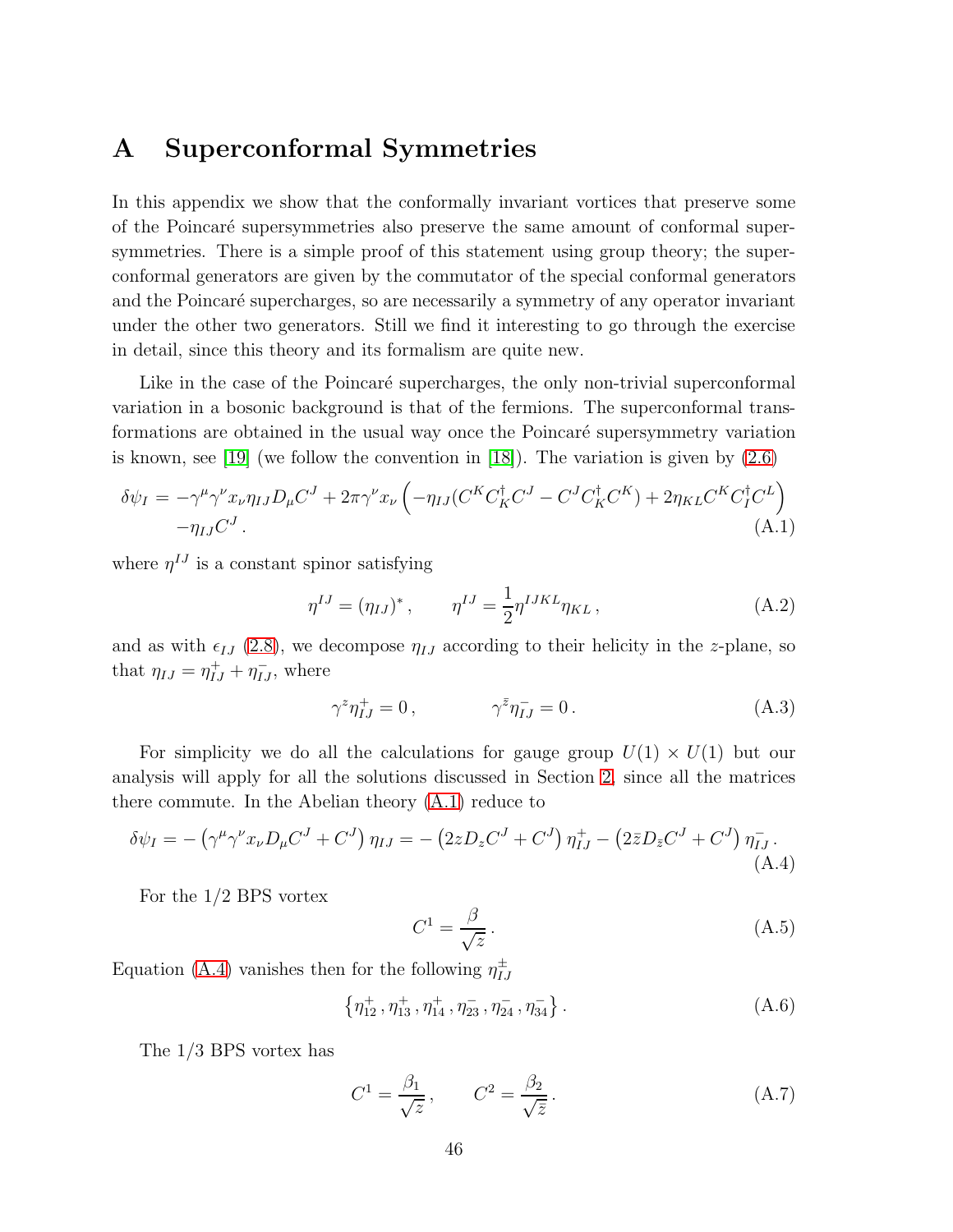Clearly all the supercharges broken by the 1/2 BPS vortex are still broken, and there are now similar conditions stemming from  $C<sup>2</sup>$ , with the opposite helicity. Together [\(A.4\)](#page-46-2) vanishes for

$$
\{\eta_{13}^+, \eta_{14}^+, \eta_{23}^-, \eta_{24}^-\} \,. \tag{A.8}
$$

The analysis for the 1/6 BPS vortex goes along the same lines, giving two preserved conformal supersymmetries.

# <span id="page-47-0"></span>B Spherical Harmonics and Chiral Primary Operators

In this appendix we study the spherical harmonics on  $S^7/\mathbb{Z}_k$  and in particular those invariant under an  $SU(3)$  subgroup of the  $SU(4)$  symmetry group. These spherical harmonics will allow us to construct the chiral primary operators which couple to the  $1/2$  BPS vortex loop operators  $V_C$  and the supergravity modes dual to them.

The spherical harmonics of  $S^7$  which transform in the  $SO(8)$  representation with Dynkin label  $[J, 0, 0, 0]$  are homogeneous polynomials of degree  $J$  in the complex coordinates [\(3.6\)](#page-26-0)

<span id="page-47-2"></span>
$$
w^{1} = \sin \frac{\vartheta_{1}}{2} e^{i\xi_{1}}, \qquad w^{3} = \cos \frac{\vartheta_{1}}{2} \cos \frac{\vartheta_{2}}{2} \sin \frac{\vartheta_{3}}{2} e^{i\xi_{3}},
$$
  

$$
w^{2} = \cos \frac{\vartheta_{1}}{2} \sin \frac{\vartheta_{2}}{2} e^{i\xi_{2}}, \qquad w^{4} = \cos \frac{\vartheta_{1}}{2} \cos \frac{\vartheta_{2}}{2} \cos \frac{\vartheta_{3}}{2} e^{i\xi_{4}},
$$
(B.1)

and their complex conjugates. These spherical harmonics are eigenvectors of the  $S<sup>7</sup>$ Laplacian with eigenvalue  $-J(J+6)$ .

Explicitly, we write the spherical harmonics as

<span id="page-47-1"></span>
$$
Y^{A} \equiv C^{(A)}^{J_{1}...J_{\Delta_{-}}}_{I_{1}...I_{\Delta_{+}}} w^{I_{1}} \cdots w^{I_{\Delta_{+}}}\bar{w}_{J_{1}} \cdots \bar{w}_{J_{\Delta_{-}}}
$$
(B.2)

where  $J = \Delta_+ + \Delta_-$  and  $C^{(A)}_{I_1 \cdots I_{\Delta_-}}^{J_1 \cdots J_{\Delta_-}}$  $I_1 \cdots I_{\Delta_+}$  is a totally symmetric tensor in  $I_1 \cdots I_{\Delta_+}$  and  $J_1 \cdots J_{\Delta_-}$  and traceless, *i.e.* 

$$
C^{(A)}{}_{I_1\cdots I_{\Delta_+}}^{J_1\cdots J_{\Delta_-}} \delta_{J_r}^{I_q} = 0
$$
\n(B.3)

for any  $1 \le q \le \Delta_+$  and any  $1 \le r \le \Delta_-$ . They are normalized as

<span id="page-47-3"></span>
$$
C^{(A)}{}_{I_1\cdots I_{\Delta_+}}^{J_1\cdots J_{\Delta_-}} \bar{C}^{(B)}{}_{J_1\cdots J_{\Delta_-}}^{I_1\cdots I_{\Delta_+}} = \delta^{AB}.
$$
 (B.4)

 $\mathbb{Z}_k$  acts on all the  $w^I$  in [\(B.1\)](#page-47-2) by  $w^I \to e^{2\pi i/k} w^I$ , thus the  $S^7$  spherical harmonics which survive the  $\mathbb{Z}_k$  orbifold are those where the difference between the number of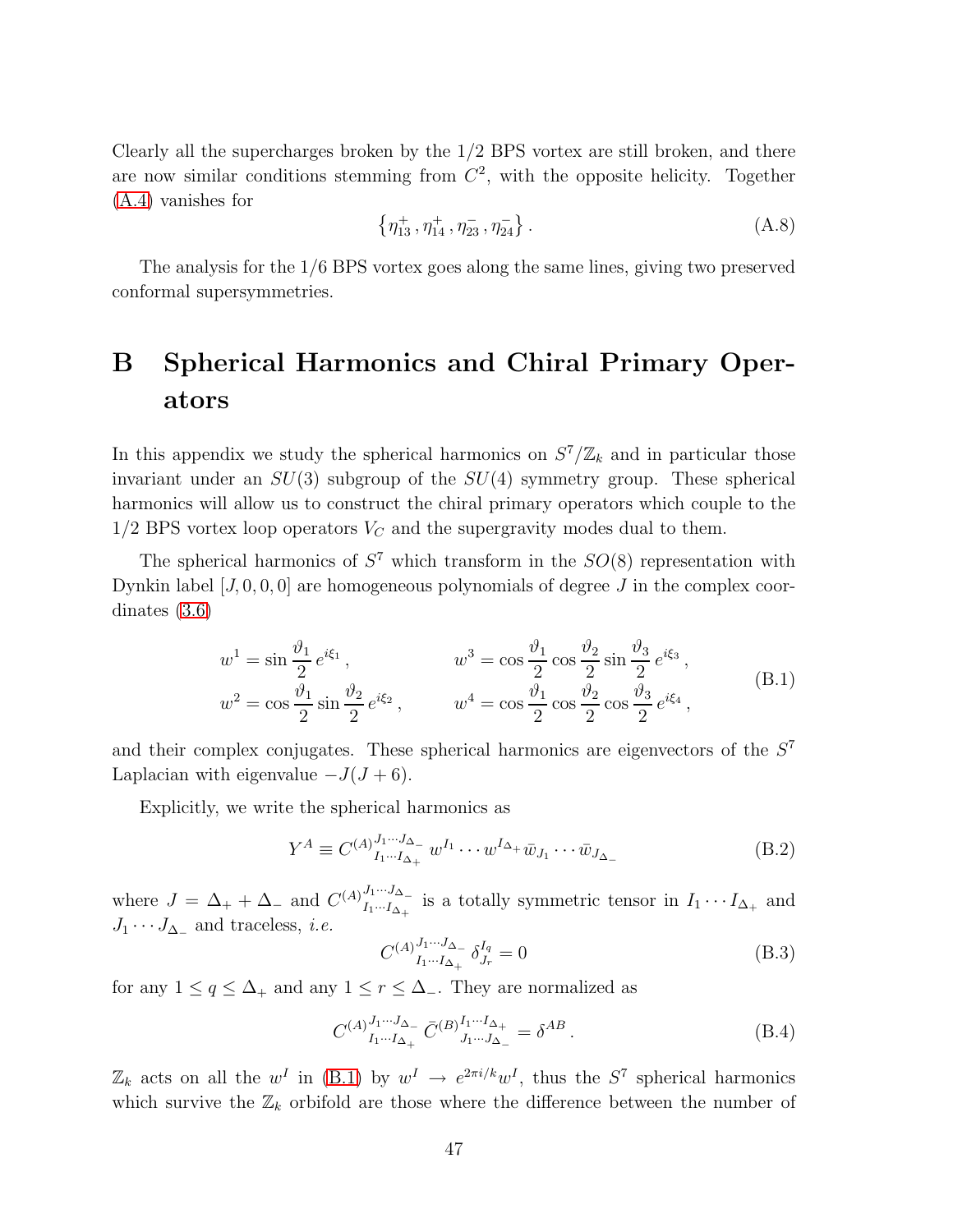holomorphic and anti-homorphic coordinates is an integer multiple of k, so  $\Delta_+ - \Delta_- =$ pk. We get

$$
\Delta_{+} = \Delta + \frac{pk}{2}, \qquad \Delta_{-} = \Delta - \frac{pk}{2}, \qquad \Delta = \frac{J}{2}.
$$
 (B.5)

The parametrization [\(B.1\)](#page-47-2) makes manifest the embedding  $SU(4) \times U(1)_B \subset SO(8)$ , where  $\mathbf{8}_v \to \mathbf{4}_1 \oplus \mathbf{4}_{-1}$ . We further consider the decomposition  $SU(3) \times U(1)_R \subset$  $SU(4)$ , where  $4 \rightarrow 1_1 \oplus 3_{-1/3}$  and would like to focus now on spherical harmonics invariant under this  $SU(3)$  subgroup. The  $SU(3)$  invariant harmonics, transforming in the  $[\Delta_+, 0, \Delta_-]$  representation of  $SU(4)$ , are functions of  $w^1$ ,  $\bar{w}_1$  and  $|w^2|^2 + |w^3|^2 + |w^4|^2$ only. In terms of the angular coordinates in  $(B.1)$ , we have that the  $SU(3)$  invariant spherical harmonics may depend only on  $\vartheta_1$  and  $\xi_1$ 

In order to make manifest the  $U(1)_B$  and  $U(1)_R$  symmetries one may redefine the angles in [\(B.1\)](#page-47-2) as

$$
\xi_1 = \frac{\zeta}{k} + \varphi_1, \quad \xi_2 = \frac{\zeta}{k} - \frac{\varphi_1}{3} + \varphi_2, \quad \xi_3 = \frac{\zeta}{k} - \frac{\varphi_1}{3} - \varphi_2 + \varphi_3, \quad \xi_4 = \frac{\zeta}{k} - \frac{\varphi_1}{3} - \varphi_3. \quad (B.6)
$$

The  $\zeta$  coordinate parametrizes the Hopf fiber of the  $S^7$ , so  $U(1)_B$  is generated by  $\partial_{\zeta}$ while  $U(1)_R$  is generated by  $\partial_{\varphi_1}$ . The Killing vectors  $\partial_{\varphi_2}$  and  $\partial_{\varphi_3}$  generate the Cartan subalgebra of  $SU(3)$ . As mentioned above, the  $U(1)_B$  charge of the spherical harmonic is the number of holomorphic coordinates minus the number of antiholomorphic coordinates in the harmonic. The spherical harmonics with zero  $U(1)_B$  charge correspond to states that do not carry any angular momentum around the "M-theory circle" and remain light in weakly coupled Type IIA string theory.

For practical purposes it is better to continue employing  $\vartheta_1$  and  $\xi_1$ , and write the  $S<sup>7</sup>$  Laplacian with  $SU(3)$  invariance as

<span id="page-48-1"></span>
$$
\left(\frac{4}{\sin\frac{\vartheta_1}{2}\cos^5\frac{\vartheta_1}{2}}\partial_{\vartheta_1}\sin\frac{\vartheta_1}{2}\cos^5\frac{\vartheta_1}{2}\partial_{\vartheta_1}+\frac{1}{\sin^2\frac{\vartheta_1}{2}}\partial_{\xi_1}^2\right)Y_{\Delta,p}=-J(J+6)Y_{\Delta,p}.\tag{B.7}
$$

This is solved by

<span id="page-48-0"></span>
$$
Y_{\Delta,p}(\vartheta_1,\xi_1) = \mathcal{N}_{\Delta,p} \sin^{pk} \frac{\vartheta_1}{2} e^{ipk\xi_1} P_{\Delta - \frac{pk}{2}}^{(pk,2)}(\cos \vartheta_1), \tag{B.8}
$$

where  $\Delta = J/2 \ge |pk|/2$ .  $P_n^{(\alpha,\beta)}$  are Jacobi polynomials, which we may also write in terms of hypergeometric functions as

$$
P_{\Delta_{-}}^{(pk,2)}(\cos\vartheta_{1}) = \frac{\Delta_{+}!}{\Delta_{-}!(pk)!} {}_{2}F_{1}\left(\Delta_{+}+3,-\Delta_{-};1+pk;\sin^{2}\frac{\vartheta_{1}}{2}\right). \tag{B.9}
$$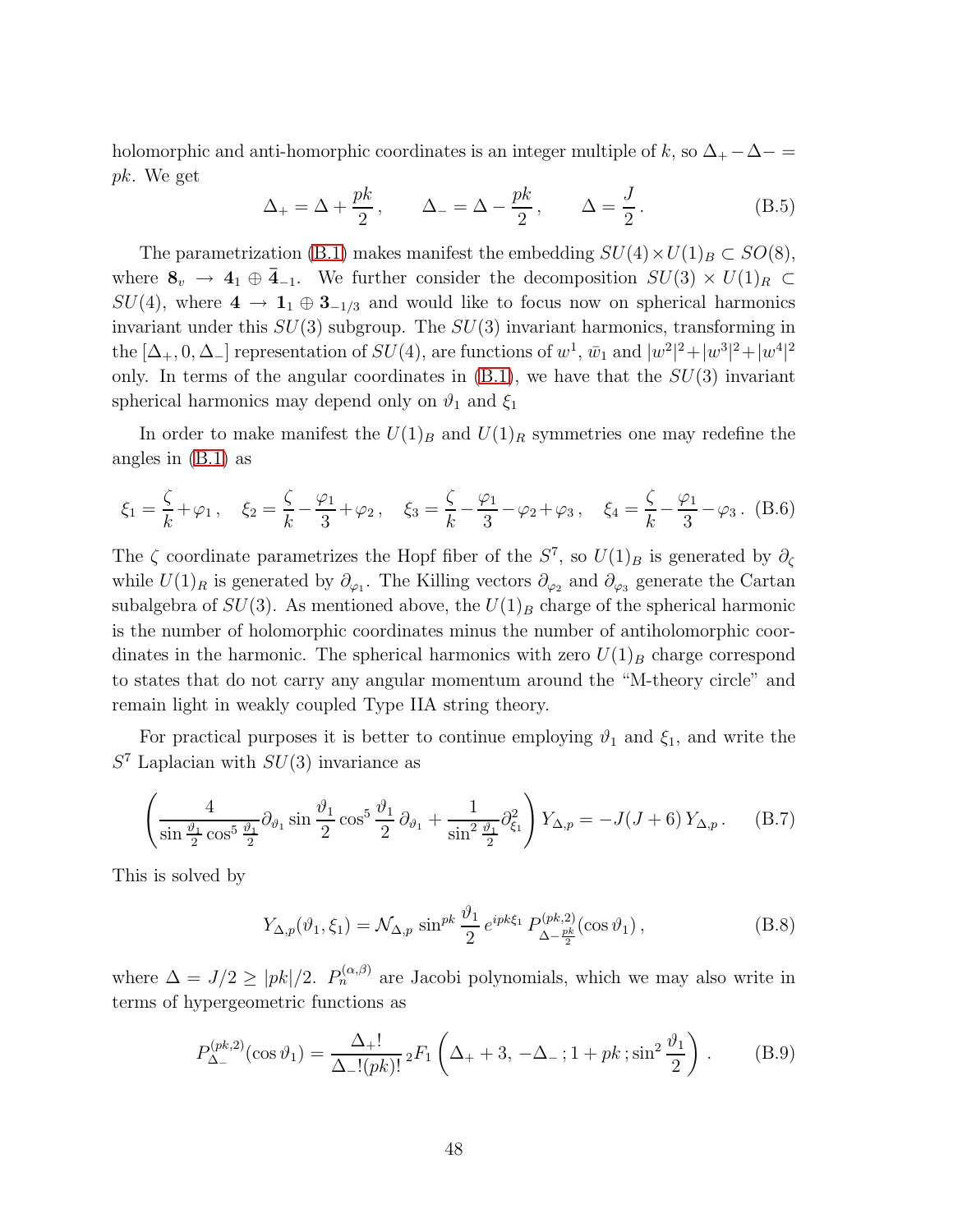The normalization constant  $\mathcal{N}_{\Delta,p}$  in [\(B.8\)](#page-48-0) is fixed such that the normalization of  $Y^A$  agrees with that which is determined from  $(B.4)$  to be

<span id="page-49-1"></span>
$$
\int_{S^7} Y^A \bar{Y}^B = 2\pi^4 \frac{\Delta_-! \Delta_+!}{(2\Delta + 3)!} \delta^{AB}
$$
\n(B.10)

where the volume of the unit radius  $S^7$  is  $\Omega_7 = \pi^4/3$  and on  $S^7/\mathbb{Z}_k$  the right-hand side gets a factor of  $1/k$ .

To prove this we first use the identity

$$
\int_{S^7} e^{j \cdot \bar{w} + \bar{j} \cdot w} = 2\pi^4 \sum_{m=0}^{\infty} \frac{(j \cdot \bar{j})^m}{m!(m+3)!}.
$$
\n(B.11)

Differentiating m times with respect to j and m times with respect to  $\bar{j}$  and setting  $|j| = 0$ , we get

$$
\int_{S^7} w^{I_1} \cdots w^{I_m} \bar{w}_{J_1} \cdots \bar{w}_{J_m} = \frac{2\pi^4}{(m+3)!} \sum_{\sigma \in S_m} \delta_{J_{\sigma(1)}}^{I_1} \cdots \delta_{J_{\sigma(m)}}^{I_m}, \qquad (B.12)
$$

where the sum is over all permutations. Finally we plug this formula into the left hand side of [\(B.10\)](#page-49-1), and notice that of the  $(2\Delta)!$  possible permutations, only  $\Delta_-\Delta_+!$  give a non-zero contraction between the two  $C^{(A)}$  tensors, and we get the right-hand side of [\(B.10\)](#page-49-1).

The Jacobi polynomials are conventionally normalized as

$$
\int_{S^7} \left[ \sin^{pk} \frac{\vartheta_1}{2} P_{\Delta_-}^{(pk,2)}(\cos \vartheta_1) \right]^2 = \frac{\pi^4}{(2\Delta + 3)} \frac{\Delta_+!(\Delta_- + 2)!}{\Delta_-!(\Delta_+ + 2)!}.
$$
 (B.13)

Together with equation  $(B.10)$  we find that the  $SU(3)$  invariant spherical harmonics that gives rise to unit normalized operators are given by

<span id="page-49-0"></span>
$$
Y_{\Delta,p}(\vartheta_1,\xi_1) = \sqrt{\frac{2\left(\Delta_+ + 2\right)!}{\left(2\Delta + 2\right)!\left(\Delta_- + 2\right)!}} \left(\Delta_-\right)! \sin^{pk} \frac{\vartheta_1}{2} e^{ipk\xi_1} P_{\Delta_-}^{(pk,2)}(\cos \vartheta_1). \tag{B.14}
$$

The first few properly normalized harmonics with  $p = 0$  are given by

<span id="page-49-2"></span>
$$
Y_{1,0}(\vartheta_1) = \frac{1}{2\sqrt{3}} \left( -1 + 2 \cos \vartheta_1 \right),
$$
  
\n
$$
Y_{2,0}(\vartheta_1) = \frac{1}{12\sqrt{10}} \left( -1 - 10 \cos \vartheta_1 + 15 \cos^2 \vartheta_1 \right),
$$
  
\n
$$
Y_{3,0}(\vartheta_1) = \frac{1}{16\sqrt{35}} \left( 3 - 6 \cos \vartheta_1 - 21 \cos^2 \vartheta_1 + 28 \cos^3 \vartheta \right).
$$
\n(B.15)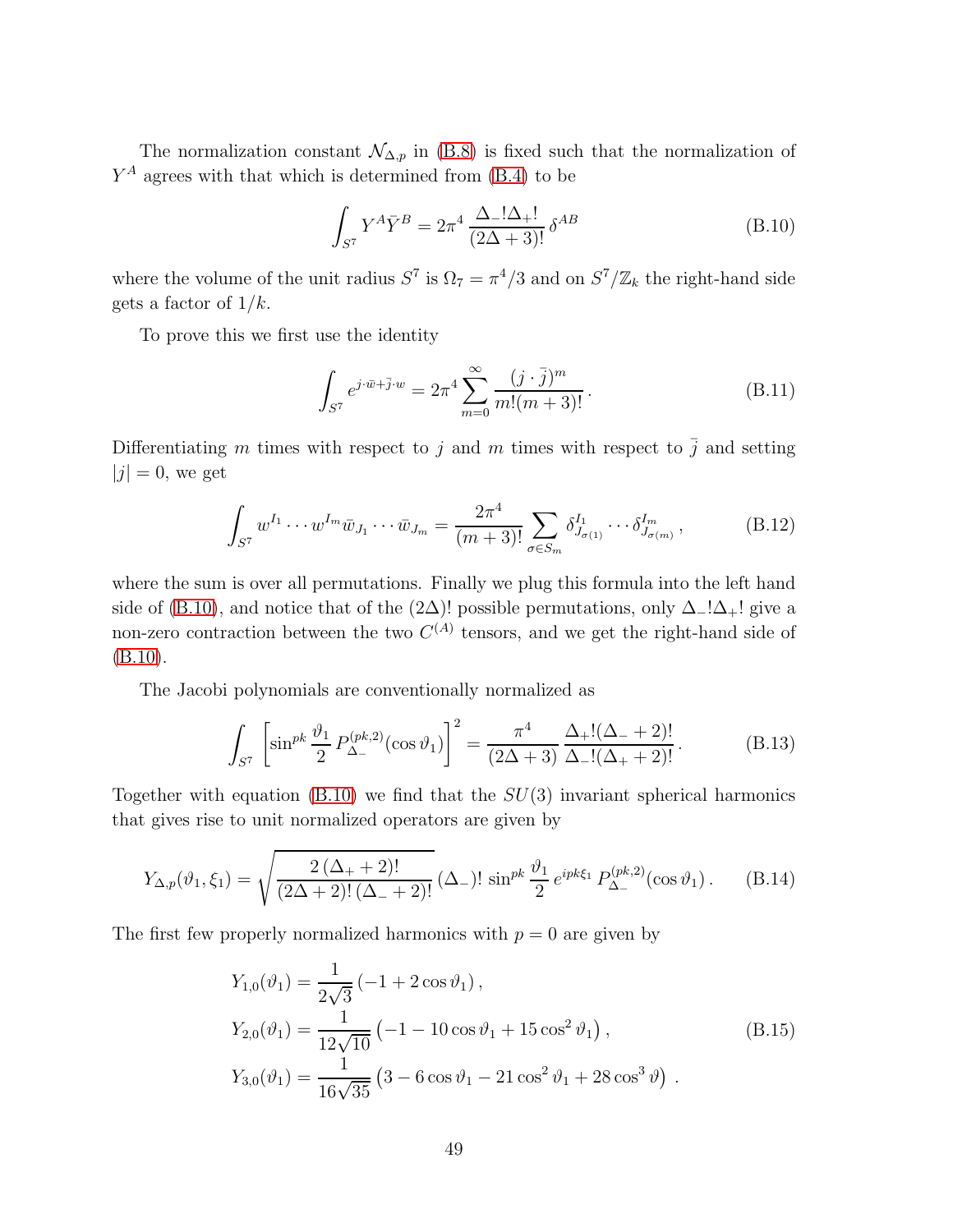These spherical harmonics can be used to write down the  $SU(3)$  invariant chiral primary operators. As mentioned in Section [2,](#page-4-0) the unit normalized chiral primary operators with vanishing  $U(1)_B$  charge are given by [\(2.70\)](#page-22-3)

<span id="page-50-2"></span><span id="page-50-0"></span>
$$
\mathcal{O}^A_{\Delta,0} = \frac{(4\pi)^{\Delta}}{\lambda^{\Delta}\sqrt{\Delta}} C^{(A)}{}^{J_1\cdots J_{\Delta}}_{I_1\cdots I_{\Delta}} \operatorname{Tr}\left( C^{I_1} C^{\dagger}_{J_1} \cdots C^{I_{\Delta}} C^{\dagger}_{J_{\Delta}} \right),\tag{B.16}
$$

Using the embedding coordinates in  $(B.1)$ , the harmonics in  $(B.15)$  give the first few unit normalized  $SU(3) \times U(1)_B$  invariant operators<sup>[22](#page-50-1)</sup>

$$
\mathcal{O}_{1,0} = \frac{2\pi}{\sqrt{3}\lambda} \text{Tr} \left[ C^I C_I^\dagger - 4C^1 C_1^\dagger \right],
$$
  
\n
$$
\mathcal{O}_{2,0} = \frac{8\pi^2}{3\sqrt{5}\lambda^2} \text{Tr} \left[ (C^I C_I^\dagger)^2 - 10C^I C_I^\dagger C^1 C_1^\dagger + 15(C^1 C_1^\dagger)^2 \right],
$$
\n
$$
\mathcal{O}_{3,0} = \frac{16\pi^3}{3\sqrt{105}\lambda^3} \text{Tr} \left[ (C^I C_I^\dagger)^3 - 18(C^I C_I^\dagger)^2 (C^1 C_1^\dagger) + 63(C^I C_I^\dagger) (C^1 C_1^\dagger)^2 - 56(C^1 C_1^\dagger)^3 \right].
$$
\n(B.17)

While it is no harder to write down the spherical harmonics with non-zero  $U(1)_B$ charge  $pk$ , the corresponding gauge invariant local operators are rather subtle objects. The analog of [\(B.16\)](#page-50-2) for non-zero p will have a different number of  $C<sup>I</sup>$  and  $C<sup>\dagger</sup>$  fields and cannot be trivially traced over. The rigorous definition of the corresponding operator requires us to include an 't Hooft operator carrying  $p$  units of magnetic flux. This object transforms in the pk symmetric product of the bi-fundamental of  $U(N) \times U(N)$ and can soak up the color indices on the extra  $pk$  fields. Unfortunately, it is not known how to write them down in general.

Still, given that all our classical configurations are made of commuting matrices and that the gauge symmetry is broken — and being a bit cavalier — we can try to write down the relevant operators. For example, in the case when  $\Delta = pk/2$ , using that  $P_0^{(\alpha,\beta)} = 1$  the properly normalized spherical harmonics are

$$
Y_{\frac{pk}{2},p}(\vartheta_1,\xi_1) = \sin^{pk} \frac{\vartheta_1}{2} e^{ipk\xi_1}.
$$
 (B.18)

The operators with  $\Delta = pk/2$  are then of the general form

$$
\mathcal{O}_{\frac{pk}{2},p} \sim \frac{(4\pi)^{pk/2}}{\lambda^{pk/2}} \left( C^1 \right)^{pk} . \tag{B.19}
$$

<span id="page-50-1"></span><sup>&</sup>lt;sup>22</sup>Note that the index I sums over all directions, including 1, and all monomials should be symmetrized.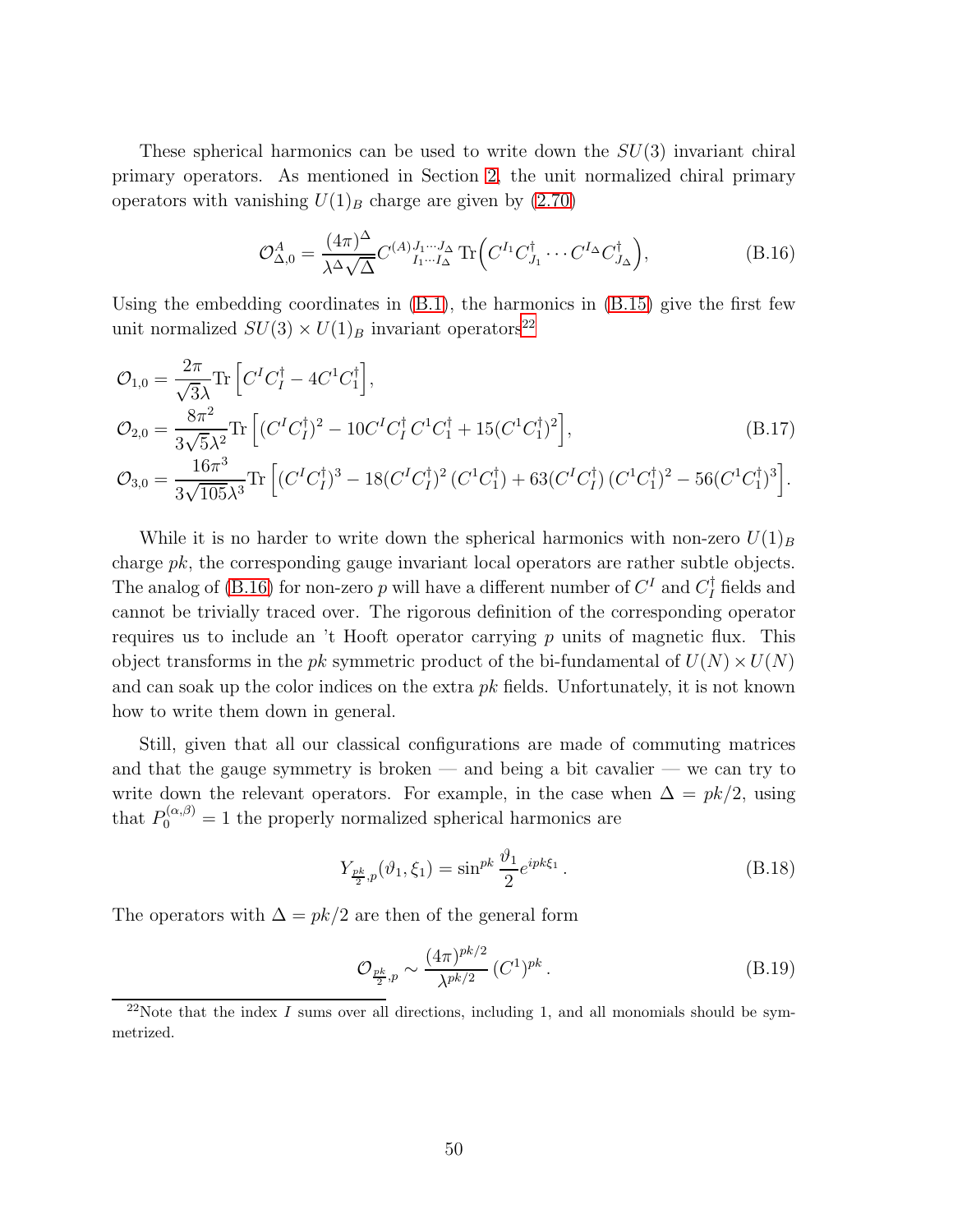# <span id="page-51-0"></span>C String Theory Description

For completeness we present here the M2-brane solution of Section [3.2](#page-27-0) also in type IIA string theory language where it is replaced by a D2-brane. In this case the string background is given by

$$
ds_{\text{string}}^2 = \frac{R^3}{4k} \left( ds_{AdS_4}^2 + 4ds_{\mathbb{CP}^3}^2 \right). \tag{C.1}
$$

For the  $AdS_4$  metric we take the same metric as before [\(3.2\)](#page-26-2). We describe  $\mathbb{CP}^3 = S^7/S^1$ by taking the metric [\(3.8\)](#page-27-1), isolating the overall phase [\(3.6\)](#page-26-0)

$$
\zeta = \frac{1}{4} \left( \xi_1 + \xi_2 + \xi_3 + \xi_4 \right), \tag{C.2}
$$

and defining three other phases as differences of the  $\xi_i$ . Then the metric on  $S^7$  is realized as a Hopf fiber over  $\mathbb{CP}^3$ 

$$
ds_{S^7}^2 = ds_{\mathbb{CP}^3}^2 + (d\zeta + \omega)^2, \tag{C.3}
$$

where  $d\omega$  is the Kähler form on  $\mathbb{CP}^3$ .

In addition to the metric, the supergravity background has the dilaton, and the two-form and four-form field strengths from the Ramond-Ramond sector

$$
e^{2\Phi} = \frac{R^3}{k^3}, \qquad F_4 = \frac{3}{8} R^3 \Omega_{AdS_4}, \qquad F_2 = k \, d\omega \,. \tag{C.4}
$$

Here  $\Omega_{AdS_4}$  is the volume form on  $AdS_4$ . As in the M-theory description, for the three-form potential we take

$$
C_3 = \frac{1}{8}R^3 \cosh^3 u \Omega_{AdS_2} \wedge d\phi. \tag{C.5}
$$

This string theory description is valid in the regime

$$
\lambda \gg 1, \qquad k^5 \gg N. \tag{C.6}
$$

The M2-brane solutions are contained within an  $S^3/\mathbb{Z}_k \subset S^7/\mathbb{Z}_k$  and likewise for the D2-branes we take  $w^3 = w^4 = 0$  which gives a  $\mathbb{CP}^1 \subset \mathbb{CP}^3$ . Parametrizing it by

$$
w^{1} = \sin \frac{\vartheta_{1}}{2} e^{-i\frac{\varphi}{2}}, \qquad w^{1} = \cos \frac{\vartheta_{1}}{2} e^{i\frac{\varphi}{2}}, \qquad (C.7)
$$

gives

<span id="page-51-1"></span>
$$
ds_{\mathbb{CP}^1}^2 = \frac{1}{4} \left( d\vartheta_1^2 + \sin^2 \vartheta_1 \, d\varphi^2 \right), \qquad C_1 = \frac{k}{2} (\cos \vartheta_1 \mp 1) d\varphi, \tag{C.8}
$$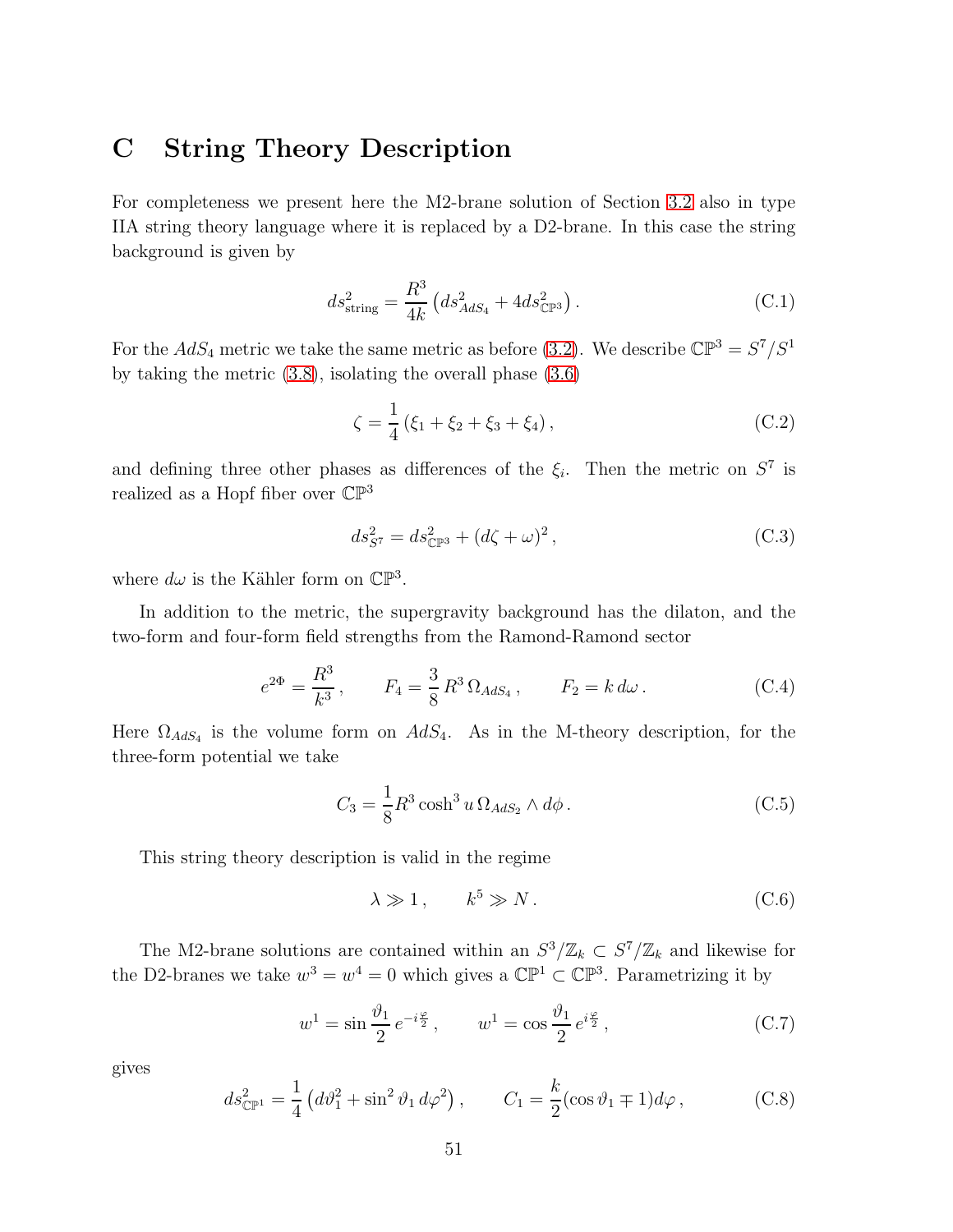where  $F_2 = dC_1$  and the choice of sign in  $C_1$  corresponds to two different gauges with the Dirac string at oposite poles. Note that because of the factor of 1/4, the radius of  $AdS_4$  and of  $S^2$  are equal.

Like the M2-brane, the D2-brane will occupy an  $AdS_2 \times S^1 \subset AdS_4$  where we may parameterize  $AdS_2$  by either [\(3.3\)](#page-26-3) or [\(3.4\)](#page-26-4) and the calculation goes through identically. The  $S^1 \subset AdS_4$  is parametrized by  $\phi$  and we allow the angle  $\varphi$  on  $\mathbb{CP}^1$  to vary with  $\phi$ . In principle u and  $\vartheta_1$  should be functions on the world-volume, though from symmetry arguments we expect them to be constants.

The action includes the Dirac-Born-Infeld piece and the Wess-Zumino coupling

$$
S_{\text{D2}} = T_{\text{D2}} \int e^{-\Phi} \sqrt{\det(g + 2\pi \alpha' F)} - T_{\text{D2}} \int \left[ P[C_3] + 2\pi i \alpha' P[C_1] \wedge F \right]. \tag{C.9}
$$

Here g is the induced metric on the world-volume and  $F$  is the gauge field. The vortex may carry electric flux, which by symmetry is proportional to the volume form on  $AdS_2$ ,  $F = E \Omega_{AdS_2}$ . Being an electric field in a theory with Euclidean signature, E is imaginary.  $P[C_3]$  is the pullback of the Ramond-Ramond three-form potential and  $P[C_1]$  that of the one-form. The last term comes with an i again due to the fact that we are in Euclidean signature.

Plugging our ansatz in we find

$$
S_{D2} = \frac{T_{D2}R^3}{8} \int \Omega_{AdS_2} d\phi \left[ \sqrt{(\cosh^4 u + \tau^2 E^2)(\sinh^2 u + \dot{\varphi}^2 \sin^2 \theta_1)} - \cosh^3 u - i\dot{\varphi} \tau E(\cos \theta_1 - 1) \right],
$$
 (C.10)

with  $\tau = 8\pi k/R^3 = \sqrt{2/\lambda}$  (setting  $\alpha' = 1$ ) and in our conventions  $T_{D2} = 1/(4\pi^2)$ .

The equation of motion for u leads to the two possible values of  $E$ 

<span id="page-52-0"></span>1. 
$$
i\tau E = \cosh u \sqrt{1 - \dot{\varphi}^2 \sin^2 \theta_1},
$$
 (C.11)

2. 
$$
i\tau E = \cosh u \sqrt{4(1 - \dot{\varphi}^2 \sin^2 \theta_1) - 3\cosh^2 u}
$$
. (C.12)

Only the first of these two solutions seems to be related to the vortex loop operators and is the analog of [\(3.14\)](#page-29-0).

Concentrating on [\(C.11\)](#page-52-0), the  $\vartheta_1$  equation of motion again has two solutions. The first one has  $\dot{\varphi} = 0$ , in complete analogy with [\(3.16\)](#page-29-1). This solution preserves 12 supercharges and is the string theory dual of the 1/2 BPS vortex loop.

The other solution has

$$
\dot{\varphi} = \pm 1, \qquad i\tau E = \mp \cosh u \cos \vartheta_1. \tag{C.13}
$$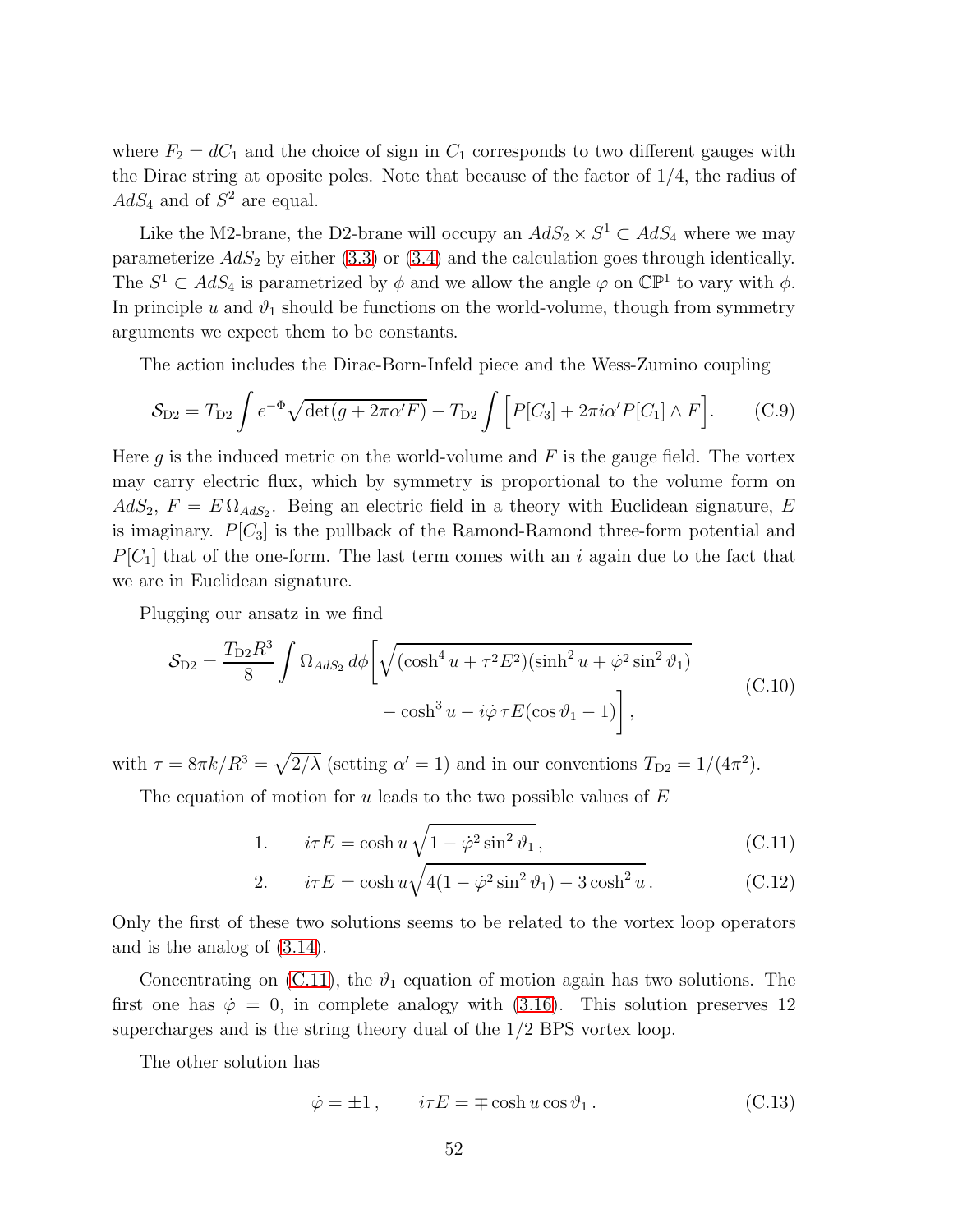This is the analog of the M2-brane solution [\(3.17\)](#page-29-3) and preserves eight supercharges.

Note that for both the 1/2 BPS and 1/3 BPS solutions the values of u and of  $\vartheta_1$ are free parameters, not constrained by the equations of motion.

The gauge field is a cyclic variable and the flux through the brane is proportional to the conjugate momentum

$$
p = -2\pi i \frac{\delta \mathcal{L}}{\delta F} = \pm 2\pi^2 k T_{D2} = \pm \frac{k}{2}.
$$
 (C.14)

This flux should be integer quantized, which happens only for even k. This is the string theory manifestation of the fact that a single vortex loop operator is not well defined for odd  $k^{23}$  $k^{23}$  $k^{23}$ 

To summarize, the most general D2-brane solution has the following parameters: u,  $\vartheta_1$ ,  $\varphi_0$ , where  $\varphi = \varphi_0 \pm \varphi$  and since the world-volume has a compact direction we can have a holonomy for the  $U(1)$  gauge field around it  $A_{\phi}$ . They are related to the parameters of the 1/3 BPS vortex loop operator by [\(3.27\)](#page-32-0)

$$
\sinh^2 u = \frac{|\beta_1|^2 + |\beta_2|^2}{2\pi^2 \lambda}, \qquad \tan\frac{\vartheta_1}{2} e^{-i\varphi_0} = \frac{\beta_1}{\beta_2}, \qquad A_\phi = \alpha. \tag{C.15}
$$

Finally we evaluate the action on this classical solution. As is explained in [\[24\]](#page-61-17), the action as it stands will not give the correct classical value, since it is a functional of the electric field. The action should be a functional of the conserved quantity which gives a good variational problem. This is the flux conjugate to the gauge field, namely p. We therefore have to perform a Legendre transform

$$
\mathcal{S}_{\text{L.T.}} = \mathcal{S} - i \int \frac{p}{2\pi} F \,. \tag{C.16}
$$

<span id="page-53-0"></span>For the solution of interest [\(C.11\)](#page-52-0), the action vanishes.

## D Supersymmetry of Brane Solution

In this appendix we show that the M2-brane solutions presented in Section [3](#page-25-0) indeed preserve 1/2 and 1/3 of the supercharges.

<span id="page-53-1"></span><sup>&</sup>lt;sup>23</sup>Note also that due to the existence of 't Hooft operators, the electric flux is defined only modulo k, which is manifested here in the two gauge choices for  $C_1$  [\(C.8\)](#page-51-1).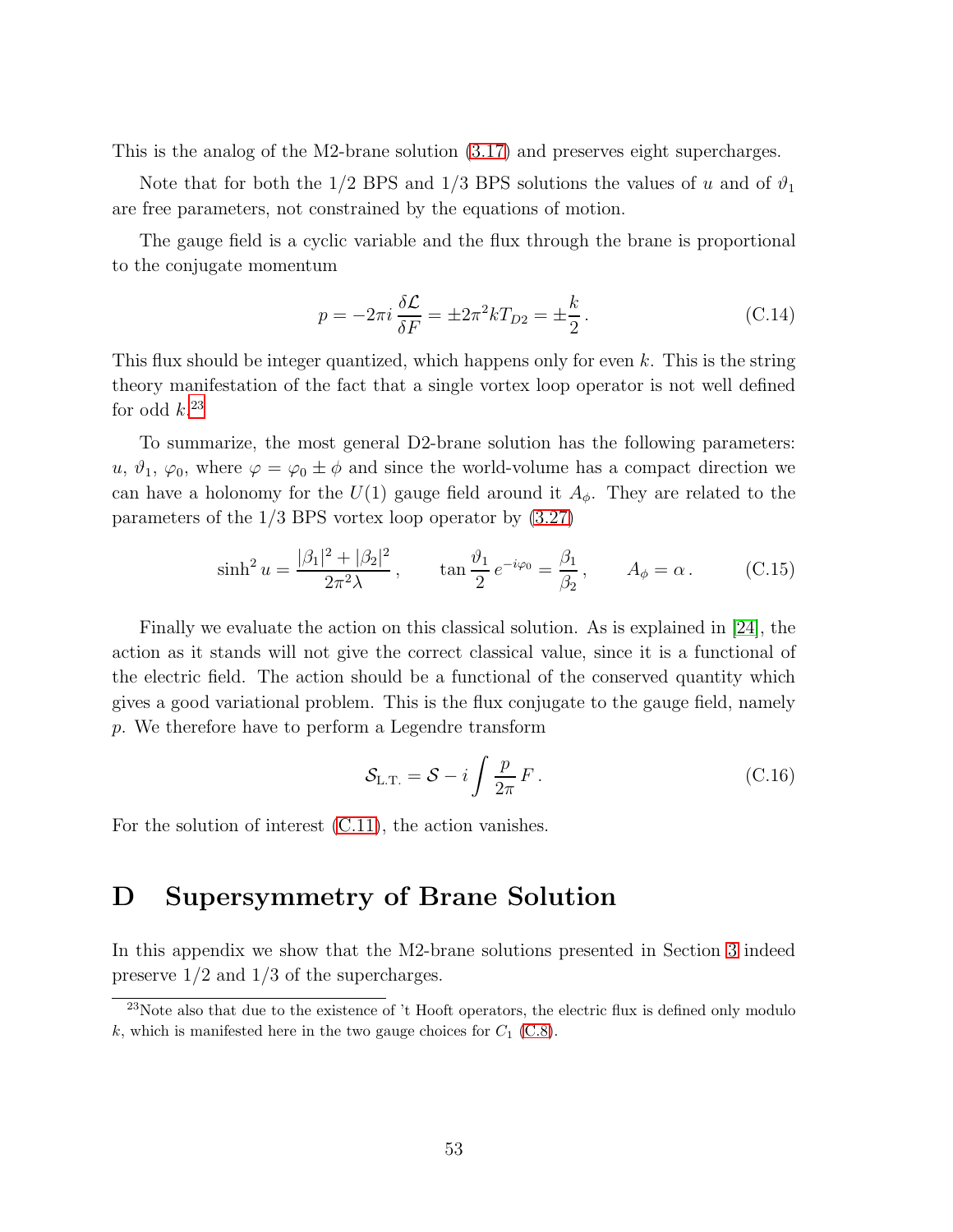## <span id="page-54-0"></span>D.1 Killing Spinors

To check the supersymmetries preserved by the brane solution we need an explicit form of the Killing spinors on  $AdS_4 \times S^7/\mathbb{Z}_k$ . For the  $AdS_4$  part we take [\(3.2\)](#page-26-2) but with the  $AdS_2$  factor being global Lorentzian  $AdS_2$ 

$$
ds_{AdS_4}^2 = du^2 + \cosh^2 u \left( d\rho^2 - \cosh^2 \rho \, dt^2 \right) + \sinh^2 u \, d\phi^2 \,, \tag{D.1}
$$

For  $S^7$  we take  $(3.8)$ .

We choose the elfbeine to be

$$
e^{0} = \frac{R}{2} \cosh u \cosh \rho \, dt, \quad e^{1} = \frac{R}{2} \cosh u \, d\rho, \quad e^{2} = \frac{R}{2} du, \quad e^{3} = \frac{R}{2} \sinh u \, d\phi,
$$
  
\n
$$
e^{4} = \frac{R}{2} d\vartheta_{1}, \quad e^{5} = \frac{R}{2} \cos \frac{\vartheta_{1}}{2} d\vartheta_{2}, \quad e^{6} = \frac{R}{2} \cos \frac{\vartheta_{1}}{2} \cos \frac{\vartheta_{2}}{2} d\vartheta_{3},
$$
  
\n
$$
e^{7} = R \sin \frac{\vartheta_{1}}{2} d\xi_{1}, \quad e^{8} = R \cos \frac{\vartheta_{1}}{2} \sin \frac{\vartheta_{2}}{2} d\xi_{2},
$$
  
\n
$$
e^{9} = R \cos \frac{\vartheta_{1}}{2} \cos \frac{\vartheta_{2}}{2} \sin \frac{\vartheta_{3}}{2} d\xi_{3}, \quad e^{\natural} = R \cos \frac{\vartheta_{1}}{2} \cos \frac{\vartheta_{2}}{2} \cos \frac{\vartheta_{3}}{2} d\xi_{4}.
$$
  
\n(D.2)

The Killing spinor equation in this background can be written as

$$
D_M \epsilon = \frac{1}{2} \hat{\gamma} \gamma_M \epsilon \tag{D.3}
$$

where the index M runs over all 11 coordinates, and  $\hat{\gamma} = \gamma^{0123}$ . Note that small  $\gamma$  have tangent-space indices while capital  $\Gamma$  carry curved-space indices.

The Killing spinors that solve this equation are [\[52,](#page-63-10) [9\]](#page-61-2)

$$
e^{\frac{\vartheta_{1}}{4}\hat{\gamma}\gamma_{4}}e^{\frac{\vartheta_{2}}{4}\hat{\gamma}\gamma_{5}}e^{\frac{\vartheta_{3}}{4}\hat{\gamma}\gamma_{6}}e^{\frac{1}{2}(\xi_{1}\gamma_{47}+\xi_{2}\gamma_{58}+\xi_{3}\gamma_{69}+\xi_{4}\hat{\gamma}\gamma_{4})}e^{\frac{u}{2}\hat{\gamma}\gamma_{2}}e^{\frac{\rho}{2}\hat{\gamma}\gamma_{1}}e^{\frac{t}{2}\hat{\gamma}\gamma_{0}}e^{\frac{\varphi}{2}\gamma_{23}}\epsilon_{0} = \mathcal{M}\epsilon_{0}
$$
 (D.4)

 $\epsilon_0$  is a constant 32-component spinor and the Dirac matrices were chosen such that  $\gamma_{0123456789\natural} = 1.$  A similar calculation in a different coordinate system was done in [\[52\]](#page-63-10).

Recall that the angles  $\xi_i$  have period  $2\pi$  up to the  $\mathbb{Z}_k$  orbifold, which acts on all by  $\xi_i \to \xi_i + 2\pi/k$ . We have to check whether the Killing spinors are invariant under this action and survive the orbifold projection. To do this it is convenient to write the spinor  $\epsilon_0$  in a basis which diagonalizes

<span id="page-54-1"></span>
$$
i\gamma_{47}\epsilon_0 = s_1\epsilon_0, \qquad i\gamma_{58}\epsilon_0 = s_2\epsilon_0, \qquad i\gamma_{69}\epsilon_0 = s_3\epsilon_0, \qquad i\hat{\gamma}\gamma_{\natural}\epsilon_0 = s_4\epsilon_0. \qquad (D.5)
$$

All the  $s_i$  take values  $\pm 1$  and by our conventions on the product of all the Dirac matrices, the number of negative eigenvalues is even. Now consider the orbifold action, the Killing spinors transform as

$$
\mathcal{M}\epsilon_0 \to \mathcal{M}e^{i\frac{\pi}{k}(s_1+s_2+s_3+s_4)}\epsilon_0.
$$
 (D.6)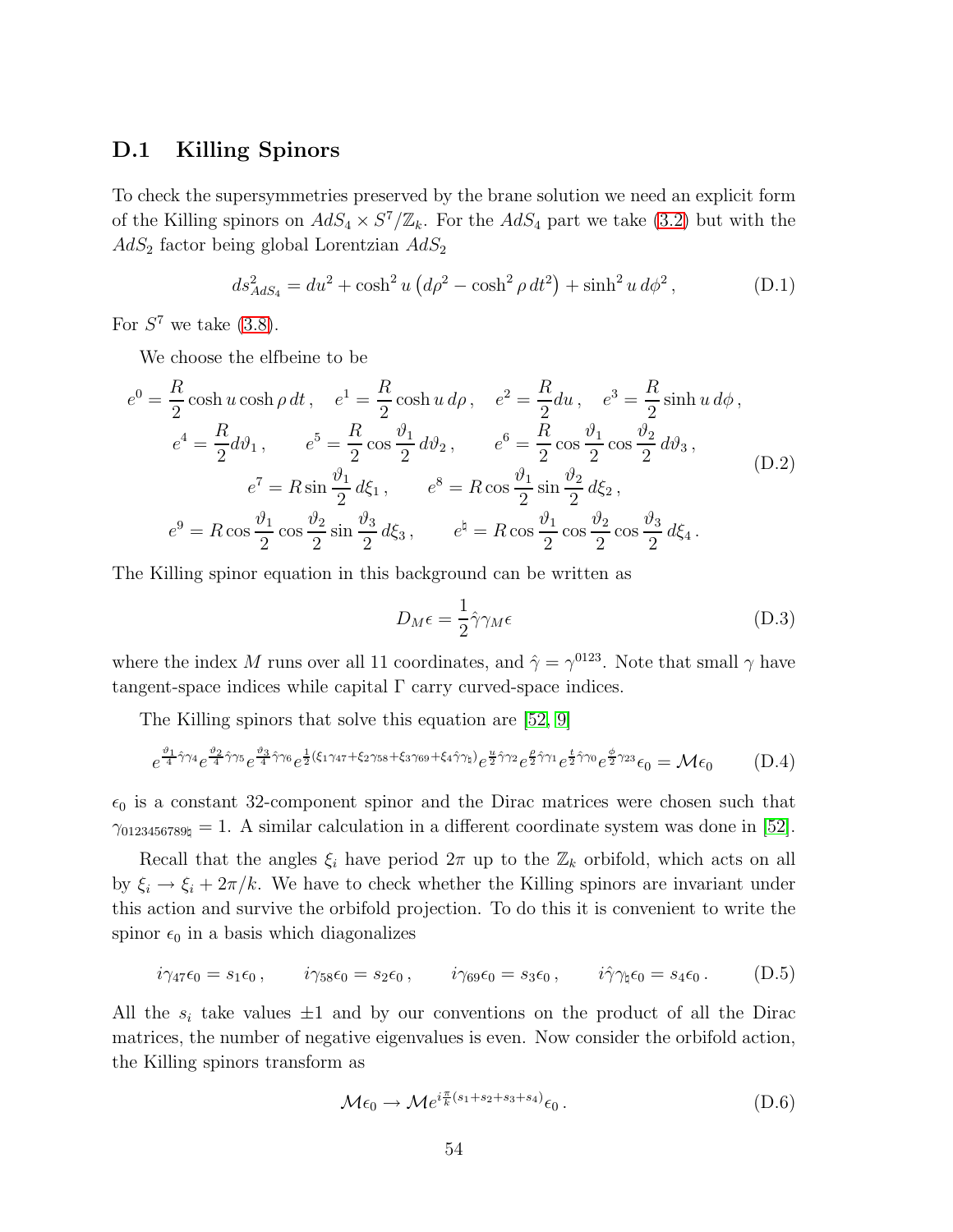This transformation is a symmetry of the Killing spinor when two of the  $s_i$  eigenvalues are positive and two negative and not when they all have the same sign (unless  $k = 1$ ) or  $k = 2$ ). The allowed values of the  $s_i$  are therefore

<span id="page-55-2"></span>
$$
(s_1, s_2, s_3, s_4) \in \left\{ \begin{matrix} (+, +, -, -), (+, -, +, -), (+, -, -, +), \\ (-, +, +, -), (-, +, -, +), (-, -, +, +) \end{matrix} \right\}.
$$
 (D.7)

Each configuration represents four supercharges, so the orbifolding breaks 1/4 of the supercharges (except for  $k = 1, 2$ ) and leaves 24 unbroken supersymmetries.

### <span id="page-55-0"></span>D.2 Projector Equation

The supersymmetry projector equation associated with an M2-brane with world-volume coordinates t,  $\rho$  and  $\phi$  is given by

$$
\frac{1}{\mathcal{L}_{NG}} \partial_t X^M \partial_\rho X^N \partial_\phi X^L \Gamma_{MNL} \epsilon = \epsilon, \qquad (D.8)
$$

where  $M, N, L$  are target-space coordinates and  $\mathcal{L}_{NG}$  is the Langrangian of the membrane, without the Wess-Zumino term.

The M2-brane ansatz involved motion on a subspace of  $S^7/\mathbb{Z}_k$ , which for convenience we take here to be that with  $\vartheta_1 = \vartheta_2 = 0$  (instead of  $\vartheta_2 = \pi$  as in Section [3.2\)](#page-27-0). The remaining coordinates can be defined as  $\zeta = \frac{k}{2}$  $\frac{k}{2}(\xi_3 + \xi_4)$  and  $\varphi = \xi_3 - \xi_4$ , which were both functions of  $\phi$ , and  $\vartheta = \vartheta_3$  is a constant. The projector equation becomes

$$
\gamma_{01}\left(\sinh u \gamma_3 + \gamma_\natural \left(\frac{2}{k}\dot{\zeta}e^{-\frac{\vartheta}{2}\gamma_{9\natural}} - \dot{\varphi}e^{\frac{\vartheta}{2}\gamma_{9\natural}}\right)\right)\epsilon = \cosh u \epsilon. \tag{D.9}
$$

Using the relations

$$
\mathcal{M}^{-1} \gamma_{01\natural} e^{\pm \frac{\vartheta}{2} \gamma_{9\natural}} \mathcal{M} = AB^{-1} e^{-\frac{\vartheta}{2} (\hat{\gamma} \gamma_6 \pm \gamma_{9\natural})} B \gamma_{01\natural},
$$
\n
$$
A \equiv \mathcal{M}^{-1} e^{-u\hat{\gamma}\gamma_2} \mathcal{M} = \cosh u - \sinh u \mathcal{M}^{-1} \gamma_{013} \mathcal{M}, \tag{D.10}
$$
\n
$$
B \equiv e^{\frac{1}{2} (\xi_3 \gamma_{69} + \xi_4 \hat{\gamma} \gamma_{\sharp})},
$$

the projector equation multiplied from the left by  $\mathcal{M}^{-1}$  can be repackaged as

<span id="page-55-3"></span>
$$
A\left(1 - B^{-1}\left(\frac{2}{k}\dot{\zeta}e^{-\frac{\vartheta}{2}(\hat{\gamma}\gamma_6 - \gamma_{9\natural})} - \dot{\varphi}e^{-\frac{\vartheta}{2}(\hat{\gamma}\gamma_6 + \gamma_{9\natural})}\right)B\gamma_{01\natural}\right)\epsilon_0 = 0. \tag{D.11}
$$

In the case when  $\vartheta = 0$  and  $\dot{\varphi} = 0$ , this reduces to

<span id="page-55-1"></span>
$$
A\left(1-\frac{2}{k}\dot{\zeta}\gamma_{01\natural}\right)\epsilon_0=0.
$$
 (D.12)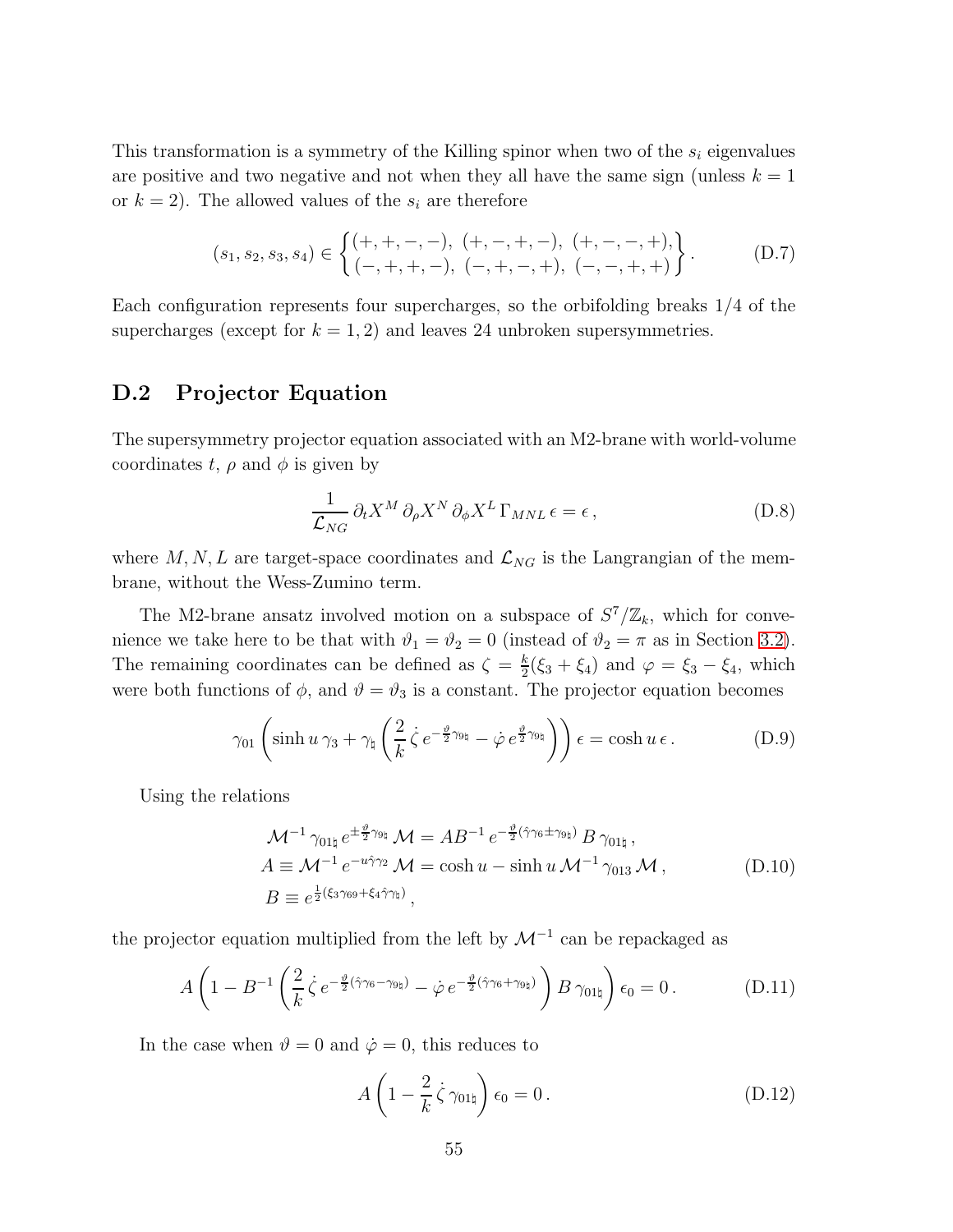This has solutions when  $\dot{\zeta} = \pm k/2$ , which indeed is the classical solution [\(3.16\)](#page-29-1). This is a single condition on  $\epsilon_0$ . Furthermore, note that the projector equation [\(D.12\)](#page-55-1) commutes with the orbifolding condition  $(D.5)$ ,  $(D.7)$  so for  $k = 1, 2$  there are 16 preserved supercharges, while for general k there are 12. In all cases this is  $1/2$  BPS

The second solution [\(3.17\)](#page-29-3) has  $\dot{\varphi} = 1$  and a constant  $\zeta$ , which for simplicity we take to be  $\zeta = 0$ . In that case [\(D.11\)](#page-55-3) gives

$$
A\left(1+e^{-\frac{\varphi}{4}(\gamma_{69}-\hat{\gamma}\gamma_{\natural})}e^{-\frac{\vartheta}{2}(\hat{\gamma}\gamma_{6}+\gamma_{9\natural})}e^{\frac{\varphi}{4}(\gamma_{69}-\hat{\gamma}\gamma_{\natural})}\gamma_{01\natural}\right)\epsilon_{0}=0,
$$
\n(D.13)

which can be rewritten as

<span id="page-56-1"></span>
$$
\frac{1}{2}A\left(2+(\gamma_{01\natural}-\gamma_{2369})+\left(\cos\vartheta+\sin\vartheta\,\gamma_{9\natural}\,e^{\frac{\varphi}{2}(\gamma_{69}-\hat{\gamma}\gamma_{\natural})}\right)(\gamma_{01\natural}+\gamma_{2369})\right)\epsilon_0=0.\quad(D.14)
$$

One way of solving this equation is by imposing the two conditions

<span id="page-56-0"></span>
$$
\gamma_{2369} \epsilon_0 = -\gamma_{01\natural} \epsilon_0 = \epsilon_0. \tag{D.15}
$$

Note that as before we have to take a specific eigenvalue for  $\gamma_{01}$  (here with the opposite sign) and now also for  $\gamma_{2369}$ , which relates the motion along the  $\varphi$  circle with  $\phi$ . The two conditions together give

$$
\gamma_{69} \,\epsilon_0 = -\hat{\gamma}\gamma_{\natural} \,\epsilon_0 \,. \tag{D.16}
$$

This is represented in the basis [\(D.5\)](#page-54-1) as  $s_3 = -s_4$ . Of the six possible combinations of signs in [\(D.7\)](#page-55-2), four are allowed

$$
(s_1, s_2, s_3, s_4) \in \left\{ (+, -, +, -), (+, -, -, +), (-, +, +, -), (-, +, -, +) \right\}.
$$
 (D.17)

Each of the sign combinations represents four supercharges, but the extra condition on  $\gamma_{01\sharp}$  in [\(D.15\)](#page-56-0), reduces the counting by a half. Therefore this M2-brane solution preserves eight supercharges, i.e. it is 1/3 BPS.

Let us look for other solutions to  $(D.14)$ , where we impose the complementary condition

$$
\gamma_{69} \epsilon_0 = \hat{\gamma} \gamma_{\natural} \epsilon_0. \tag{D.18}
$$

Equation [\(D.14\)](#page-56-1) now becomes

<span id="page-56-2"></span>
$$
(1 + e^{\vartheta \gamma_{9\natural}} \gamma_{01\natural}) \epsilon_0 = 0. \tag{D.19}
$$

These two equations commute, so it would seem that this brane solution has more than eight preserved supercharges. Note however that unless  $\vartheta = 0$ , equation [\(D.19\)](#page-56-2) does not commute with  $\gamma_{69}$  and  $\hat{\gamma}\gamma_{5}$ , so the solutions will mix the states with eigenvlues

$$
(s_1, s_2, s_3, s_4) \in \Big\{ (+, +, +, +), (+, +, -, -) \Big\}.
$$
 (D.20)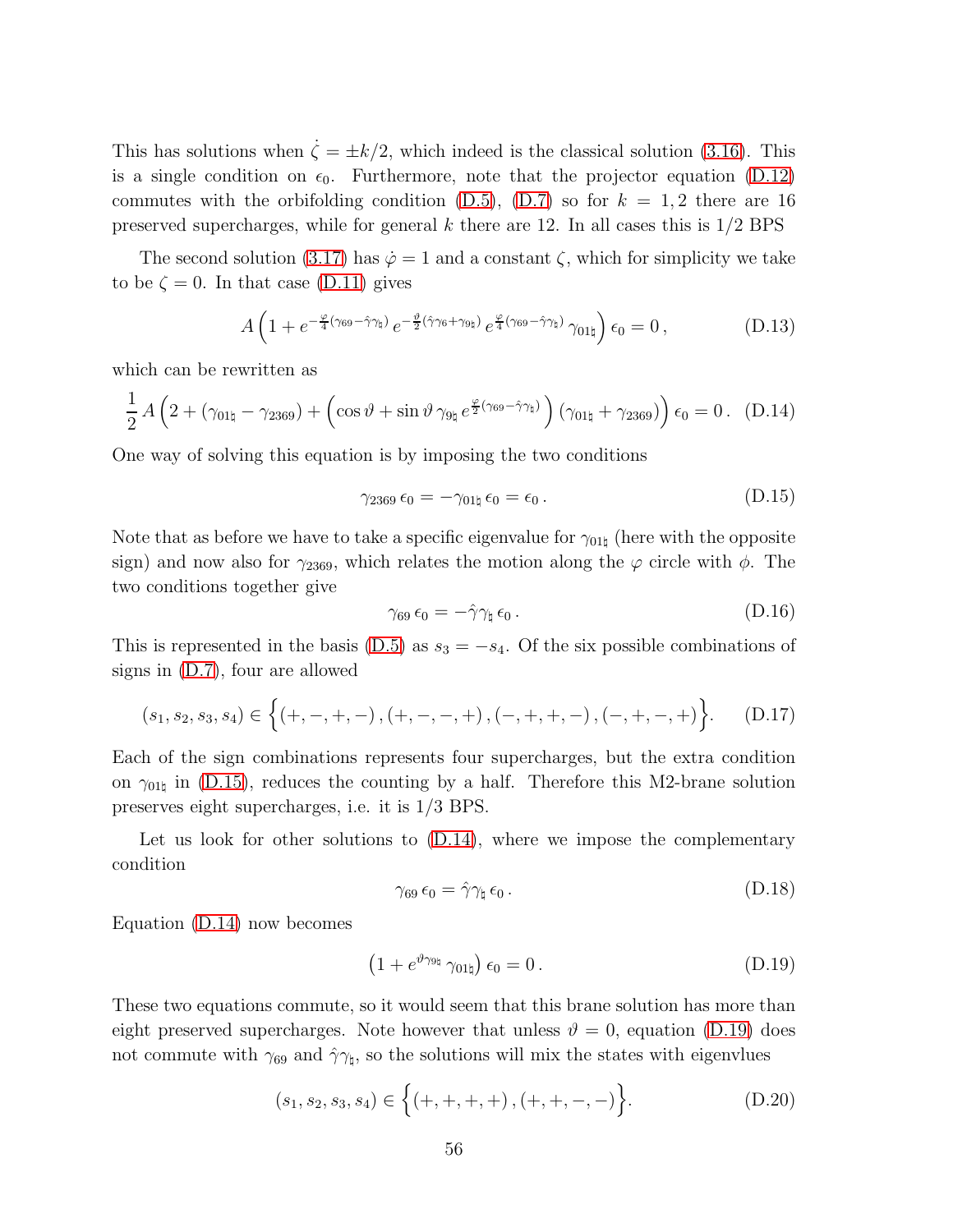and likewise the two possibilities with  $s_1 = s_2 = -1$ . Therefore equation [\(D.19\)](#page-56-2) has no solutions (for  $\vartheta \neq 0$ ) on the subspace of states [\(D.7\)](#page-55-2) preserved by the orbifold, for  $k > 2$ . For  $k = 1$  and  $k = 2$  the states with all positive or all negative  $s_i$  are allowed and there are eight more solutions to the projector equation. Together with the above there will be a total of 16 supercharges, so for  $k = 1, 2$  it is  $1/2$  BPS, just like the solution with  $\vartheta = 0$ .

# <span id="page-57-0"></span>E Supergravity Modes on  $AdS_4 \times S^7/\mathbb{Z}_k$

In this appendix we present the necessary ingredients of the fluctuation spectrum of eleven dimensional supergravity around the  $AdS_4 \times S^7/\mathbb{Z}_k$  vacuum that are needed for the calculation of the correlation functions of the vortex loop operators and chiral primary operators in the probe approximation in supergravity, as performed in Section [3.4.](#page-33-0)

The required formalism of the fluctuations around the  $AdS_4 \times S^7$  supergravity background were developed in [\[25,](#page-62-0) [26,](#page-62-1) [27\]](#page-62-2) of which we follow mainly [\[27\]](#page-62-2) with some necessary modifications.

Using late greek letters  $\mu, \nu, \cdots$  for the  $AdS_4$  portion of the metric and early greek letters  $\alpha, \beta, \cdots$  for the  $S^7$  we expand the metric  $\tilde{g}$  and three-form  $\tilde{C}$  about the  $AdS_4 \times S^7$ background g and C in terms of the fluctuations modes  $h_{\mu\nu}$ ,  $H_{\mu\nu}$ ,  $h_{\alpha\beta}$ ,  $\pi$ ,  $\delta C_{\mu\nu\rho}$  and b as

<span id="page-57-1"></span>
$$
\tilde{g}_{\mu\nu} = g_{\mu\nu} + h_{\mu\nu}, \qquad \tilde{g}_{\alpha\beta} = g_{\alpha\beta} + h_{\alpha\beta},
$$
\n
$$
h_{\mu\nu} = H_{\mu\nu} - \frac{1}{2} g_{\mu\nu} \pi, \qquad \pi \equiv g^{\alpha\beta} h_{\alpha\beta}, \qquad H_{\mu}^{\mu} = \frac{9}{7} \pi,
$$
\n
$$
\tilde{C}_{\mu\nu\rho} = C_{\mu\nu\rho} + \delta C_{\mu\nu\rho} \simeq C_{\mu\nu\rho} - \varepsilon_{\mu\nu\rho\lambda} \nabla^{\lambda} b.
$$
\n(E.1)

The fluctuations of the three-form field  $C_{\mu\nu\rho}$  were not provided in [\[27\]](#page-62-2). Rather, the field b was used to parameterize the fluctuations of the dual six-form. Below, in Appendix [E.1](#page-59-0) we derive the expression for the fluctuation of the three-form field given above by application of the constraint relating the three-form and six-form fields of 11-dimensional supergravity and using the approximation [\(E.5\)](#page-58-0).

The fields are expanded in a Kaluza-Klein expansion on the  $S<sup>7</sup>$ , giving for example

$$
\pi(x, y) = \sum_{A} \pi^{A}(x) Y^{A}(y), \qquad b(x, y) = \sum_{A} b^{A}(x) Y^{A}(y)
$$
 (E.2)

where x are coordinates on  $AdS_4$  and y are those on an  $S^7$  of radius 2, so now the equations like [\(B.7\)](#page-48-1) are rescaled by 1/4

$$
\nabla^{\alpha}\nabla_{\alpha}Y^{A} = -\frac{1}{4}J(J+6)Y^{A},\qquad (E.3)
$$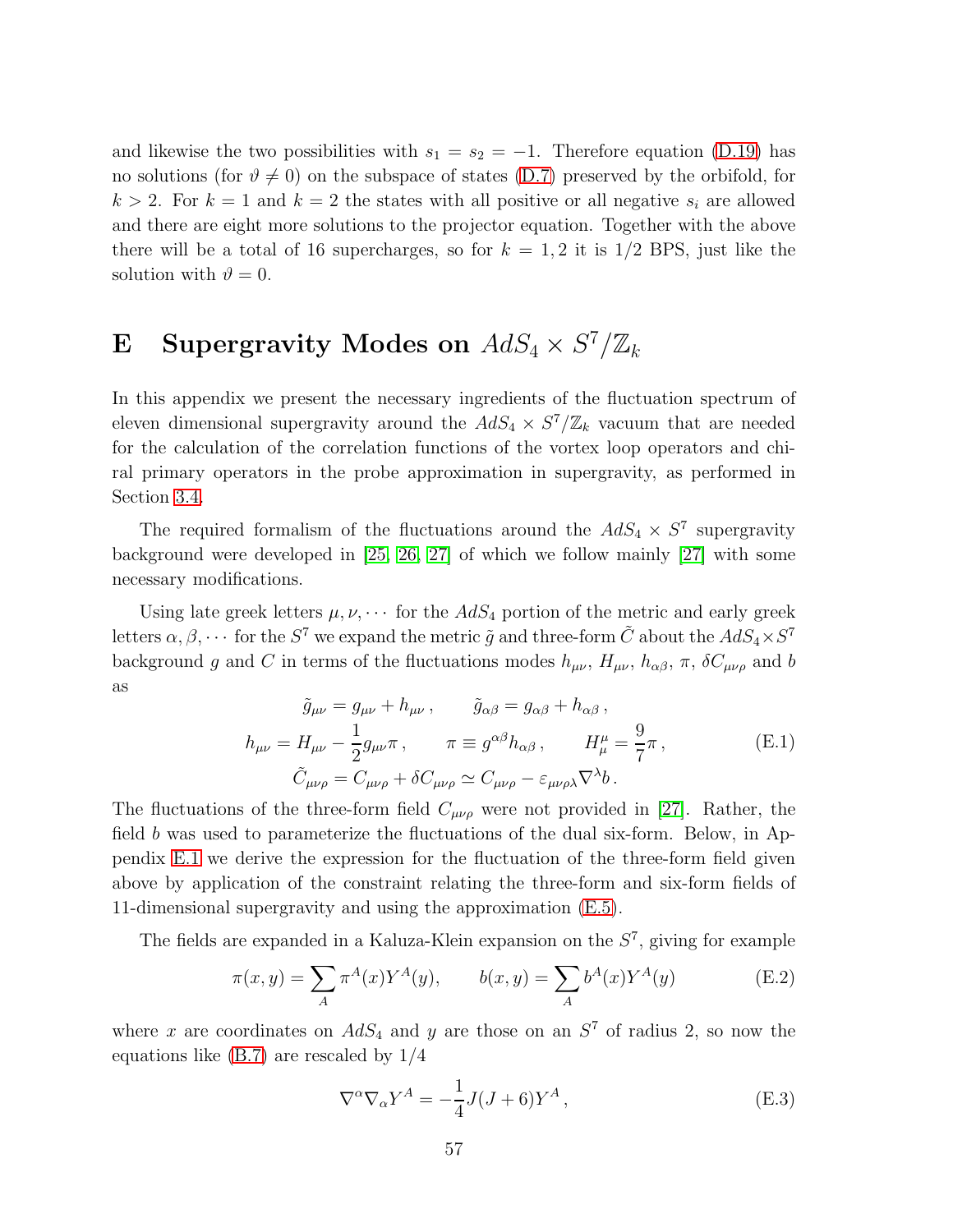We consider only the modes that survive the  $\mathbb{Z}_k$  projection and whose properties we studied in Appendix [B.](#page-47-0) They are labeled by two quantum numbers  $\Delta_{\pm}$  or  $(J, p)$  such that  $J = \Delta_+ + \Delta_- = 2\Delta$  and  $\Delta_+ - \Delta_- = pk$ . Accounting for the radius of the sphere and the orbifold projection, they are normalized by [\(B.10\)](#page-49-1)

$$
\int_{S^7/\mathbb{Z}_k} Y^A \bar{Y}^B = \frac{2^8 \pi^4}{k} \frac{\Delta_-! \Delta_+!}{(2\Delta + 3)!} \delta^{AB} .
$$
 (E.4)

The equations of motion for the  $\pi^A$  and  $b^A$  fields on  $AdS_4$  are mixed and can be diagonalized into two mass eigenstates, of which we concern ourselves only with the lighter<sup>[24](#page-58-1)</sup> one  $s^A(x)$  with  $J \ge 2$  and mass  $m_{S^A}^2 = J(J-6)/4$ . Ignoring the contribution from the heavier field we may write the modes  $\pi^A$ ,  $b^A$  and  $H^A_{\mu\nu}$  in terms of  $s^A$  as

<span id="page-58-0"></span>
$$
\pi^{A}(x) \simeq \frac{7J}{3} s^{A}(x) , \qquad b^{A}(x) \simeq -2s^{A}(x) ,
$$
  
\n
$$
H^{A}_{\mu\nu}(x) \simeq \frac{4}{(J+2)} \left[ \nabla_{\mu} \nabla_{\nu} + \frac{J(J+6)}{8} g_{\mu\nu} \right] s^{A}(x) . \tag{E.5}
$$

Finally we note that as in equation (20) of [\[26\]](#page-62-1), the non-trace piece of the  $S^7$  metric fluctuations are heavier than  $s^A(x)$  and so we take

$$
h_{\alpha\beta} \simeq \frac{1}{7} g_{\alpha\beta} \pi(x). \tag{E.6}
$$

The quadratic action for the  $s^A(x)$  field is given by [\[27\]](#page-62-2)

Squad. = 1 4κ 2 X A 2 8π 4 k ∆−!∆+! (2∆ + 3)! 2(J + 3)J(J − 1) (J + 2) × Z AdS<sup>4</sup> d 4x p det <sup>g</sup>µν − 1 2 ∇µ s <sup>A</sup>∇µ<sup>s</sup> <sup>A</sup> <sup>−</sup> 1 2 m<sup>2</sup> <sup>s</sup><sup>A</sup> s A s A , (E.7)

where in units where  $l_p = 1$ 

$$
\frac{1}{4\kappa^2} = \frac{1}{(2\pi)^8} \left(\frac{R}{2}\right)^9.
$$
 (E.8)

From this the bulk-to-bulk propagator may be derived (see for example [\[30\]](#page-62-5))

$$
\langle s^A(x) s^B(x') \rangle = \frac{\delta^{JB} \Gamma(\Delta)}{2\pi^{3/2} \Gamma(\Delta - 1/2)} \frac{k \kappa^2 (2\Delta + 2)! (\Delta + 1)}{2^7 \pi^4 \Delta_-! \Delta_+! \Delta (2\Delta - 1)} \times W^{\Delta}{}_2 F_1(\Delta, \Delta - 1; 2\Delta - 2; -4W)
$$
(E.9)

<span id="page-58-1"></span><sup>&</sup>lt;sup>24</sup>Note that we scaled the form-fields by  $1/\sqrt{2}$  compared to [\[27\]](#page-62-2) in order to be consistent with the standard Wess-Zumino coupling of the M2 brane used here.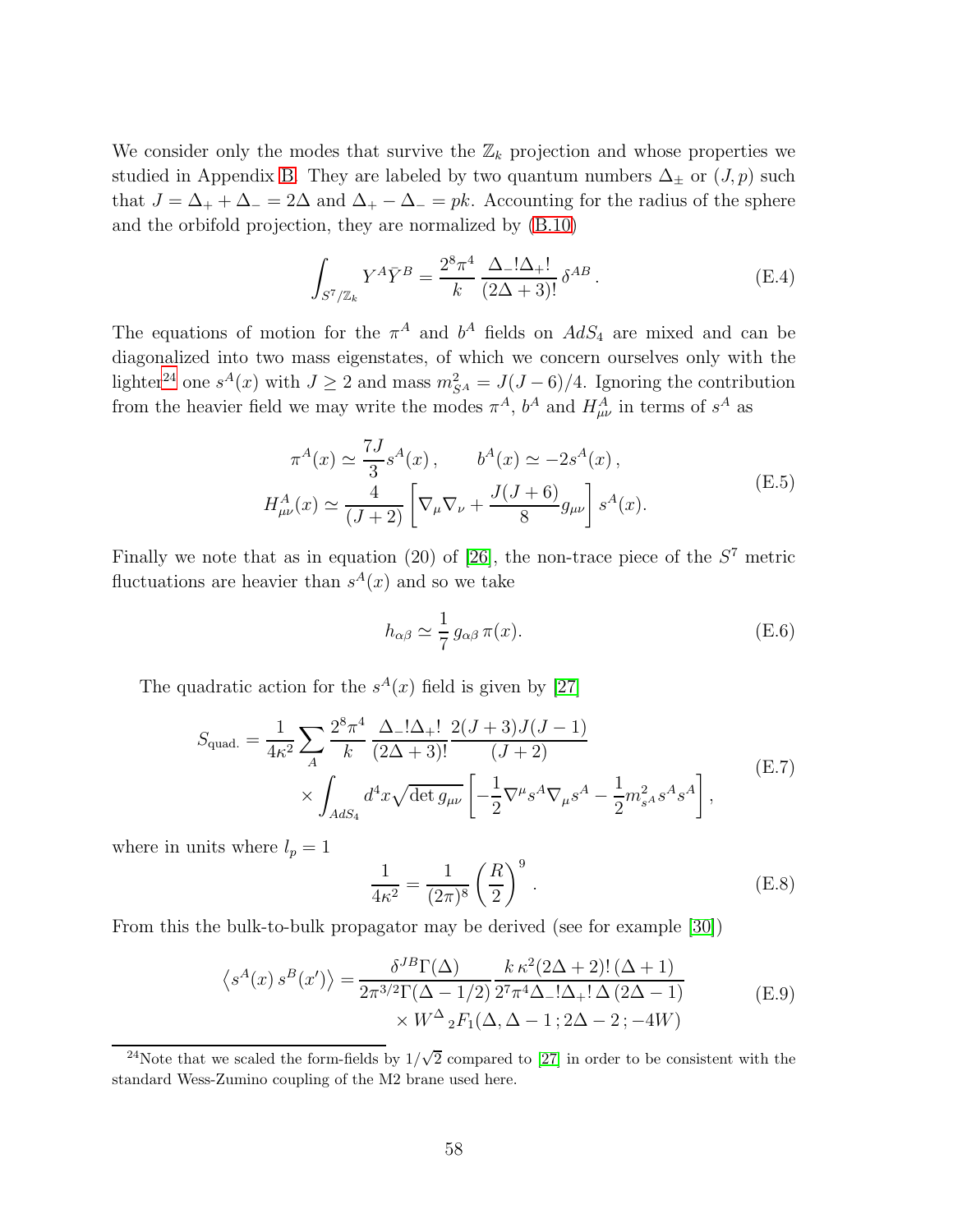where W is the geodesic distance between the two points. For  $AdS_4$  parameterized by  $ds^2 = (dy^2 + d\vec{x}^2)/y^2$ , it is given by

$$
W = \frac{yy'}{(y - y')^2 + (\vec{x} - \vec{x}')^2}.
$$
 (E.10)

The bulk-to-boundary propagator is then obtained in the usual way by taking  $y \to 0$ while scaling the propagator by  $1/y^{\Delta}$ . The correct normalization corresponding to unit normalized operators in the dual conformal field theory is the square-root of that for the bulk-to-bulk propagator [\[30\]](#page-62-5). We therefore have that the bulk-to-boundary propagator is given by

<span id="page-59-2"></span>
$$
G = c_J \frac{y'^{\Delta}}{\left( (y - y')^2 + (\vec{x} - \vec{x}')^2 \right)^{\Delta}},
$$
(E.11)

where

<span id="page-59-1"></span>
$$
c_J^2 = \frac{k \kappa^2}{2^8 \pi^{11/2}} \frac{(\Delta - 1)! (2\Delta + 2)! (\Delta + 1)}{\Gamma(\Delta - 1/2) \Delta_-! \Delta_+! \Delta (2\Delta - 1)} = \frac{2^{2\Delta + 7} \pi^2 k}{R^9} \frac{(\Delta + 1)!^2 (2\Delta + 1)}{\Delta^2 \Delta_-! \Delta_+!}.
$$
 (E.12)

To write the propagator in the coordinate system [\(3.2\)](#page-26-2), [\(3.3\)](#page-26-3), we use polar coordinates  $ds^2 = dt^2 + dr^2 + r^2 d\phi^2$  on  $\mathbb{R}^3$  and substitute in equation [\(E.11\)](#page-59-2)  $y = z/\cosh u$ and  $r = z \tanh u$ . This gives the propagator [\(3.34\)](#page-35-1) used in Section [3.4.](#page-33-0)

### <span id="page-59-0"></span>E.1 Three-Form Fluctuation

In [\[27\]](#page-62-2) the fluctuations of the three-form field  $C_{3\mu\nu\rho}$  which are required for our current analysis were not studied. Instead the fluctuations of the dual six-form were represented in terms of a field b

$$
\delta C_6 = \varepsilon_{\alpha_1 \cdots \alpha_6 \beta} \nabla^{\beta} b. \tag{E.13}
$$

We derive here the third line of  $(E.1)$ , by using the constraint relating  $C_6$  and  $C_3$  (see [\[29\]](#page-62-4) for a similar calculation in the context of  $AdS_7 \times S^4$ )

<span id="page-59-3"></span>
$$
F_4 + \star H_7 = 0
$$
,  $F_4 \equiv dC_3$ ,  $H_7 \equiv dC_6 + \frac{1}{2}C_3 \wedge F_4$ , (E.14)

where  $\star$  indicates the Hodge dual. The  $H_7$  field is proportional to the volume form on  $S^7$ 

$$
H_7 = 3 \, \varepsilon_{\alpha_1 \cdots \alpha_7} \tag{E.15}
$$

The fluctuations of  $H_7$  can be written as

<span id="page-59-4"></span>
$$
\delta H_7 = d(\delta C_6) = \varepsilon_{\alpha_1 \cdots \alpha_6 \beta} \nabla^\beta \nabla_\mu b + \varepsilon_{\alpha_1 \cdots \alpha_7} \nabla^\beta \nabla_\beta b \,. \tag{E.16}
$$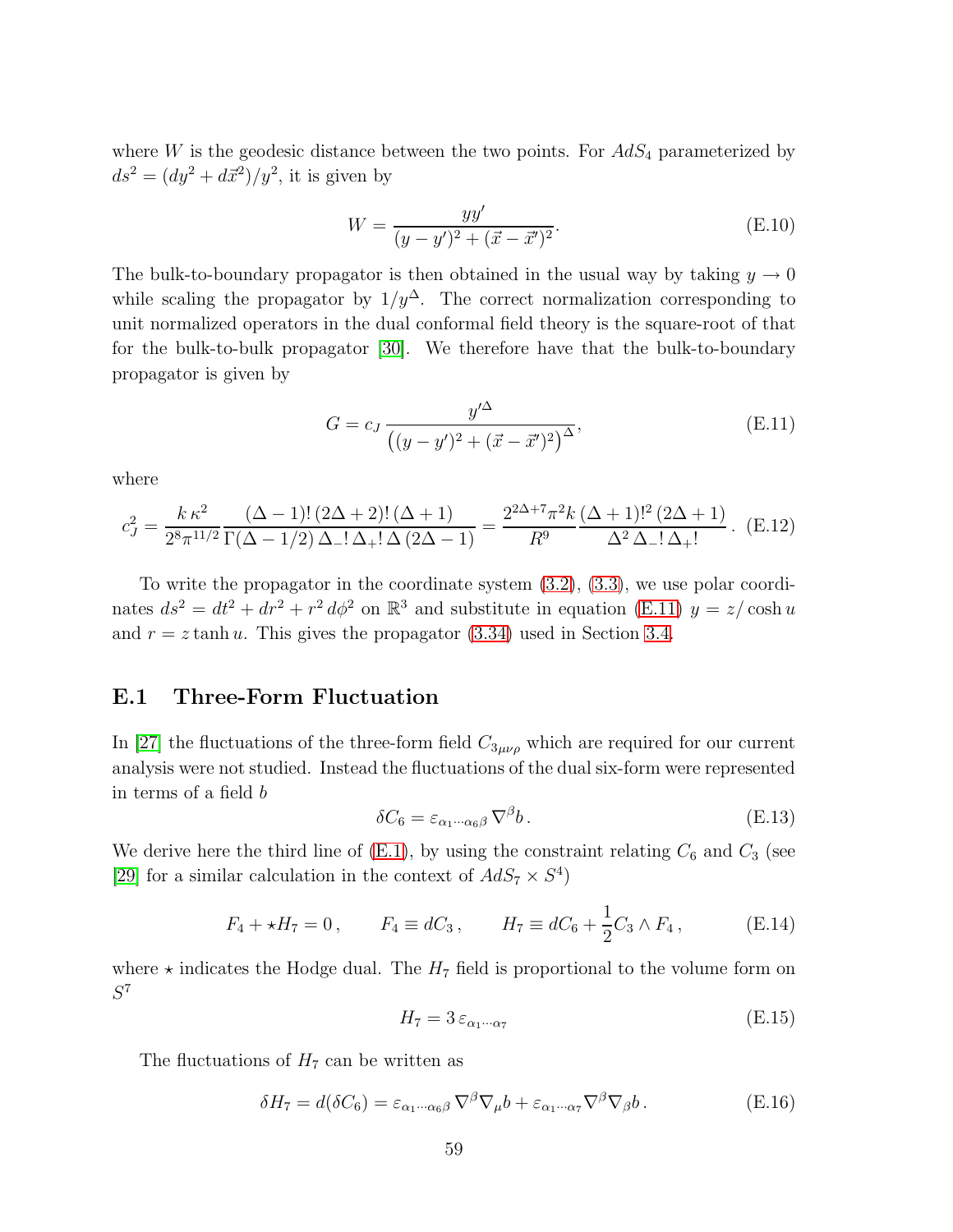The fluctuations of  $F_4$  are then given by [\(E.14\)](#page-59-3)

$$
\delta F_4 = -\delta(\star H_7). \tag{E.17}
$$

This will include the Hodge dual of  $\delta H_7$  [\(E.16\)](#page-59-4) and in addition also the variation of the measure factor in the Hodge duality acting on  $H_7$ . Since  $H_7$  has all its indices in the  $S<sup>7</sup>$  directions, and its dual has all  $AdS<sub>4</sub>$  directions, the epsilon tensor relating the two scales like  $\sqrt{\det(g_{\mu\nu})/\det(g_{\alpha\beta})}$ . Its variation is

$$
\delta \varepsilon^{\alpha_1 \cdots \alpha_7}{}_{\mu_1 \cdots \mu_4} = \frac{1}{2} \left( h_{\mu}^{\mu} - h_{\alpha}^{\alpha} \right) \varepsilon^{\alpha_1 \cdots \alpha_7}{}_{\mu_1 \cdots \mu_4} = -\frac{6}{7} \pi \varepsilon^{\alpha_1 \cdots \alpha_7}{}_{\mu_1 \cdots \mu_4}
$$
(E.18)

Together we find (note that the Hodge dual changes the sign of the second term)

<span id="page-60-6"></span>
$$
\delta F_4 = \left(\frac{18}{7}\pi - \nabla^{\beta}\nabla_{\beta}b\right)\varepsilon_{\mu_1\cdots\mu_4} + \varepsilon_{\mu_1\mu_2\mu_3\nu}\nabla^{\nu}\nabla_{\alpha}b. \tag{E.19}
$$

In the approximation which identifies b with  $-2s$  [\(E.5\)](#page-58-0), the term in parenthesis in [\(E.19\)](#page-60-6) can be expressed as

$$
\frac{18}{7}\pi - \nabla^{\beta}\nabla_{\beta}b \simeq \nabla^{\nu}\nabla_{\nu}b. \tag{E.20}
$$

Now we can integrate  $\delta F_4$  to find

$$
\delta C_{\mu_1 \mu_2 \mu_3} \simeq -\varepsilon_{\mu_1 \mu_2 \mu_3 \nu} \nabla^{\nu} b. \tag{E.21}
$$

## <span id="page-60-0"></span>References

- [1] O. Aharony, O. Bergman, D. L. Jafferis, and J. Maldacena,  $\mathcal{N} = 6$ superconformal Chern-Simons-matter theories, M2-branes and their gravity duals," [arXiv:0806.1218](http://arxiv.org/abs/0806.1218).
- <span id="page-60-1"></span>[2] J. Hong, Y. Kim, and P. Y. Pac, "On the multivortex solutions of the abelian Chern-Simons-Higgs theory," [Phys. Rev. Lett.](http://dx.doi.org/10.1103/PhysRevLett.64.2230) 64 (1990) 2230.
- <span id="page-60-2"></span>[3] R. Jackiw and E. J. Weinberg, "Selfdual Chern-Simons vortices," [Phys. Rev. Lett.](http://dx.doi.org/10.1103/PhysRevLett.64.2234) 64 (1990) 2234.
- <span id="page-60-3"></span>[4] R. Jackiw, K.-M. Lee, and E. J. Weinberg, "Selfdual Chern-Simons solitons," Phys. Rev. D42 [\(1990\) 3488–3499.](http://dx.doi.org/10.1103/PhysRevD.42.3488)
- <span id="page-60-4"></span>[5] S. Gukov and E. Witten, "Gauge theory, ramification, and the geometric Langlands program," [hep-th/0612073](http://arxiv.org/abs/hep-th/0612073).
- <span id="page-60-5"></span>[6] J. Gomis and S. Matsuura, "Bubbling surface operators and S-duality," JHEP 06 [\(2007\) 025,](http://dx.doi.org/10.1088/1126-6708/2007/06/025) [arXiv:0704.1657](http://arxiv.org/abs/0704.1657).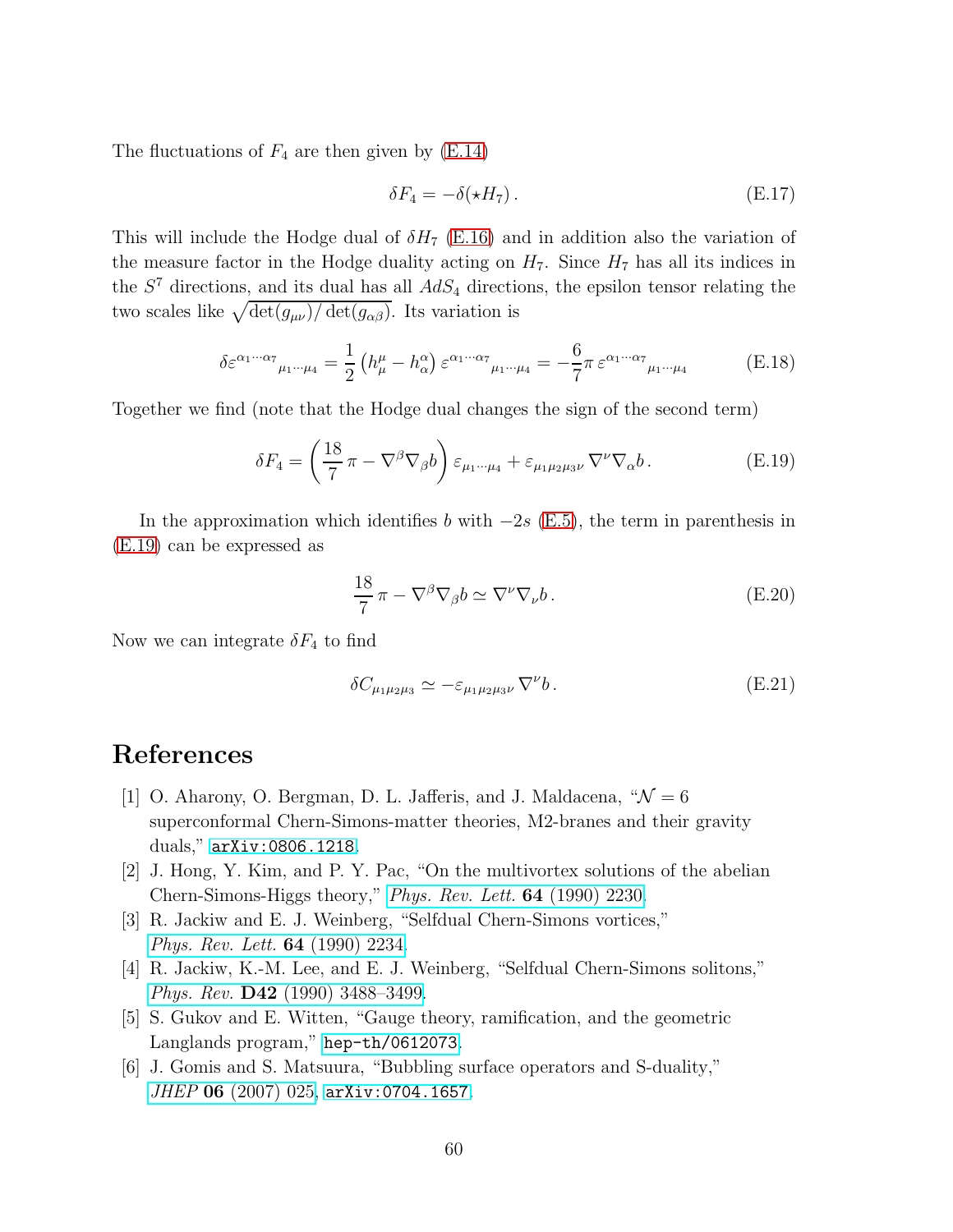- <span id="page-61-1"></span><span id="page-61-0"></span>[7] O. Lunin, "1/2-BPS states in M theory and defects in the dual CFTs," JHEP 10 [\(2007\) 014,](http://dx.doi.org/10.1088/1126-6708/2007/10/014) [arXiv:0704.3442](http://arxiv.org/abs/0704.3442).
- [8] N. Drukker, J. Gomis, and S. Matsuura, "Probing  $\mathcal{N}=4$  SYM with surface operators," JHEP 10 [\(2008\) 048,](http://dx.doi.org/10.1088/1126-6708/2008/10/048) [arXiv:0805.4199](http://arxiv.org/abs/0805.4199).
- <span id="page-61-2"></span>[9] N. Drukker, J. Plefka, and D. Young, "Wilson loops in 3-dimensional  $\mathcal{N}=6$ supersymmetric Chern-Simons Theory and their string theory duals," [arXiv:0809.2787](http://arxiv.org/abs/0809.2787).
- <span id="page-61-4"></span><span id="page-61-3"></span>[10] B. Chen and J.-B. Wu, "Supersymmetric Wilson soops in  $\mathcal{N}=6$  super Chern-Simons-matter theory," [arXiv:0809.2863](http://arxiv.org/abs/0809.2863).
- [11] S.-J. Rey, T. Suyama, and S. Yamaguchi, "Wilson loops in superconformal Chern-Simons theory and fundamental strings in anti-de Sitter supergravity dual," [arXiv:0809.3786](http://arxiv.org/abs/0809.3786).
- <span id="page-61-5"></span>[12] D. Gaiotto and X. Yin, "Notes on superconformal Chern-Simons-matter theories," JHEP 08 [\(2007\) 056,](http://dx.doi.org/10.1088/1126-6708/2007/08/056)  $arXiv:0704.3740$ .
- <span id="page-61-8"></span><span id="page-61-7"></span>[13] A. Gustavsson, "Algebraic structures on parallel M2-branes," [arXiv:0709.1260](http://arxiv.org/abs/0709.1260).
- [14] J. Bagger and N. Lambert, "Gauge symmetry and supersymmetry of multiple M2-branes," *Phys. Rev.* **D77** [\(2008\) 065008,](http://dx.doi.org/10.1103/PhysRevD.77.065008) [arXiv:0711.0955](http://arxiv.org/abs/0711.0955).
- <span id="page-61-9"></span><span id="page-61-6"></span>[15] J. KIm and B.-H. Lee, "Abelian vortex in Bagger-Lambert-Gustavsson theory," [arXiv:0810.3091](http://arxiv.org/abs/0810.3091).
- [16] M. Benna, I. Klebanov, T. Klose, and M. Smedback, "Superconformal Chern-Simons theories and  $AdS_4/\text{CFT}_3$  correspondence," JHEP 09 [\(2008\) 072,](http://dx.doi.org/10.1088/1126-6708/2008/09/072) [arXiv:0806.1519](http://arxiv.org/abs/0806.1519).
- <span id="page-61-10"></span>[17] D. Gaiotto, S. Giombi, and X. Yin, "Spin chains in  $\mathcal{N}=6$  superconformal Chern-Simons-matter theory," [arXiv:0806.4589](http://arxiv.org/abs/0806.4589).
- <span id="page-61-11"></span>[18] S. Terashima, "On M5-branes in  $\mathcal{N}=6$  membrane action," JHEP 08 [\(2008\) 080,](http://dx.doi.org/10.1088/1126-6708/2008/08/080) [arXiv:0807.0197](http://arxiv.org/abs/0807.0197).
- <span id="page-61-12"></span>[19] M. A. Bandres, A. E. Lipstein, and J. H. Schwarz, "Studies of the ABJM theory in a formulation with manifest  $SU(4)$  R-symmetry," JHEP 09 [\(2008\) 027,](http://dx.doi.org/10.1088/1126-6708/2008/09/027) [arXiv:0807.0880](http://arxiv.org/abs/0807.0880).
- <span id="page-61-14"></span><span id="page-61-13"></span>[20] E. Koh and S. Yamaguchi, "Holography of BPS surface operators," [arXiv:0812.1420](http://arxiv.org/abs/0812.1420).
- [21] A. Kapustin, "Wilson-'t Hooft operators in four-dimensional gauge theories and S-duality," Phys. Rev. D74 [\(2006\) 025005,](http://dx.doi.org/10.1103/PhysRevD.74.025005) [hep-th/0501015](http://arxiv.org/abs/hep-th/0501015).
- <span id="page-61-15"></span>[22] J. Gomis, S. Matsuura, T. Okuda, and D. Trancanelli, "Wilson loop correlators at strong coupling: from matrices to bubbling geometries," JHEP 08 [\(2008\) 068,](http://dx.doi.org/10.1088/1126-6708/2008/08/068) [arXiv:0807.3330](http://arxiv.org/abs/0807.3330).
- <span id="page-61-16"></span>[23] C. Fefferman and R. Graham, "Conformal Invariants,". Astèrisque, hors série, 1995, p.95.
- <span id="page-61-17"></span>[24] N. Drukker and B. Fiol, "All-genus calculation of Wilson loops using D-branes," JHEP 02 [\(2005\) 010,](http://dx.doi.org/10.1088/1126-6708/2005/02/010) [hep-th/0501109](http://arxiv.org/abs/hep-th/0501109).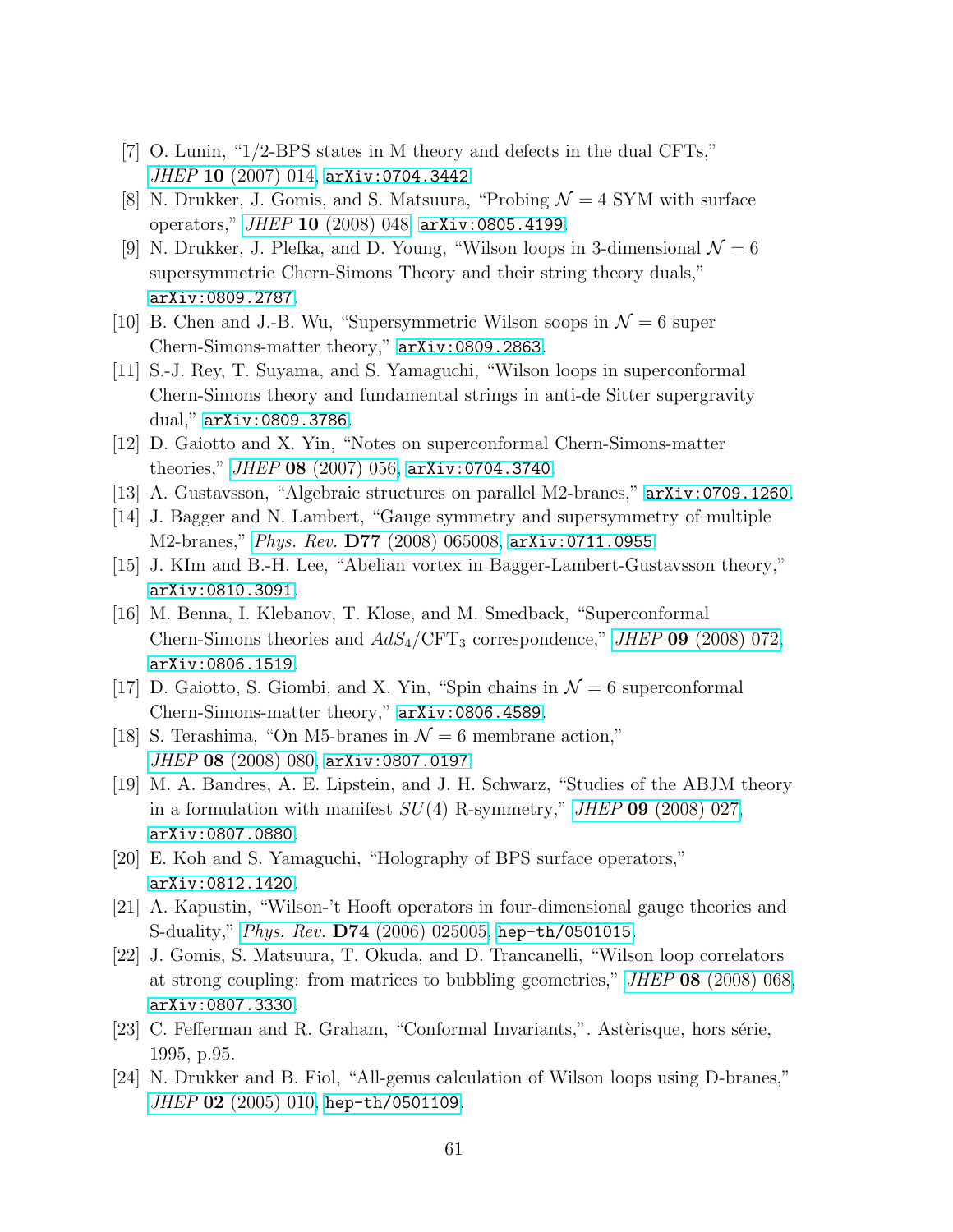- <span id="page-62-1"></span><span id="page-62-0"></span>[25] B. Biran, A. Casher, F. Englert, M. Rooman, and P. Spindel, "The fluctuating seven sphere in eleven-dimensional supergravity," *[Phys. Lett.](http://dx.doi.org/10.1016/0370-2693(84)90666-X)* **B134** (1984) 179.
- [26] L. Castellani, R. D'Auria, P. Fre, K. Pilch, and P. van Nieuwenhuizen, "The bosonic mass formula for Freund-Rubin solutions of  $d = 11$  supergravity on general coset manifolds," [Class. Quant. Grav.](http://dx.doi.org/10.1088/0264-9381/1/4/006) 1 (1984) 339.
- <span id="page-62-2"></span>[27] F. Bastianelli and R. Zucchini, "Bosonic quadratic actions for 11D supergravity on  $AdS_{7/4} \times S^{4/7}$ ," *[Class. Quant. Grav.](http://dx.doi.org/10.1088/0264-9381/16/11/313)* **16** (1999) 3673–3684, [hep-th/9903161](http://arxiv.org/abs/hep-th/9903161).
- <span id="page-62-3"></span>[28] R. Corrado, B. Florea, and R. McNees, "Correlation functions of operators and Wilson surfaces in the  $d = 6$ ,  $(0, 2)$  theory in the large N limit," Phys. Rev. **D60** [\(1999\) 085011,](http://dx.doi.org/10.1103/PhysRevD.60.085011) [hep-th/9902153](http://arxiv.org/abs/hep-th/9902153).
- <span id="page-62-4"></span>[29] B. Chen, C.-Y. Liu, and J.-B. Wu, "Operator product expansion of Wilson surfaces from M5-branes," JHEP 01 [\(2008\) 007,](http://dx.doi.org/10.1088/1126-6708/2008/01/007) arXiv: 0711.2194.
- <span id="page-62-5"></span>[30] D. E. Berenstein, R. Corrado, W. Fischler, and J. M. Maldacena, "The operator product expansion for Wilson loops and surfaces in the large N limit," Phys. Rev. **D59** [\(1999\) 105023,](http://dx.doi.org/10.1103/PhysRevD.59.105023) [hep-th/9809188](http://arxiv.org/abs/hep-th/9809188).
- <span id="page-62-6"></span>[31] G. W. Semenoff and D. Young, "Wavy Wilson line and  $AdS/CFT$ ," [Int. J. Mod. Phys.](http://dx.doi.org/10.1142/S0217751X0502077X) A20 (2005) 2833-2846, [hep-th/0405288](http://arxiv.org/abs/hep-th/0405288).
- <span id="page-62-7"></span>[32] S. Giombi, R. Ricci, and D. Trancanelli, "Operator product expansion of higher rank Wilson loops from D-branes and matrix models," JHEP 10 [\(2006\) 045,](http://dx.doi.org/10.1088/1126-6708/2006/10/045) [hep-th/0608077](http://arxiv.org/abs/hep-th/0608077).
- <span id="page-62-8"></span>[33] G. W. Semenoff and D. Young, "Exact 1/4 BPS loop: Chiral primary correlator," *Phys. Lett.* **B643** (2006) 195-204, [hep-th/0609158](http://arxiv.org/abs/hep-th/0609158).
- <span id="page-62-9"></span>[34] H. Lin, O. Lunin, and J. M. Maldacena, "Bubbling AdS space and 1/2 BPS geometries," JHEP 10 [\(2004\) 025,](http://dx.doi.org/10.1088/1126-6708/2004/10/025) [hep-th/0409174](http://arxiv.org/abs/hep-th/0409174).
- <span id="page-62-10"></span>[35] K. Skenderis and M. Taylor, "Anatomy of bubbling solutions," JHEP 09 [\(2007\) 019,](http://dx.doi.org/10.1088/1126-6708/2007/09/019) [arXiv:0706.0216](http://arxiv.org/abs/0706.0216).
- <span id="page-62-11"></span>[36] G. W. Semenoff and K. Zarembo, "More exact predictions of SUSYM for string theory," *Nucl. Phys.* **B616** (2001) 34-46, [hep-th/0106015](http://arxiv.org/abs/hep-th/0106015).
- <span id="page-62-12"></span>[37] K. Okuyama and G. W. Semenoff, "Wilson loops in  $\mathcal{N}=4$  SYM and fermion droplets," JHEP 06 [\(2006\) 057,](http://dx.doi.org/10.1088/1126-6708/2006/06/057) [hep-th/0604209](http://arxiv.org/abs/hep-th/0604209).
- <span id="page-62-13"></span>[38] J. K. Erickson, G. W. Semenoff, and K. Zarembo, "Wilson loops in  $\mathcal{N}=4$ supersymmetric Yang-Mills theory," Nucl. Phys. B582 [\(2000\) 155–175,](http://dx.doi.org/10.1016/S0550-3213(00)00300-X) [hep-th/0003055](http://arxiv.org/abs/hep-th/0003055).
- <span id="page-62-14"></span>[39] N. Drukker and D. J. Gross, "An exact prediction of  $\mathcal{N}=4$  SUSYM theory for string theory," J. Math. Phys. 42 (2001) 2896-2914, [hep-th/0010274](http://arxiv.org/abs/hep-th/0010274).
- <span id="page-62-15"></span>[40] S.-J. Rey and J.-T. Yee, "Macroscopic strings as heavy quarks in large N gauge theory and anti-de Sitter supergravity," Eur. Phys. J.  $C22$  [\(2001\) 379–394,](http://dx.doi.org/10.1007/s100520100799) [hep-th/9803001](http://arxiv.org/abs/hep-th/9803001).
- <span id="page-62-16"></span>[41] J. M. Maldacena, "Wilson loops in large N field theories," Phys. Rev. Lett. 80 [\(1998\) 4859–4862,](http://dx.doi.org/10.1103/PhysRevLett.80.4859) [hep-th/9803002](http://arxiv.org/abs/hep-th/9803002).